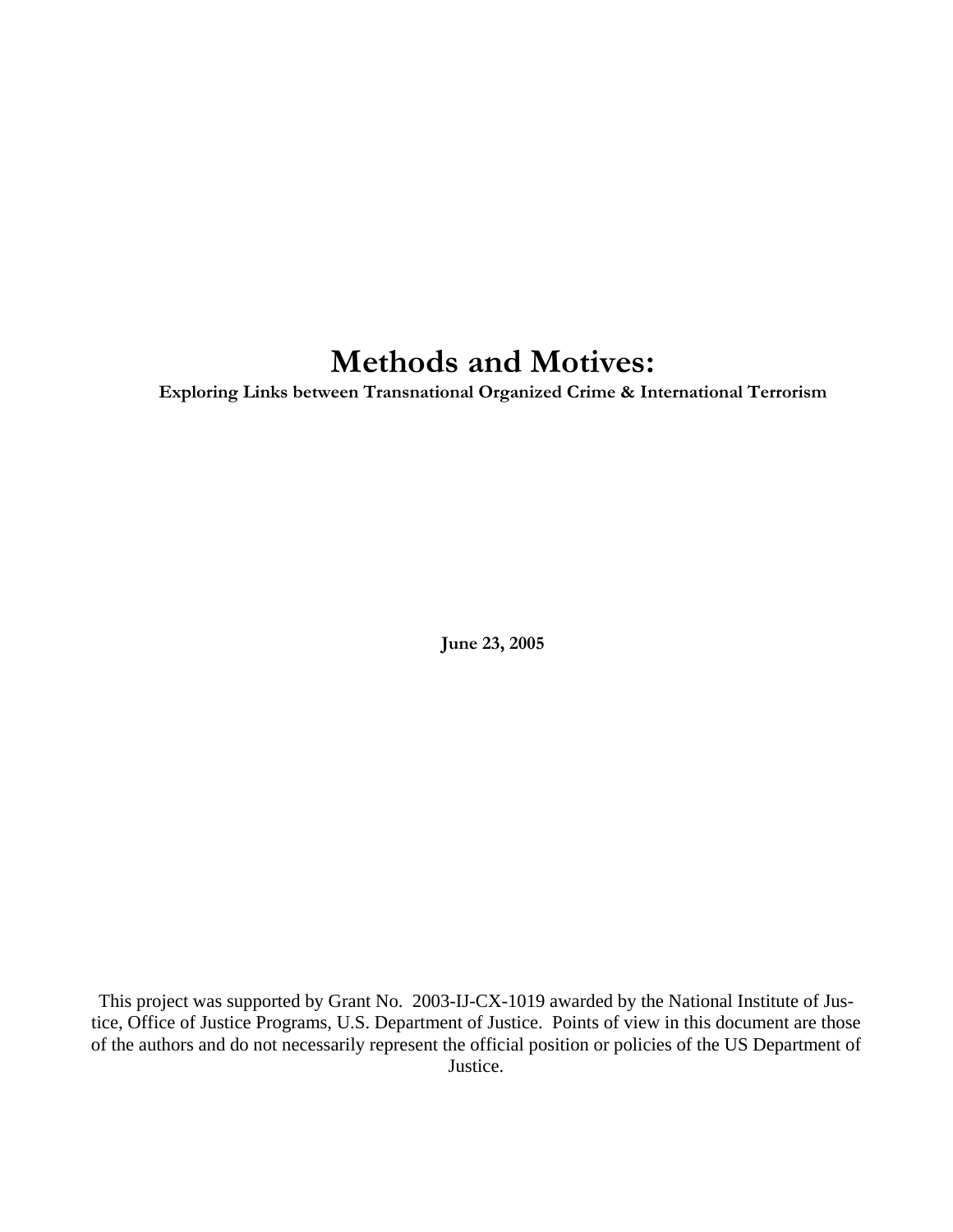## **Project Team**

### **Dr. Louise I. Shelley, Principal Inv estigator**

Transnational Crime and Corruption Center American U niversity Washington, DC

### **John T. Pic arelli**

Transnational Crime and Corruption Center American U niversity Washington, DC

**Allison Irby** Transnational Crime and Corruption Center American U niversity Washington, DC

## **Douglas M. Hart**

Cyberneutics, Inc. Arlington, VA

## **Patricia A. Craig-Hart**

Cyberneutics, Inc. Arlington, VA

## **Dr. Phil Wil liams**

University of Pittsburgh Pittsburgh, PA

### **Steven Simon**

US National Security Council (1994-1999) Washington, DC

## **Nabi Abdullaev**

Moscow, Russia

#### **Bartosz Stanislawski**  Syracuse University

Syracuse, NY

#### **Laura Covill**  Arlington, VA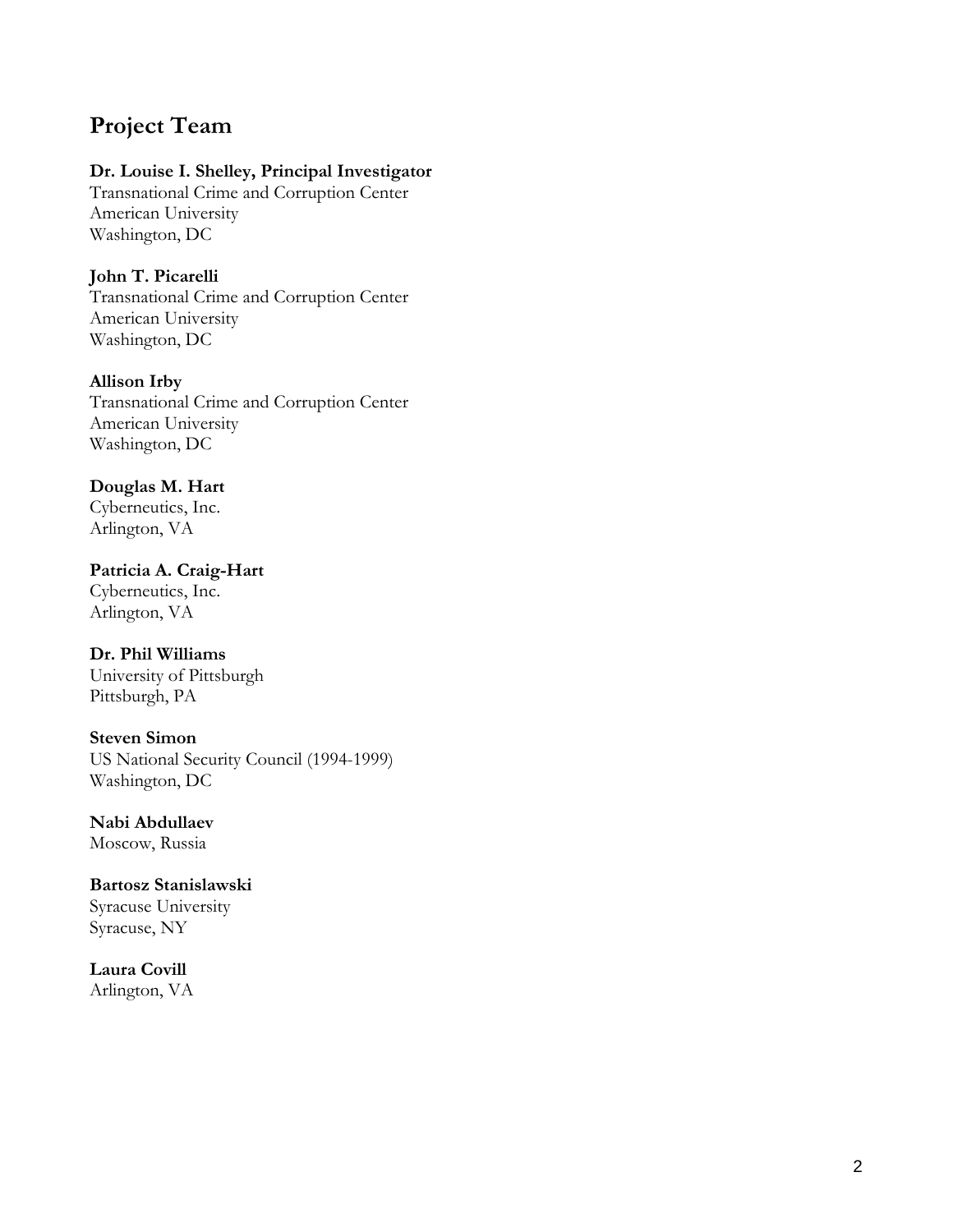## **Acknowledgements**

The authors would like to express their sincere gratitude to all of the scholars who helped shape this report. First and foremost is our heartfelt thanks to members of our advisory panel, Bruce Hoffman, Jonathan Winer, Rensselaer Lee III, Spike Bowman, Robert Perito and Todd Stewart. Their attention to detail and extensive feedback throughout the project, and in particular on the contents of this report, have helped the project team immensely. Second, the team would like to thank the two anonymous reviewers from the National Institute of Justice, who again helped the project team to clarify the final report. Third, the team would like to thank Kristen Kowalew of TraCCC for her timely contributions to the project. Finally, and certainly not least, the project team would like to thank NIJ, particularly Jay Albanese and Jennifer Hanley, for their guidance and assistance in seeing this project through to completion.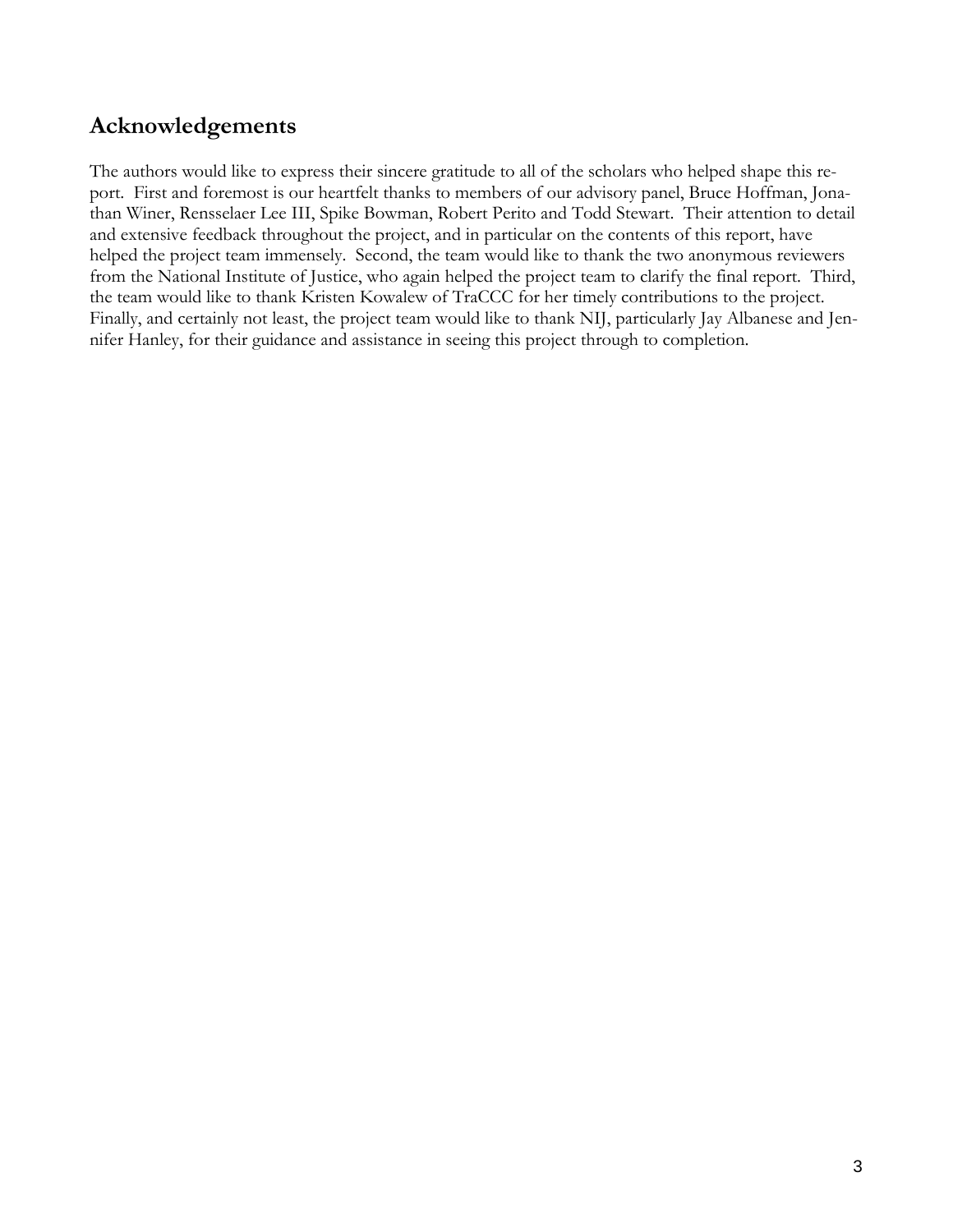## **Abstract**

The nexus with transnational organized crime is increasingly a focus for security planners in their analyses of terror groups. Their approach is best described by the phrase "methods, not motives." While the motives of terrorists and organized criminals remain divergent most often, our research indicates this is not always the case. For that reason, this report argues that such a general approach has become too restrictive and can be misleading since the interaction between terrorism and organized crime is growing deeper and more complex all the time. In short, the lines of separation are no longer unequivocal.

The report analyzes the relationship between international organized crime and terrorism in a systematic way in order to highlight the shortcomings of the "methods, not motives" argument. In so doing, the report considers the factors that most closely correspond to crime-terror interaction and identifies those regions of developed and developing states most likely to foster such interactions. Likewise, the paper will suggest an evolutionary spectrum of crime-terror interactions that serves as a common basis for discussion of such often-used terms as "nexus."

The centerpiece of the report is a groundbreaking methodology for analysts and investigators to overcome this growing complexity, identify crime-terror interactions more quickly and to assess their importance with confidence. The approach is derived from a standard intelligence analytical framework, and has already proven its utility in law enforcement investigations.

The report is the product of a recently concluded and peer-reviewed 18-month NIJ-sponsored research project, and includes empirical evidence drawn from numerous case studies developed in the course of the research program.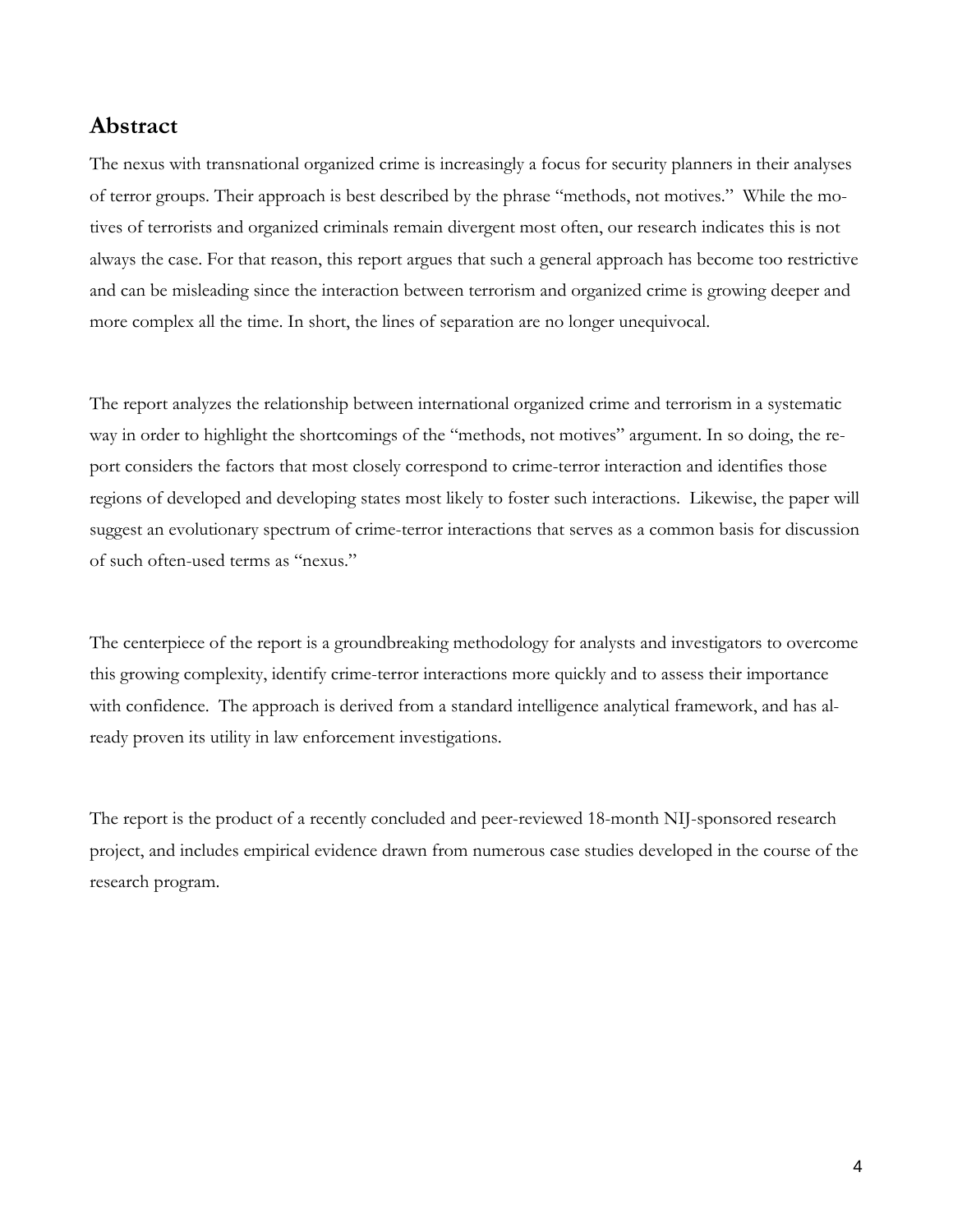## **Executive Summary**

Scholars of transnational organized crime view the events of September 11<sup>th</sup> and subsequent terrorist plots as confirmation that criminal groups have eclipsed state actors as the most malignant opponents of the nation state. In the 1990s, experts largely concurred that a convergence of international terrorism and transnational organized crime might take place. Shrewd investigators noted marked similarities in the behavioral and operational methods of both terrorists and organized criminals. Yet they saw no reason to change their long-held view that different goals – personal profit for criminals and political upheaval for terrorists – would keep the two types distinct. Both law enforcement and intelligence continued, therefore, to rely on the established maxim of examining 'methods, not motives' in attempts to observe and identify the two criminal types.

Research conducted by the authors of this report suggests that this is too narrow a view. We support the notion that terrorists and criminals often use the same methods, most often for divergent motives but not always. Indeed, this report identifies and analyzes the points of convergence between organized criminals and terrorists to draw useful conclusions for investigators.

In some cases, the terrorists simply imitate the criminal behavior they see around them, borrowing techniques such as credit card fraud and extortion in a phenomenon we refer to as activity appropriation. This is a shared approach rather than true interaction, but it often leads to more intimate connections within a short time. This conclusion is not widely shared in the U.S. law enforcement and intelligence community: the National Intelligence Council found in its recent report that organized criminal groups are 'unlikely to form long-term strategic alliances with terrorists.'<sup>[1](#page-113-0)</sup>

To understand what happens next, we point to the situation in regions of the world where combinations of poor governance, ethnic separatism and/or a tradition of criminal activity that are most likely to support crime-terror interactions—such as failed states, war regions, penal institutions and some neighborhoods of urban centers.

Once terrorists and other criminals begin to work together, they have moved beyond activity appropriation to a different, closer, form of interaction. We have devised an evolutionary system showing five different stages in the terror-crime relationship. This linear scale is termed the terror-crime interaction spectrum.

Starting by borrowing each other's methods (activity appropriation), terror and crime groups naturally begin to buy and sell services and goods from each other instead. Clearly, it is more efficient to outsource a service - such as passport forgery - to an established specialist than to try and master the necessary techniques yourself. These business relationships, which we term nexus, tend to be focused on individual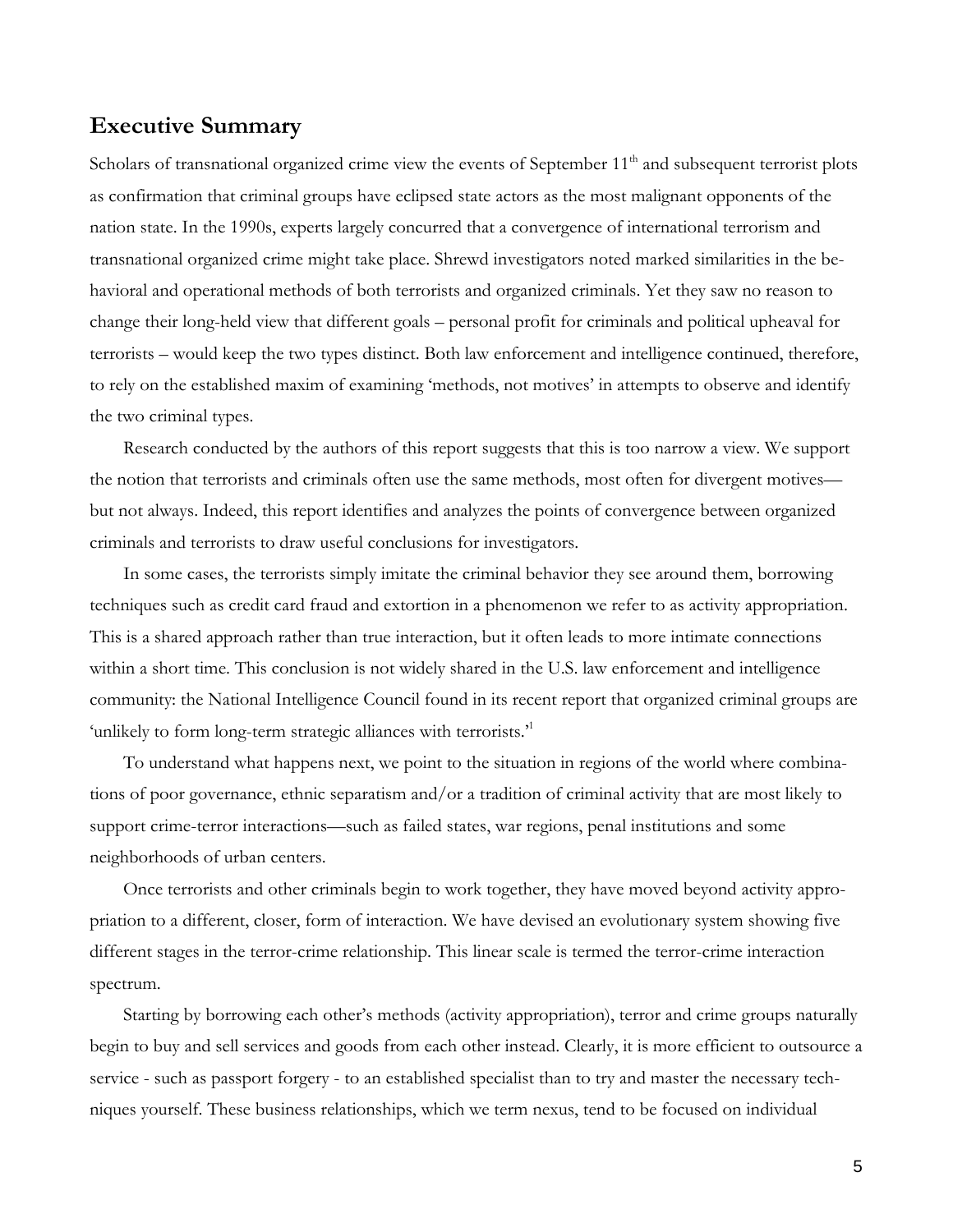transactions and may not persist beyond the short term. The next stage of convergence is a natural progression from that point: the two groups begin working together more regularly and begin to share each other's goals as well as working methods. This stage is called a symbiotic relationship.

As we describe in detail in this report, regions such as Chechnya and the Tri-Border area of Paraguay, Brazil, and Argentina are so saturated with all kinds of organized crime as well as terrorist activity that it is often difficult, not to say meaningless, to draw a distinction between groups. Many individuals belong to both terror and organized crime groups, and conduct a variety of tasks for both. In those circumstances, the process of convergence continues until the two groups become one, which we refer to as a hybrid group. Organized crime and terrorism are more or less equally important to the group, which after all needs to commit fraud, extortion and other staple activities of organized crime in order to fund its terror operations. In a few cases, a hybrid group becomes fixated so keenly on one activity that it drops the other altogether. This process is called transformation. We emphasize, however, that while convergence is a dynamic process, many terror-crime links do not ever progress to close cooperation, let alone merger. Indeed, close proximity does not even guarantee that crime and terror groups with collaborate. The true utility of the terror-crime interaction spectrum is to suggest the possibilities to investigators and analysts and to ensure that they understand the use of terms like "nexus" and "hybrid" throughout the text of the report.

Using this basis, the next stage for investigators is to organize all available information and data about a crime or terrorist group. Acknowledging that almost all investigators have access to a mass of data, but lack effective means to analyze it, we propose a methodology that identifies and eliminates irrelevant avenues of enquiry. Drawing on a venerable military intelligence method called intelligence preparation of the battlefield (IPB), the proposed method, preparation of the investigation environment (PIE), allows investigators to identify the areas where terrorism and organized crime are most likely to interact. Such areas are expressed not only in geographic but notional terms as well. For example, the report identifies the way groups organize themselves, communicate, use technology, employ their members and share cultural affinities as loci of overlap. Within each of these areas, herein referred to as watch points, investigators can then identify specific indicators that suggest whether or not cooperation between known terrorists and a specific criminal group is actually taking place.

These new models have wholly practical objectives: to assist law enforcement and intelligence personnel in their constant struggle to make best use of the information available, and thus apprehend criminals as early as possible. This report contains three detailed case studies of regions that are hospitable to crimeterror interactions– Chechnya, the Black Sea region, and the Tri-Border Area mentioned above. We de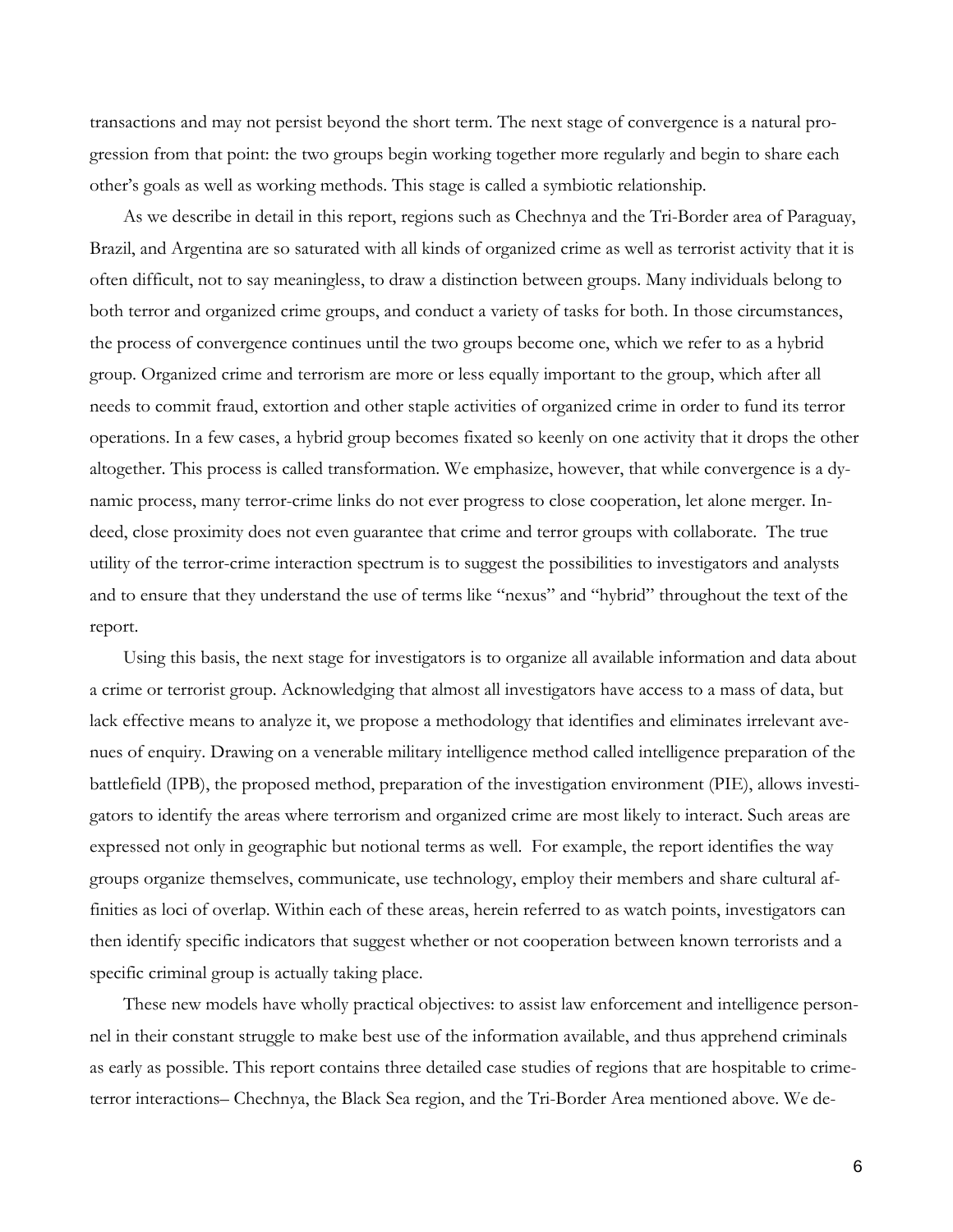scribe the environment that facilitates interaction between crime and terror, and then suggest indicators that help determine whether and how those links work in practice. The report also includes two examples of how TraCCC has implemented the PIE approach in its own research and analysis.

We conclude that the fight against terrorism is being undermined by a critical lack of awareness about terrorists' links with organized crime. Crime analysis must be central to understanding the patterns of terrorist behavior and cannot be viewed as a peripheral issue. Furthermore, resources taken away from the transnational and organized crime arena in the post 9/11 era are giving criminals a greater chance to operate and even provide services to terrorists.

Our central recommendation is therefore to incorporate crime analysis in the work of intelligence analysts and law enforcement officers addressing terrorism. A methodology such as PIE would be suitable for that purpose.

Other recommendations are that the business community should work more closely with law enforcement to detect patterns and methods of organized crime, since so many crimes fund terrorism. More detailed analysis of the operation of illicit activities around the world would help advance an understanding of terrorist financing. Corruption overseas, which is so often linked to facilitating organized crime and terrorism, should be elevated to a U.S. national security concern with an operational focus. A joint task force composed of analysts from the FBI, Department of Homeland Security and Federal intelligence agencies should be formed immediately to create an integrated system for data collection and analysis. Finally, a broader view of today's terrorist and criminal groups is needed, given that their methods and their motives are often shared. The ultimate test of this will be greater effectiveness in observing, detecting, and apprehending politically and economically motivated criminals that undermine the security of the United States and other nations.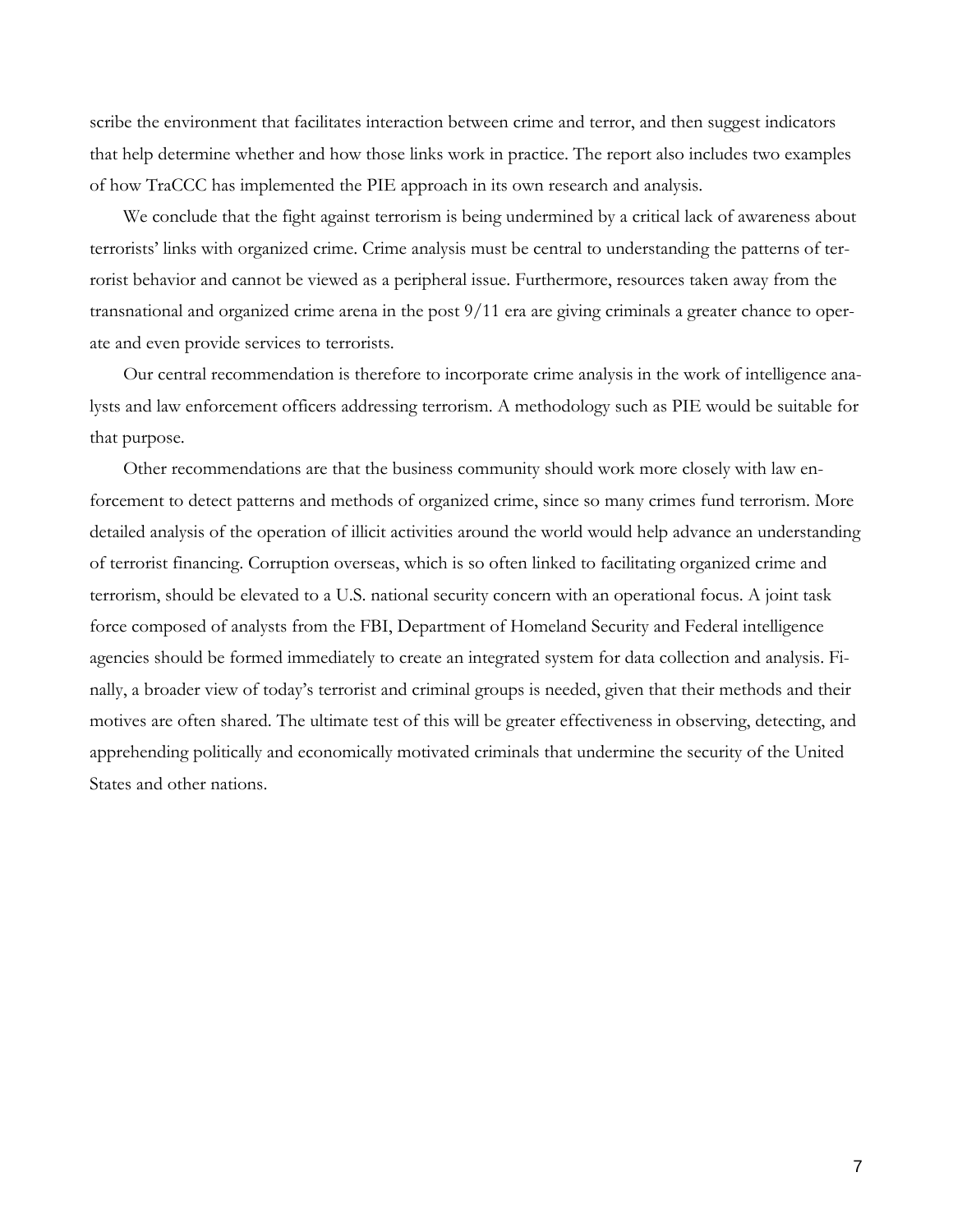# **Table of Contents**

| Preface                                                              | 9   |
|----------------------------------------------------------------------|-----|
| 1. Introduction                                                      | 10  |
| 2. Methodology                                                       | 14  |
| 2.1. Terms of reference                                              | 14  |
| 2.2. Prior scholarly analysis of the organized crime and terror      | 16  |
| 2.3. Data collection                                                 | 18  |
| 2.4. Research goals                                                  | 19  |
| 2.5. Research challenges                                             | 21  |
| 3. A new analytical approach: PIE                                    | 22  |
| 3.1. The theoretical basis for the PIE method                        | 23  |
| 3.2. Implementing PIE as an investigative tool                       | 27  |
| 3.3. PIE composition: Watch points and indicators                    | 28  |
| 3.4. The PIE approach in practice: Two Cases                         | 29  |
| 3.5. Research challenges                                             | 33  |
| 4. The terror-crime interaction spectrum                             | 34  |
| 5. The significance of terror-crime interactions in geographic terms | 40  |
| 6. Watch points and indicators                                       | 44  |
| 6.1. Watch Point 1: Open activities in the legitimate economy        | 44  |
| 6.2. Watch Point 2: Shared illicit nodes                             | 46  |
| 6.3. Watch Point 3: Communications                                   | 48  |
| 6.4. Watch Point 4: Use of information technology (IT)               | 48  |
| 6.5. Watch Point 5: Use of violence                                  | 50  |
| 6.6. Watch Point 6: Use of corruption                                | 51  |
| 6.7. Watch Point 7: Financial transactions & money laundering        | 52  |
| 6.8. Watch Point 8: Organizational structures                        | 53  |
| 6.9. Watch Point 9: Organizational goals                             | 54  |
| 6.10. Watch Point 10: Culture                                        | 55  |
| 6.11. Watch Point 11: Popular support                                | 56  |
| 6.12. Watch Point 12: Trust                                          | 57  |
| 7. Case studies                                                      | 59  |
| 7.1 Tri-Border Area of Paraguay, Brazil, and Argentina               | 59  |
| 7.2 Black Sea region                                                 | 64  |
| 7.3 Chechnya                                                         | 68  |
| 8. Conclusion and recommendations                                    | 76  |
| Appendix: Analytical tools for implementing PIE                      | 79  |
| <b>Endnotes</b>                                                      | 109 |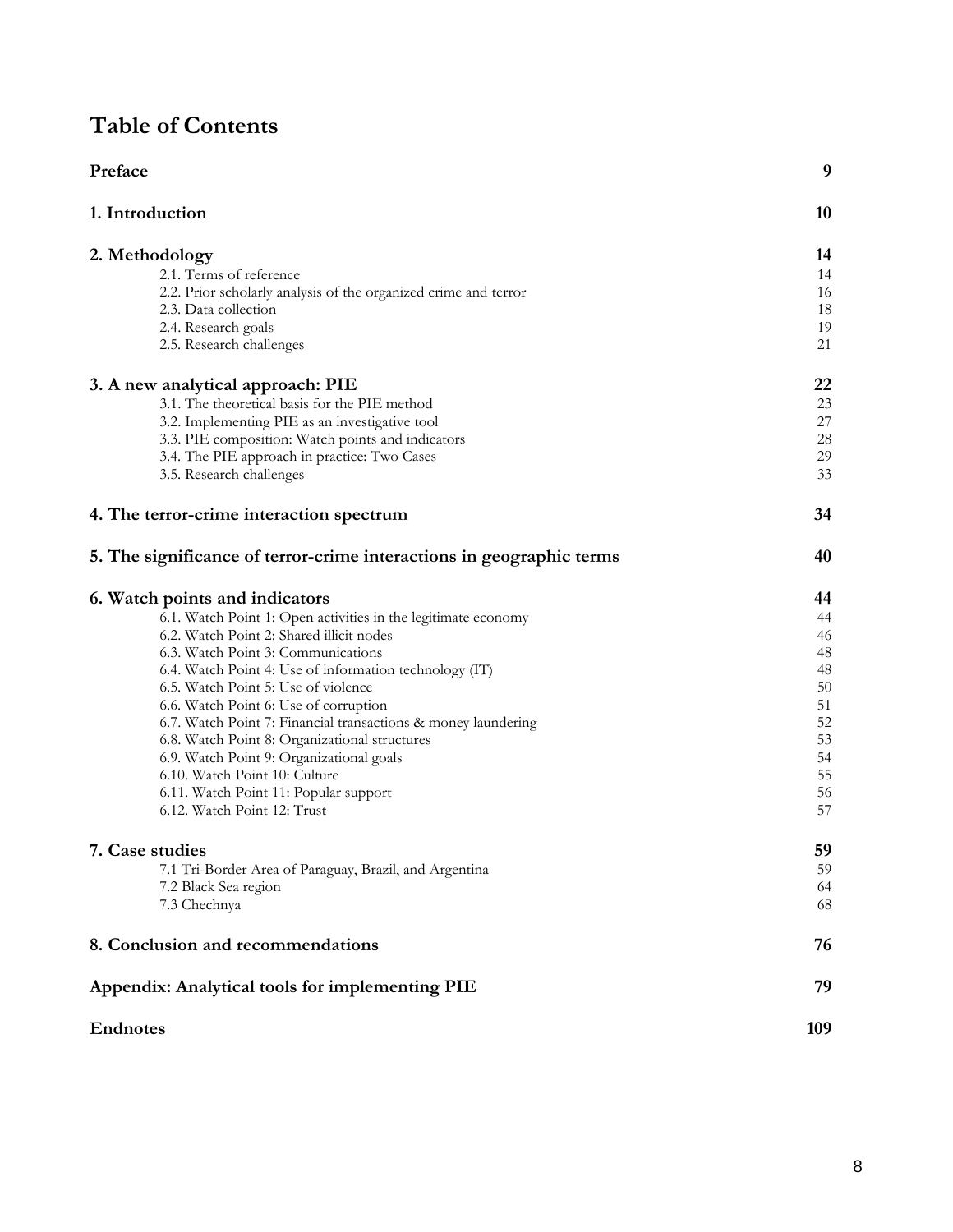**We expect that the relationship between terrorists and organized criminals will remain primarily a matter of business, i.e. that terrorists will turn to criminals who can provide forged documents, smuggled weapons, or clandestine travel assistance when the terrorists cannot procure these goods and services on their own. Organized criminal groups, however, are unlikely to form longterm strategic alliances with terrorists.** --*Mapping the Global Structure*, Report of the National Intelligence Council's 2020 Project, National Intelligence Council, Washington, December 2004, p. 96

**There is strong evidence of Al Qaeda's ties to the African diamond trade, despite the reluctance of some in the U.S. intelligence community to acknowledge the link.** --Douglas Farah, author of *Blood from Stones: The Secret Financial Network of Terror*, testifying before the U.S. House Subcommittee on Oversight and Investigations, Committee on Financial Services, Hearing of Terrorist Financing, February 16, 2005

No responsibility of the United States Government is more urgent than combating the networks of Islamic extremists who have embraced terrorism as a weapon without limits against secular government. The country's ability to detect and deter acts of terror is a crucial policy concern to all Americans.

Despite the many successes in detecting terrorist activities, and even averting them at an early stage, U.S. intelligence and law enforcement are failing to make vital deductions. Although it is well known that terrorists have affiliations with organized crime, little attention has been given to those links. Their significance has been underestimated. Consequently, information that could lead to earlier detection of some terrorist groupings, plans, and operations, has been inadequately analyzed and integrated by counterterrorist investigators. Better understanding of the links between the two groups, areas of overlapping activities, personnel, and service provides, could enhance current counter-terrorist efforts and facilitate earlier detection of a wider range of potential terrorist threats.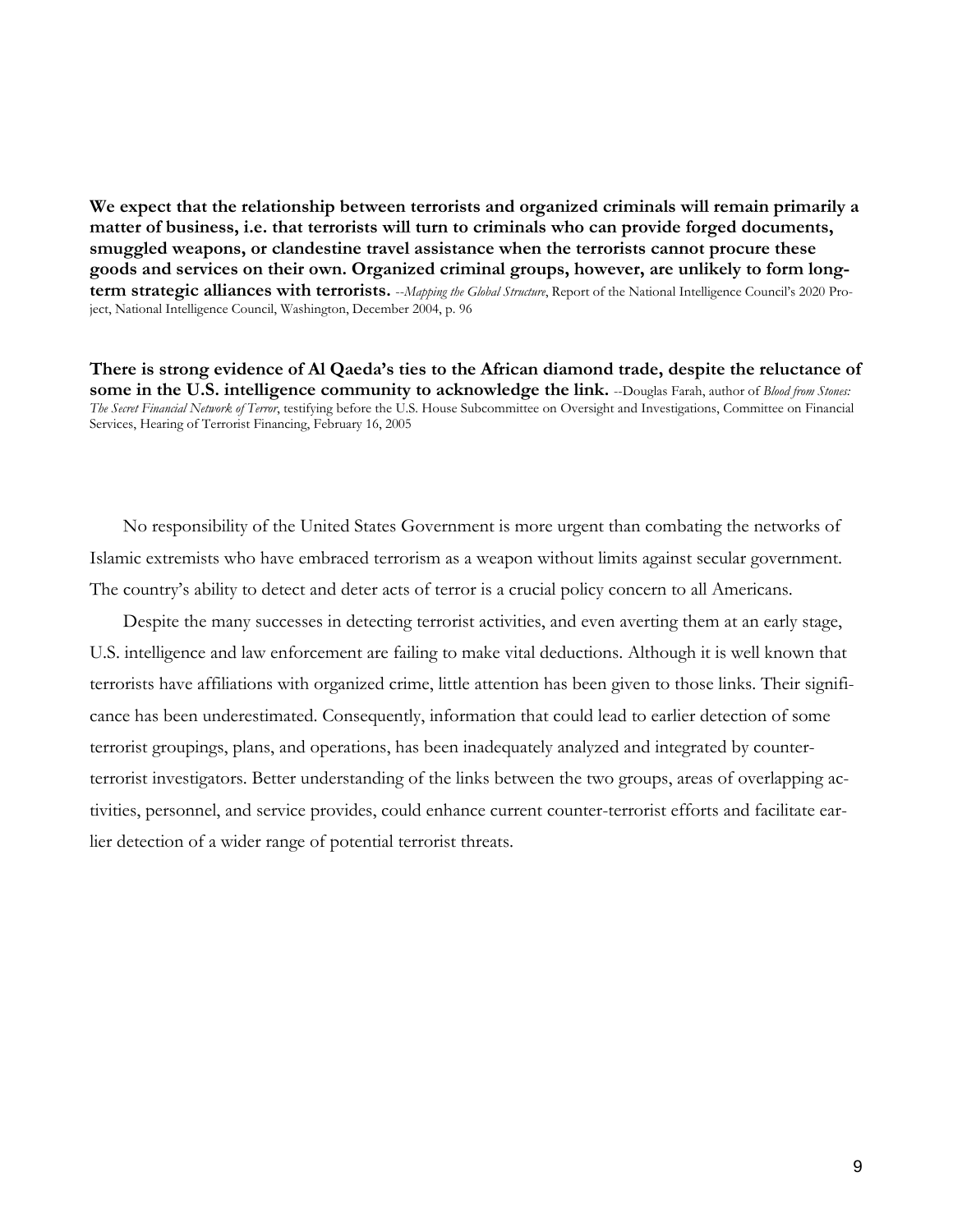## **1. Introduction**

It was twilight on a cold day in mid-December 1999 as the Canadian ferry docked at Port Angeles, WA. The last vehicle to approach U.S. Customs Inspector Diana Dean was an unremarkable green Chrysler 300M. The fact that the male driver was alone raised a small question in her mind. And when her routine questions got some attitude from the French-speaking Canadian, Agent Dean sent the vehicle and driver into secondary inspection. A few minutes later, the man had made a run for it, pursued by three agents through this quiet border town some sixty miles west of the main highway between Seattle and Vancouver. The customs officials thought they were dealing with a drug smuggler. In fact, the car was carefully packed with explosives. Dean and her colleagues were about to uncover an Al Qaeda plot to bomb Los Angeles International Airport during America's millennium celebration. Ahmed Ressam and others he implicated were ultimately convicted of terrorist offenses, providing important information about other terrorist plots against America. The subsequent investigation revealed that warnings by European police, along with vital evidence about the perpetrators' involvement in organized crime, had been disregarded by law enforcement on this side of the Atlantic. Had the authorities made connections based on what they already knew about that criminal activity, this terrorist plot would never have progressed so far.

Like Diana Dean, any law enforcement officer might easily mistake one type of criminal for the other.

After all, there are striking similarities between terrorists and individuals engaged in organized crime. Both criminal types commit fraud, theft, forgery, and violent street crime. Both traffic in drugs and human beings. Both extort, intimidate, and bribe. Both do business in the legitimate economy, too. Both use subterfuge to conceal their real purpose. Granted, their motives appear different: organized crime focusing on making money and terrorism aiming to undermine political authority. But the perpetrators have similar profiles, and are often the same individuals.

Three years after the war on terror began, investigators are taking careful note of how terrorists use the resources and the methods of organized crime to prepare attacks. At a practical level, security planners are increasingly aware of the ways in which terrorists and organized crime cooperate, such as terrorists' involvement in money laundering and narcotics trafficking. But they fail to analyze that interaction in order to detect terrorists' planning.

 Existing academic work has provided some foundation for further analysis of these links. During the 1990s, some scholars argued that a convergence between international terrorism and transnational organized crime would prove detrimental to national security and would require new techniques and tools to combat. What did not occur was any systematic study of the cooperative arrangements between those criminal and terrorist groups.

'Methods, not motives' has long been a maxim for analysts investigating links between organized crime and terrorism,<sup>2</sup> on the grounds that while terrorists might share the methods of other criminals, their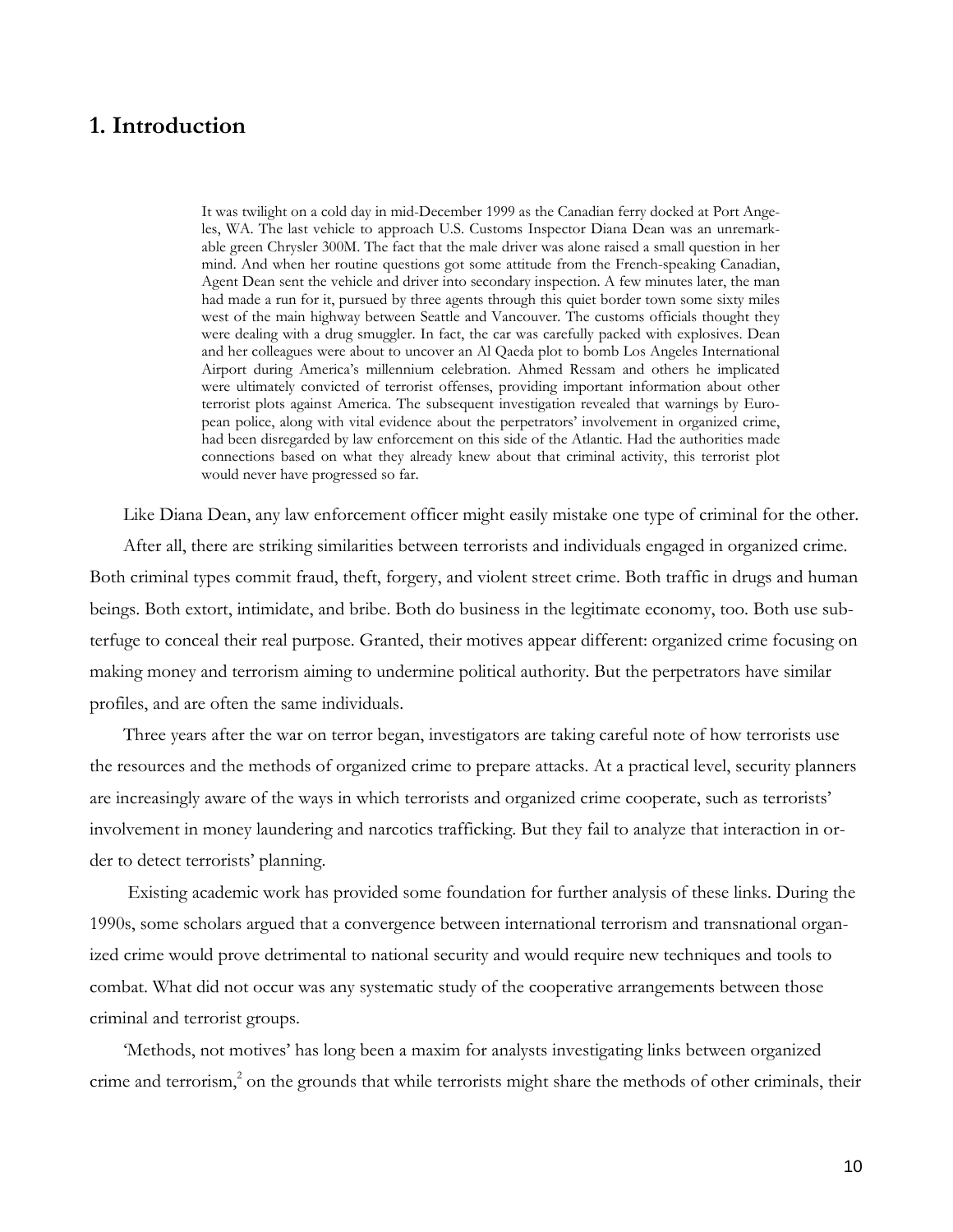motives are quite different. We argue in this report that this general approach has become too restrictive and can be misleading.

The interaction between terrorism and organized crime is growing deeper and more complex all the time. First, transnational criminal groups are expanding, both through the addition of new groups and the growth of existing ones. Such growth led to more connections between these groups as well as with other shadowy actors like insurgents, arms proliferators and indeed terror cells. For example, as gangs have evolved into the newest transnational crime groups in North America,<sup>3</sup> stories have recently surfaced that an Al Qaeda operative made contact with members of one gang, Mara Salvatrucha or MS-13, in Honduras in 2004.[4](#page-113-3) Terrorists in European prisons recruit criminals to their cause, allowing incarcerated individuals move between their identities as terrorists and criminals.<sup>[5](#page-113-4)</sup>

Second, the dealings between terrorist and organized crime groups have long since ceased to be a matter of business alone; the two phenomena now intersect on many different levels. Many international terrorists sustain themselves only with the support of organized crime. That dependency, combined with the fact that terrorists commit a range of relatively minor crimes too, can be important keys to detecting and apprehending them.

With so many individuals active in both terrorism and organized crime, there now exists a merging and blurring of functions. Crucially, the distinctions between the two types are particularly unclear in developing countries, in prisons and conflict zones where there is no effective government.

Our research indicates that organized crime tends to flourish most when groups in society see their own interests as separate from that of the system of governance, and the norms promulgated from that system. They flourish where the standards of law enforcement are low and there is limited respect for the law and legal authority. They also flourish where local law enforcement, such as in many developed communities, cannot successfully police ethnic subcommunities within the larger community or ignore the relations that form in penal institutions. Thus, enclaves of homogeneous ethnic minority groups are commonly vulnerable to becoming a host for organized crime in democracies, and in less democratic countries, many other groups may see independent action as more in their self-interest than playing by the rules, and as morally justified due to what they see as lack of legitimacy in the rule class and institutions.<sup>6</sup> In conflict zones and certain urban areas, for example, criminals are less constrained by respect for the political system and the rule of law, less intimidated by regulation and law enforcement, and often motivated by a desire to subvert or disregard the established order. It comes as no surprise that the cooperation between crime and terror is growing rapidly in conflict zones where there is no effective governing state. But it is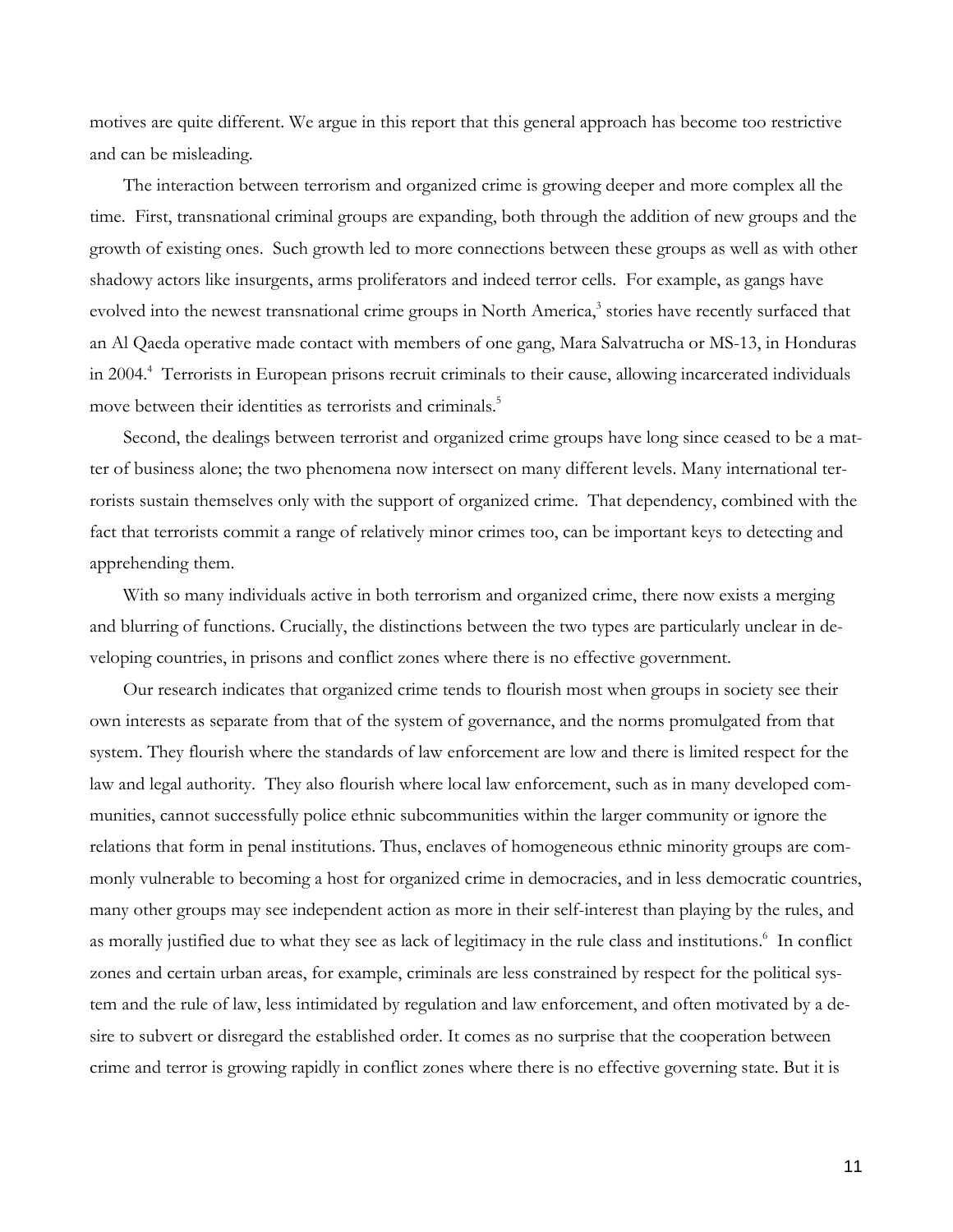also growing in the heart of many major cities or penal institutions in democratic societies where subgroups do not share the norms of the larger society.

Patterns of criminal behavior generated overseas are transferred to the U.S. through U.S.-based cells of foreign terror groups and tend to persist once transferred. For example, Hezbollah involvement in cigarette trafficking observed first in the tri-border area in Latin America was subsequently prosecuted in North Carolina. Chechen involvement in the sex industry in Russia has been noted by Los Angeles law enforcement.

In developing countries, criminals and terrorists tend to spawn more collaborative relationships that are closer knit, whereas in the developed world, organized crime is more likely to co-exist with terrorism through arm's length business transactions. Terrorists in developed countries may, however, use crime to support their activities.

Terrorism investigators at U.S. federal, state, and local agencies are naturally inclined to focus on evidence of possible attacks in the United States, or the activities of groups operating overseas that are known to be hostile to the U.S. Yet the evidence given above suggests that a study of the structure and nature of this cooperation overseas is no less relevant. Indeed, it may be more fruitful than avenues of investigation focused too narrowly on the United States.

This report analyzes the relationship between international organized crime and terrorism systematically in order to translate research into practice. While the report does not go so far as to state that terrorists and organized criminals share the same motives and methods and thus completely repudiate "methods, not motives," the report will demonstrate that the lines of separation are far from unequivocal. Indeed the dominant pattern remains—crime groups collaborating with terror groups in committing illicit activities without adopting the latter's objectives. However, the report does identify circumstances where this pattern does not hold true. Likewise, while profits from criminal activities remain predominantly a means for terror groups to accomplish their objectives, it has not limited terror groups from establishing or tapping cells that specialize in using organized crime to garner profits and provide logistical support.

As such, the report's focus on complexity should not be mistaken as jettisoning the basic truths of the "methods, not motives" argument. The report does not support broad statements such as "most organized criminals are becoming terrorists" or that terror groups and crime groups are fusing into a seamless web. Rather, this report is a clarion call for a new approach to coping with the complexities represented in the evolving relationships between organized crime and terrorism and their increasing intersection.

In translating this knowledge into praxis, we propose a methodology for evaluating crime-terror interaction both in terms of organizational structure and operations. Our aim is to offer practical tools and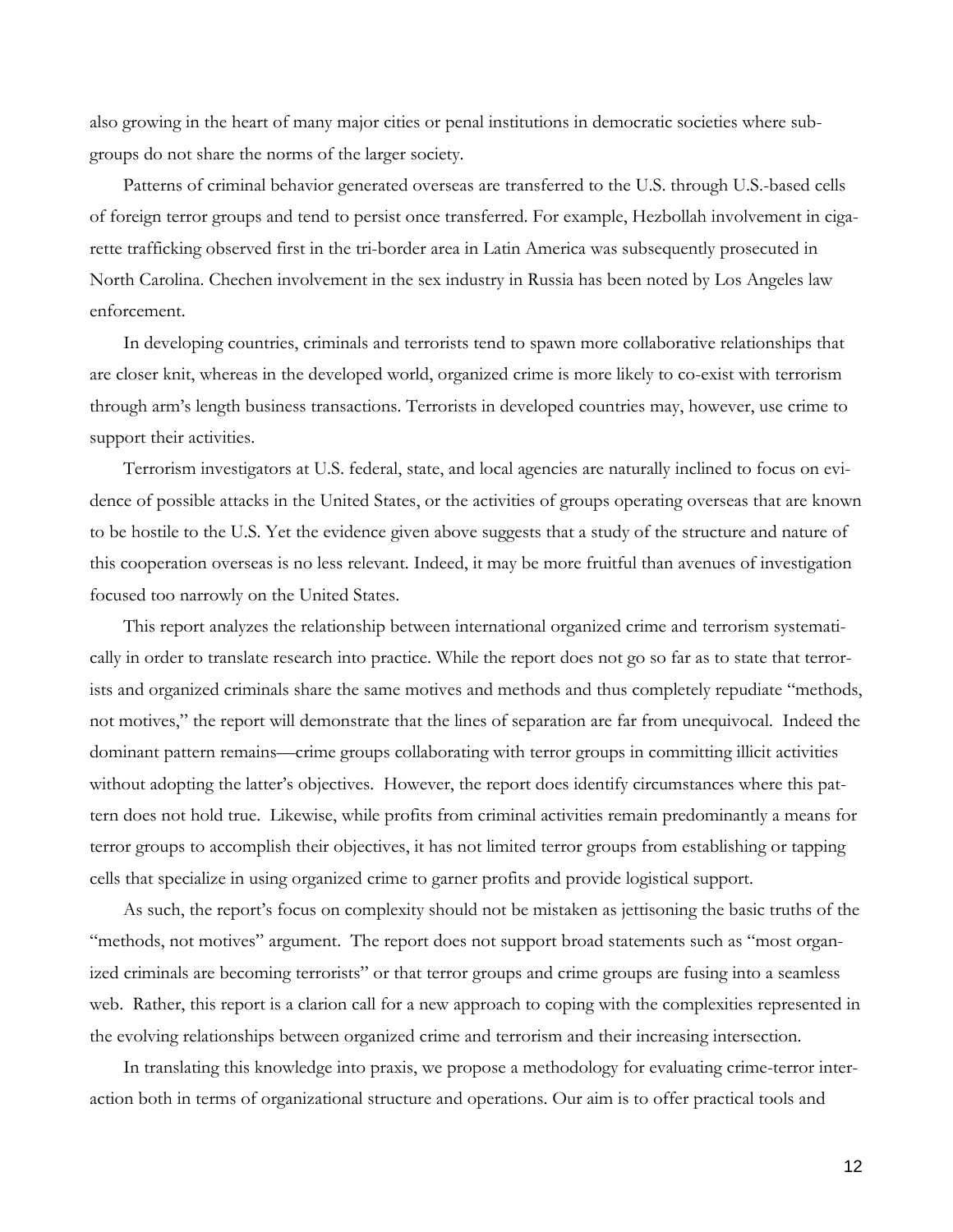recommendations for U.S. intelligence and law enforcement. The centerpiece of this report is a method that analysts and investigators can use, with or without information technology, both to shorten the efforts needed to locate crime-terror interactions and to assess their importance to the efforts to fight terrorism and organized crime.

The report is broken into several sections. The opening section is a discussion of the terms of reference for the report, the goals of the report and the methods by which we arose at our conclusions. The next section provides an overview of our approach to finding and assessing crime-terror interaction, dubbed Preparation of the Investigation Environment or PIE. Following that is a section that reviews the numerous approaches to the evolution of the crime-terror relationship to explain the meaning of our frequently used terms like "nexus" (i.e. an ontology). The remaining sections consider how PIE has led the authors to focus more attention on areas like conflict zones, penal institutions and certain urban areas. We also deconstruct the PIE approach into watch points and indicators of crime-terror interaction. Applying these PIE's watch points and indicators to three diverse case studies revealed a wealth of information concerning crime-terror interactions. The conclusion of the report considers the implications for the PIE approach for practitioners and policymakers alike.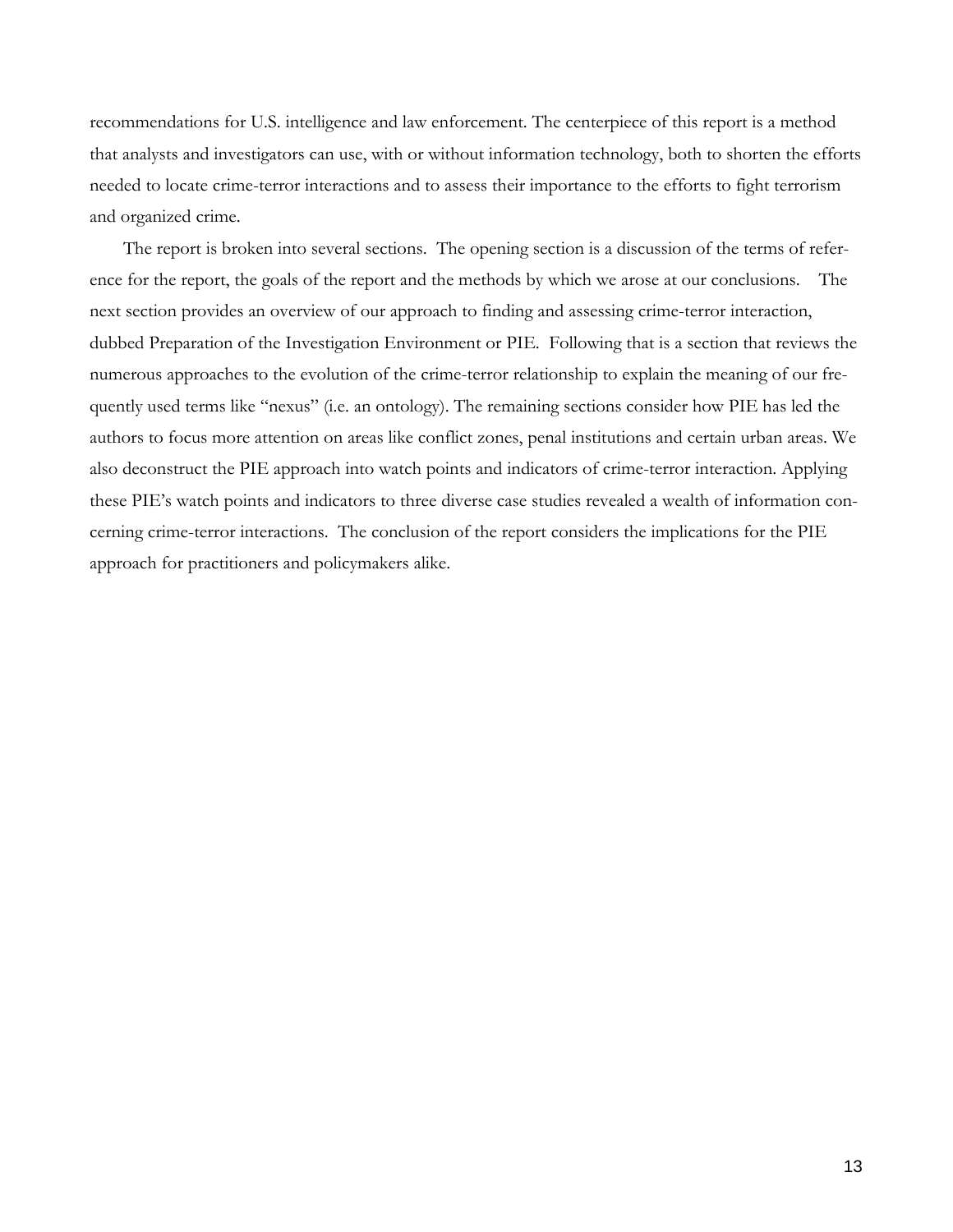## **2. Methodology**

#### **2.1. Terms of reference**

It is easiest to think about terrorism and organized crimewhen they are personified by well-known groups: Al Qaeda and La Cosa Nostra; the IRA and the Yakuza. But a crucial argument underlying this study is that both categories of behavior are broader and less easy to classify than are these discrete groups. Terrorism and organized crime are also activities. These are labels for fraudulent or destructive criminal behavior by individuals who may otherwise use legitimate means to make a living and pursue their interests. Some terrorists are also legal employees of a corporation, many gangsters engage in legitimate businesses. Moreover some individuals engage in both terrorism and organized crime.

Distinguishing between organized criminal groups and organized crime has important implications. It means that an overlap in transnational organized crime and terrorism can occur without any cooperation between two groups. Some of the most serious terrorism cases detected have not involved organized crime groups at all – the terrorists have acted alone using the methods of organized crime. Similarly, a terror group may traffic drugs to fund its campaign of violence, but it remains first and foremost a terrorist organization. Involvement in the drug trade simply increases the group's operating risk and makes it more vulnerable to detection by law enforcement.

In preparation for the work on this report, we reviewed a significant body of academic research on the structure and behavior of organized crime and terrorist groups. By examining how other scholars have approached the issues of organized crime or terrorism, we were able to refine our methodology. This novel approach combines a framework drawn from intelligence analysis with the tenets of a methodological approach devised by the criminologist Donald Cressey, who uses the metaphor of an archeological dig to systematize a search for information on organized crime.<sup>[7](#page-113-6)</sup> All the data and examples used to populate the model have been verified, and our findings have been validated through the rigorous application of case study methods.

While experts broadly accept no single definition of organized crime, a review of the numerous definitions offered identifies several central themes.<sup>8</sup> There is consensus that at least two perpetrators are involved, but there is a variety of views about the way organized crime is typically organized as a hierarchy or as a network.<sup>[9](#page-113-8)</sup> Organized crime is a continuing enterprise, so does not include conspiracies that perpetrate single crimes and then go their separate ways. Furthermore, the overarching goals of organized crime groups are profit and power. Groups seek a balance between maximizing profits and minimizing their own risk, while striving for control by menacing certain businesses. Violence, or the threat of violence, is used to enforce obligations and maintain hegemony over rackets and enterprises such as extortion and narcotics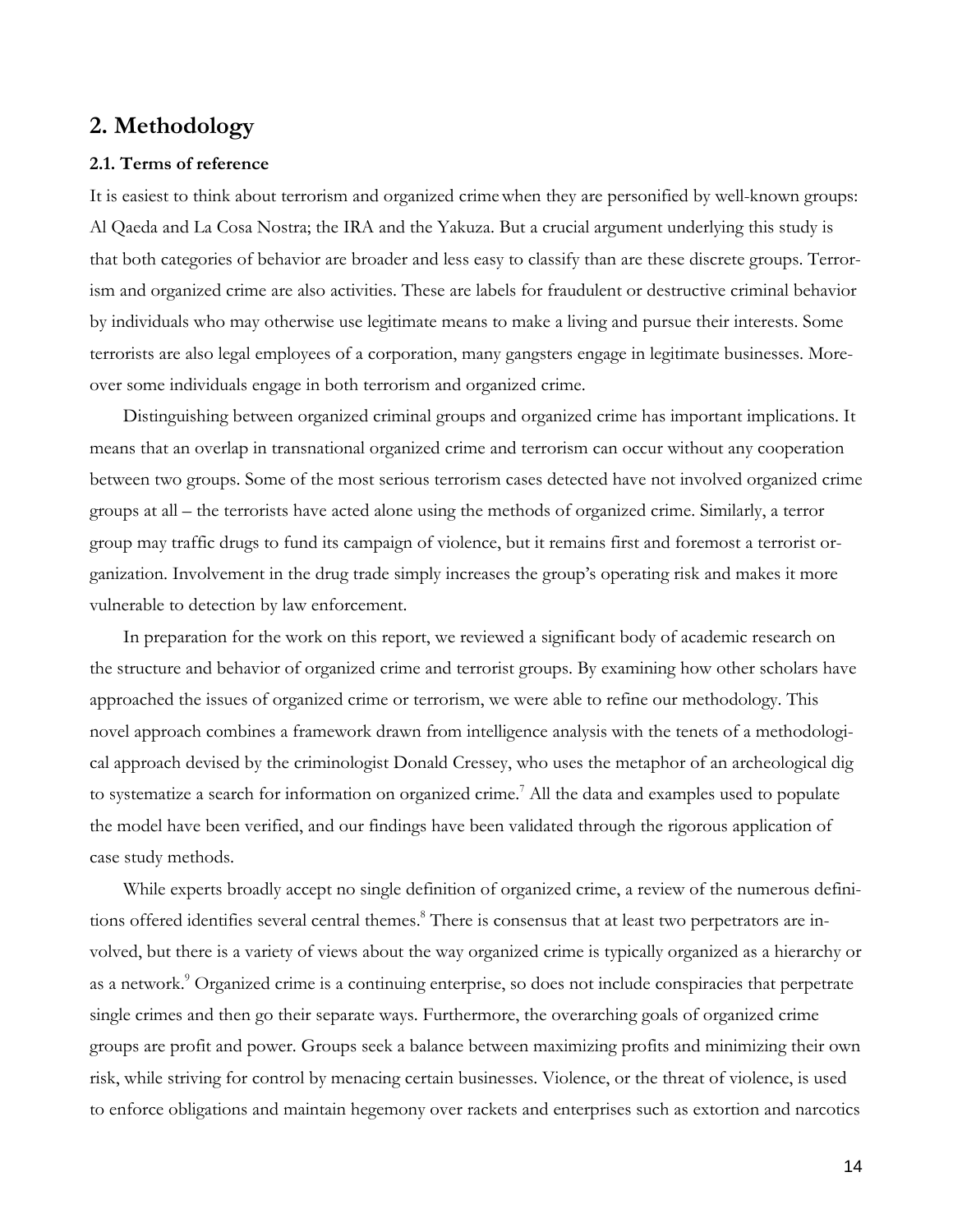smuggling. Corruption is a means of reducing the criminals' own risk, maintaining control and making profits.

It is striking, however, that three significant aspects of organized crime in the 2000s are generally ignored in these definitions. Most writers focus on organized crime as a domestic entity with peripheral links to cross-border illicit transactions. They take a limited view of organized crime as an organization, such as the Genovese family of New York or Chinese Triads. In doing so they overlook the fact that organized crime is also an activity such as narcotics smuggling or extortion. Finally, few definitions challenge the common view of organized crime as a 'parallel government' that seeks power at the expense of the state but retains patriotic or nationalistic ties to the state. This report takes up that challenge by illustrating the rise of a new class of criminal groups with little or no national allegiance. These criminals are ready to provide services for terrorists as has been observed in European prisons.<sup>10</sup>

We prefer the definition offered by the UN Convention Against Transnational Organized Crime, which defines an organized crime group as "a structured group [that is not randomly formed for the immediate commission of an offense] of three or more persons, existing for a period of time and acting in concert with the aim of committing one or more serious crimes or offences [punishable by a deprivation of liberty of at least four years] established in accordance with this Convention, in order to obtain, directly or indirectly, a financial or other material benefit*.*["11](#page-113-10) This definition is precise and comprehensive. It implies that at least three people are involved in a criminal activity sustained and repeated over a period of time. The rationale of organized crime is to make profits. The definition covers transnational crime groups - which we define as criminal enterprises that extend across national borders - and is not limited to argument about 'parallel governments'. Finally, it also encompasses numerous forms of organized crime while excluding petty crime or one-time conspiracies from organized crime.

A related concept that features prominently in this report is the shadow economy, which has been defined as economic transactions outside the view of government regulators.<sup>12</sup> Obviously, illicit and criminal activities are included in this category, but the shadow economy is a broader term. Mark Galeotti, among others, shows how legitimate businesses and individuals can operate in the shadow economy, such as by evading taxes or making corrupt payments to secure business contracts.<sup>13</sup> Some scholars take the view that a global shadow economy already exists, but we prefer the notion of a number of shadow economies, in the same way that macroeconomists use the global economy, comprising markets, sectors and national economies, as their basic unit of reference.

As with organized crime, there is no consensus about the definition of terrorism. Alex Schmid and Walter Laqueur have both conducted detailed analyses of the various attempts to define terrorism, show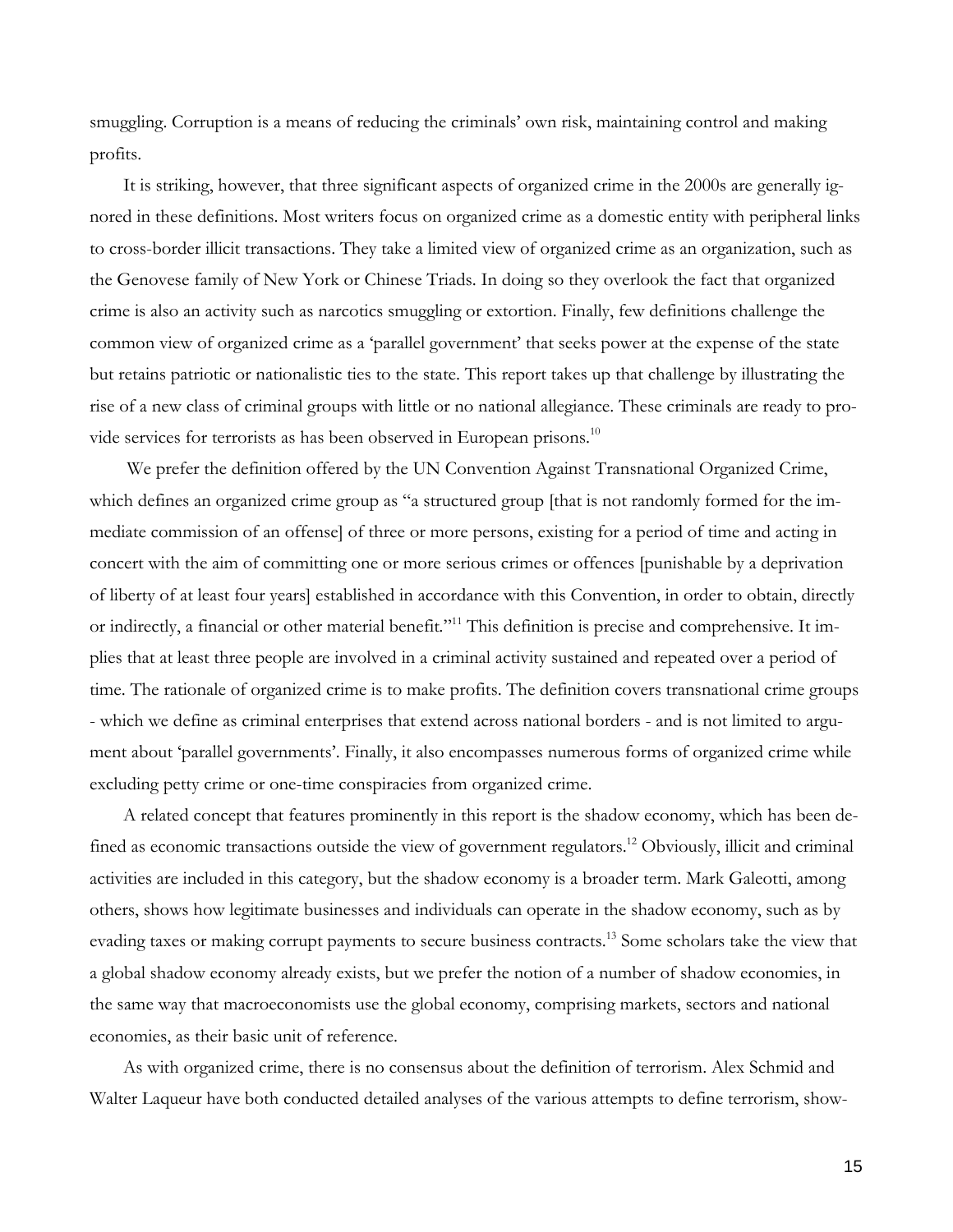ing how these definitions have evolved over time.<sup>14</sup> Drawing on these studies and others, the terrorism scholar Bruce Hoffman has offered a comprehensive and useful definition of terrorism as *the deliberate creation and exploitation of fear through violence or the threat of violence in the pursuit of political change*. [15](#page-113-14) Hoffman's definition offers precise terms of reference while remaining comprehensive; he further notes that terrorism is 'political in aims and motives,' 'violent,' 'designed to have far-reaching psychological repercussions beyond the immediate victim or target,' and 'conducted by an organization with an identifiable chain of command or conspiratorial cell structure.' These elements include acts of terrorism by many different types of criminal groups, yet they clearly circumscribe the violent and other terrorist acts. Therefore the Hoffman definition can be applied to both groups and activities, a crucial distinction for this methodology we propose in this report.

The TraCCC team also recognized that examining all terror groups could lead to the production of conclusions that are not of utility for practitioners. As a number of terrorism experts conveyed to the team, circumscribing the universe of terror groups to those that threaten US interests and the US homeland aligns this study and its conclusions on the requirements and interests of our intended audience. While no list is likely ideal or perfect, the team found that the best expression of this pared list of groups is found in the US State Department's annual posting of Foreign Terrorist Organizations.<sup>16</sup> The list consists of terror groups that meet the criteria Hoffman lays out and, by definition, meet the criteria of threatening US homeland security.

#### **2.2 Prior scholarly analysis of organized crime and terror**

A number of academic scholars have engaged the topic of crime-terror cooperation. In constructing our model and approach, we chose to build on their valuable work, seeking to re-evaluate their findings while learning from their analysis.

By and large, the TraCCC team was able to loosely group these prior scholarly analyses of crime and terror interactions into several categories. There are historical studies that examine the links between terrorism and crime among the anarchists, the Bolsheviks and crime.<sup>17</sup> Next are those studies that focus on crime-terror interactions in the specific context of the international market for narcotics. Early identification of terror-crime cooperation occurred in the 1980s and focused naturally on narcoterrorism, a phrase coined by Peru's President Belaunde Terry to describe the terrorist attacks against anti-narcotics police in Peru. The criminologist Rachel Ehrenfeld advanced this theory significantly when she highlighted the growing connection between narcotics smuggling and terrorism. Her analysis showed why separate groups, motivated either by profit or by politics, might coalesce or cooperate.[18](#page-113-17) More recently Ekaterina Stepanova,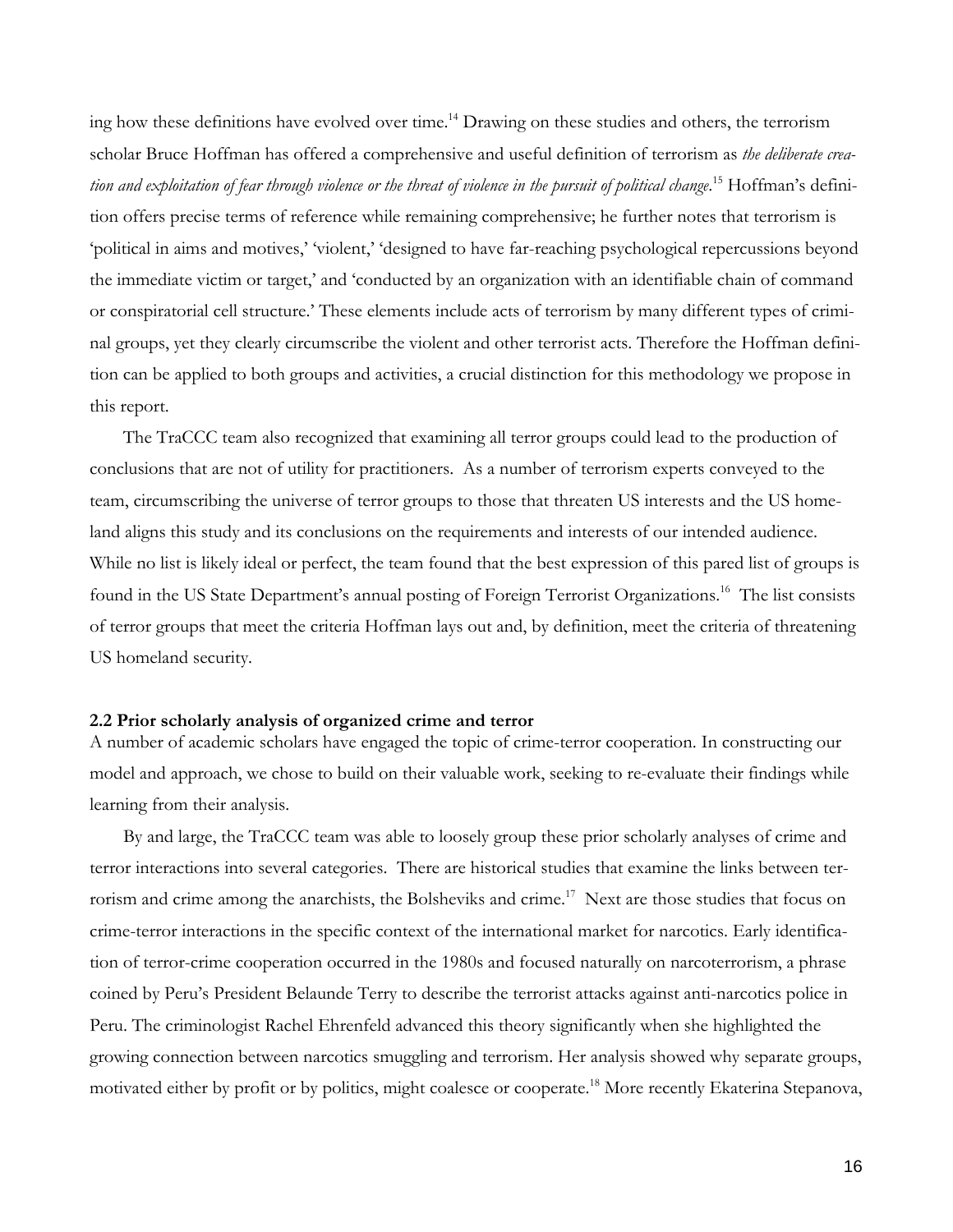a senior researcher at the Russian Academy of Sciences, completed a volume that explores the link between the illegal narcotics trade and terror groups in three different regions – Latin America, Central Asia, and the Golden Triangle.<sup>19</sup> Stepanova concludes that the links between narcotics trafficking and terror groups exist in many regions of the world but that it is difficult to make generalizations about the terrorcrime nexus.

The extension of narcoterrorism studies may have inadvertently circumscribed analysis of crime-terror interaction. For example it is difficult to extend Stepanova's conclusions is outside the realm of narcotics since, as this report later demonstrates, terror groups interact or intersect with organized crime in other criminal enterprises that bear little resemblance to narcotics trafficking, such as document fraud. Likewise, Ehrenfeld's more recent publications reflect much the same limitations, positing that the only ties between terrorists and criminals are to be found in the drug trade and thus the main conduit of crime-terror interaction is financial in nature.

International relations theorists have also produced a group of scholarly works that examine organized crime and terrorism (i.e. agents or processes) as objects of investigation for their paradigms. While in some cases, the frames of reference international relations scholars employed proved too general for the purposes of this report, the team found that these works demonstrated more environmental or behavioral aspects of the interaction. That is, transnational crime and terrorism are malevolent non-state actors that exploit failures in a state-centric global system, such as the limitations of sovereignty, legal jurisdictional boundaries and the safe havens that failed or weak states represent. James Rosenau discusses crime-terror cooperation as an example of a changed world order, one in which non-state actors and individuals are of growing importance.<sup>20</sup> Maryann Cusimano-Love sees organized crime and terrorism as two examples of international problems that require public-private partnerships to solve.<sup>21</sup> Others including Manuel Castells as well as John Arquilla and David Ronfeldt examine the networked nature of organized crime and terrorism as a significant factor in their likelihood to cooperate.<sup>22</sup> Likewise, the international relations scholar Susan Strange defines zones of ungovernability as the 'retreat of the state' from both globalization and non-state actors. Strange devotes a chapter to the role of organized crime in the process, which she summarizes as when national governments are weak and criminals are rich, something close to civil war erupts.<sup>23</sup> Following on this theme, Erik Scott applies Mary Kaldor's conceptual framework of a globalized war economy to the Republic of Georgia in order to highlight how different types of malevolent non-state groups have coalesced in defined geo-economic regions (e.g. Ossetia) to further their interests.<sup>24</sup> Finally, works by Saskia Sassen, James Mittelman, and Moíses Naim each argue that the forces of globalization have empowered both organized crime and terrorism, which they call the 'dark side of globalization'.<sup>[25](#page-113-24)</sup>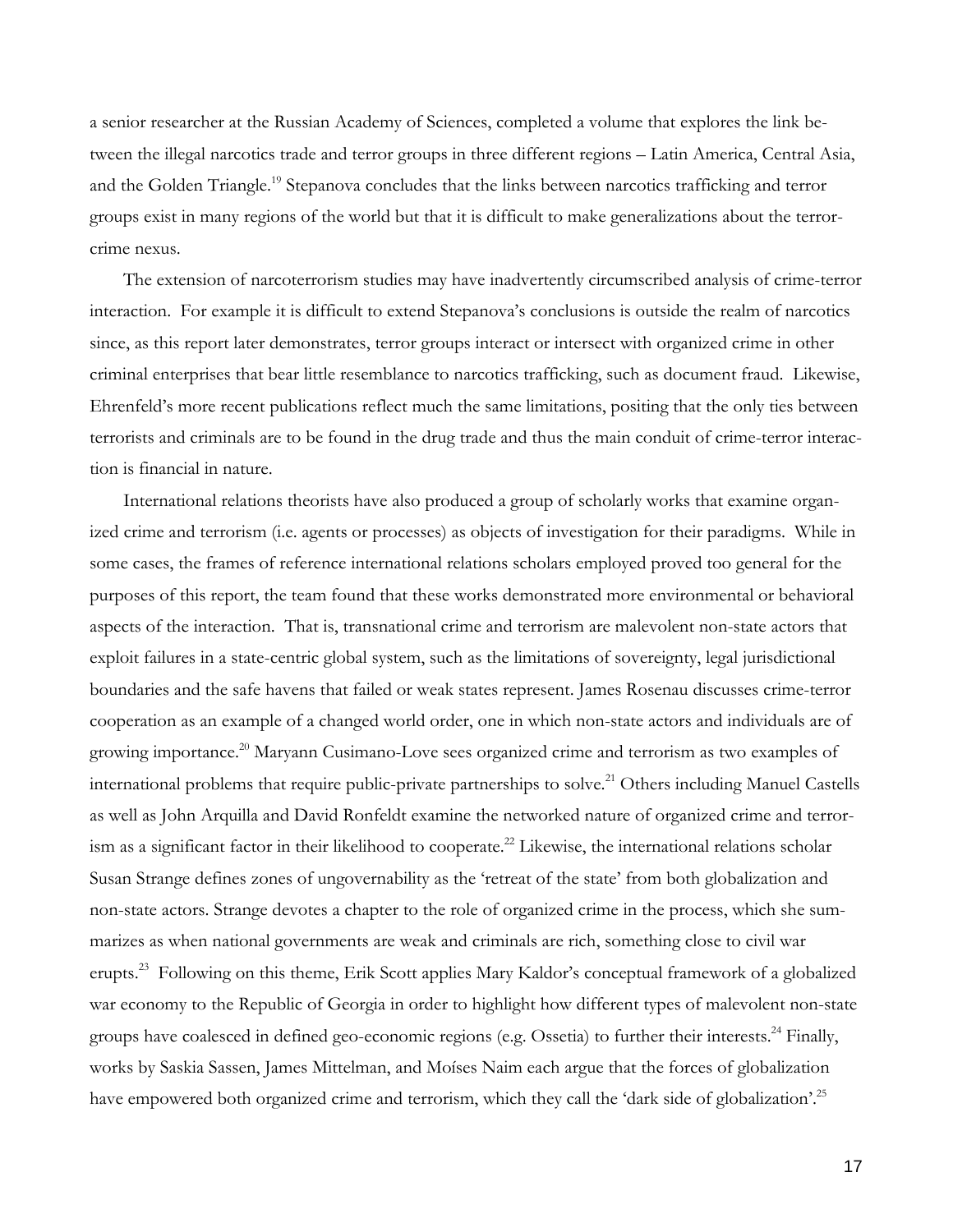Finally, a number of scholars have set out to contribute insights into the nature of interactions between organized crime and terrorism. The works of Tamara Makarenko provide a linear model for different forms of crime-terror cooperation, offer reasons for each group to cooperate within each given form, and even introduce the notion of shifting between the different forms.<sup>26</sup> The work of R.T. Naylor has likewise suggested an evolutionary pattern between criminals and terrorists. Another important contribution comes from Chris Dishman, who outlines a process of transformation by which terror groups morph into entities that are 'political by day but criminal by night'.<sup>27</sup> Phil Williams conducted one of the more detailed analyses, focusing on three cooperative models of transnational criminal and terrorist groups. These are, first, convergence into a singular phenomenon, second, collusion with one another, and third, influence on an operational approach, such as when organized crime groups adopt terror-bombing campaigns to force concessions. Williams concludes that short-term convergent and divergent episodes between the two were more likely than a longer-term nexus or cooperative relationship.<sup>28</sup>

A theme that figures prominently into these and other examinations of the links between organized crime and terrorism is that these groups use similar methods for divergent motives. Naylor puts this phenomenon succinctly:

A world of difference exists between the motives of insurgent versus criminal groups.

Criminals commit economic crimes to make money. The buck, so to speak, stops there.

But to an insurgent group, money is merely a tool—one that is necessary but not sufficient to achieve the group's goals. $^{29}$ 

Shelley and Picarelli explored the implications of this 'methods not motives' argument, concluding that the framework is too general for investigators and analysts to employ in the construction and prosecution of cases.<sup>30</sup> Schmid's exhaustive criminological comparison of organized crime and terrorism used the lenses of organizational structure, modus operandi and risk assessment to arrive at much the same conclusion.<sup>31</sup> Furthermore, the framework overstates the complexity of crime-terror interactions, oftentimes limiting such interactions to the financial realm and dismissing evidence that the goals of crime and terror groups have coalesced in the past. While the argument was a good starting point, Shelley and Picarelli concluded that substantial research was required to reveal the numerous connections between crime and terrorism.

#### **2.3 Data collection**

Much of the information in the report that follows was taken from open sources, including government reports, private and academic journal articles, court documents and media accounts. Andrew Silke,<sup>32</sup> updating Schmid and Jongman's 1988 survey of data sources found in terrorism research,<sup>33</sup> notes that open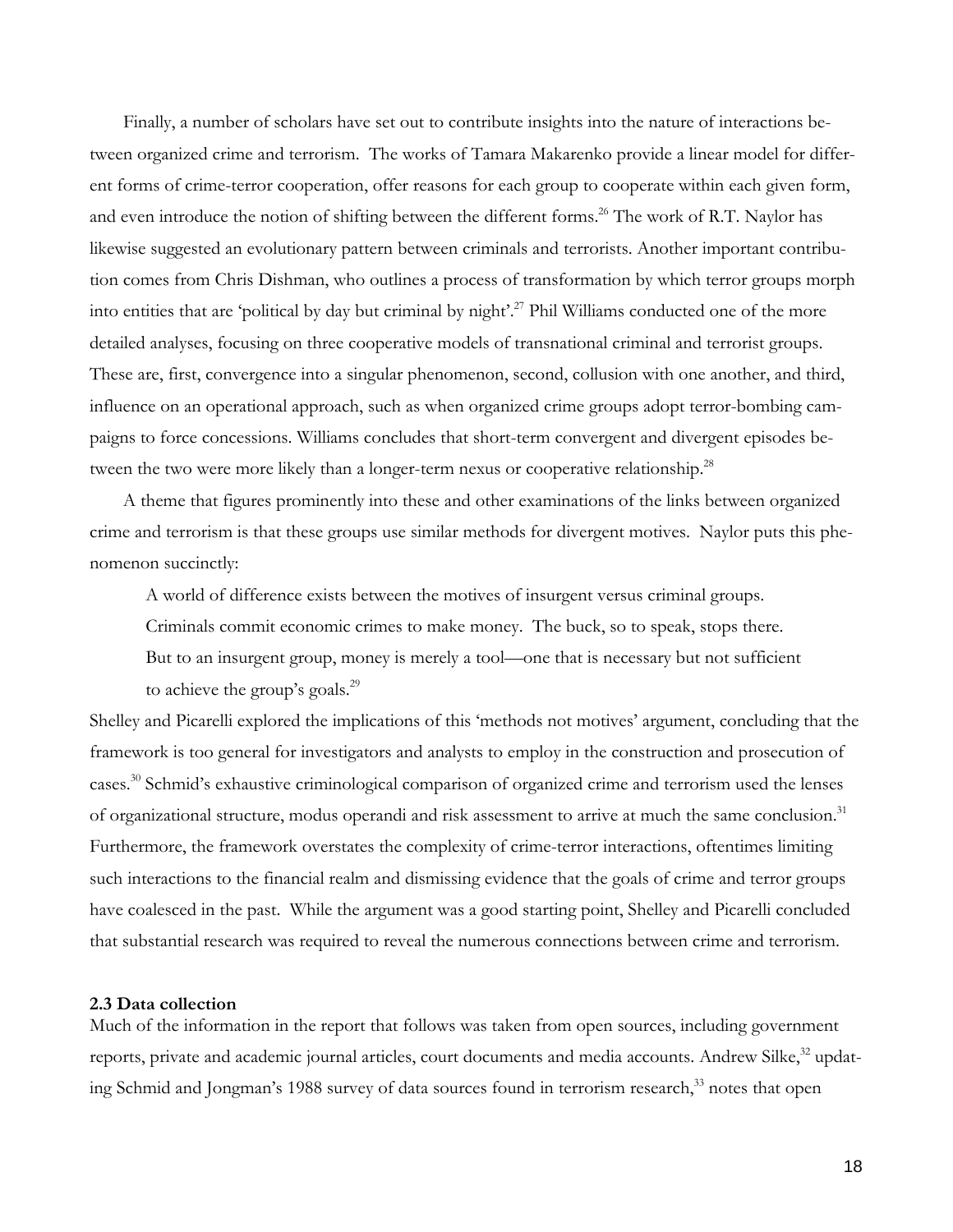source documents remain the dominant form of data for scholars. We acknowledge Silke's two major concerns: that open sources, particularly media sources, may be inaccurate, and may contain bias of one form or another.

To ensure accuracy in the collection of data, we adopted standards and methods to form criteria for accepting data from open sources. In order to improve accuracy and reduce bias, we attempted to corroborate every piece of data collected from one secondary source with data from a further source that was independent of the original source — that is, the second source did not quote the first source. Second, particularly when using media sources, we checked subsequent reporting by the same publication to find out whether the subject was described in the same way as before. Third, we sought a more heterogeneous data set by examining foreign-language documents from non-U.S. sources. We also obtained primarysource materials such as declassified intelligence reports from the Republic of Georgia, that helped to clarify and confirm the data found in secondary sources.

The second source of data was interviews. We conducted dozens of interviews with government officials and private experts in the United States, Canada, the U.K., Ireland, the former Soviet Union and other countries to verify data discovered in secondary sources, obtain information relevant to the project goals, and to refine the recommendations we make based on the research. Since all these meetings were confidential, it was agreed in all cases that the information given was not for attribution by name.

Our final data source was ethnographic studies of crime-terror cooperation in three regions—the countries adjoining the Black Sea, the Russian Caucasus, and the Tri-Border Area bordering Paraguay, Brazil and Argentina. For each of these studies, researchers traveled to the regions a number of times to collect information. Their work was combined with relevant secondary sources to produce detailed case studies presented later in the report. The format of the case studies followed the tenets outlined by Robert Yin, who proposes that case studies offer an advantage to researchers who present data illustrating complex relationships – such as the link between organized crime and terror.<sup>34</sup> According to Yin, employing the case study method is most appropriate when the research question begins with how or why, when the study cannot control for behavioral events, and when the study focuses on contemporary events. Clearly, this study meets all three criteria, studying contemporary topics over which the team has no control while asking two central questions: why and how do crime and terror groups cooperate?

#### **2.4. Research goals**

This project aimed to discover whether terrorist and organized crime groups would borrow one another's methods, or cooperate, by what means, and how investigators and analysts could locate and assess crime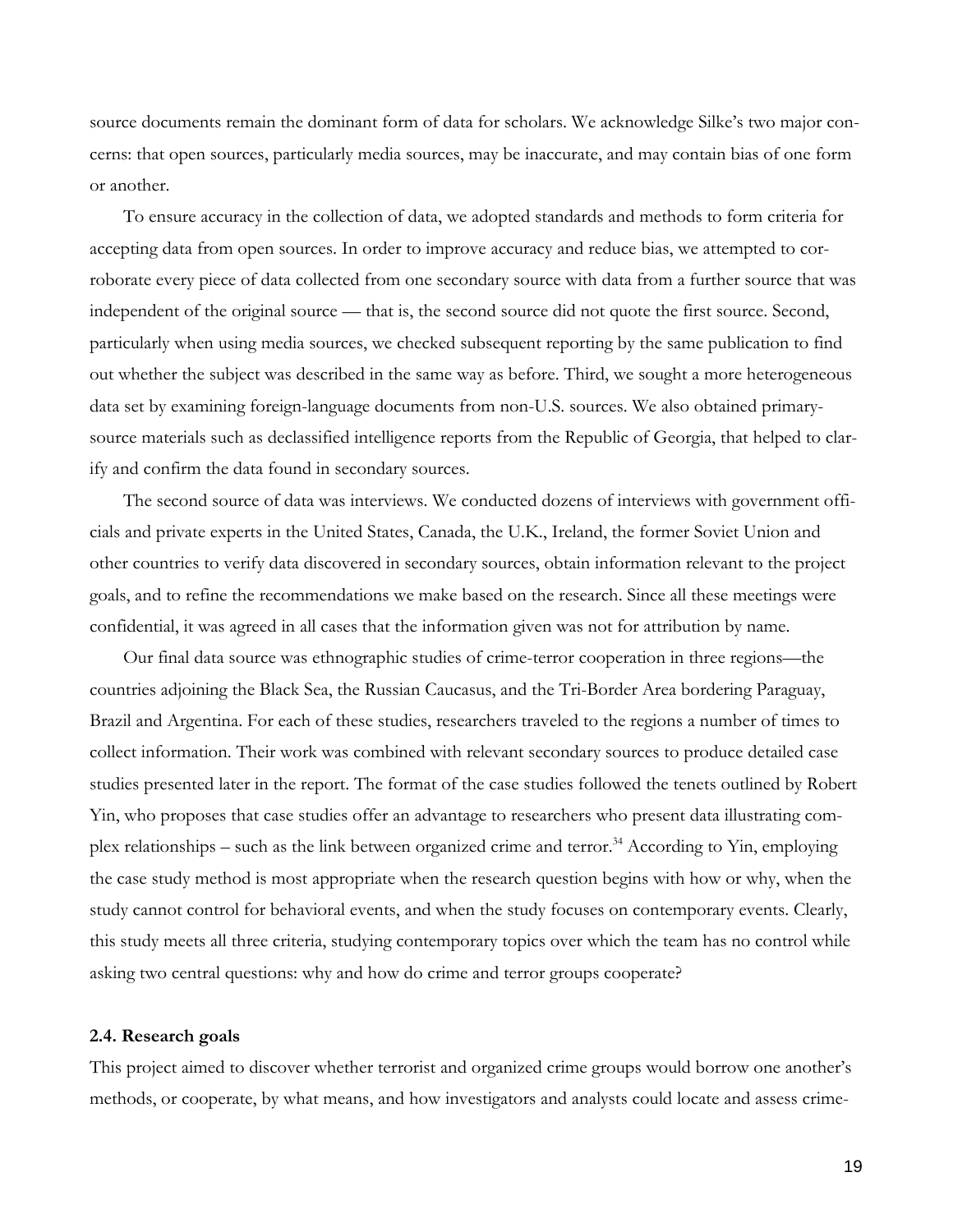terror interactions. This led to an examination of why this overlap or interaction takes place. Are the benefits merely logistical or do both sides derive some long-term gains such as undermining the capacity of the state to detect and curtail their activities?

In an attempt to identify how and why international criminal and terrorist groups cooperate, we devised a methodology to evaluate the forms this cooperation takes, both in terms of organizational structures and operating procedures. The TraCCC team arrived at our methodology, preparation of the investigative environment (PIE), by adapting a long-held military practice called intelligence preparation of the battlespace (IPB). The IPB method anticipates enemy locations and movements in order to obtain the best position for a commander's limited battlefield resources and troops. The goal of PIE is similar to that of IPB—to provide investigators and analysts a strategic and discursive analytical method to identify areas ripe for locating terror and crime interactions, confirm their existence and then assess the ramifications of these collaborations. The PIE approach provides twelve watch points within which investigators and analysts can identify those areas most likely to contain crime-terror interactions. Indicators within each watch point assist analysts to look for data that suggest tangible crime-terror interactions, such as communications between a known criminal and a known terrorist. As analysts and investigators undertake the construction of a case, they can use PIE to frame further investigation in a way that assesses the data—either confirming that collaboration exists or dismissing the initial data as idiosyncratic.

The PIE methodology was designed with the investigator and analyst in mind, and thus PIE demonstrates how to establish investigations in a way that expend resources most fruitfully. The PIE methodology shows how insights can be gained from analysts to help practitioners identify problems and organize their investigations more effectively. When coupled with the fact that there is an increasing volume of structured data on terrorist incidents, smuggling attempts, movement of persons and other attendant areas in both secure and open formats, the latter specifically in the large databases being constructed by the University of Maryland, the Monterey Institute of International Studies and the RAND Corporation among others, the project team found that this approach can be automated through the use of software for analysts and investigators. The Appendix discusses how analysts and investigators can deconstruct PIE into steps of analysis that available commercial semi-automated software tools can assist. The approach can also be adapted to meet the constantly changing nature of the two organizational types and their shared links. Ultimately, the methodology aims to provide practical tools and recommendations for U.S. law enforcement, homeland security, and intelligence at federal, state, and local level.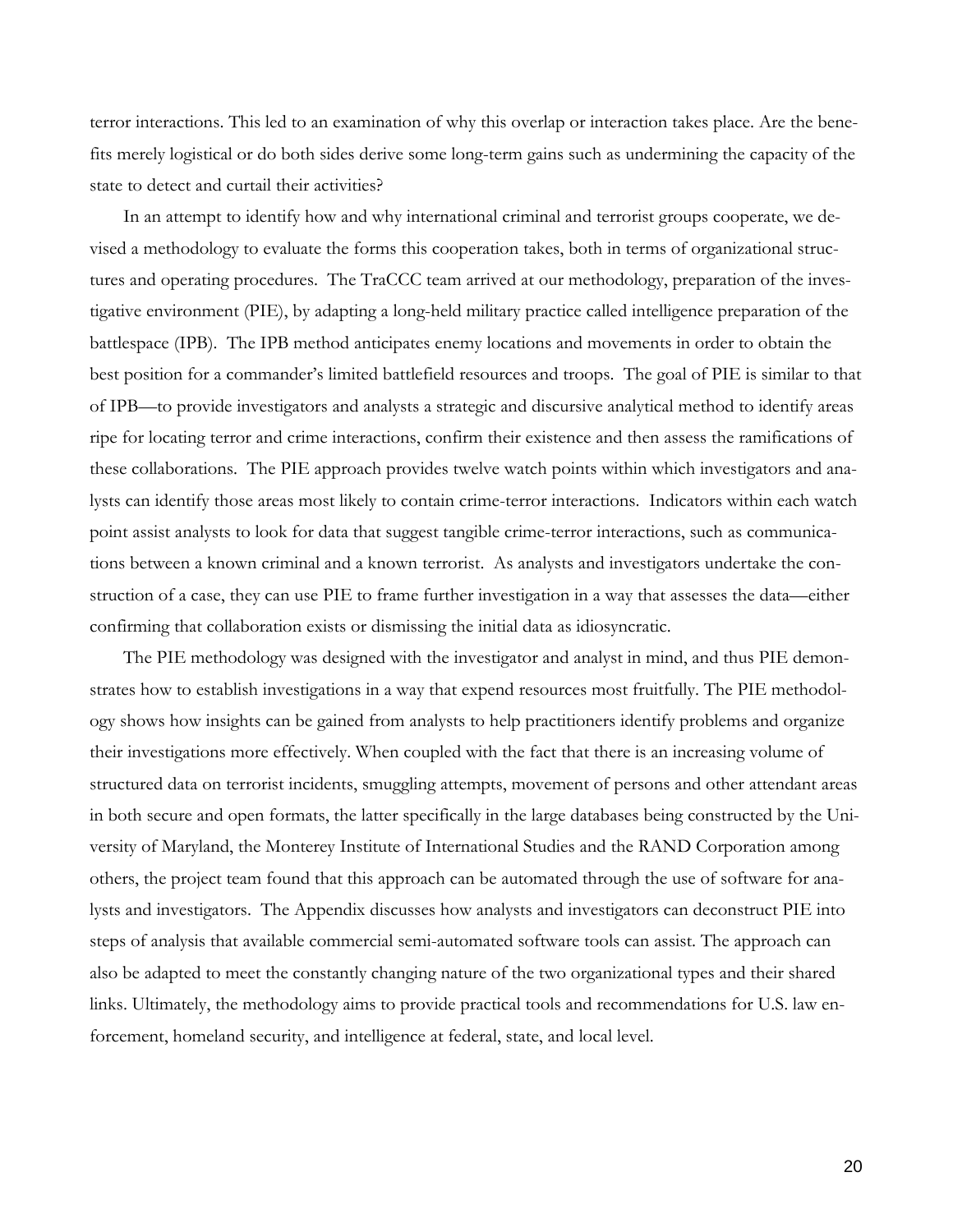#### **2.5. Research challenges**

Our first challenge in investigating the links between organized crime and terrorism was to obtain enough data to provide an accurate portrayal of that relationship. Given the secrecy of all criminal organizations, many traditional methods of quantitative and qualitative research were not viable. Nonetheless we conducted numerous interviews, and obtained identified statements from investigators and policy officials. Records of legal proceedings, criminal records, and terrorist incident reports were also important data sources. As mentioned earlier, we also acquired further primary-source data--declassified specifically for our analysis--from law enforcement and intelligence in the United States, several South American countries, and the Republic of Georgia. To corroborate and assess the primary materials, we also interviewed experts in law in law enforcement, intelligence, policy, and academia, in the United States and other countries.

The strategy underlying the collection of data was to focus on the sources of interaction wherever they were located (e.g. developing countries and urban areas), rather than on instances of interaction in developed countries like the September 11<sup>th</sup> or the Madrid bombing investigations. In so doing, the project team hoped to avoid characterizing the problem "from out there." For example, one shortcoming of Naylor's approach to crime-terror interaction in *Wages of Crime* cites no primary ethnographic studies or interviews to corroborate media and scholarly references; the focus is uniquely that of an individual in a developed country.

We chose to use case studies drawn from developing and transitional countries to provide concrete examples of the relationships between terrorism and organized crime in order to provide an analytical perspective that is not often represented by looking at singular cases—a fact that the contesting quotes that opened this report illustrate in their examination of the financing of Al Qaeda. All three case studies highlight patterns of association that are particularly visible, frequent, and of lengthy duration. Because the conflict regions in the case studies also contribute to crime in the United States, our view was these models were needed to perceive patterns of association that are less visible in other environments. A further element in the selection of these regions was practical: in each one, researchers affiliated with the project had access to reliable sources with first-hand knowledge of the subject matter. Our hypothesis was that some of the most easy to detect relations would be in these societies that are so corrupted and with such limited enforcement that the phenomena might be more open for analysis and disclosure than in environments where this is more covert.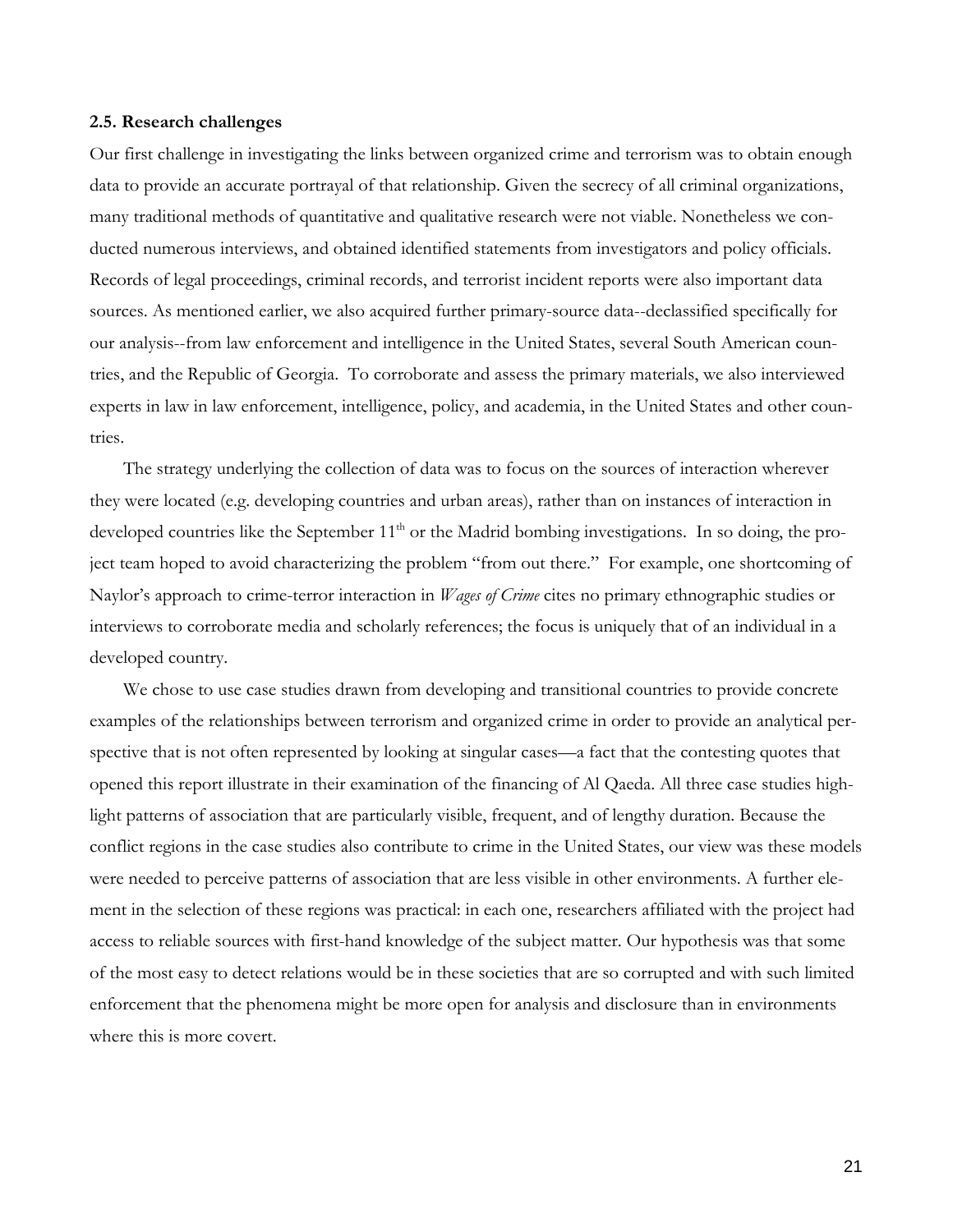## **3. A new analytical approach: PIE**

Investigators seeking to detect a terrorist activity before an incident takes place are overwhelmed by data. Pieces of evidence that might have been useful in detecting the Al Qaeda attacks of Sept. 11, 2001 in advance were held in a queue waiting for translation from Arabic. Since that date, the drastic increase in controls and checks on suspicious activity by the authorities in the United States has burdened investigators with a huge new mass of potential evidence.

From speaking to a wide spectrum of analysts and investigators concerned with potential collaborations between organized crime and terrorism, the TraCCC team learned that what was most urgent was the development of a strategic analytical method that focused on crime-terror interactions using more than one intelligence data source, like financial information. Interviews that the TraCCC team conducted with experts from U.S. and foreign government agencies, think tanks and universities all provided versions of this theme, most often noting the importance of escaping the exclusivity of "following the money" and devising a method that utilizes other sources of existing data like criminal activities and the movement of persons across international borders. A counterterrorist analyst at the Central Intelligence Agency took this further, noting that the discovery of crime-terror interactions was often the accidental result of analysis on a specific terror group, and thus rarely was connected to the criminal patterns of other terror groups. Finally, discussions with analysts from the National Security Agency, the Department of Defense, the Department of Homeland Security and elsewhere revealed little to no collective effort to assess the interaction of crime and terror groups in a systematic or strategic way.

The TraCCC team thus set out to formulate and evaluate a strategic analytical method rooted in a wide breadth of information and subject matter that simultaneously avoids overloading the analyst with complexity. Various techniques have been devised to whittle down and organize the data, but more fundamental approaches are still keenly required. Rather than simply organizing data more efficiently, investigators need analytic techniques to reduce the time spent locating potential interactions and by focusing their activities earlier on the most relevant evidence about the activities of terror and crime groups.

An approach that has long been the standard for such requirements in the military intelligence area is *intelligence preparation of the battlespace*. IPB enables commanders to make both tactical and strategic decisions. By examining known facts about an adversary (such as the speed of its vehicles), IPB seeks to determine what is not known about that adversary (such as the range of its future movements). The aim is of course to determine the enemy's most likely next move.

IPB is an attractive basis for analyzing the behavior of criminal and terrorist groups because it focuses on evidence about their operational behavior as well as the environment in which they operate. This evi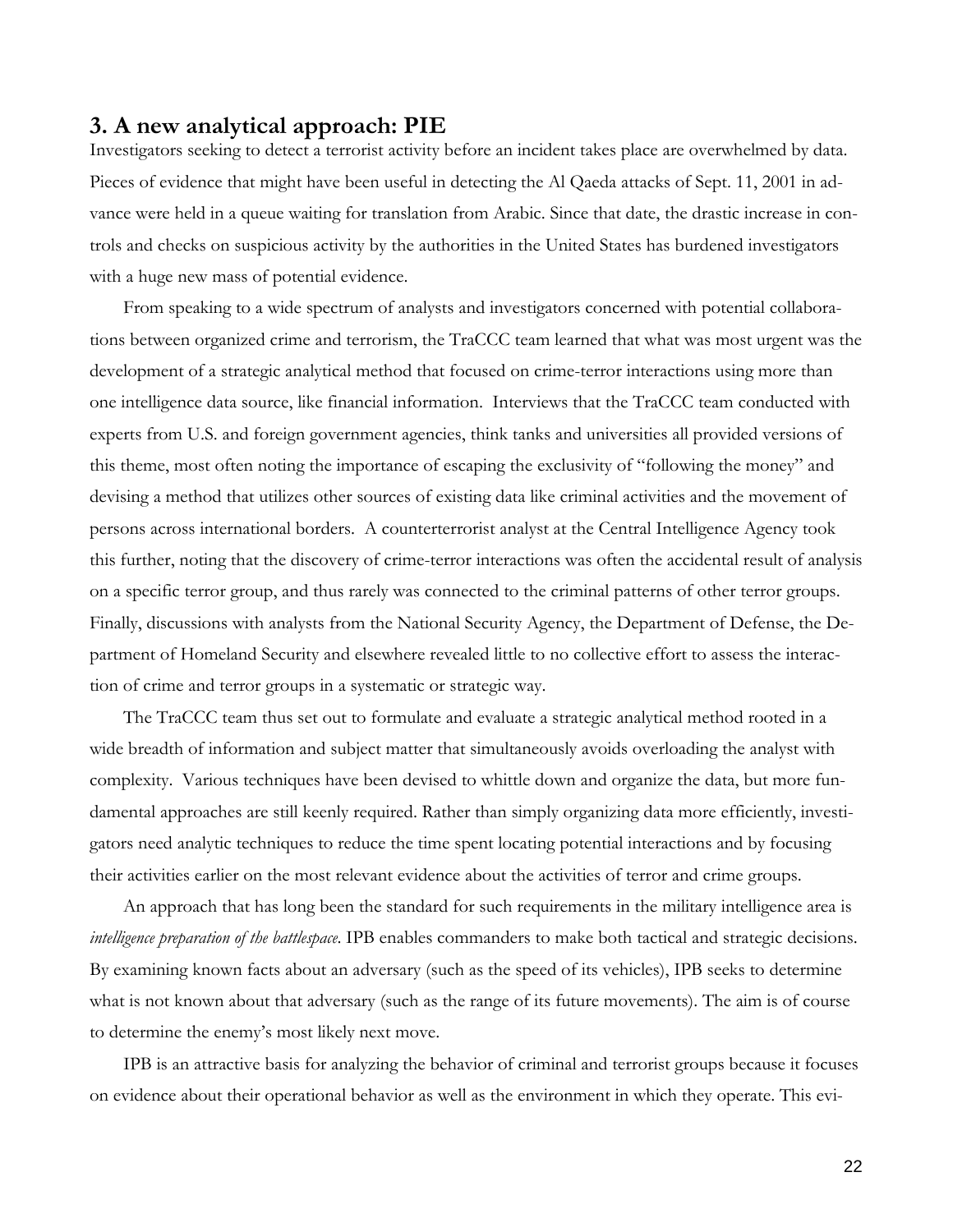dence is plentiful: communications, financial transactions, organizational forms and behavioral patterns can all be analyzed using a form of IPB.

The project team adapted IPB to provide search routes through the thicket of evidence about organized crime that in turn translated into specific indicators of cooperation with terrorists.

Thus the project team has devised a methodology based on IPB, which we have termed *preparation of the investigation environment*, or PIE. We define PIE as a concept in which investigators and analysts organize existing data to identify areas of high potential for collaboration between terrorists and organized criminals in order to focus next on developing specific cases of crime-terror interaction—thereby generating further intelligence for the development of early warning on planned terrorist activity.

While IPB is chiefly a method of eliminating data that is not likely to be relevant, our PIE method also provides positive indicators about where relevant evidence should be sought. The PIE process therefore not only analyzes evidence to suggest areas where these two types of groups might collaborate, but also uses indicators to frame physical, electronic, and data surveillance in such a way as to focus on specific collaborations.

#### **3.1 The theoretical basis for the PIE Method**

Despite significant challenges, criminologists and other scholars have devised methods for examining organized crime and terrorism. These methodologies are complicated given the covert nature of criminal groups and the need for intelligence and law enforcement agencies to withhold some data from public view.

Donald Cressey's famous study of organized crime in the U.S., with the analogy of an archeological dig, was the starting point for our model of crime-terror cooperation.<sup>35</sup> As Cressey defines it, archeologists first examine documentary sources to collect what is known and develop a map based on what is known. That map allows the investigator to focus on those areas that are not known—that is, the archeologist uses the map to focus on where to dig. The map also serves as a context within which artifacts discovered during the dig can be evaluated for their significance. For example, discovery of a bowl at a certain depth and location can provide information to the investigator concerning the date of an encampment and who established it.

A crucial reason for characterizing the interaction between criminal and terrorist groups is to provide law enforcement and intelligence agencies with actionable information. This data helps focus investigations, improve warning time, and reveal vulnerabilities. Military and intelligence analysts have long used the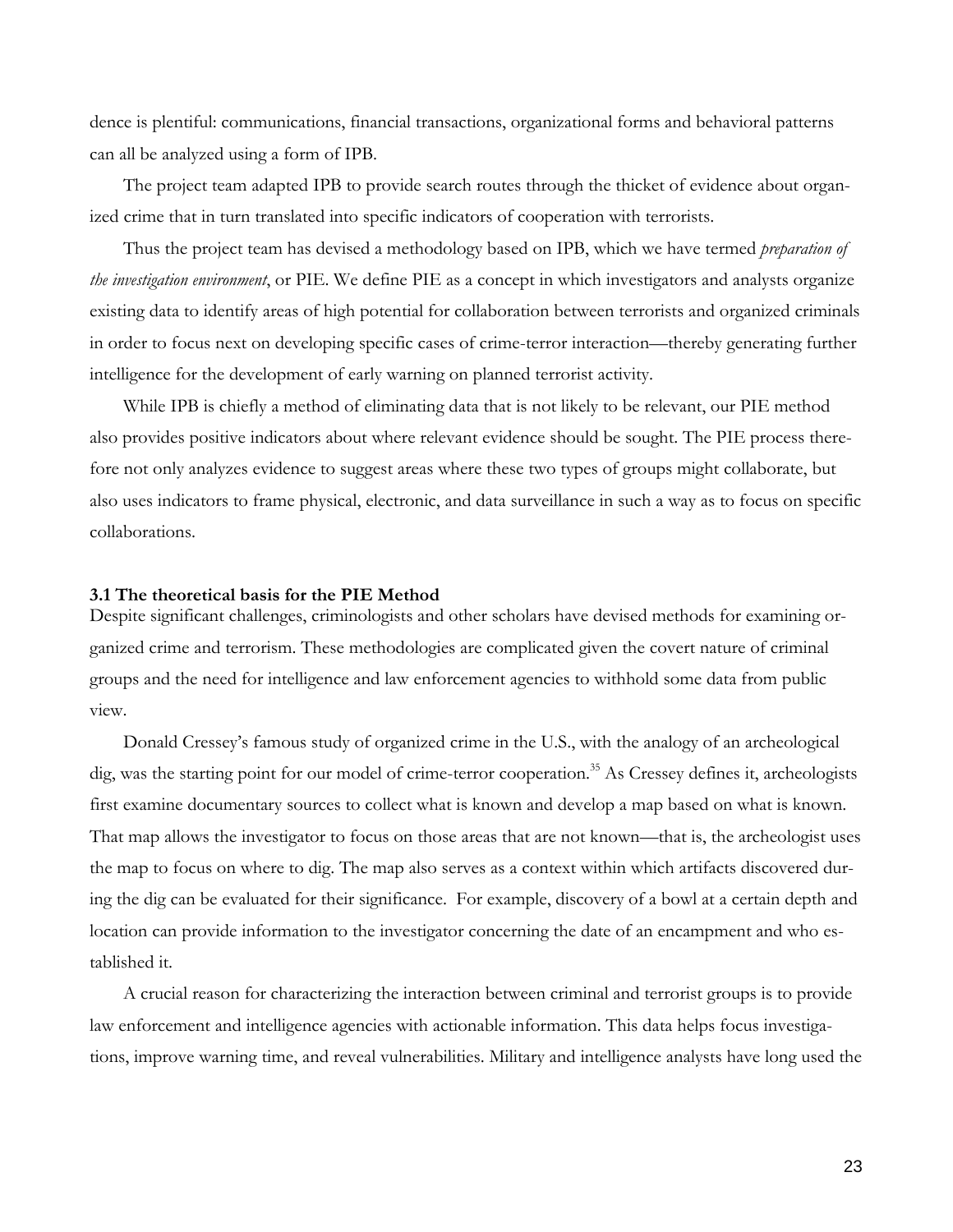IPB technique to accomplish these goals in their area of interest, and the TraCCC team saw an opportunity to employ IPB in a new sphere of analysis.

The U.S. Department of Defense defines IPB as an analytical methodology employed to reduce uncertainties concerning the enemy, environment, and terrain for all types of operations. Intelligence preparation of the battlespace builds an extensive database for each potential area in which a unit may be required to operate. The database is then analyzed in detail to determine the impact of the enemy, environment, and terrain on operations and presents it in graphic form.<sup>36</sup> Alongside Cressey's approach, IPB was selected as a second basis of our methodological approach.

The goal of IPB is to identify how geography and man-made features limit the space available for military operations. Since ancient times, military operations on land have been confined to less than ten percent of the Earth's surface. Sea-based conflict is even more constrained, with the vast majority of sea battles taking place in coastal waters. In reality, major battles of history have taken place within an even narrower area, with many encounters clustered within a small area and even recurring many times on the same spot. $37$ 

IPB analyzes and models terrain, vehicular characteristics, and operational behavior to determine the most likely course of enemy action at various stages of a military operation. For example, an IPB analysis might note that robust lines of communication and flat open terrain are useful avenues for an opponent to advance using tanks and heavy transports. But the absence of hills, trees, and other natural cover along those same avenues would render an opponent open to an aircraft attack, and thus would make these avenues less attractive to an opponent. Thus the IPB analyst might recommend that commanders focus their attention on roads through wooded areas that provide such cover.

In the pre-computer age, IPB analyses consisted of a paper map upon which was overlaid with several layers of acetate film. Marked on each layer were the areas that were off-limits because of particular geographic, technical, or doctrinal constraints such as swamps or thick forests. The complete set of markings could then be glimpsed through the layers of film, revealing the unmarked areas where military engagement was still viable. These were termed *named areas of interest*.

This method was highly labor-intensive, however. Most IPB analyses were conducted once, and updated annually, if at all. Starting in the 1980s IPB was transferred to computer systems, which allowed more flexible planning that could be adapted and updated at will. Software was written that automatically placed movement corridors and launch positions onto the map. Databases captured various forms of enemy operational behavior and further segmented the battlespace. Increasingly inexpensive computing power and improved software tools to aid analysts made it possible to update IPB much more frequently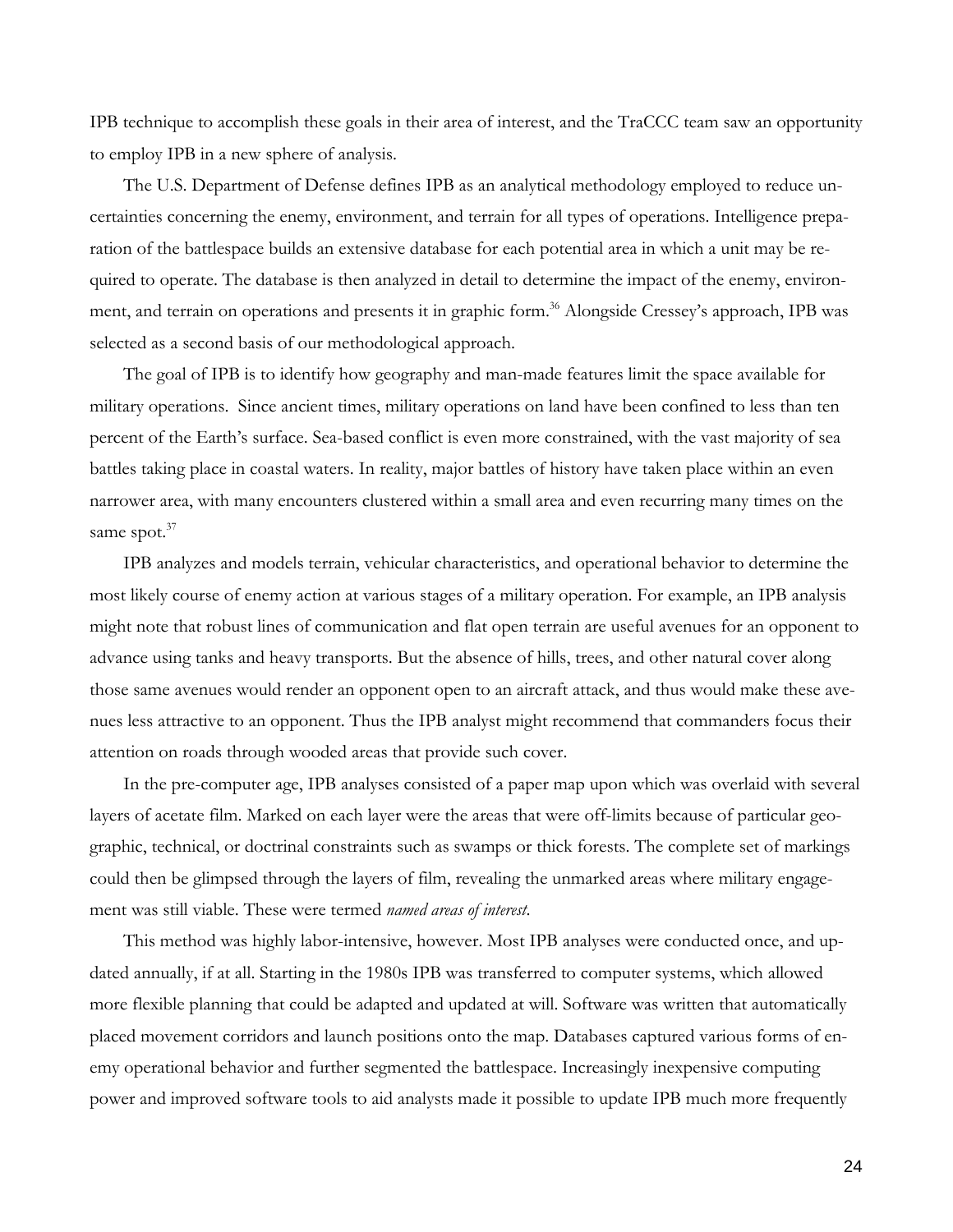and thus made IPB a more dynamic process. Automated IPB has emerged as a very powerful tool for linking intelligence to military units in the 2000s, particularly in Afghanistan and Iraq.

IPB is a powerful investigative methodology for use against adversaries who are not military units, but instead engaged in transnational crime and terrorism. That value lies in the scheme's ability to identify the space in which where criminals might cooperate, using a combination of operational behavior and characterizations of the environment. Those characteristics include communications, financial transactions, organizational forms and behavioral features. By applying an IPB-like methodology, which we have termed *preparation of the investigation environment* (PIE), we can identify areas where the two entities can be expected to meet, and then develop indicators that suggest whether this has actually occurred.

Named areas of interest identified using conventional IPB are highly likely to see military operations at some point during a campaign. They provide a focus on areas of the battlespace that will probably host large numbers of enemy forces, and which must be placed under surveillance and disrupted at very short notice. The status and location of named areas of interest are crucial to military planning and execution. In the same way, PIE identifies areas where terror and organized crime are highly likely to meet, which we term *watch points*.

With the help of PIE, analysts can identify watch points that are highly specific and limited to certain locations. This in turn cuts down the analyst's workload by reducing the search space. They can also mine the data to refine or refute the indication of a terror-crime link.



25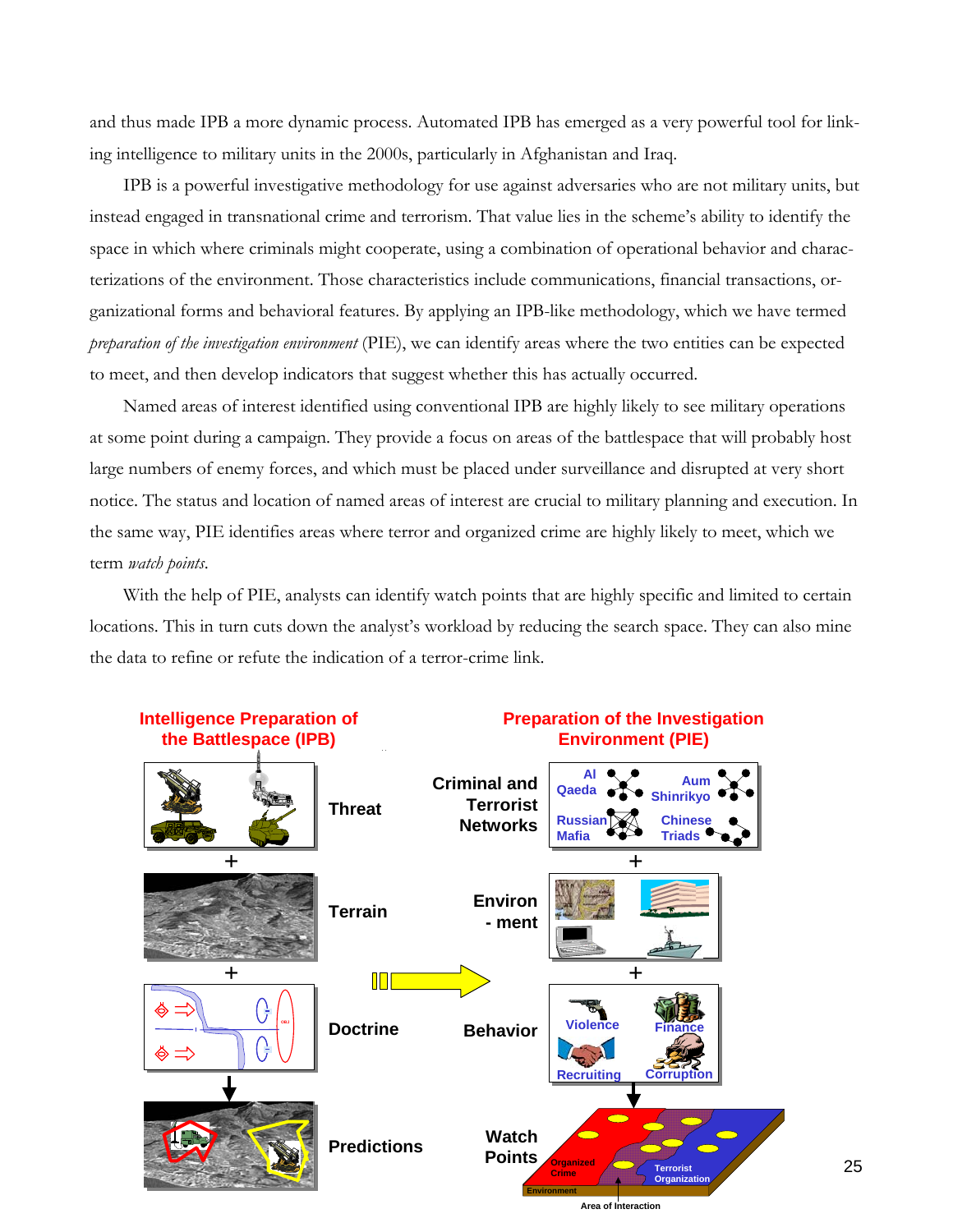#### **Figure 1: How IPB is adapted to form PIE**

Figure 1 illustrates the methodological relationship between IPB and PIE. On the left of the diagram are the three components that serve as the foundation of IPB—the physical composition of the threat, the topography of the terrain, and the operational tendencies and capabilities that serve as the doctrine for the opposing force. By combining the three components, an IPB analysis results in a prediction of where an enemy might move on the battlefield.

Adapting IPB to PIE, these three components are the organizational composition of criminal and terrorist networks, the environment where they meet, and the behavioral patterns of each group. The combination of these three components results in a series of watch points, or areas where analysts and investigators might find crime-terror cooperation. Ultimately, indicators are generated that suggest specific evidence of such links.

There is prima facie evidence to support the applicability of IPB-like techniques to monitoring interactions between transnational crime and international terror.<sup>38</sup> Crime-terror connections are more likely to occur in areas of the world where the state has the least presence and means of control—that is, areas with large shadow economies and regional conflicts. Territory outside the control of the central state such as exists in failed or failing states, poorly regulated or border regions (especially those regions surrounding the intersection of multiple borders), and parts of otherwise viable states where law and order is absent or compromised, including urban quarters populated by diaspora communities or penal institutions, are favored locales for crime-terror interactions. It is these complex combinations that equated roughly to the named areas of interest found in the IPB method.

However, the shadow economy also includes non-geographical components such as cash businesses, illicit enterprises and offshore or underground banking. It was this combination that equated roughly to the named areas of interest found in the IPB method.

A critical function of PIE is to set sensible priorities for analysts. An exclusive focus on Pakistan's North West Frontier in the hope of spotting interaction between Al Qaeda and transnational criminal groups might well fail to detect such activity. That is because the interaction may be taking place in other chaotic areas of the world where military and law enforcement have even less presence. The Tri-Border Area straddling Paraguay, Brazil, and Argentina, for instance, is a favored meeting point for many different illegal networks. With a correct and informed use of PIE, the analyst would have realized that possibility.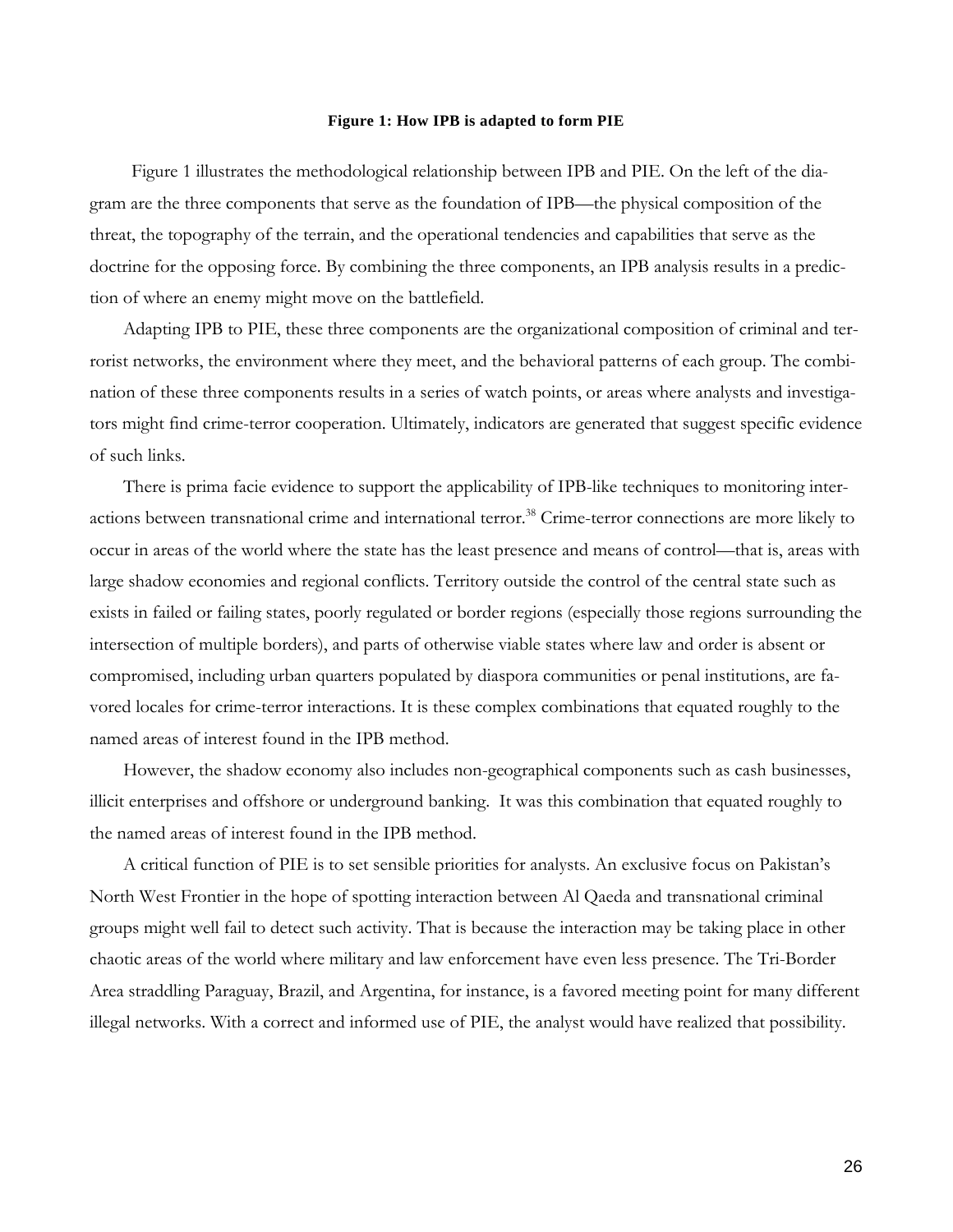#### **3.2 Implementing PIE as an investigative tool**

Forming PIE required significant modification of the IPB approach. First, we recognized that crime and terrorist groups are more diverse than military units. Organized crime and terrorist groups have significant differences in their organizational form, culture, and goals. Bruce Hoffman notes that terrorist organizations can be further categorized based on their organizational ideology.<sup>39</sup> Likewise, we have already introduced the notion that at least two different forms of organized crime group exist.

In converting IPB to PIE, we defined a series of watch points based on organizational form, goals, culture and other aspects to ensure PIE is flexible enough to compare a transnational criminal syndicate or a traditional crime hierarchy with an ethno-nationalist terrorist faction or an apocalyptic terror group.

The standard operating procedures and means by which military units are expected to achieve their battle plan are called doctrine, which is normally spelled out in great detail as manuals and training regimens. The doctrine of an opposing force thus is an important part of an IPB analysis. Such information is equally important to PIE, but is rarely found in manuals nor is it as highly developed as military doctrines. Consequently, the PIE approach focuses on common forms of behavior. For instance, engaging in criminal enterprises, purchasing of supplies, and document fraud are all areas where criminals and terrorists might intersect or collaborate to accomplish their goals.

Once the organizational forms, terrain and behavior of criminal and terrorist groups were defined at this level of detail, we settled on 12 watch points to cover the three components of PIE. For example, the watch point entitled *organizational goals* examines what the goals of organized crime and terror groups can tell investigators about potential collaboration or overlap between the two.

The next step was to locate indicators of crime-terror cooperation. Indicators are positive points that investigators can use to develop a sufficient level of suspicion that warrants further investigation. No single indicator is likely to provide 'smoking gun' evidence, however.

Investigators using PIE will collect evidence systematically through the investigation of watch points and analyze the data through its application to one or more indicators. That in turn will enable them to build a case for making timely predictions about crime-terror cooperation or overlap. Conversely, PIE also provides a mechanism for ruling out such links.

The indicators are designed to reduce the fundamental uncertainty associated with seemingly disparate or unrelated pieces of information. They also serve as a way of constructing probable cause, with evidence triggering indicators.

Although some watch points may generate ambiguous indicators of interaction between terror and crime, providing investigators and analysts with negative evidence of collusion between criminals and ter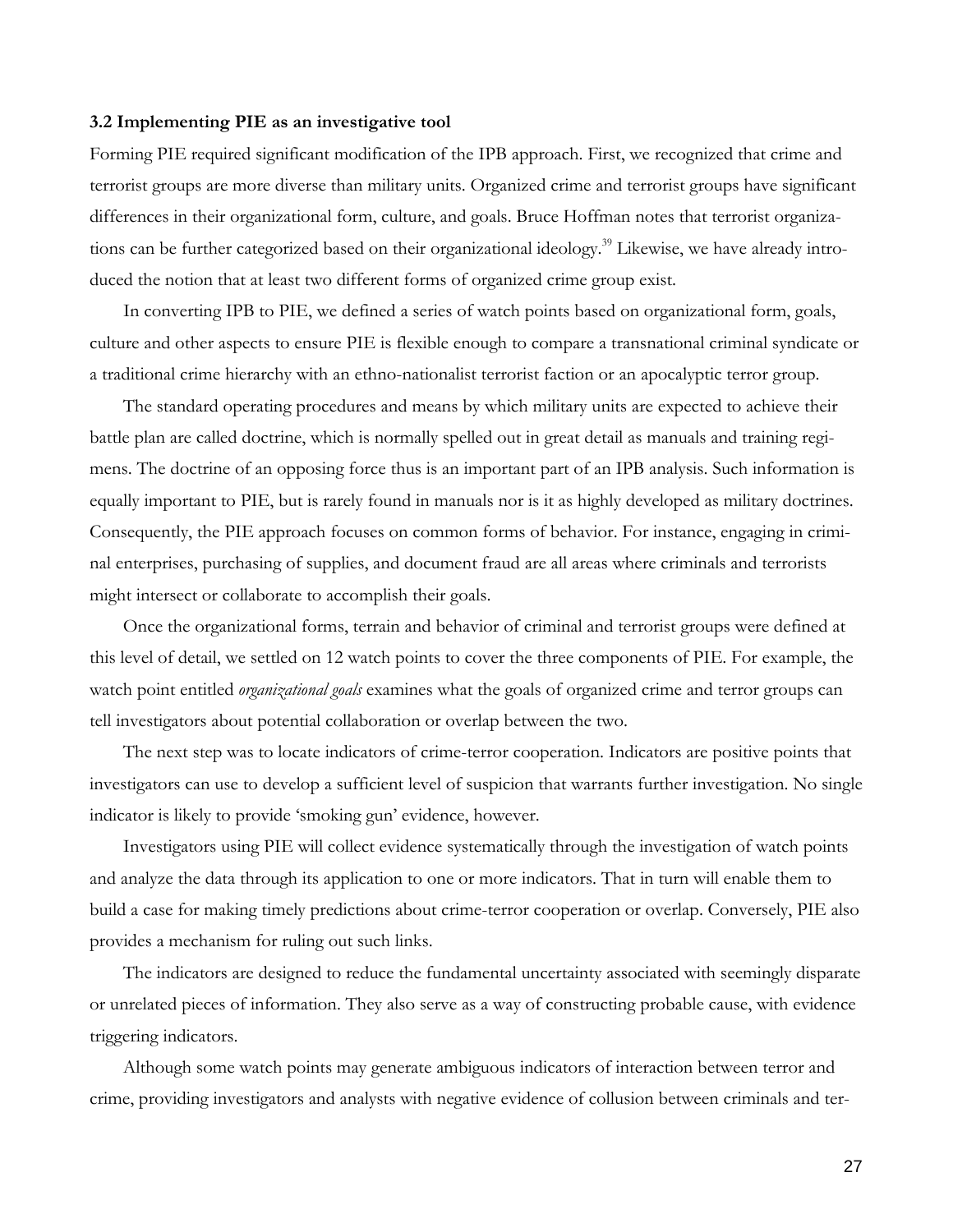rorists also has the practical benefit of steering scarce resources toward higher pay-off areas for detecting cooperation between the groups.

#### **3.3. PIE composition: Watch points and indicators**

The first step for PIE is to identify those areas where terror-crime collaborations are most likely to occur. To prepare this environment, PIE asks investigators and analysts to engage in three preliminary analyses. These are first to map where particular criminal and terrorist groups are likely to be operating, both in physical geographic terms and through information traditional and electronic media; secondly, to develop typologies for the behavior patterns of the groups and, when possible, their broader networks (often represented chronologically as a timeline); thirdly, to detail the organizations of specific crime and terror groups and, as feasible, their networks.

By considering three similar aspects, an IPB analysis gives a prediction of where an enemy might move on the battlefield. The geographical areas where terrorists and criminals are highly likely to be cooperating are known in IPB parlance as *named areas of interest*, or localities that are highly likely to support military operations. In PIE they are referred to as watch points.

The second step of a PIE analysis concentrates on the watch points to identify named areas of interaction where overlaps between crime and terror groups are most likely. The PIE method expresses areas of interest geographically but remains focused on the overlap between terrorism and organized crime. Thus, the three preliminary analyses mentioned above are deconstructed into watch points, which are broad categories of potential crime-terror interactions. As the case studies will illustrate, the use of PIE leads to the early detection of named areas of interest through the analysis of watch points, providing investigators the means of concentrating their focus on terror-crime interactions and thereby enhancing their ability to detect possible terrorist planning.

 The third and final step is for the collection and analysis of information that indicates organizational, operational or other nodes whereby criminals and terrorists appear to interact. While watch points are broad categories, they are composed of specific indicators of how organized criminals and terrorists might cooperate. These specific patterns of behavior help to confirm or deny that a watch point is applicable.

If several indicators are present, or if the indicators are particularly clear, this bolsters the evidence that a particular type of terror-crime interaction is present. No single indicator is likely to provide 'smoking gun' evidence of a link, although examples of this have occasionally arisen. Instead, PIE is a holistic approach that collects evidence systematically in order to make timely predictions of an affiliation, or not, between specific criminal and terrorist groups.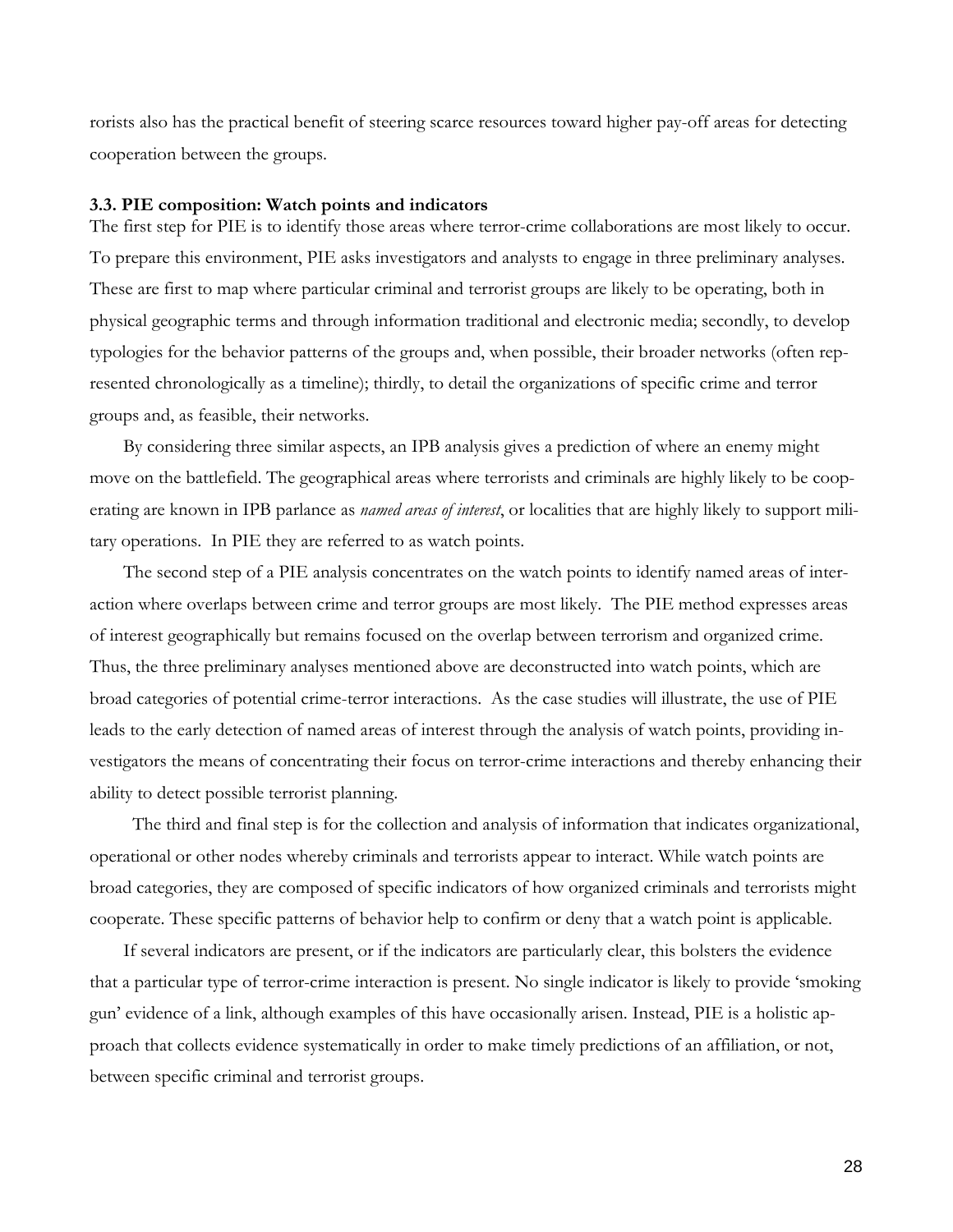For policy analysts and planners, indicators reduce the sampling risk that is unavoidable for anyone collecting seemingly disparate and unrelated pieces of evidence. For investigators, indicators serve as a means of constructing probable cause. Indeed, even negative evidence of interaction has the practical benefit of helping investigators and analysts manage their scarce resources more efficiently.

#### **3.4 The PIE approach in practice: Two Cases**

The TraCCC team has recently applied the PIE approach to two of its research projects in order to validate its utility as an analytical approach for investigators and analysts. The first application, which focused on the Republic of Georgia, demonstrates the use of PIE to identify a specific crime-terror interaction. The second case provides a more strategic application of PIE, seeking out areas of Russia where crimeterror interactions might coalesce around weapons of mass destruction (WMD) smuggling.

Both cases are applications of the PIE analytical process described in the Appendix. In each case, the process began with the collection of relevant information (scanning) that was then placed into the larger context of watch points and indicators (codification) in order to produce the aforementioned analytical insights (abstraction). Each case will describe how the TraCCC team shared (diffusion) its findings in order to obtain validation and to have an impact on practitioners fighting terrorism and/or organized crime.

The second case will also demonstrate how the analysis benefited from the use of some of the information tools presented in the Appendix.

#### **3.4.1 The Georgia Case**

In 2003-4, TraCCC used the PIE approach to identify one of the largest money laundering cases ever successfully prosecuted. The PIE method helped close down a major international vehicle for money laundering. The ability to organize the financial records from a major money launderer allowed the construction of a significant network that allowed understanding of the linkages among major criminal groups whose relationship has not previously been acknowledged. In contrast to the analyses of western financial institutions, such as those that Naylor addressed in his work, where criminal money is inextricably mixed with legitimate capital, this bank handled almost exclusively dirty money for international crime groups.

The PIE approach applied by the TraCCC team allowed for very efficient use of limited human resources. It also provided Georgia, a country with limited expertise in transnational crime, terrorism or money laundering, the possibility to achieve a successful prosecution and to assist countries identified through subsequent network analysis to receive significant assistance in their investigations.

 The TraCCC team started with a preliminary analysis that applied information to the PIE watch points and that found strong evidence to suggest that crime-terror interactions could be operating in or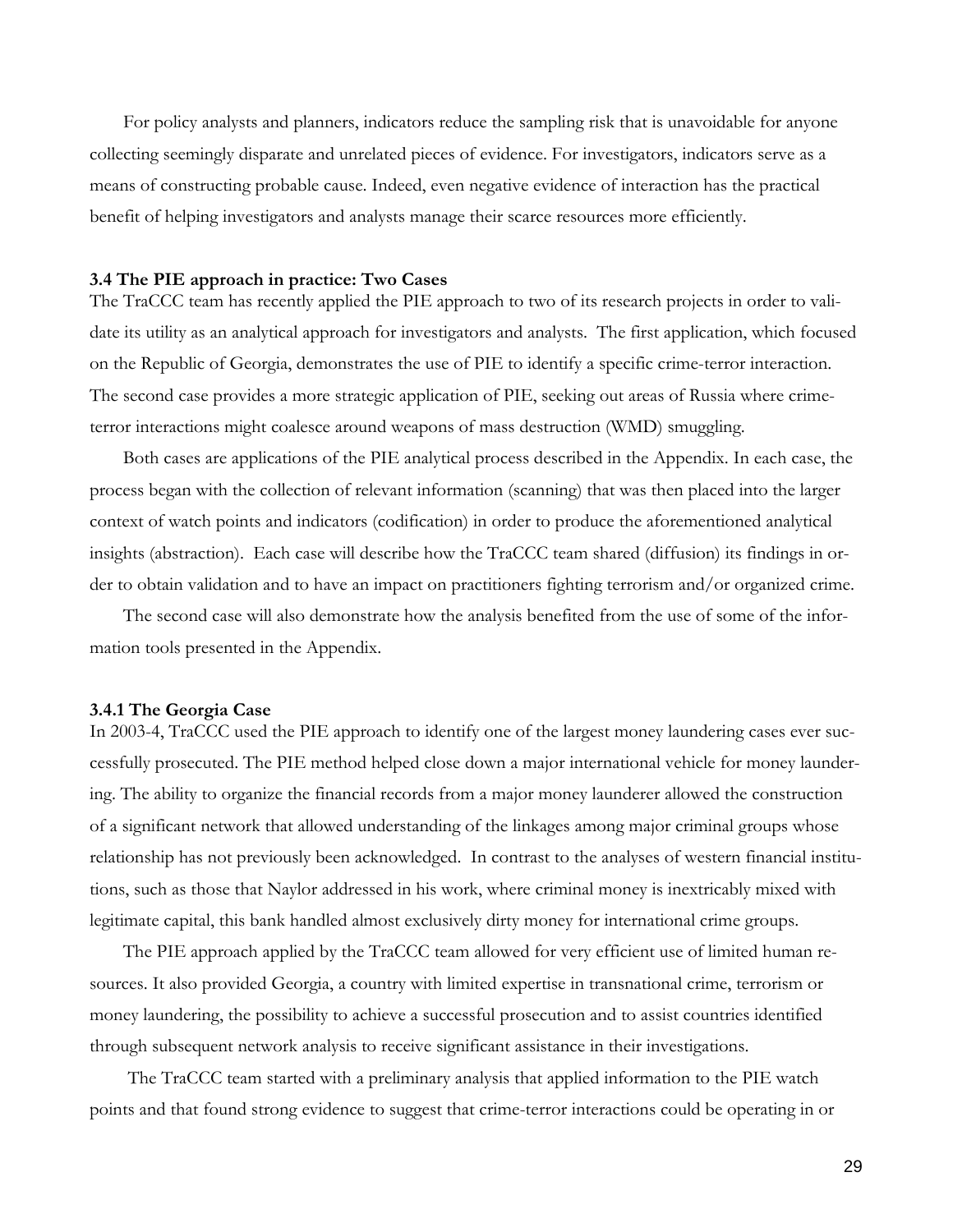facilitated by operations within the Republic of Georgia. While the findings of the analysis are discussed in more detail in the Black Sea case study below, some of the information most pertinent to Georgia included but that was not limited to:

- 1. Corrupt Georgian officials held high law enforcement positions prior to the Rose Revolution and maintained ties to crime and terror groups that allowed them to operate with impunity;
- 2. Similar patterns of violence were found among organized crime and terrorist groups operating in Georgia;
- 3. Numerous banks, corrupt officials and other providers of illicit goods and services assisted both organized crime and terrorists
- 4. Regions of the country supported criminal infrastructures useful to organized crime and terrorists alike, including Abkhazia, Adjaria and Ossetia.

Combined with numerous other pieces of information and placed into the PIE watch point structure, the resulting analysis triggered a sufficient number of indicators to suggest that further analysis was warranted to try to locate a crime-terror interaction. This interaction was to be addressed both in the conflict regions but also within loosely regulated sectors of the economy where illicit transactions of criminals and terrorists could operate.

The second step of the PIE analysis was to examine information within the watch points for connections that would suggest patterns of interaction between specific crime and terror groups. These points of interaction are identified in the Black Sea case study but the most successful identification was found from an analysis of the watch point that specifically examined the financial environment that would facilitate the link between crime and terrorism.

The TraCCC team began its investigation within this watch point by identifying the sectors of the Georgian economy that were most conducive to economic crime and money laundering. This included such sectors as energy, railroads and banking. All of these sectors were found to be highly criminalized. Closer scrutiny of the banking sector, using a PIE perspective, allowed determination of the parameters of the banking sector in Georgia. Numerous banks had developed within Georgia, a country which has an enormous shadow economy. Furthermore, the precipitous decline of the Georgian economy meant that there was not enough business to support several banking institutions let alone the variety of banks that were registered within the country. Interestingly, this finding was in direct contradiction with Naylor, demonstrating that banks can indeed exclusively serve illegitimate ends and thus act as the "dirty banks" that Naylor dismisses.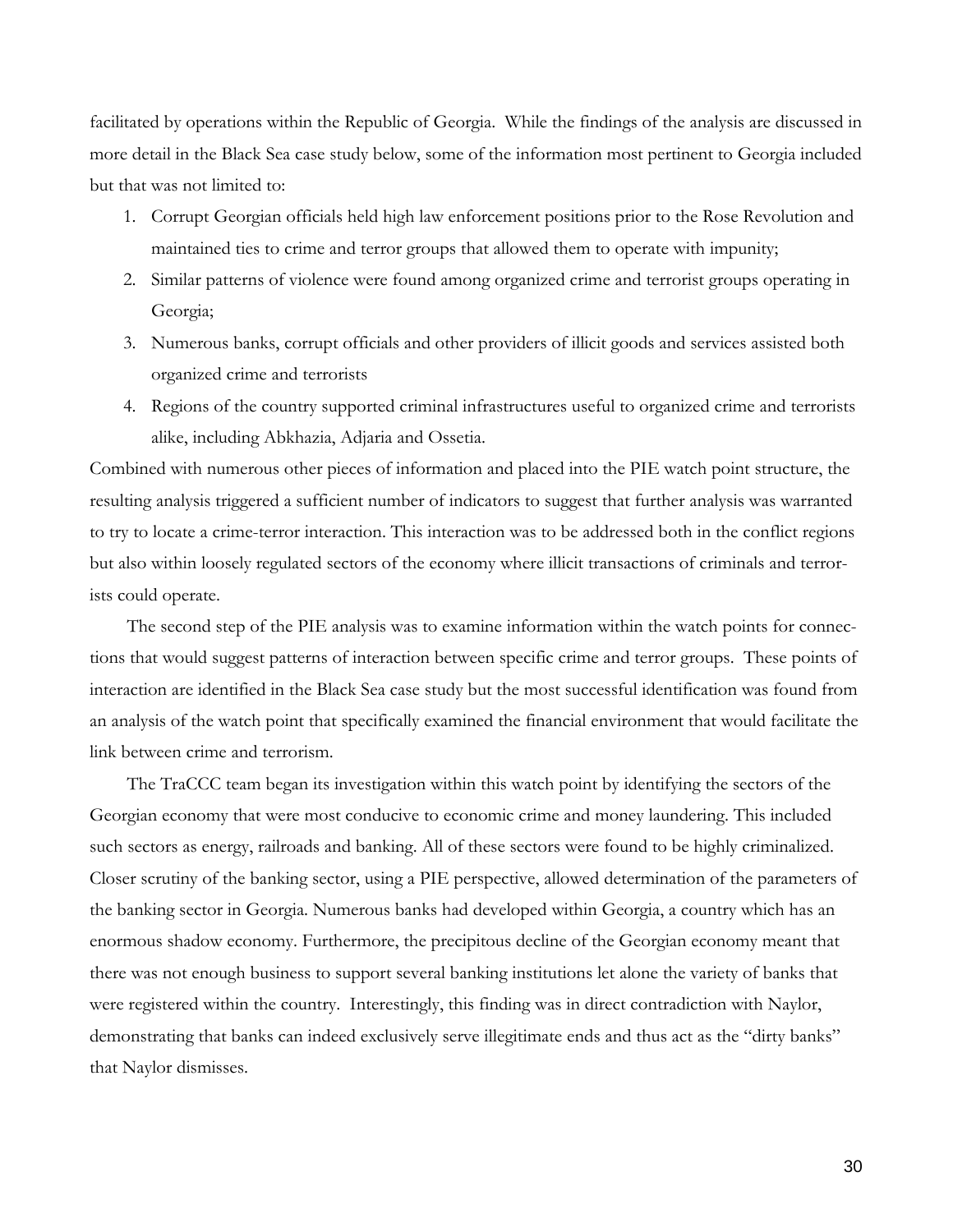Therefore, within the context of the larger PIE watch points, a particular bank appeared particularly anomalous because it was small, had few commercial clients yet appeared to be doing a very significant volume of transactions. Its capital turnover was inconsistent with its holdings. Therefore, studying the terrain of the banking sector pointed to the "G" bank as one worthy of further scrutiny. Only by having researchers with knowledge of the economic climate, the nature of the business community and the banking sector determined that investigative resources needed to be concentrated on the "G" bank. By knowing the terrain, investigative focus was focused on "G" bank by the newly established financial investigative unit of the Central Bank. A six month analysis of the G bank and its transactions enabled the development of a massive network analysis that facilitated prosecution in Georgia and may lead to prosecutions in major financial centers that were previously unable to address some crime groups, at least one of which was linked to a terrorist group.

Using PIE allowed a major intelligence breakthrough. First, it located a large facilitator of dirty money. Second, the approach was able to map fundamental connections between crime and terror groups. Third, the analysis highlighted the enormous role that purely "dirty banks" housed in countries with small economies can provide as a service for transnational crime and even terrorism.

The PIE method's third step called for the TraCCC team to expand the organizational and operational aspects of the node to develop of fuller picture of the case. The TraCCC team did this through standard analytic techniques that identified the wire transfers emanating from the bank and their ties to criminals, terrorists or other individuals.

After a thorough analysis, the TraCCC team was able to hand over the data it collected to law enforcement investigators with the ability to examine data sources (e.g. wire transfers) that the TraCCC team did not have the ability to access. While specific details must remain sealed due to deference to ongoing legal proceedings, to date the PIE analysis has grown into investigations in Switzerland, and others in the US and Georgia.

Most important, however, is that law enforcement was able to use its sensitive information to complete the PIE analysis, which discovered that the Georgian bank served as both a money laundering node and as a site of crime-terror interactions for groups outside the region. For example, the TraCCC team learned that the bank serviced a Russian crime group with links to South American terror groups.

The PIE approach was in this case successful in providing a strategic basis for developing links between crime and terror groups. The process started with the generation of a named area of interaction (the Georgian banking system), proceeded to identify specific nodes of potential interaction (a Georgian bank) and then used different sources of information to identify organizational and operational links be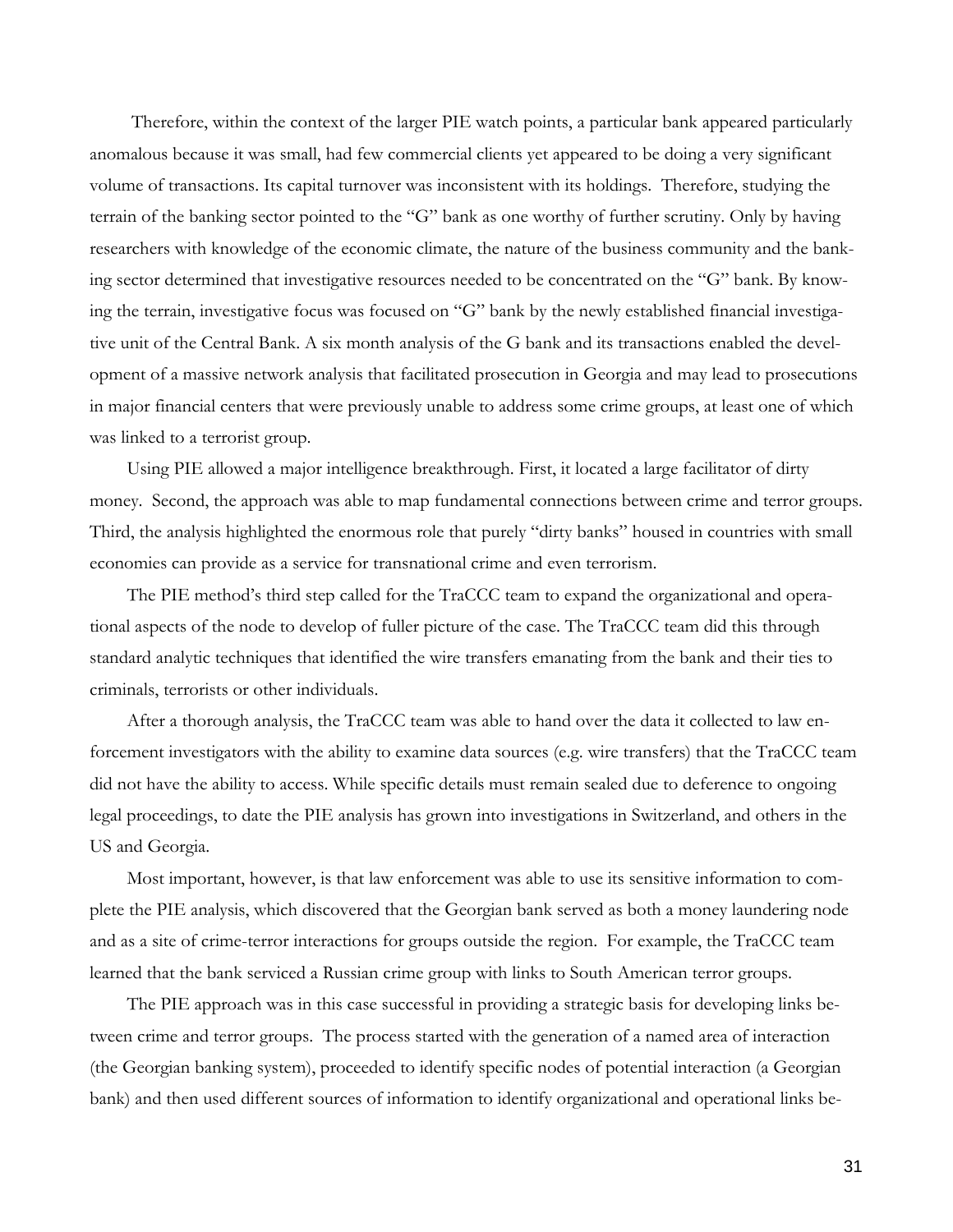tween criminal and terror groups. Adumbrating, the analysis also illustrates the importance for US investigators and analysts to look overseas for sites of crime-terror interactions that can come onshore. Before moving on, one final point is that the PIE case described here was not significantly intensive in terms of manpower in that it leveraged prior analysis with information collection through a handful of analysts to produce significant results.

Lastly, the PIE approach is one that favors the construction and prosecution of viable cases. As the Georgian case illustrates, the PIE approach is a platform for starting and later focusing investigations. When coupled with investigative techniques like network analysis, the PIE approach supports the construction and eventual prosecution of cases against organized crime and terrorist suspects.

#### **3.4.2 Russian Closed Cities**

In early 2005, a US government agency asked TraCCC to identify how terrorists are potentially trying to take advantage of organized crime groups and corruption to obtain fissile material in a specific region of Russia—one that is home to a number of sensitive weapons facilities located in so-called "closed cities." The project team assembled a wealth of information concerning the presence and activities of both criminal and terror groups in the region in question, but was left with the question of how best to organize the data and develop significant conclusions. Noting that the initial tasking called for the assessment of the potential for crime-terror interaction, the project team applied the PIE approach to structure the information and assess the likelihood that terror and crime groups might collaborate.

While the sensitivity of the project precludes a full accounting of the project's findings and conclusions, the application of the PIE analytical framework were impressive. The project's information supported connections in 11 watch points, including:

- A vast increase in the prevalence of violence in the region, especially in economic sectors with close ties to organized crime;
- Commercial ties in the drug trade between crime groups in the region and Islamic terror groups formerly located in Afghanistan;
- Rampant corruption in all levels of the regional government and law enforcement mechanisms, rendering portions of the region nearly ungovernable;
- The presence of numerous regional and transnational crime groups as well as recruiters for Islamic groups on terrorist watch lists;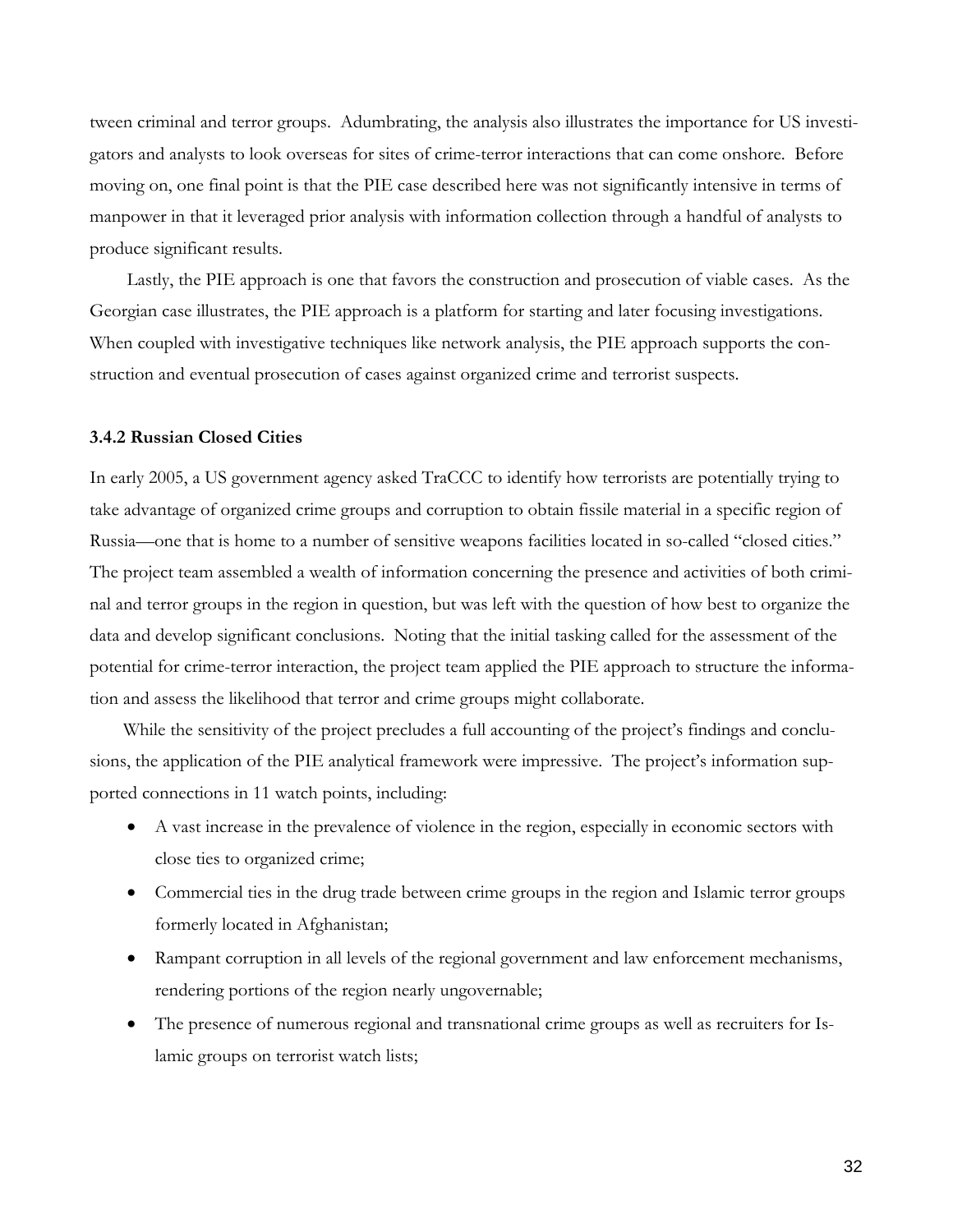In the end, the project benefited significantly from the PIE approach. The structure of the watch points and indicators served as a loose guide for the analysis of the data collected during the initial portions of the project. The lead analyst on the project, who was not a part of TraCCC's PIE team, found the watch points and indicators intuitive and readily adaptable to the task at hand. More importantly, employment of the watch points prompted creative leads to important connections that were not readily apparent until placed into the larger context of the PIE analytical framework. Specifically, the analysis might not have included evidence of trust links and cultural ties between crime and terror groups had the PIE approach not explained their utility.

Additionally, the project team found the discussion of how to integrate technology into the analytical process most useful for the organization and presentation of their data. As the appendix explains, technology tools exist that can aid the analyst who wishes to utilize PIE. When the TraCCC team applied the PIE to the closed cities case, the team found using the technologies reduced time analyzing data while improving the analytical rigor of the task. For example, structured queries of databases and online search engines provided information quickly. Likewise, network mapping improved analytical rigor by codifying the links between numerous actors (e.g. crime groups, terror groups, workers at weapons facilities and corrupt officials) in local, regional and transnational contexts.

#### **3.5 Emergent behavior and automation**

The dynamic nature of crime and terror groups complicates the IPB to PIE transition. The spectrum of cooperation demonstrates that crime-terror intersections are emergent phenomena. An analyst can update IPB to contend with the evolution of an adversary through feedback loops and regular adjustments to meet new data. For instance, an IPB analyst who discovers that the doctrine of an opposing force has changed significantly can adjust the IPB assessment accordingly.

Likewise, PIE must have feedback loops to cope with the emergent behavior of crime and terror groups. Given the amount of data facing analysts and the caseloads facing investigators, it is a daunting task to create, maintain and update a PIE approach. Time and again, when the project team spoke with analysts and investigators, the one deficiency they noted was the ability to conduct strategic intelligence given their operational tempo. A solution to this challenge can be found in the process of automating conventional IPB through the application of software packages. The automation of PIE, and the tools with which to do it, is discussed at length in the Appendix.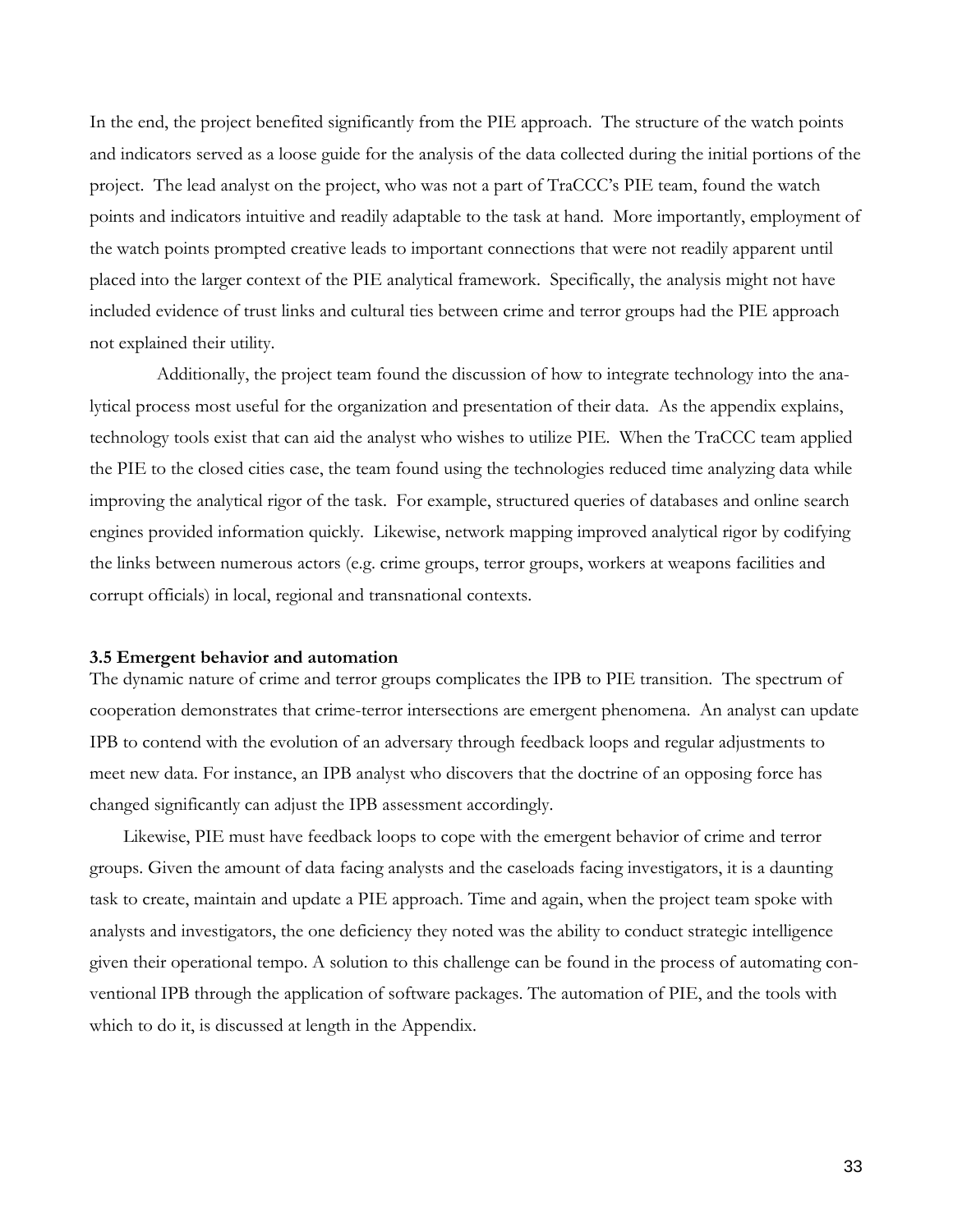## **4. The terror-crime interaction spectrum**

In formulating PIE, we recognized that crime and terrorist groups are more diverse in nature than military units. They may be networks or hierarchies, they have a variety of cultures rather than a disciplined code of behavior, and their goals are far less clear. Hoffman notes that terrorist groups can be further categorized based on their organizational ideology.<sup>40</sup>

Other researchers have found significant evidence of interaction between terrorism and organized crime, often in support of the general observation that while their methods might converge, the basic motives of crime and terror groups would serve to keep them at arm's length—thus the term "methods, not motives.["41](#page-113-40) Indeed, the differences between the two are plentiful: terrorists pursue political or religious objectives through overt violence against civilians and military targets. They turn to crime for the money they need to survive and operate.

Criminal groups, on the other hand, are focused on making money. Any use of violence tends to be concealed, and is generally focused on tactical goals such as intimidating witnesses, eliminating competitors or obstructing investigators.

Yet the similarities are equally clear: both operate globally, utilize flexible network structures to complement or replace formal hierarchies, and thrive in chaotic environments with weak rule of law or shaky regulation. These shared traits are particularly striking in chaotic states where rule of law and efficient regulation have broken down. In a corrupt environment, the two groups find common cause.

Terrorists often find it expedient, even necessary, to deal with outsiders to get funding and logistical support for their operations. As such interactions are repeated over time, concerns arise that criminal and terrorist organizations will integrate and might even form new types of organizations.

Support for this point can be found in the seminal work of Sutherland, who has argued that the "intensity and duration" of an association with criminals makes an individual more likely to adopt criminal behavior. In conflict regions, where there is intensive interaction between criminals and terrorists, there is more shared behavior and a process of mutual learning that goes on. The same process can also be seen in urban areas of developed countries and in the prisons of Western Europe, Canada and the US—both locations where petty or professional criminals interact with terrorists. Similar patterns were observed in conflict zones, where such interactions often involve more large scale criminal elements.

The dynamic relationship between international terror and transnational crime has important strategic implications for the United States. The TraCCC team compared its empirical findings to prior studies of crime-terror interaction, like Naylor, Williams, Makarenko, and Dishman. The result is a model known as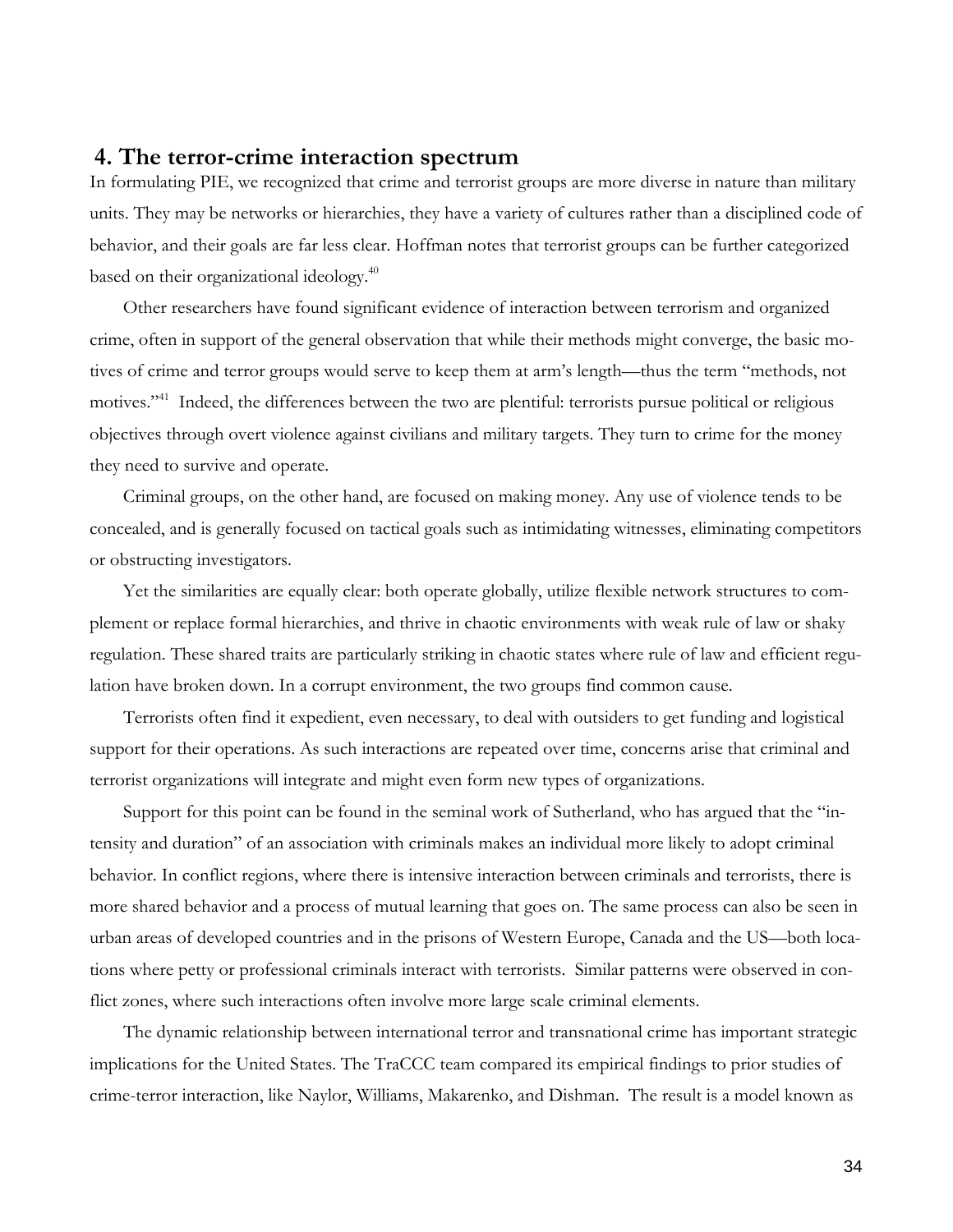the *terror-crime interaction spectrum* that depicts the relationship between terror and criminal groups and the different forms it takes.

Each form of interaction represents different, yet specific, threats, as well as opportunities for detection by law enforcement and intelligence agencies. For instance, the principle of activity appropriation outlined below means that small-to-medium fraud, drug dealing, and smuggling that might otherwise warrant little analysis may be seen in its full significance as possible evidence of terrorist cell activity. A typical clue might be found in small-scale criminal activity that is common knowledge, yet involves individuals or patterns of behavior that fit in with watch points. For example, Naylor's and other money laundering studies highlight the importance of cash businesses as either the entry point or laundering mechanism for illicit gains. An interview with a retired member of the Chicago organized crime investigative unit revealed that it had investigated taxi companies and taxicab owners as cash-based money launderers. Logic suggests that terrorists may also be benefiting from the scheme. But this line of investigation was not pursued in the 9/11 investigations although two of the hijackers had worked as taxi drivers.

Within the spectrum, processes we refer to as *activity appropriation*, *nexus*, *symbiotic relationship*, *hybrid*, and *transformation* illustrate the different forms of interaction between a terrorist group and an organized crime group, as well as the behavior of a single group engaged in both terrorism and organized crime. Dynamic movement among these conditions is, as we demonstrate below, possible. While some groups might move backwards or even skip a stage,<sup>42</sup> others may not ever move beyond a particular form of interaction. Given these dynamics of interaction, we have chosen to portray this scheme as a continuum.

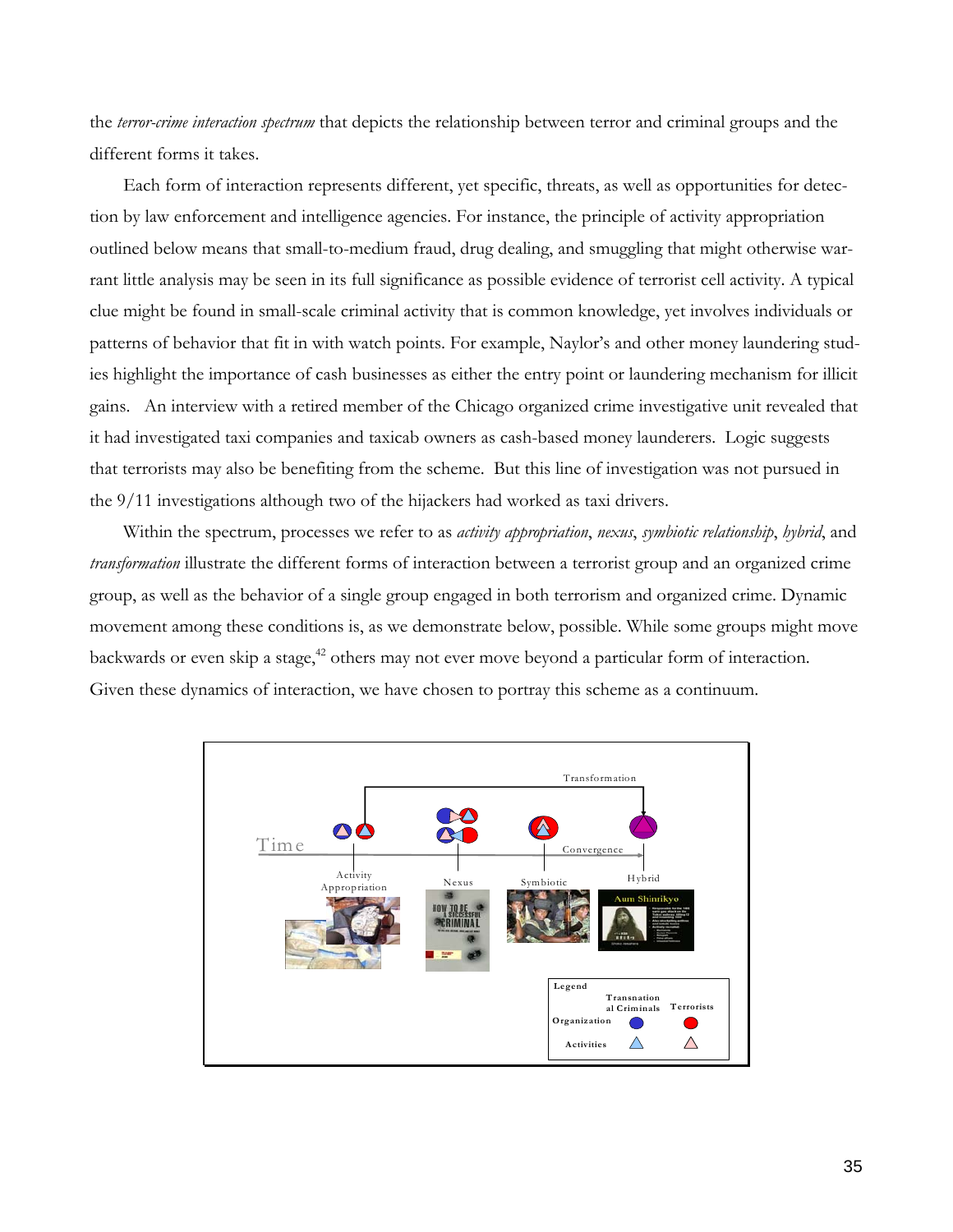#### **Figure 2: Terror-Crime Interaction Spectrum**

Activity appropriation occurs when terror groups and organized crime adopt the other's methods without actually working together. To raise funds, terrorists habitually turn to credit card fraud, drug dealing, money laundering, and smuggling, the staple activities of organized criminals. John Horgan, for example, has heavily documented how cells of the Provisional Irish Republican Army's have engaged in a range of organized crime activities without any connection to organized crime groups[.43](#page-113-42) Likewise, the Al Qaeda cells in Spain and Italy used credit card fraud and SIM card fraud to finance the strike cells based in Germany and France. Hezbollah has used cigarette smuggling in the U.S. and abroad,<sup>44</sup> while both Hezbollah and Al Qaeda have smuggled commodities, such as diamonds, in Africa. While less common, organized criminals have appropriated terror tactics when the authorities threatened their existence. In 1993, during a fresh attempt by the authorities to halt its activities, the Sicilian Mafia bombed the Uffizi museum in Florence and the Lateran Church in Rome.

While activity appropriation does not represent organizational linkages between crime and terror groups, it does capture the merger of methods that were well-documented in section 2. Activity appropriation is one way that terrorists are exposed to organized crime activities and, as Chris Dishman has noted, can lead to a transformation of terror cells into organized crime groups.

A terror group that is using the methods of organized crime does not always proceed to a nexus arrangement. This may be because no crime group is willing to do business with it, or because the terrorists see no benefit in working with outsiders. Instead, in a process known as transformation, a terrorist group becomes so attached to its criminal activities and the profits they generate that it abandons terrorism altogether, along with its old objectives. The Belfast bank robberies of December 2004, which followed a long period of relative inactivity by Republican terrorists in Northern Ireland, is another indication of what numerous British security officials told the project team was a process by which the IRA was transforming itself into an organized crime group.<sup>45</sup> In the Philippines, Abu Sayyaf started out as an Al Qaeda affiliate, but now is engaged more in economically motivated kidnapping for large ransoms and in piracy than in terrorism[.46](#page-113-45) 

Similarly, criminal groups can transform themselves into terrorist groups. There is no clear-cut example of this, however. In cases where organized crime has moved into terrorism, the shift has been temporary and can therefore be described as activity appropriation. On much rarer occasions has such a relationship resulted in a nexus, such as when Colombian drug lord Pablo Escobar hired ELN terrorists to wage a bombing campaign against the government on his behalf. Not capturing this form of convergence be-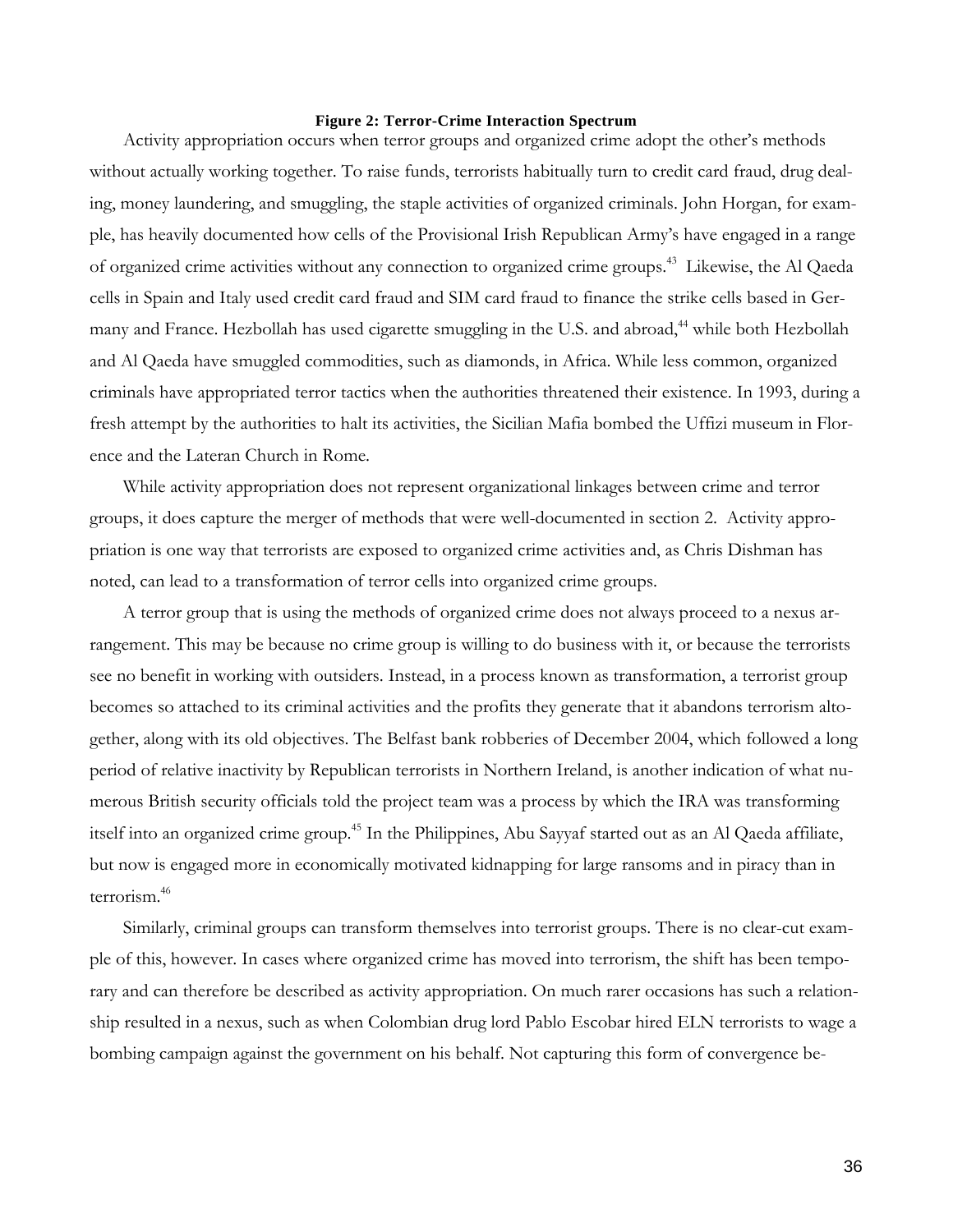tween organized crime and terrorism *as an activity* is to lose one explanation of why organized crime and terrorist *groups* might converge.

Applying the Sutherland principle of differential association, these activities are likely to bring a terror group into regular contact with organized crime. As they attempt to acquire forged documents, launder money, or pay bribes, it is a natural step to draw on the support and expertise of the criminal group, which is likely to have more experience in these activities. It is referred to here as a nexus. Interestingly, this progression is the contraposition of Makarenko, who sees organizational alliances occurring prior to groups appropriating the activity of the other. Williams, on the other hand, confirms this progression, noting that terrorists first engage in "do it yourself" organized crime and then turn to organized crime groups for specialized services like document forgery or money laundering.

The case study of the Tri-Border Area below provides a half-dozen examples of supplier-customer relationships between transnational organized crime and terror groups. However, such interactions are usually brief encounters rather than a sustained relationship, given that one group approaches the other to fulfill a specific requirement or service. In most cases a nexus involves the criminals providing goods and services to terrorists for payment although it can work in both directions. A typically short-term relationship, a nexus does not imply that the criminals share the ideological views of the terrorists, merely that the transaction offers benefits to both sides. After all, they have many needs in common: safe havens, false documentation, evasive tactics, and other strategies to lower the risk of being detected. In Latin America, transnational criminal gangs have employed terrorist groups to guard their drug processing plants. In Northern Ireland, terrorists have provided protection for human smuggling operations by the Chinese Triads.<sup>47</sup> To an investigator, such scanty contact might appear spontaneous and unimportant, and therefore be overlooked.

If the nexus continues to benefit both sides over a period of time, the relationship will deepen. More members of both groups will cooperate, and the groups will create structures and procedures for their business transactions, transfer skills and/or share best practices. We refer to this closer, more sustained cooperation as a symbiotic relationship, and define it as a relationship of mutual benefit or dependence. While it is prudent to note that few examples of this relationship exist, we agree with the characterizations of the close association of the Kosovo Liberation Army and Albanian crime gangs, as well as the liaison between the FARC and trafficking groups in Colombia.<sup>48</sup>

In the next stage, the two groups continue to cooperate over a long period and members of the organized crime group begin to share the ideological goals of the terrorists. They grow increasingly alike and finally they merge. That process results in a hybrid or *dark network[49](#page-113-2)* that has been memorably described as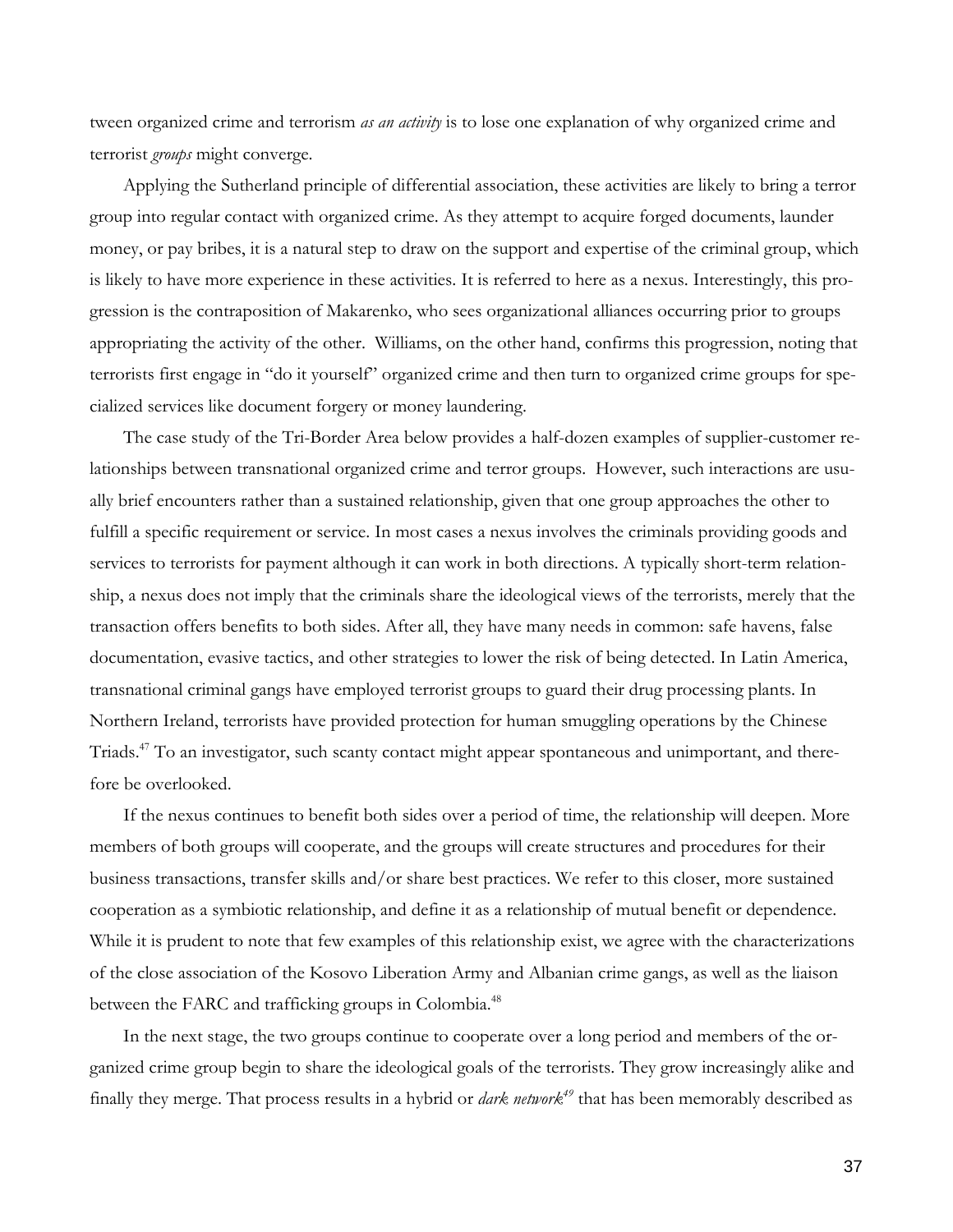terrorist by day and criminal by night.<sup>50</sup> Such an organization engages in criminal acts but also has a political agenda. Both the criminal and political ends are forwarded by the use of violence and corruption.

These developments are not inevitable, but result from a series of opportunities that can lead to the next stage of cooperation. It is important to recognize, however, that even once the two groups have reached the point of hybrid, there is no reason per se to suspect that transformation will follow. Likewise, a group may persist with borrowed methods indefinitely without ever progressing to cooperation. In Italy and elsewhere, crime groups that also engaged in terrorism never found a terrorist partner and thus remained at the activity appropriation stage. Eventually they ended their terrorist activities and returned to the exclusive pursuit of organized crime. Indeed, the fact that the project team found no evidence of a hybrid organization existing aside from the case of the Aum Shinrikyo cult in Japan is a testament to the number of hurdles that hamper their formation.

Investigators can use the terror-crime interaction spectrum to analyze the behavior of both criminals and terrorists, and even to hypothesize about their future strategies. We argue above with reference to Sutherland that terrorist groups are more likely to be tracked down and infiltrated if they associate with criminal groups. In other words, provided that investigators are attuned to a crime-terror connection, the investigators might find it easier to launch counter-terrorist operations that focus on the criminal group providing support to the terrorist group.

Interestingly, the TraCCC team found no example where a terrorist group engaging in organized crime, either through activity appropriation or through an organizational linkage, came into conflict with a criminal group.<sup>51</sup> Neither archival sources nor our interviews revealed such a conflict over "turf," though logic would suggest that organized crime groups would react to such forms of competition. Indeed, while not a part of the spectrum given its focus on "interaction" between organized crime and terrorism (in both organizational and operational terms), conflict and non-interaction must remain categories of the relationship between organized crime and terrorism.<sup>52</sup>

The spectrum does not create exact models of the evolution of criminal-terrorist cooperation. Indeed, the evidence presented both here and in prior studies suggests that a single evolutionary path for crime-terror interactions does not exist. Environmental factors outside the control of either organization and the varied requirements of specific organized crime or terrorist groups are but two of the reasons that interactions appear more idiosyncratic than generalizable.

Hence, to create a method for investigators and analysts to identify when the cooperation occurs, to monitor such a relationship, and to respond appropriately when a trend becomes obvious, either locally or internationally, requires a methodological approach that considers a wide range of potential nodes of inter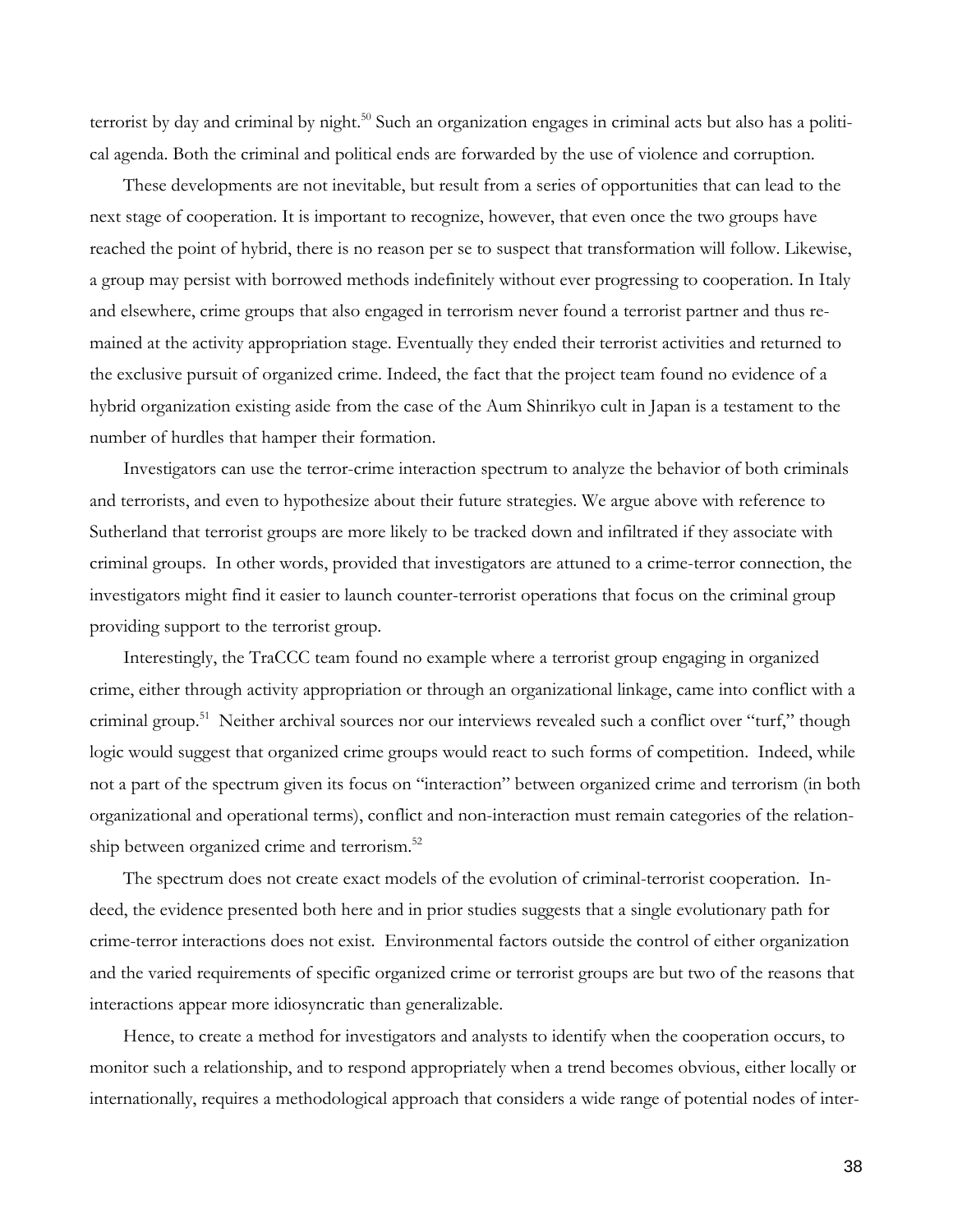action. Using the PIE method, investigators and analysts can gain an understanding of the terror-crime intersection by analyzing evidence sourced from communications, financial transactions, organizational charts, and behavior. They can also apply the methodology to analyze watch points where the two entities may interact. Finally, using physical, electronic, and data surveillance, they can develop indicators showing where watch points translate into practice.

The result is a process for mapping how and where terror/crime interaction might occur, adding evidence to that hypothetical map, and then evaluating the patterns that emerge. An additional benefit is the semi-automated software tools (see Appendix) that allow analysts to monitor the evolving interaction between crime and terror without entrusting the process entirely to a computer system.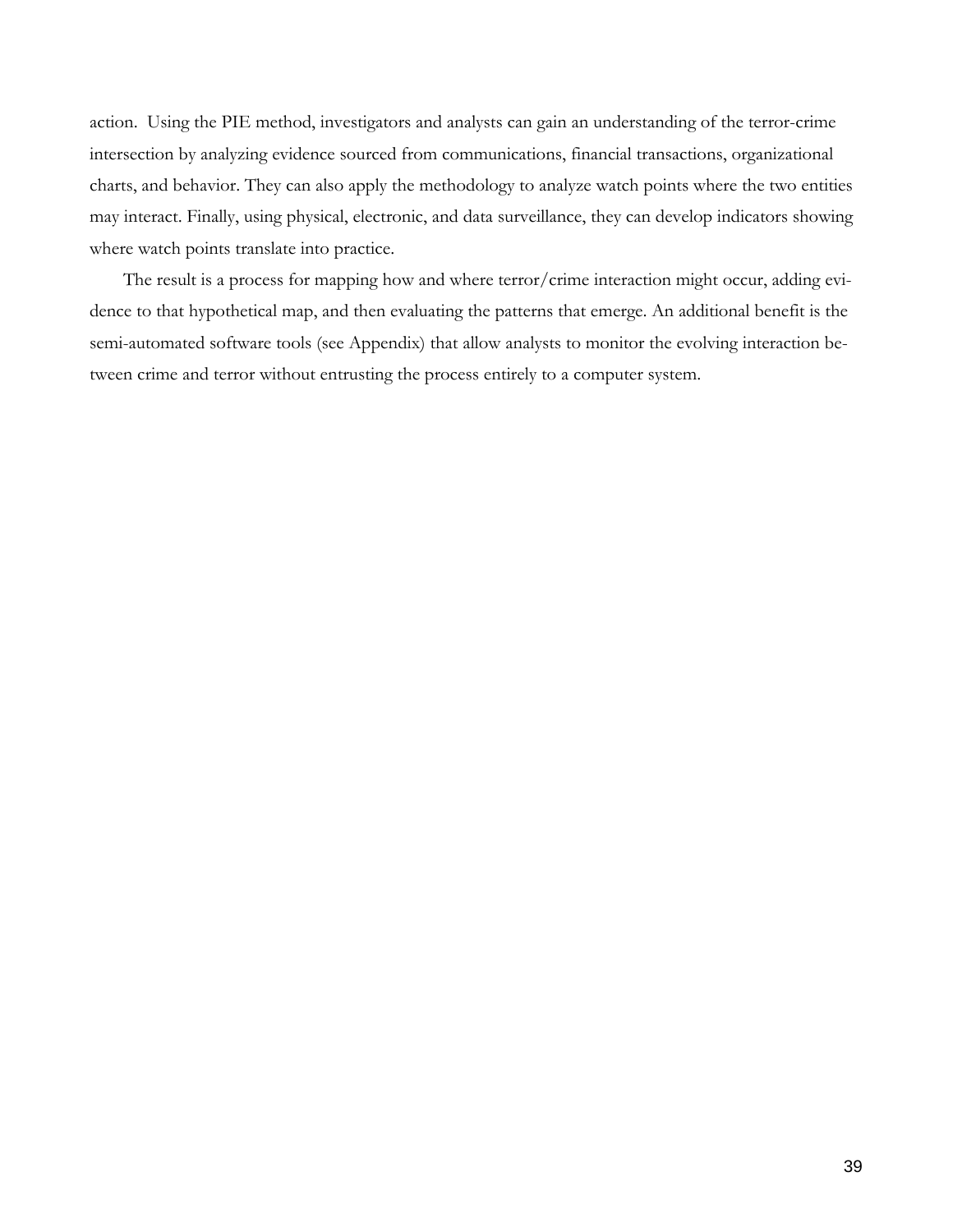# **5. The significance of terror-crime interactions in geographic terms**

While terror-crime interactions can occur in numerous settings, the research pointed to two broad categories of particular interest. The first were cities located in developed countries where terrorists often are supporting themselves through a range of seemingly petty yet organized crime activity. Examples of this have been observed in the 2004 Madrid bombers who were involved in mobile phone fraud and in United States where Chechen groups are engaged in Los Angeles in pornography.

Most often, one can classify such interactions as activity appropriation, with terror groups assuming the activities of crime groups and we do not have the terrorism-crime merger such as we see in conflict zones. Examples do exist, however, where terror groups have formed in these urban areas or in prisons to which these urban criminals are sent. There close links are formed between the organized criminals and the terrorists. The terrorists recruit individuals to assist their terrorist and/or criminal activity.<sup>53</sup> One of the central members of the Madrid terror cell, Jamal Ahmidan, was a former international drug dealer who converted to Islam while in prison and tapped his criminal past after his release to supply the cell's logistical needs—including the exchange of drugs for the explosives used in the attacks.

A very well documented case that serves as an exemplar of terror-crime interaction in urban areas of developed countries is that of Ahmed Ressam, who was arrested prior to an attempt to bomb Los Angeles International Airport during the millennium celebration. His case shows how the crime-terror interaction operates in diaspora urban communities in North America and Europe. In both these neighborhoods, law enforcement did not appreciate the importance of how even low level organized crime could be supporting terrorist activity.[54](#page-113-7) Indeed, Ressam was active in crime as well as a part of Algerian Islamic terror groups that were co-located in Montreal, Canada and Roubaix, near Lille, France.

Some shared characteristics arose from examining this case. First, both neighborhoods shared similar diaspora compositions and a lack of effective or interested policing. Second, both terror cells had strong connections to the shadow economy. Shoplifting, theft, credit card fraud, and document fraud were staple activities for the men of the Montreal cell. The Roubaix cell also squarely fits the category of activity appropriation as it engaged in armed robberies in order to finance its terrorist activities. As such, the case demonstrated that each cell shared three factors—poor governance, a sense of ethnic separation amongst the cell (supported by the nature of the larger diaspora neighborhoods), and a tradition of organized crime.

But these factors are not limited to urban neighborhoods in developed countries. We noted in the introduction to this report that U.S. intelligence and law enforcement are naturally inclined to focus on manifestations of organized crime and terrorism in their own country, but they would benefit from study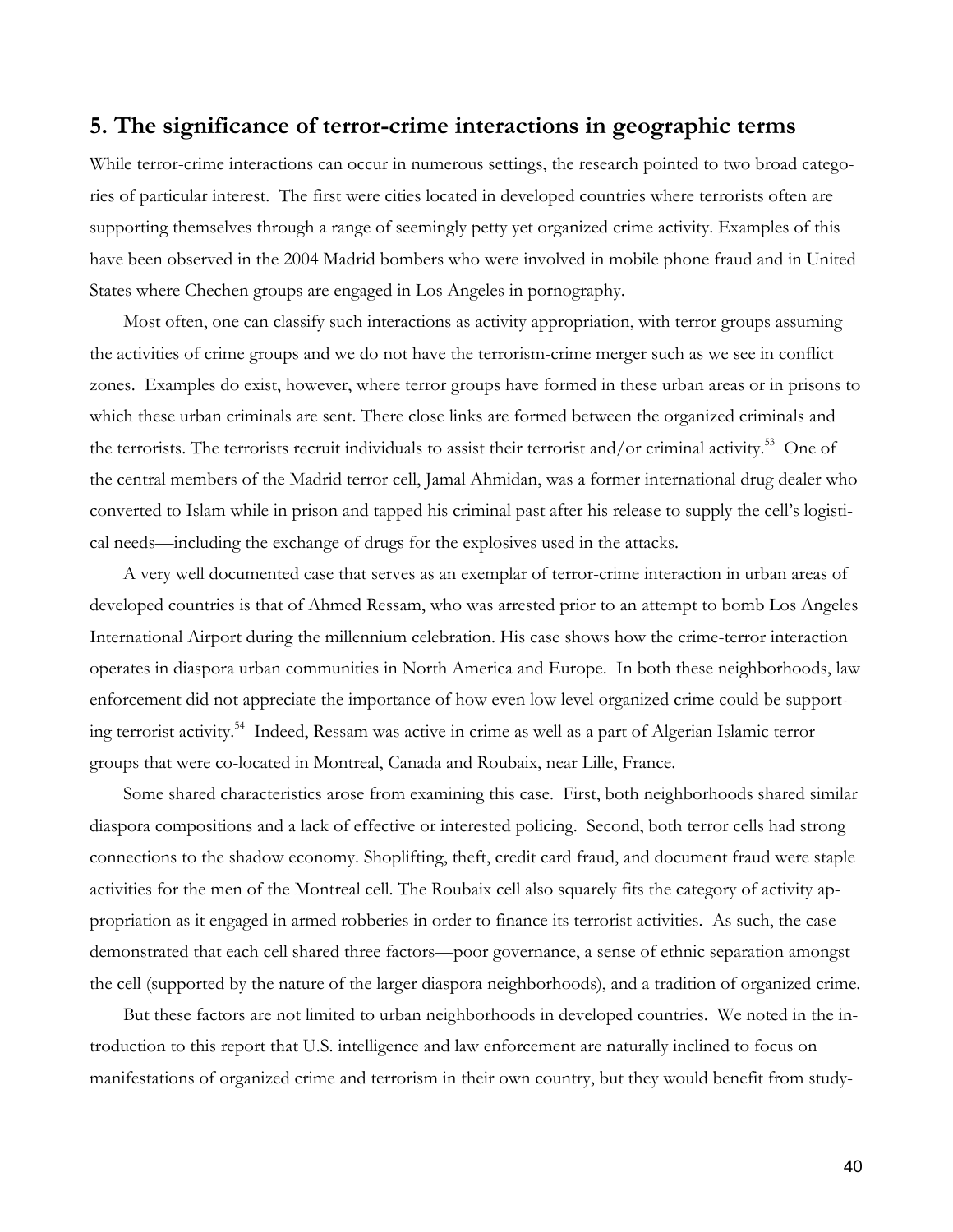ing and assessing patterns and behavior of crime in other countries as well as areas of potential relevance to terrorism.

When turning to the situation overseas, one can differentiate between longstanding crime groups and their more recently formed counterparts according to their relationship to the state. With the exception of Colombia, rarely do large, established (i.e. "traditional") crime organizations link with terrorists. These groups possess long-held financial interests that would suffer should the structures of the state and the international financial community come to be undermined. Through corruption and movement into the lawful economy, these groups minimize the risk of prosecution and therefore do not fear the power of state institutions.

In contrast, the newer transnational crime groups thrive in a state of political anarchy or even ongoing conflict.<sup>55</sup> Their immediate need to finance military actions means they have little concern for existing financial institutions.

So although criminals of all types try to circumvent regulation and law enforcement, it was these newer groups that the TraCCC team found to most often be motivated by a desire to subvert or disregard the established order. And that is the key to their links to terrorism.

In a broader sense, we can argue that all kinds of criminal activity are more likely to thrive in a large shadow economy, that is, where illicit, unregulated, undeclared and illegal transactions take place and where there is little legitimate economy. But the size and scope of that phenomenon varies widely; it accounts for some 70 percent of the national economy in Georgia, for instance, compared with an estimated 5 to 10 percent in the United States. Therefore it makes more sense to focus on certain geographical areas as the nexus of crime-terror interaction.

As we mentioned in the PIE analysis of the Georgia banking sector, a crucial difference exists between illicit activity in the shadow economy in the United States and in the unregulated states of the former USSR. As Naylor has established in his research, money laundering occurs in an environment in which there is a mixture of illicit and licit funds. But in a large shadow or illicit economy such as exists in Moldova or Georgia, there is truly illicit banking that is servicing an international criminals, according to law enforcement. Recent FBI investigations in these countries, apart from the one mentioned previously of "G" bank, highlight the very different nature of illicit activity within these miniscule economies.

Developing countries with weak economies, a lack of social structures, many desperate, hungry people, and a history of unstable government are both relatively likely to provide ideological and economic foundations for both organized crime and terrorism within their borders and relatively unlikely to have much capacity to combat either of them. Conflict zones have traditionally provided tremendous opportu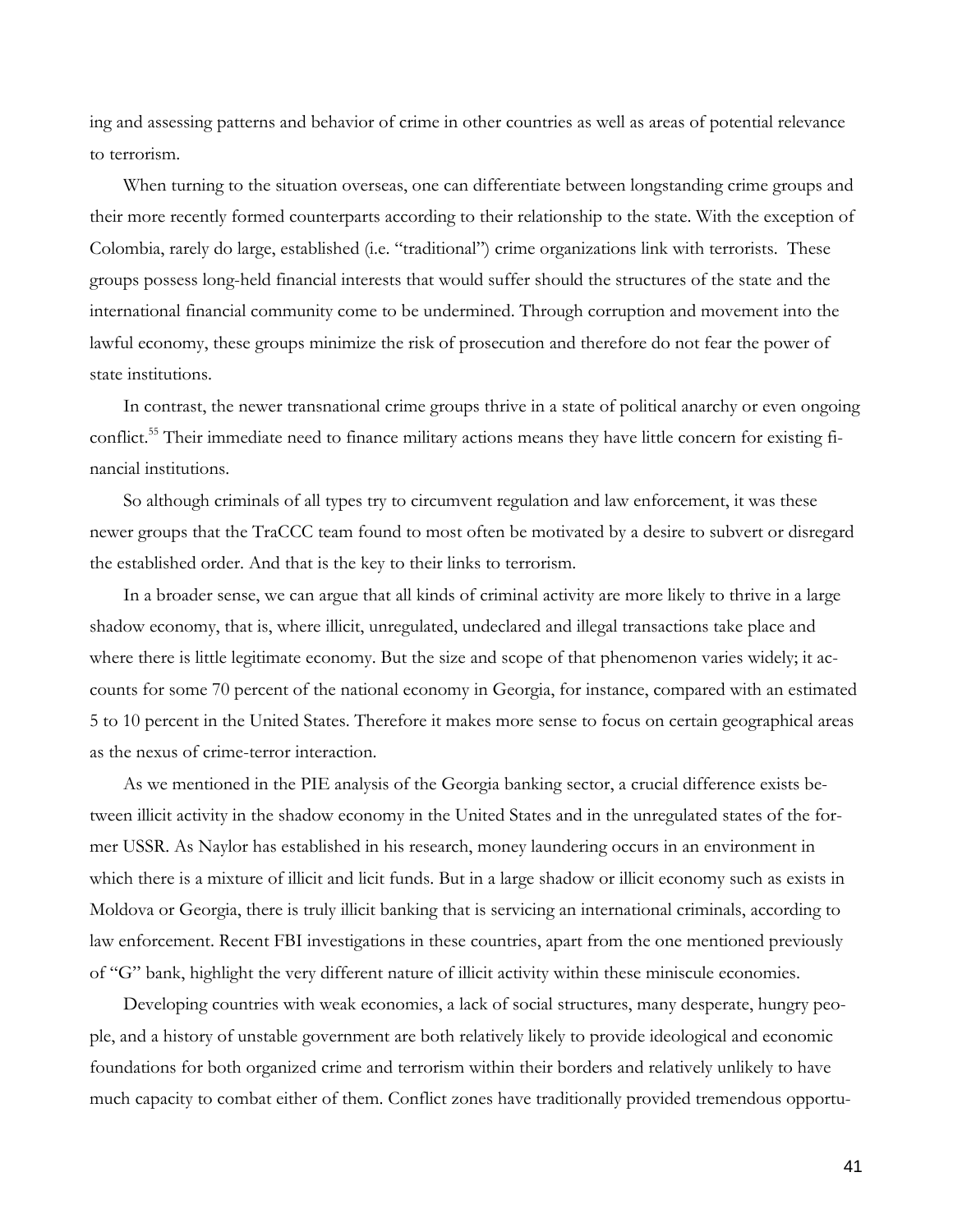nities for smuggling and corruption and reduced oversight capacities, as regulatory and enforcements become almost solely directed at military targets. They are therefore especially vulnerable to both serious organized crime and violent activity directed at civilian populations for political goals – as well as cooperation between those engaging in pure criminal activities and those engaging in politically-motivated violence. Post-conflict zones are also likely to spawn such cooperation; as such areas often retain weak enforcement capacity for some time following an end to formal hostilities.



**Figure 3: Regions Active with Crime-Terror Collaboration**

In sum, there are certain types of locations where both organized crime and terrorism have long thrived. These can be grouped based upon features that make them most hospitable to organized crime and terrorism, which in turn makes it possible to identify terrain that enables both criminals and terrorists to thrive. Exhibit 2 shows some of these regions on a world map, but a larger list includes:

- Regions where the central state has lost control over some of its territory, as in Colombia, Georgia, the Sumatra peninsula of Indonesia, portions of Sri Lanka and Myanmar, Chechnya, the breakaway states of Georgia such as Abkhazia and South Ossetia, and the trans-Dniester region of Moldova;
- Regions straddling several national borders or jurisdictions such as Pakistan's North West Frontier, the Tri-Border Area of Paraguay, Brazil and Argentina, the Pamir Mountains in Tajikistan, and certain Balkan regions;
- Conflict zones where separatists are fighting government forces, such as the Tamil areas of Sri Lanka, and most of Nepal;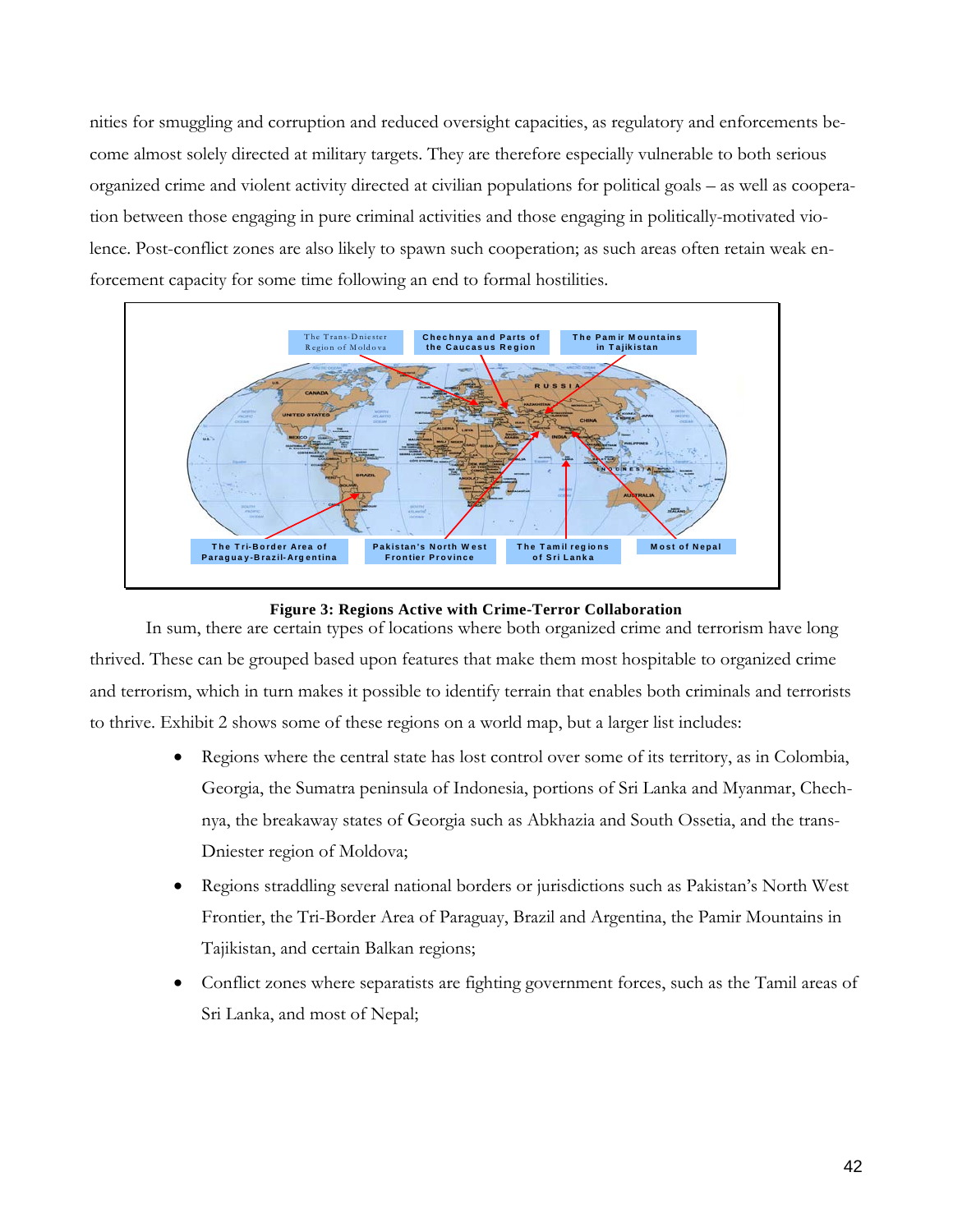- Areas of countries that otherwise have a strong rule of law, but weak control over certain neighborhoods and slums, such as certain diaspora neighborhoods of cities, such as the outskirts of Marseilles, the northern sections of Naples, the favelas in Brazil.
- Penal institutions where correctional authorities are more concerned with maintaining order rather than probing the crime-terrorist interactions within their institutions.

All this is of first relevance to law enforcement and intelligence in the United States because these patterns of criminal behavior and organization can arise from areas as diverse as conflict zones overseas (which then tend can replicate once they arrive in the U.S.) to neighborhoods in U.S. cities. The problematic combinations of poor governance, ethnic separation from larger society, and a tradition of criminal activity (frequently international) are the primary concerns behind this broad taxonomy of geographic locales for crime-terror interaction. It is these features that these regions share most prominently, and that present a most interesting question for further research—are there other factors or more nuanced combinations of these three factors that give rise to crime-terror interactions?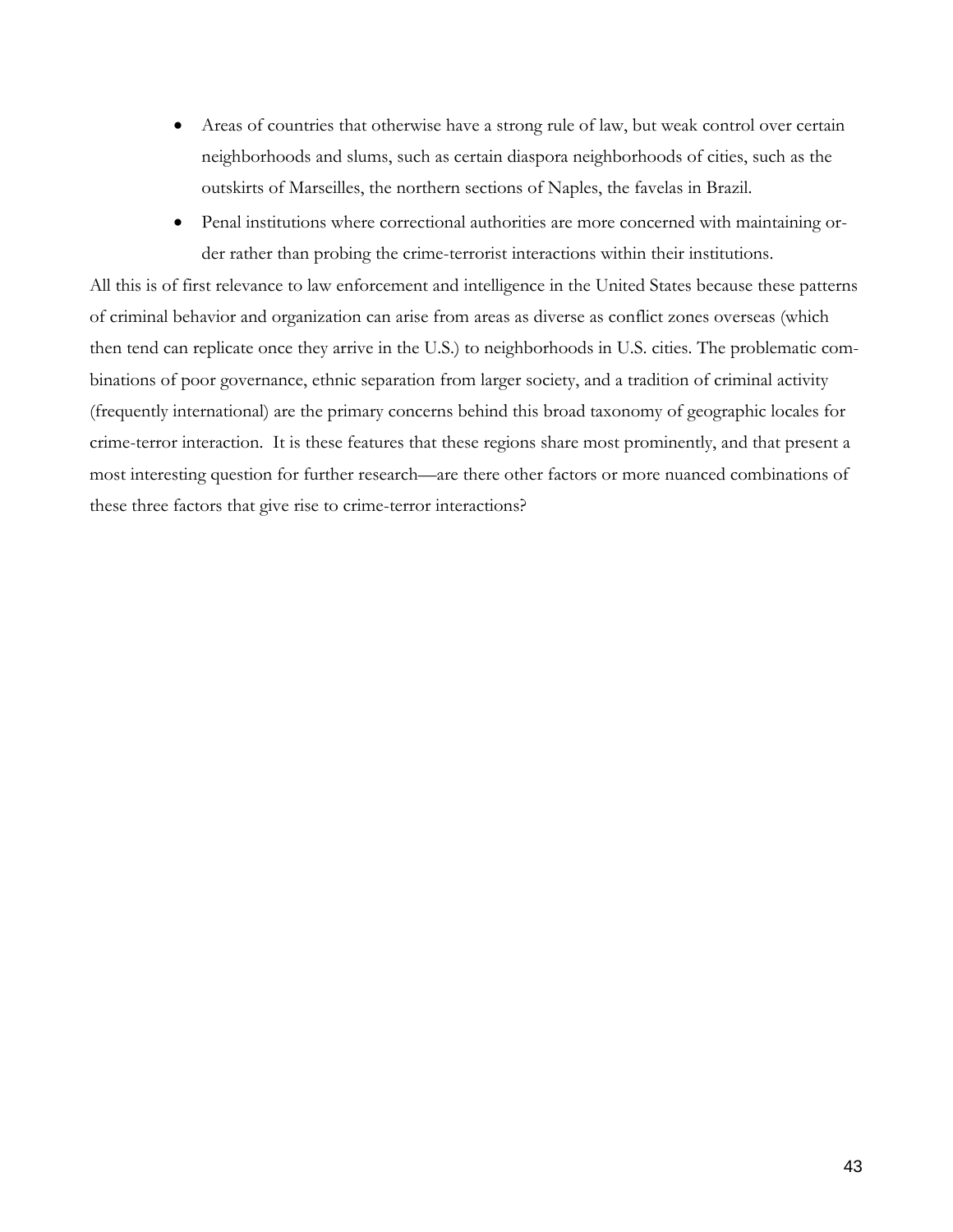# **6. Watch points and indicators**

Taking the evidence of cooperation between organized crime and terrorism, we have generated 12 specific areas of interaction, which we refer to as watch points. In turn these watch points are subdivided into a number of indicators that point out where interaction between terror and crime may be taking place.

These watch points cover a variety of habits and operating modes of organized crime and terrorist groups. Going beyond a simple recitation of what the two groupings have in common--which might be explained by shared cultural norms or expediency in a constrained environment--meaningful watch points indicate how the habits of organized crime might translate into terrorism, as well as how terrorists might conceivably use the resources of organized criminal networks. How and why does an initial contact turn into cooperation for mutual benefit and in many cases progress to cooperation for the benefit of one side only? Once this approach is systematized in the terror-crime interaction spectrum, law enforcement agencies would have the opportunity to make connections and draw timely inferences about terrorist activity from data originally generated by studies of organized crime.

We have organized our watch points into three categories: environmental, organizational, and behavioral. Each of the following sections details one of the twelve watch points. We will describe the behavioral and environmental watch points (numbers 1-7) first, and then turn to the organizational watch points (numbers 8-12):

# **6.1. Watch Point 1: Open activities in the legitimate economy**

Organized crime and terror may be associated with subterfuge and secrecy, but both criminal types engage legitimate society quite openly for particular political purposes. Yet in the first instance, criminal groups are likely to leave greater "traces," especially when they operate in societies with functioning governments, than do terrorist groups.<sup>56</sup>

Terrorist groups usually seek to make common cause with segments of society that will support their goals, particularly the very poor and the disadvantaged. Terrorists usually champion repressed or disenfranchised ethnic and religious minorities, describing their terrorist activities as mechanisms to pressure the government for greater autonomy and freedom, even independence, for these minorities. Some of these groups, such as the Kurdish PKK, turn to terrorism and openly take responsibility for their attacks. But their operational mechanisms are generally kept secret, and any ongoing contacts they may have with legitimate organizations are carefully hidden.

Criminal groups, like terrorists, may have political goals. For example, such groups may seek to strengthen their legitimacy through donating some of their profits to charity. Colombian drug traffickers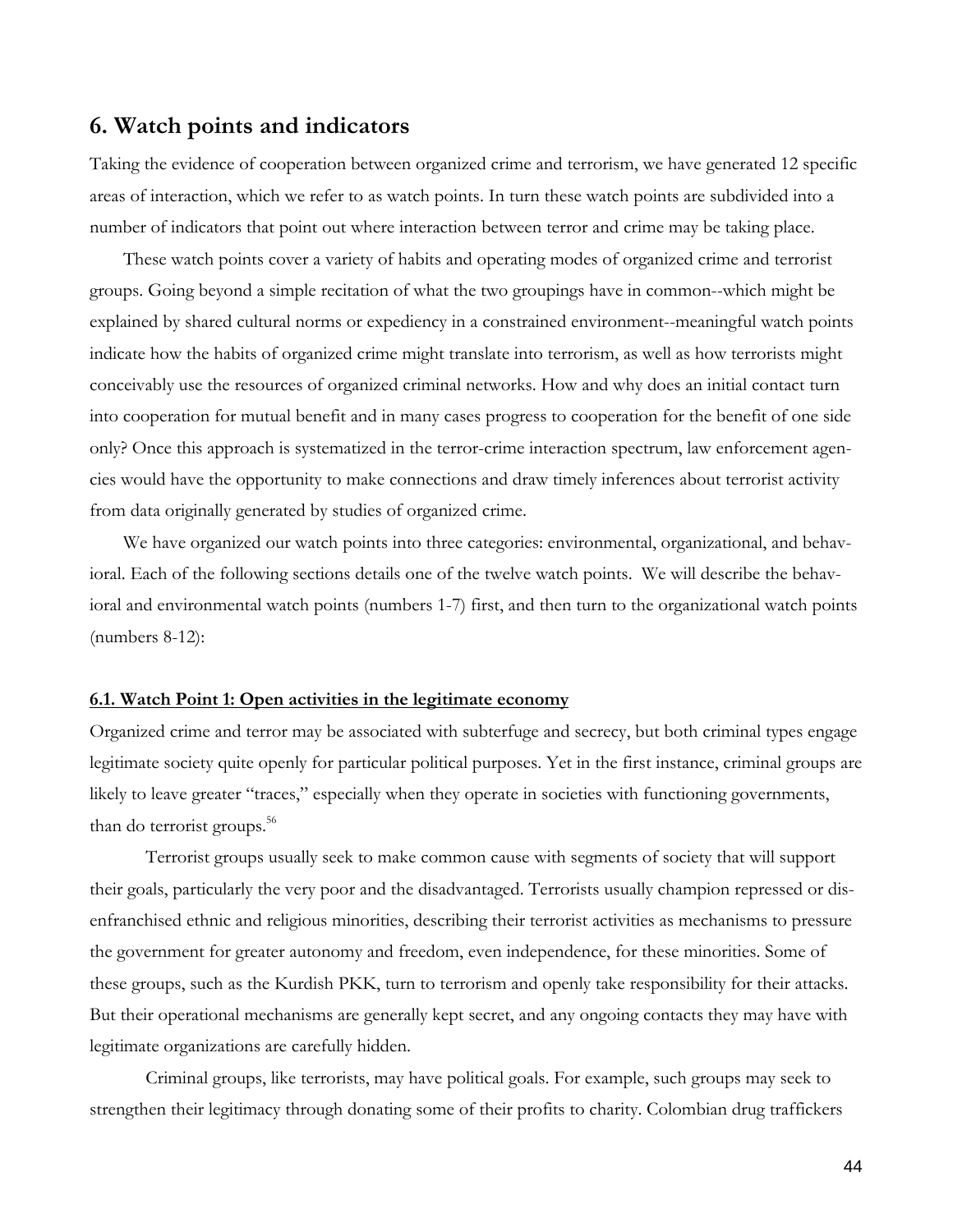are generous in their support of schools and local sports teams.<sup>57</sup> Russian organized crime groups have been similarly active, as have criminal groups in the former Yugoslavia. But the political goals are in all cases subordinate to the economic goals, and it is in the latter area that those involved in criminal groups are usually most visible on a day-to-day basis.

At the operational level, criminals of all types could scarcely carry out criminal activities, maintain their cover, and manage their money flows without doing legal transactions with legitimate businesses. They buy clothing and food, rent apartments, purchase computers, explosives, and other specialized equipment, book airline tickets, and open bank accounts. They even use the services of government offices such as Consular sections that issue visas and passports. Front businesses set up by criminals to establish cover do much legitimate business. If they are also used as a vehicle for money laundering and other crimes, that is probably a secondary motive.

The many indicators of possible links include habits of travel, the use of mail and courier services, and the operation of fronts, two crucial operational needs of organized crime and terrorism alike:

- **Travel**: Frequent use of passenger carriers and shipping companies are potential indicators of illicit activity. Clues can be gleaned from almost any pattern of travel that can be identified as such. Particularly telling are travel patterns that coincide with changes in passport or visa control at border posts. Since Thailand created a new policy of visa-on-arrival that relaxes oversight on visa issuances to boost tourism, numerous members of major foreign criminal groups have been able to enter Thailand and thus establish themselves in south-east Asia generally. Suspicions that terrorists might do the same were confirmed: authorities recently discovered that Al-Qaeda operative Dawood Ibrahim hired gunmen from Pakistan who entered Thailand using visa-on-demand and then tried to kill an Indian organized crime boss living in Bangkok.<sup>58</sup> Here, the indicator that criminals were using the visa-on-demand mechanism could have provided an early-warning of the probability that the mechanism would be similarly attractive to Al-Qaeda.
- **Mail and courier services:** Indicators of interaction are present in the tracking information on international shipments of goods, which also generate customs records. Large shipments require bills-of-lading and other documentation. Analysis of such transactions, cross-referenced with information on crime databases, can identify links between organized crime and terrorist groups. In this way, a number of shipments of goods from unsuspecting U.S. companies to fronts controlled by Aum Shinrikyo were identified.<sup>59</sup> While this is a boon for law enforcement in the developed world where there is integrity and record keeping, it merely indicates a further difficulty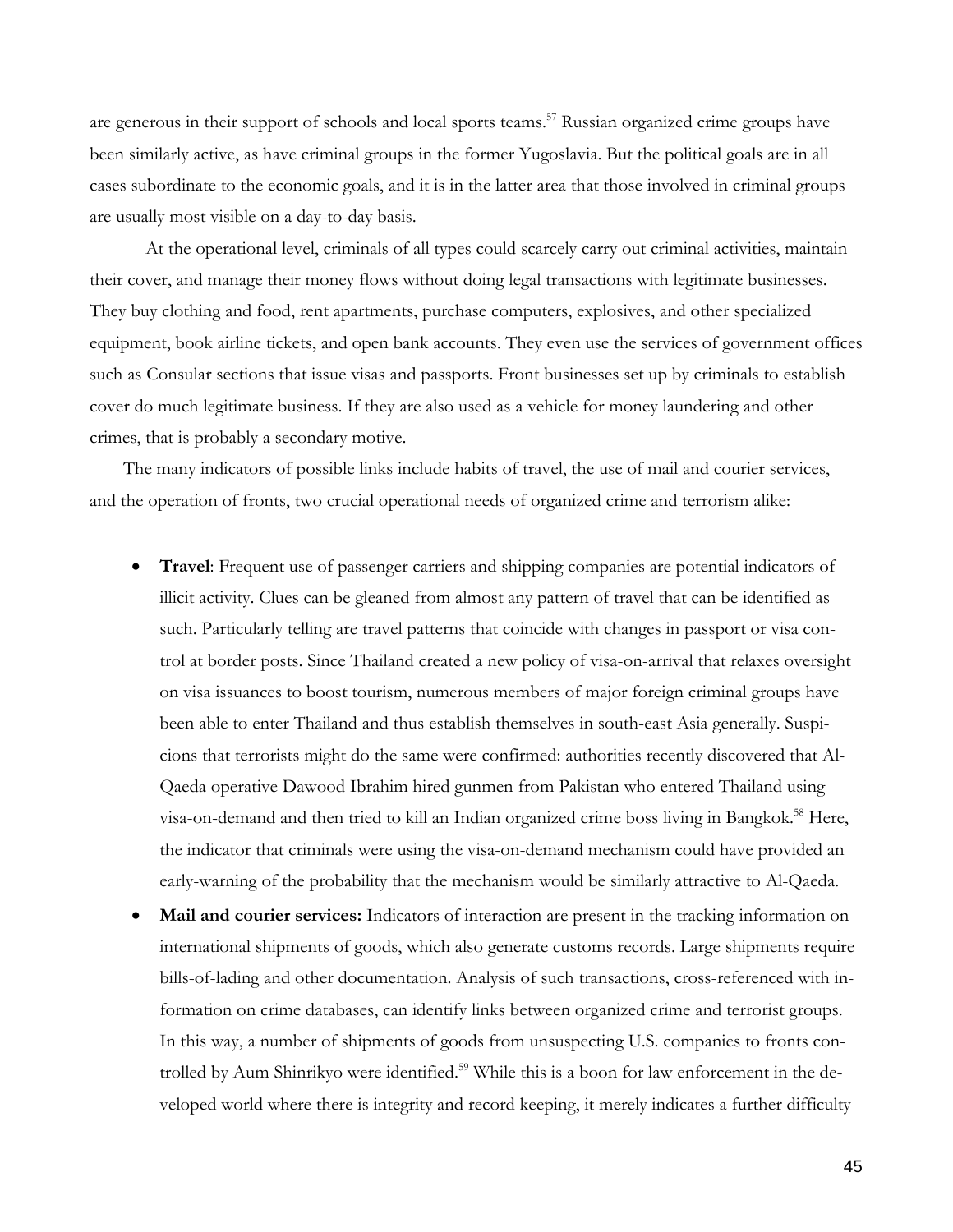for investigators in other parts of the world where inventories, quantities, and even destinations are habitually disguised.

• **Fronts:** A shared front company or mutual connections to legitimate businesses are clearly also indicators of interaction. Aum Shinrikyo ran a huge front operation known as Devenir Millionare, which it used to purchase gas masks, stun guns, night-vision equipment, inert hand grenades, and semiautomatic ammunition clips, among other items<sup>60</sup> Likewise the Sung-I, a Chinese organized crime group based in Paraguay, used its front companies as cover for a shipment of munitions to the Egyptian terror group al-Gama'a al-Islamiyya.<sup>61</sup>

### **6.2. Watch Point 2: Shared illicit nodes**

The significance of overt operations by criminal groups should not be overstated. Transnational crime and terror groups alike carry out their operations for the most part with illegal and undercover methods. There are many similarities in these tactics. Both organized criminals and terrorists need forged passports, driver's licenses, and other fraudulent documents. Dishonest accountants and bankers help criminals launder money and commit fraud. Arms and explosives, training camps and safe houses are other goods and services that terrorists obtain illicitly.

These providers of goods and services in the shadow economy are increasingly specialized, which implies that crime and terror alike might use the same vendors or do business with each other. The clues may not be ubiquitous. Terror-crime cooperation discovered by investigators suggests that organized crime groups tend to provide a few specific services to the terrorists, rather than support across the board.

The many possible indicators of terror/crime interaction within this watch point include:

• **Fraudulent Documents.** Groups of both types may use the same sources of false documents, or the same techniques, indicating cooperation or overlap. A criminal group often develops an expertise in false document production as a business, expanding production and building a customer base. The Castorena-San Germán crime group built up a stock of over two million highquality false documents to supply 55 U.S. cities in 32 states through couriers drawn from U.S. street gangs.<sup>62</sup> Some of the  $9/11$  hijackers fraudulently obtained legitimate driver's licenses through a fraud ring based at an office of DMV in the Virginia suburbs of Washington, DC. According to an INS investigator, this ring was under investigation well before the 9/11 attacks, but there was insufficient political will inside the INS to take the case further. Terrorists in prison in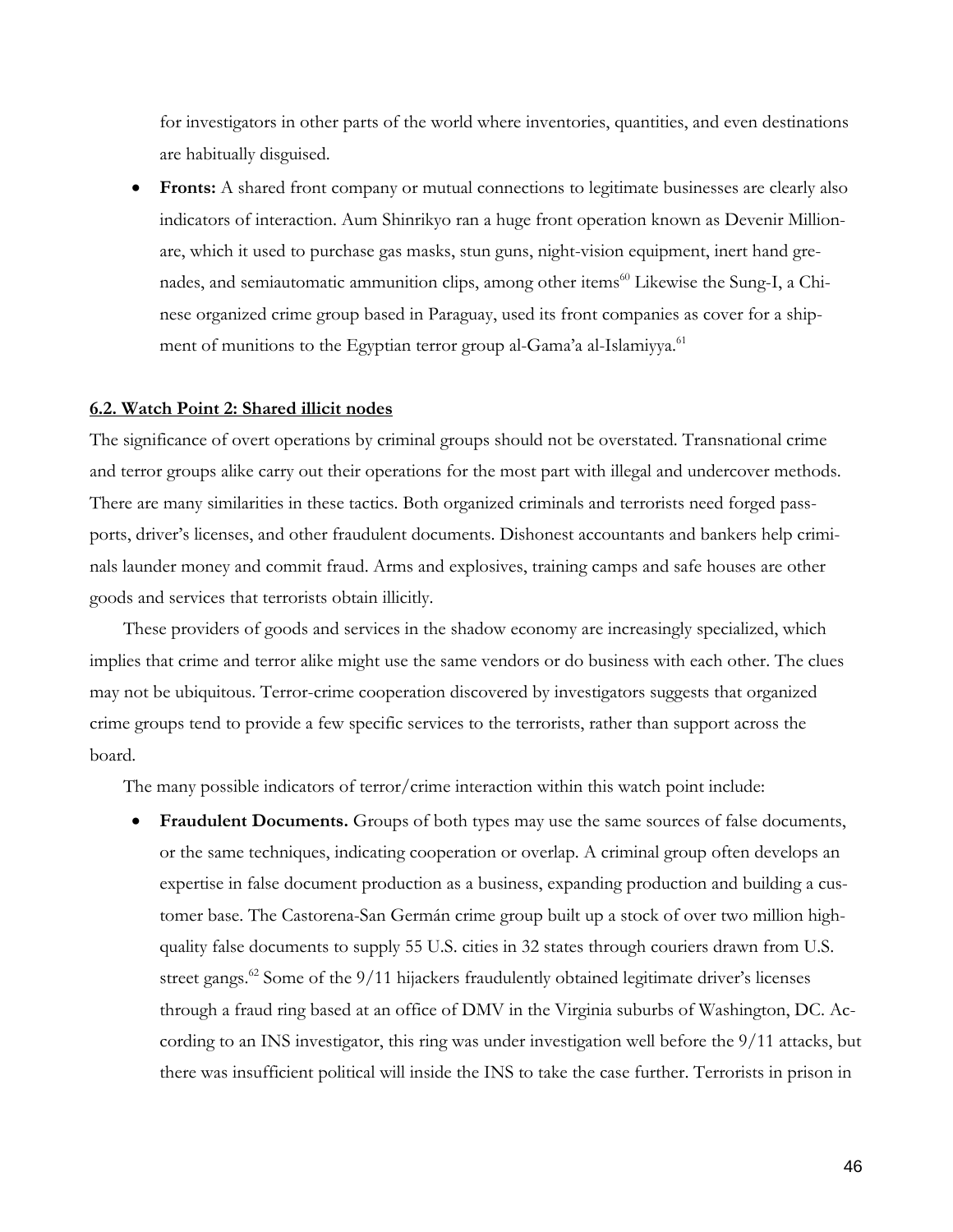Western Europe contract with Eastern European and criminals from the former USSR to pro-vide fraudulent documents.<sup>[63](#page-113-16)</sup>

- **Arms Suppliers.** Both terror and organized crime might use the same supplier, or the same distinctive method of doing business, such as bartering weapons or drugs. In 2001 the Basque terror group ETA contracted with factions of the Italian Camorra to obtain missile launchers and ammunition in return for narcotics.<sup>64</sup> A Balkan organized crime group led by a Tunisian named Mohamad bin Saleh bin Hmeidi has been supplying arms to the IRA, ETA, Islamic terrorist groups, and Italian mafia families.<sup>65</sup>
- **Financial experts.** Bankers and financial professionals who assist organized crime might also have terrorist affiliations. The methods of money laundering long used by narcotics traffickers and other organized crime have now been adopted by some terrorist groups. Riggs Bank, based in Washington, DC, is charged with facilitating terrorism, money laundering, and corruption and has already been convicted on some counts.
- **Drug Traffickers.** Drug trafficking is the single largest source of revenues for international organized crime. Substantial criminal groups often maintain well-established smuggling routes to distribute drugs. Such an infrastructure would be valuable to terrorists who purchased weapons of mass destruction and needed to transport them. Thus, studying drug trade routes may be a lucrative focus for terrorist investigators.
- **Other Criminal Enterprises.** An increasing number of criminal enterprises outside of narcotics smuggling are serving the financial or logistical ends of terror groups and thus serve as nodes of interaction. For example, piracy on the high seas, a growing threat to maritime commerce, often depends on the collusion of port authorities, which are controlled in many cases by organized crime. Such piracy has recently been loosely tied to some Southeast Asian terrorist groups. Analyzing criminal penetration of port authorities could provide an important tool for assessing terrorist risk, both from the perspective of straight piracy, and because of the larger problem of penetration of ports by terrorists.

These relationships are particularly true of developed countries with effective law enforcement, since criminals obviously need to be more cautious and often restrict their operations to covert activity. In conflict zones, however, criminals of all types feel even less restraint about flaunting their illegal nature, since there is little chance of being detected or apprehended. As a result, covert providers of such illicit services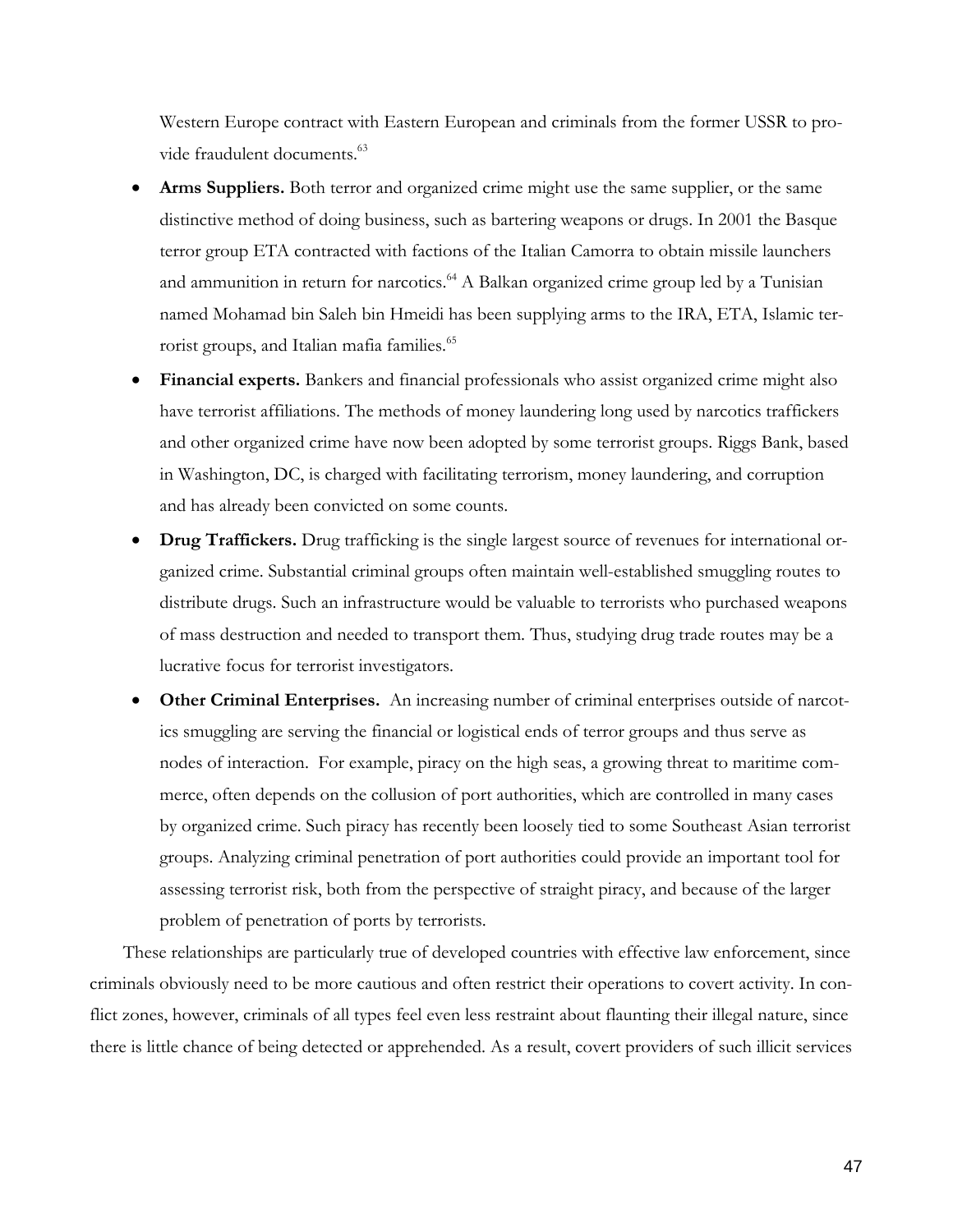in conflict zones are less sophisticated, and less well-organized. That may imply that they are easier to observe and detect.

### **6.3. Watch Point 3: Communications**

The Internet, mobile phones and satellite communications enable criminals and terrorists to communicate globally in a relatively secure fashion. FARC, in concert with Colombian drug cartels, offered training on how to set up narcotics trafficking businesses used secure websites and email to handle registration.<sup>66</sup> Arabic-language websites display messages from members of Al Qaeda. Imprisoned criminals continue running their operations using cell phones from jail. $\frac{67}{2}$ 

Such scenarios are neither hypothetical nor anecdotal. Interviews with an analyst at the US Drug Enforcement Administration revealed that narcotics cartels were increasingly using encryption in their digital communications. In turn, the agent interviewed stated that the same groups were frequently turning to information technology experts to provide them encryption to help secure their communications. The same pattern was observed before 2001 in the Punjab, a conflict region in India, by law enforcement there.<sup>68</sup>

Nodes of interaction therefore include:

- **Technical overlap:** Examples exist where organized crime groups opened their illegal communications systems to any paying customer, thus providing a service to other criminals and terrorists among others. For example, a recent investigation found clandestine telephone exchanges in the Tri-Border region of South America that were connected to Jihadist networks.<sup>69</sup> Most were located in Brazil, since calls between Middle Eastern countries and Brazil would elicit less suspicion and thus less chance of electronic eavesdropping.
- **Personnel overlap:** Crime and terror groups that recruit common high-tech specialists to their cause. Given their ability to encrypt messages, criminals of all kinds may rely on outsiders to carry the message. Smuggling networks all have operatives who can act as couriers, and terrorists have networks of sympathizers in ethnic diasporas who can also help.

## **6.4. Watch Point 4: Use of information technology (IT)**

Organized crime has devised IT-based fraud schemes such as online gambling, securities fraud, and pirating of intellectual property. Such schemes appeal to terror groups, too, particularly given the relative anonymity that digital transactions offer. Investigators into the Bali disco bombing of 2002 found that the laptop computer of the ringleader, Imam Samudra, contained a primer he authored on how to use online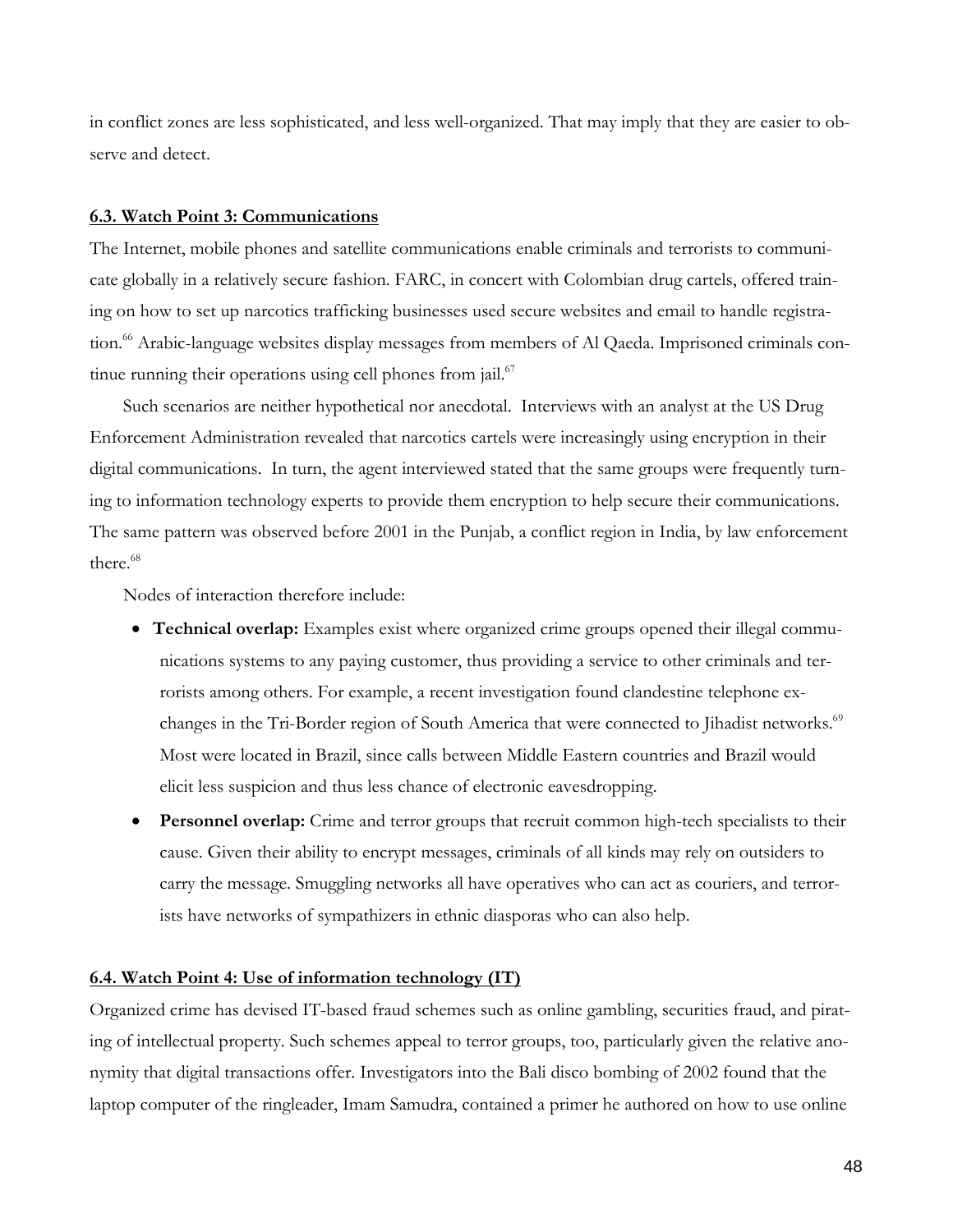fraud to finance operations.<sup>70</sup> Evidence of terror groups' involvement is a significant set of indicators of cooperation or overlap.

Both terrorist and criminal groups also use information technology in their operations: intelligence gathering, communicating with their associates, and sending messages to the media. Crucially, technology gives them relative anonymity when dealing with the legitimate economy, since these dealings may expose them to detection—a reason why some of the 9/11 hijackers purchased their airline tickets online rather than at a travel agent.

Indicators of possible cooperation or nodes of interaction include:

- **Fundraising:** Online fraud schemes and other uses of IT for obtaining ill-gotten gains are already well-established by organized crime groups<sup>71</sup> and terrorists are following suit. Such ITassisted criminal activities serve as a another node of overlap for crime and terror groups, and thus expand the area of observation beyond the brick and mortar realm into cyberspace (i.e. investigators now expect to find evidence of collaboration on the Internet or in email as much as through telephone calls or postal services).
- **Use of technical experts:** While no evidence exists that criminals and terrorists have directly cooperated to conduct cybercrime or cyberterrorism, they are often served by the same technical experts. One Inspector General in India has noted that technicians and engineers who build software and network architecture also sell their services as hackers.<sup>72</sup> Russian organized crime groups hired hacker groups to assist with the extortion of online gambling firms. The Iron Guards, a hacker group with ties to Hezbollah, has launched denial of service attacks against Israeli targets and threatened similar attacks (or worse) on American corporations.<sup>73</sup> And experts have documented Al Qaeda's desire to develop an independent capability for online attacks against the interests of the U.S. and its allies.<sup>74</sup> As noted in the prior watch point, technical experts therefore serve as another node of interaction for criminals and terrorists.

Clearly, information technology provides nodes of interaction for organized crime and terrorism. What is not readily apparent, however, is the central role that private firms will play in locating these nodes. Internet service providers, for example, are routinely asked to provide law enforcement information on criminal activities and suspicious communications. Indeed, the edited volume of Abraham Sofaer and Seymour Goodman suggests the analogy of civil aviation as a model for how the public and private sectors should cooperate to fight crime and terrorism in cyberspace.<sup>75</sup> While other watch points will require information and cooperation from the private sector, this exigency is most pressing in the realm of information technology.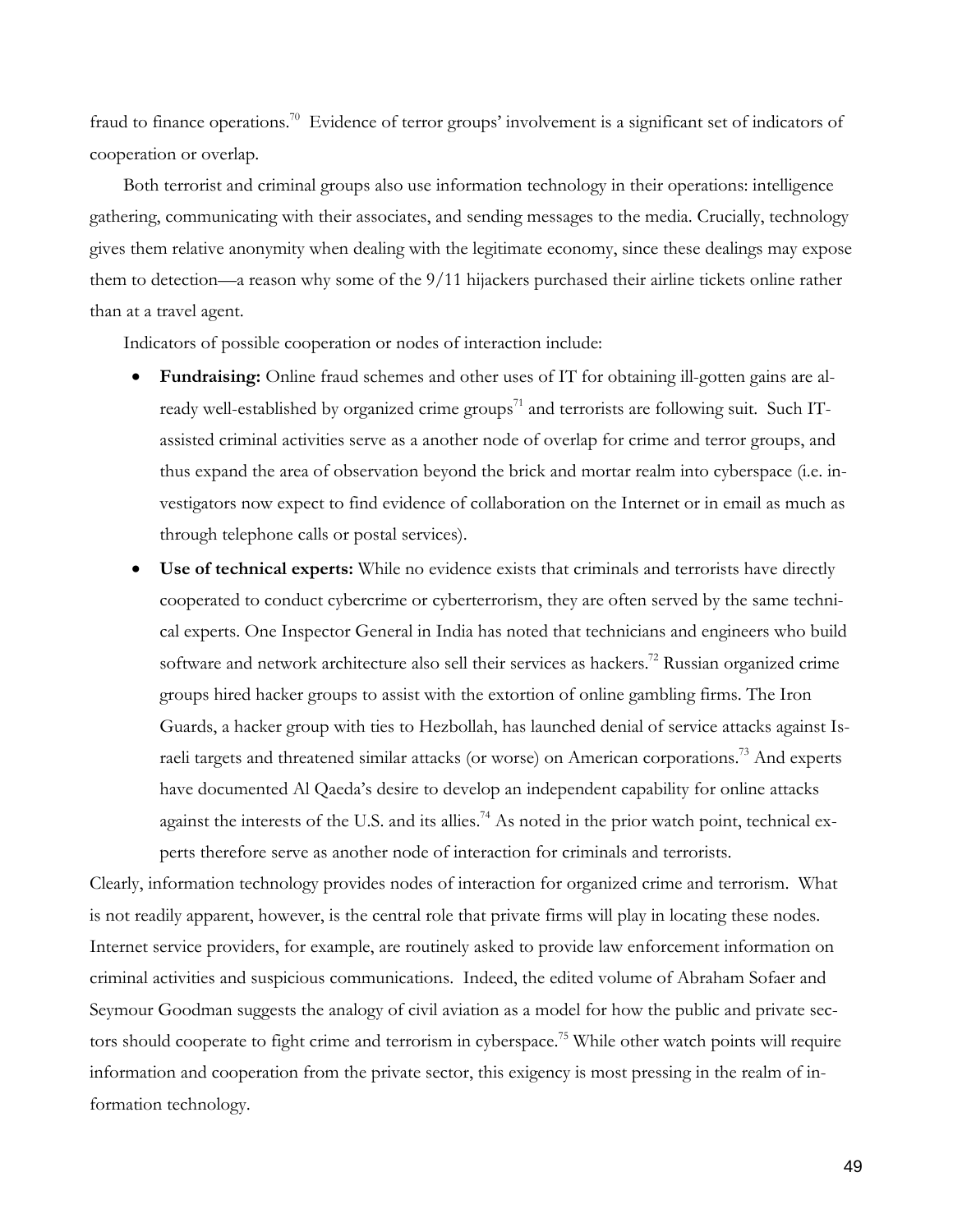## **6.5. Watch Point 5: Violence**

A number of studies and experts of terrorism have provided useful categorizations of the patterns of violence associated with terrorism.<sup>76</sup> Violence is not so much a tactic of terrorists as their defining characteristic. These acts of violence are designed to obtain publicity for the cause, to create a climate of fear, or to provoke political repression, which they hope will undermine the legitimacy of the authorities. Terrorist attacks are deliberately highly visible in order to enhance their impact on the public consciousness. Indiscriminate violence against innocent civilians is therefore more readily ascribed to terrorism. Possibly for this reason, inter alia, the TraCCC team found no examples exist where terrorists have engaged criminal groups for violent acts.

A more significant challenge lies in trying to discern generalities about organized crime's patterns of violence. Categorizing patterns of violence according to their scope or their promulgation is suspect. In the past, crime groups have used violence selectively and quietly to achieve their goals, but then have also used violence broadly and loudly to achieve other goals. Neither can one categorize organized crime's violence according to goals as social, political and economic considerations often overlap in every attack or campaign.<sup>[77](#page-113-1)</sup>

A few exceptional cases exist where organized crime has either employed terrorist groups or directly engaged in terrorist campaigns of violence. The Sicilian Mafia's use of terrorist attacks against the Italian state<sup>78</sup> and the Medellin cartel's assault on the Colombian state<sup>79</sup> generally defy categorization, however. For example, the Medellin drug cartel employed ELN and M-19, Colombian guerilla groups, in their campaign to pressure the Colombian government to end its threats to extradite the leadership of the cartel. The cartel initiated attacks against civilians from a position of strength, seeking to use its power to cow the Colombian government into compliance and secure its base of operations. On the other hand, the Sicilian Mafia's campaign targeted symbols of the Italian state, deliberately avoiding civilian casualties, in response to an increasingly successful Italian anti-mafia campaign. While both campaigns had some similarities, the divergence of the political, economic and social elements behind the initiation, consummation and intentions of these two campaigns makes it difficult to generalize from them.

Examining violence associated with crime and terror groups resulted in two significant conclusions. First, the project team located no concrete indicators of collaboration between criminals and terrorists through the commission or patterns of violence. So while no indicators arose from this watch point, the TraCCC team cannot rule out that such indicators might evolve over time, such as the hiring of one group to bomb targets or assassinate persons of interest to another group. Second, the frequency and scope of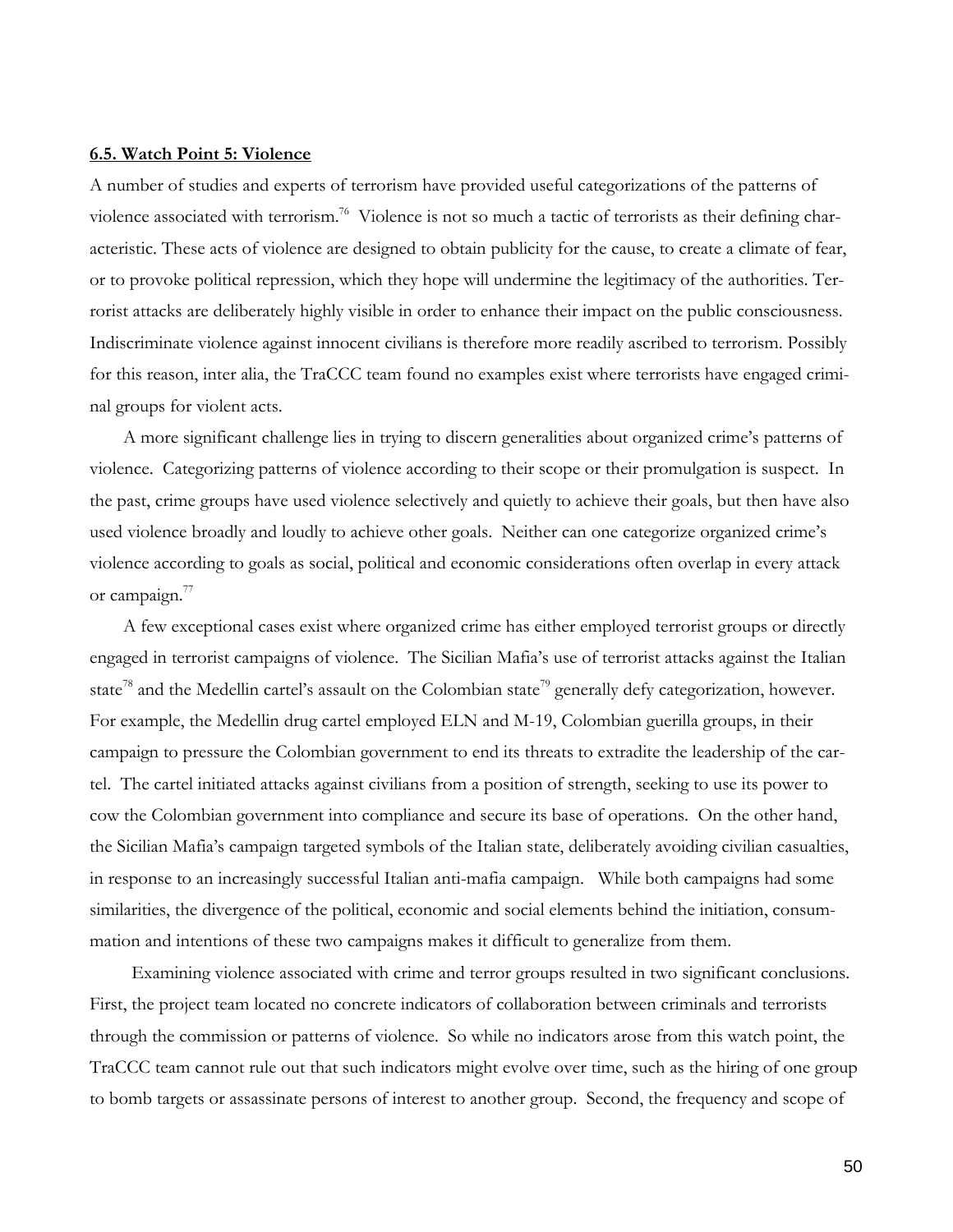violence did prove important as it is an environmental factor for investigators and analysts considering an area of potential convergence between crime and terror groups. Prior sections of this report have discussed how high levels of violence foster an environment favorable to crime-terror interactions. Violence is therefore an important watch point that may not yield specific indicators of crime-terror interaction per se but can serve to frame the likelihood that an area might support terror-crime interaction.

## **6.6. Watch Point 6: Use of corruption**

Both terrorists and organized criminals bribe government officials to undermine the work of law enforcement and regulation. Corrupt officials assist criminals by exerting pressure on businesses that refuse to cooperate with organized crime groups, or by providing passports for terrorists. The methods of corruption are diverse on both sides and include payments, the provision of illegal goods, the use of compromising information to extort cooperation, and outright infiltration of a government agency or other target.

Many studies have demonstrated that organized crime groups often evolve in places where the state cannot guarantee law or order,<sup>80</sup> or provide basic health care, education, and social services. The absence of effective law enforcement combines with rampant corruption to make well-organized criminals nearly invulnerable. Moreover, local people alienated and angry by high levels of corruption in such as in Uzbekistan Indonesia, and Nigeria may become politically alienated or turn to radical thoughts. Terrorism is sometimes the result. In Afghanistan under the Taliban, terror groups such as Al Qaeda were supported by drug trafficking. The trade in turn was facilitated by massive corruption, particularly corruption of officials in Nigeria, Indonesia, and the border regions of adjoining Tajikistan, Iran and Pakistan.<sup>81</sup> Likewise, official corruption in Pakistan has deprived citizens of needed basic services and provided an opening for charities funded by Saudi Arabia that support Islamic terror groups. The PLO has found popular support in the West Bank in the same way. In Uzbekistan, there is also a convergence of the drug trade, the IMU and high levels of corruption within the government. Fundamentalist Islam has found fertile ground in Uzbekistan in large part due to the collapse of living standards and the poor governance of the Uzbek state. The government has been repressing the traditional Islamic population, exacerbating the terrorist reaction. Partial funding of the IMU is derived from drug trafficking, and corruption exists at all levels of government to facilitate the drug trade.<sup>82</sup>

Colombia may be the only example of a conflict zone where a major transnational crime group with very large profits is directly and openly connected to terrorists. The interaction between the FARC and ELN terror groups and the drug syndicates provides crucial important financial resources for the guerillas to operate against the Colombian state - and against each another. This is facilitated by universal cor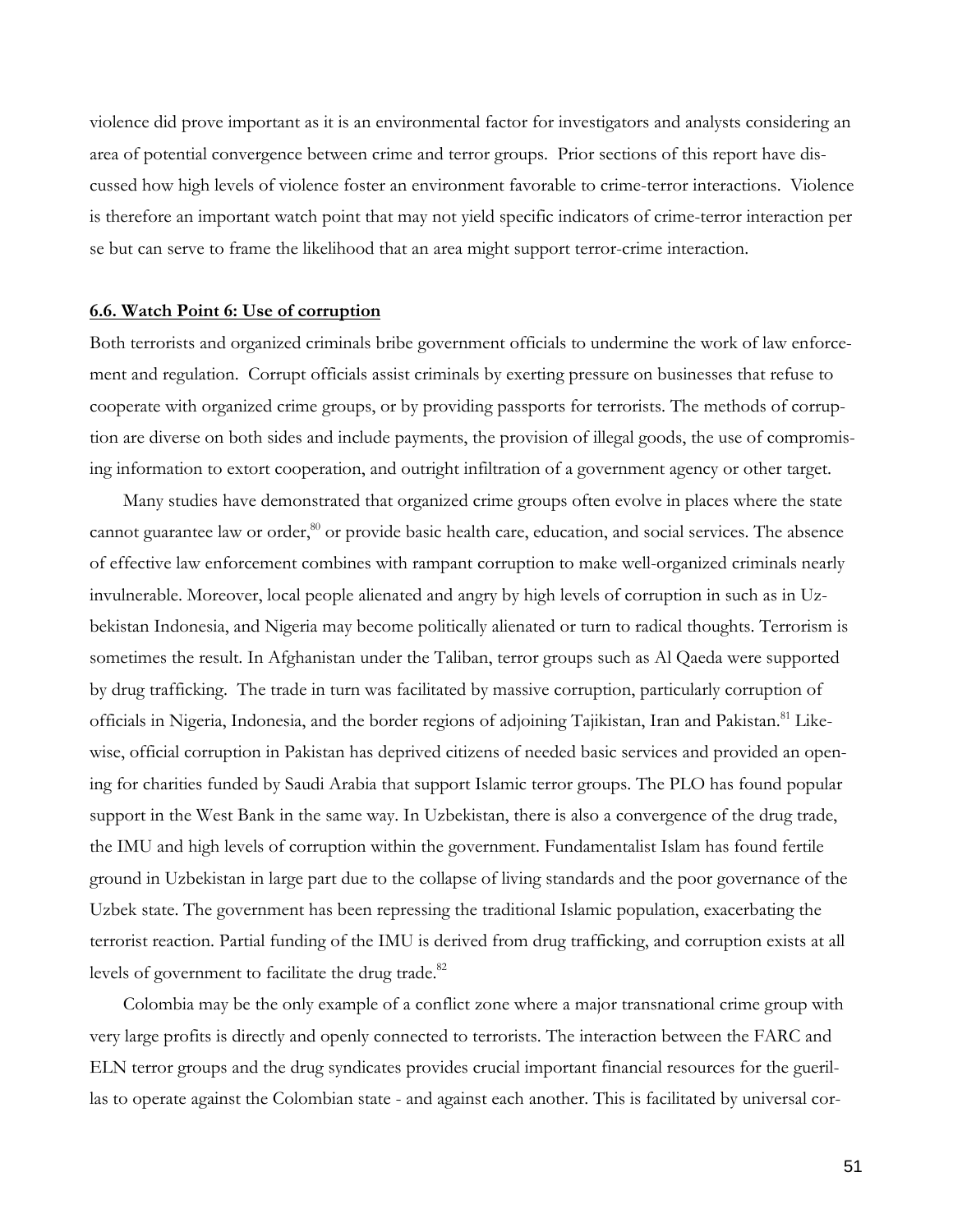ruption, from top government officials to local police. Corruption has served as the foundation for the growth of the narcotics cartels and insurgent/terrorist groups.

In the search for indicators, it would be simplistic to look for a high level of corruption, particularly in conflict zones. Instead, we should pose a series of questions:

- **Cooperation** Are terrorist and criminal groups working together to minimize cost and maximize leverage from corrupt individuals and institutions?
- **Division of labor** Are terrorist and criminal groups purposefully corrupting the areas they have most contact with? In the case of crime groups, that would be law enforcement and the judiciary; in the case of terrorists, the intelligence and security services.
- **Autonomy** Are corruption campaigns carried out by one or both groups completely independent of the other?

These indicators can be applied to analyze a number of potential targets of corruption. Personnel that can provide protection or services are often mentioned as the target of corruption. Examples include law enforcement, the judiciary, border guards, politicians and elites, internal security agents and Consular officials. Economic aid and foreign direct investment are also targeted as sources of funds by criminals and terrorists that they can access by means of corruption.

## **6.7. Watch Point 7: Financial transactions & money laundering**

That both terror groups and organized crime attempt to conceal their financial activities and money flows is a given. But despite the different purposes that may be involved in their respective uses of financial institutions (organized crime seeking to turn illicit funds into licit funds; terrorists seeking to move licit funds to use them for illicit means), the groups tend to share a common infrastructure for carrying out their financial activities. Both types of groups need reliable means of moving, and laundering money in many different jurisdictions, and as a result, both use similar methods to move money internationally. Both use charities and front groups as a cover for money flows. A number of charities have come under scrutiny for laundering funds for Al Qaeda in the 9/11 investigation, while the U.S. State Department runs a dedicated unit to track the numerous front companies associated with Russian organized crime. Transnational organized criminals and terrorists employ in-house specialists and also co-opt legitimate financial experts including accountants and bankers to facilitate their money laundering. Possible indicators include:

- Shared methods of money laundering
- Mutual use of known front companies and banks, as well as financial experts.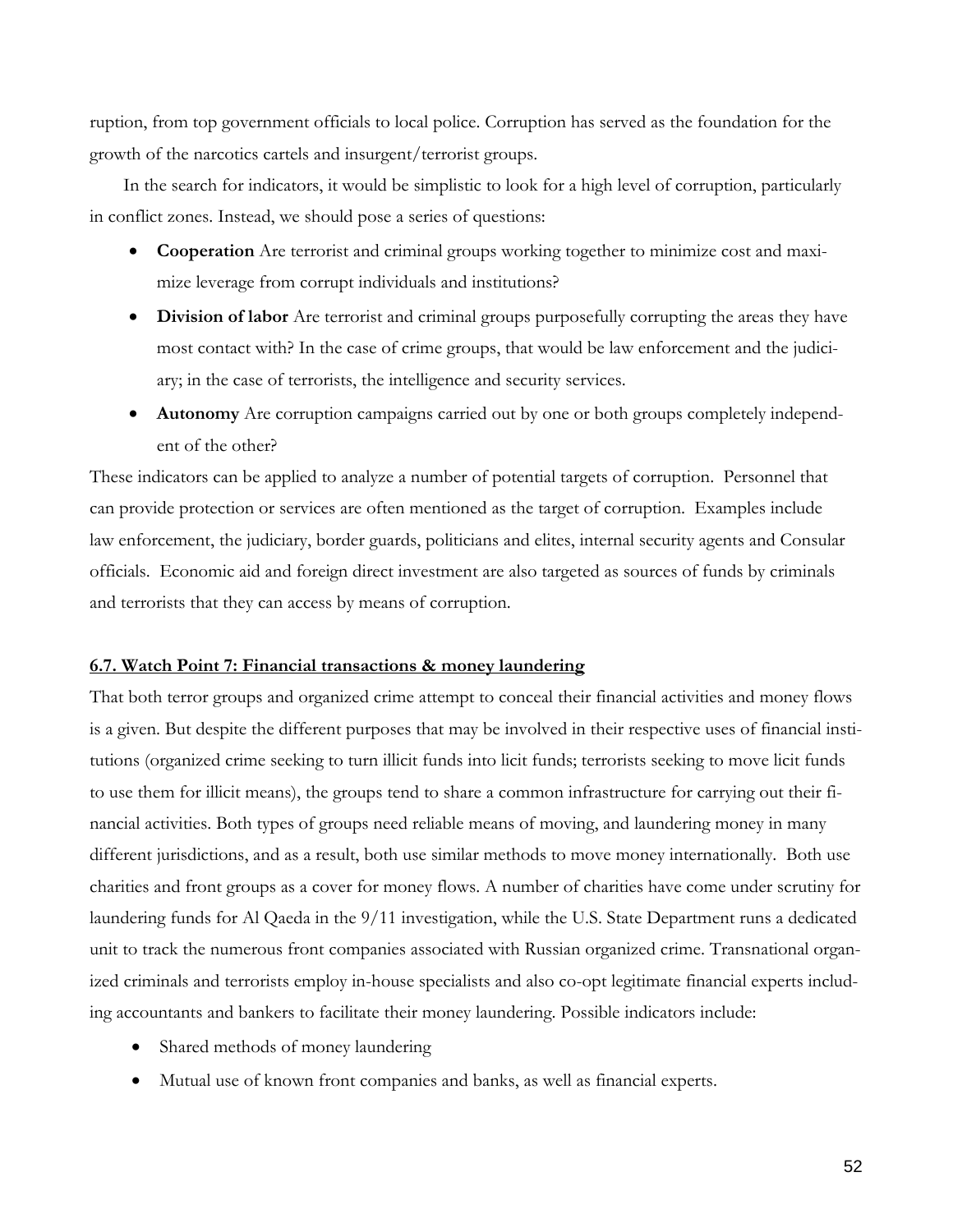## **6.8. Watch Point 8: Organizational structures**

The traditional model of organized crime used by U.S. law enforcement is that of the Sicilian Mafia - a hierarchical, conservative organization embedded in the traditional social structures of southern Italy. Investigators attempting to find common ground between organized crime and terror using the Sicilian Mafia as their organizational model would be unlikely to succeed, however. The reason is that among today's organized crime groups the Sicilian mafia is more of an exception than the rule.

Most organized crime now operates not as a hierarchy but as a decentralized, loose-knit network – which is a crucial similarity to terror groups.<sup>83</sup> Networks offer better security, make intelligence-gathering more efficient, cover geographic distances and span diverse memberships more effectively.

The larger significance of terrorists' and criminals' shared characteristics is that the two groupings are well-placed to find each other and to discover ways to do business. Many links between terror and organized crime are triggered by the criminals' desire to find new sources of business, and terrorists' desire to make money.

Some additional aspects of structure:

- **Membership dynamics** Both terror and organized crime groups with the exception of the Sicilian Mafia and other traditional crime groups (i.e. Yakuza) – are made up of members with loose, relatively short-term affiliations to each other and even to the group itself. They can readily be recruited by other groups. By this route, criminals have become terrorists. A member of the Camorra, the organized crime network based in Naples, Italy, was introduced in prison to radical Islam that later served as a bridge between terror groups and the Camorra.
- **Scope of organization** Terror groups need to make constant efforts to attract and recruit new members. Obvious attempts to attract individuals from crime groups are a clear indication of cooperation. An intercepted phone conversation in May 2004 by a suspected terrorist called Rabei Osman Sayed Ahmed revealed his recruitment tactics: "You should also know that I have met other brothers, that slowly I have created with a few things. First they were drug pushers, criminals, I introduced them to the faith and now they are the first ones who ask when the moment of the jihad will be. Some have gone to Afghanistan and some are praying and waiting".<sup>84</sup> Moreover, if the same individuals are active in both groups, it is a clear indication of cooperation. A midlevel member of the Yakuza crime network in Japan joined Aum Shinrikyo, where he enjoyed high status as a rare convert. The fact that he joined the terrorist group also elevated his stature in the Yakuza because he was bringing in new business.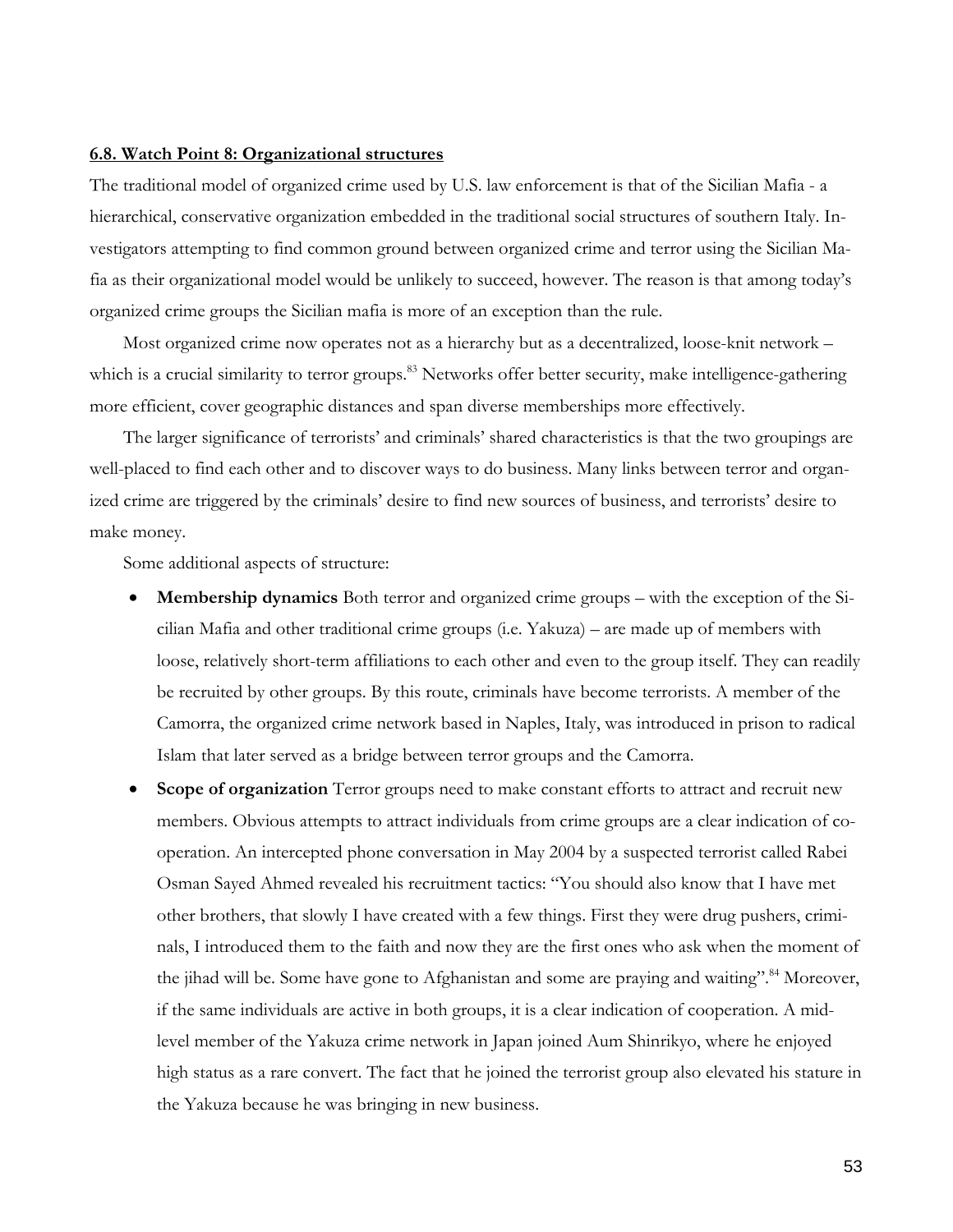**Need to buy, wish to sell** Often the business transactions between the two sides operate in both directions. Terrorist groups are not just customers for the services of organized crime, but often act as suppliers, too. Arms supply by terrorists is particularly marked in certain conflict zones. Thus any criminal group found to be supplying outsiders with goods or services should be investigated for its client base too. Investigators who discovered the money laundering in the above example were able to find out more about the terrorists' activities too. The Islamic radical cell that planned the Madrid train bombings of 2004 was required to support itself financially through a business venture despite its initial funding by Al Qaeda.<sup>85</sup> Likewise, a Chinese criminal family engaged in smuggling people into the United States and managed funds for a Hezbollah cell operating in the Tri-Border region of Argentina, Paraguay, and Brazil.

## **6.9. Watch Point 9: Organizational goals**

In theory, their different goals are what set terrorists apart from the perpetrators of organized crime. Terrorist groups are most often associated with political ends, such as change in leadership regimes or the establishment of an autonomous territory for a subnational group. Even millenarian and apocalyptic terrorist groups, such as the science-fiction mystics of Aum Shinrikyo, often include some political objectives. Organized crime, on the other hand, is almost always focused on personal enrichment.

In developed countries, traditional criminal groups may shun terrorists out of distaste for their goals: a Sicilian Mafia group that was doing business with an Albanian gang ended the association when informed by a top Sicilian prosecutor that the Albanians were in fact terrorists.<sup>86</sup> Crime for the Sicilians was simply a means of making money, and they despised attempts to undermine society and the state. On the other hand, new crime groups in developed countries and crime and terror groups in developing countries, often share a dislike of those in power, of legislation and regulation, and the economic system. Cooperation may be welcomed as an opportunity to undermine all these.

Furthermore, even in developed countries, the goals of each organization have been known to shift. The Sicilian Mafia launched a terrorist bombing campaign against symbols of the Italian state in 1993 to try to force a reprieve from the effective anti-Mafia crackdown the Italian authorities had undertaken. Likewise, Al Qaeda's focus at about the same time was split between supporting operations against the U.S. and establishing legitimate businesses to generate cash flow.<sup>87</sup>

By cataloging the different – and shifting - goals of terror and organized crime groups, we can develop indicators of convergence or divergence. This will help identify shared aspirations or areas where these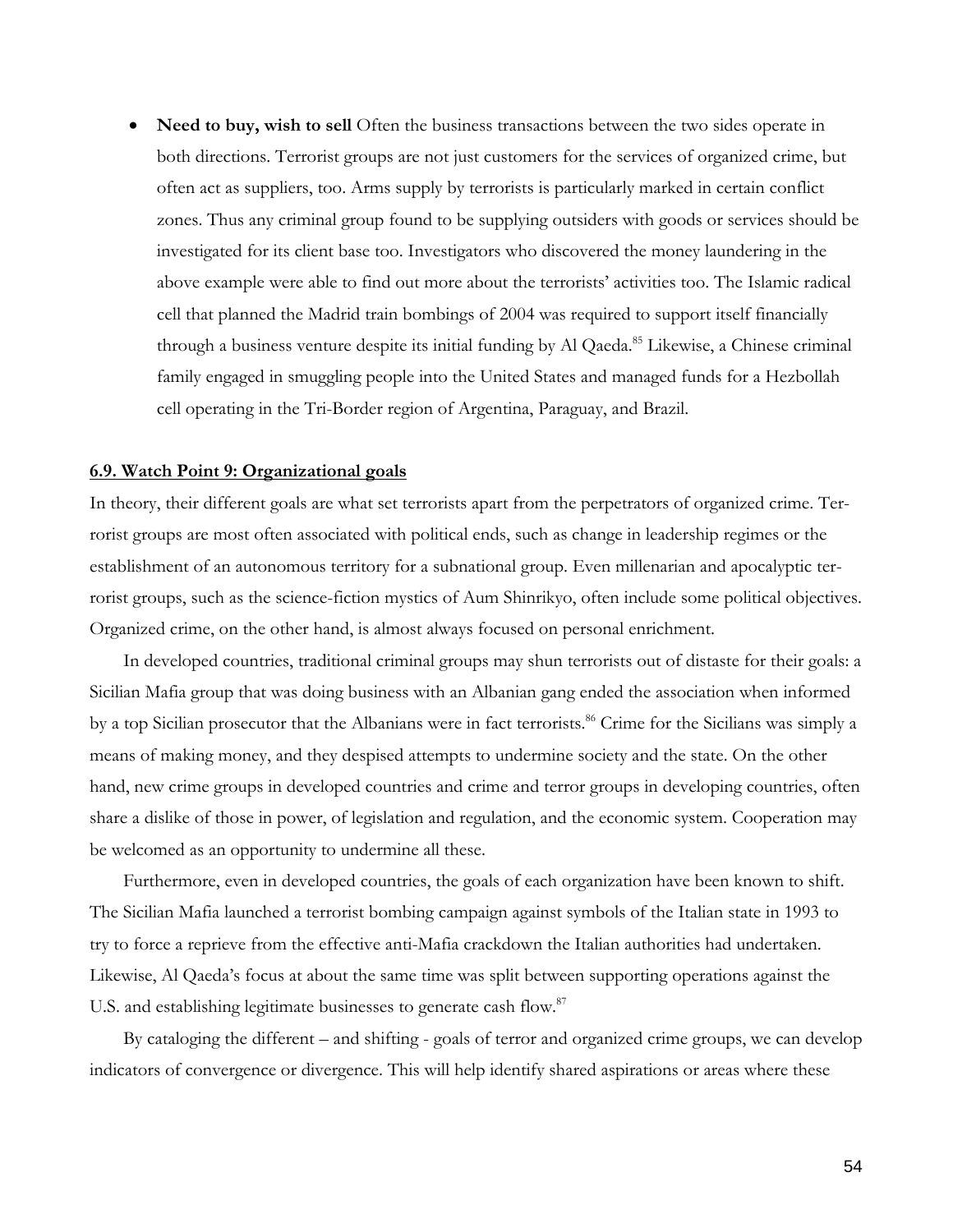aims might bring the two sides into conflict. On this basis, investigators can ask what conditions might prompt either side to adopt new goals or to fall back to basic goals, such as self-preservation.

- **Long view or short-termism** La Cosa Nostra's acts of terrorism described above were triggered by a vigorous crackdown by the Italian authorities and La Cosa Nostra reacted with an act of despair in order to survive. That low point was an ideal opportunity for a terror group to become involved since the divergence in goals largely had disappeared, at least temporarily.
- **Affiliations of protagonists** The Chinese crime groups that assisted Hezbollah terrorists in Latin America would have been unlikely to aid a Chinese terror group such as the separatists in Xijiang in western China. Such an association would have undermined some of their own values and brought on them the wrath of the Chinese authorities. But they evidently had no qualms about aiding a foreign group whose actions have no effect on Chinese society.

#### **6.10. Watch Point 10: Culture**

Both terror and criminal groups use ideologies to maintain their internal identity and provide external justifications for their activities. Religious terror groups adopt and may alter the teachings of religious scholars to suggest divine support for their cause, while Italian, Chinese, Japanese, and other organized crime groups use religious and cultural themes to win public acceptance. Both types use ritual and tradition to construct and maintain their identity. Tattoos, songs, language, and codes of conduct are symbolic to both.

However, incompatibilities between the two groups should come as no surprise. Many religious terrorist groups teach that their members will find rewards for their sacrifices after death, while organized crime groups emphasize earthly rewards.

Religious affiliations, strong nationalist sentiments and strong roots in the local community are often characteristics that cause organized criminals to shun any affiliation with terrorists. Conversely, the absence of such affiliations means that criminals have fewer constraints keeping them from a link with terrorists.

Indicators of divergence include such as conflicting positions on the place of religion in society, disagreement over cultural norms, or contrary opinions on personal lifestyles and identities. Even the lack of a cultural identity may be an indicator: Some recently established organized crime groups in Kosovo with no strong nationalist ties have formed links with the terrorist Kosovo Liberation Army (KLA).

In any organization, culture connects and strengthens ties between members. For networks, cultural features can also serve as a bridge to other networks.<sup>88</sup>

Indicators of interaction are shared features of network culture, such as: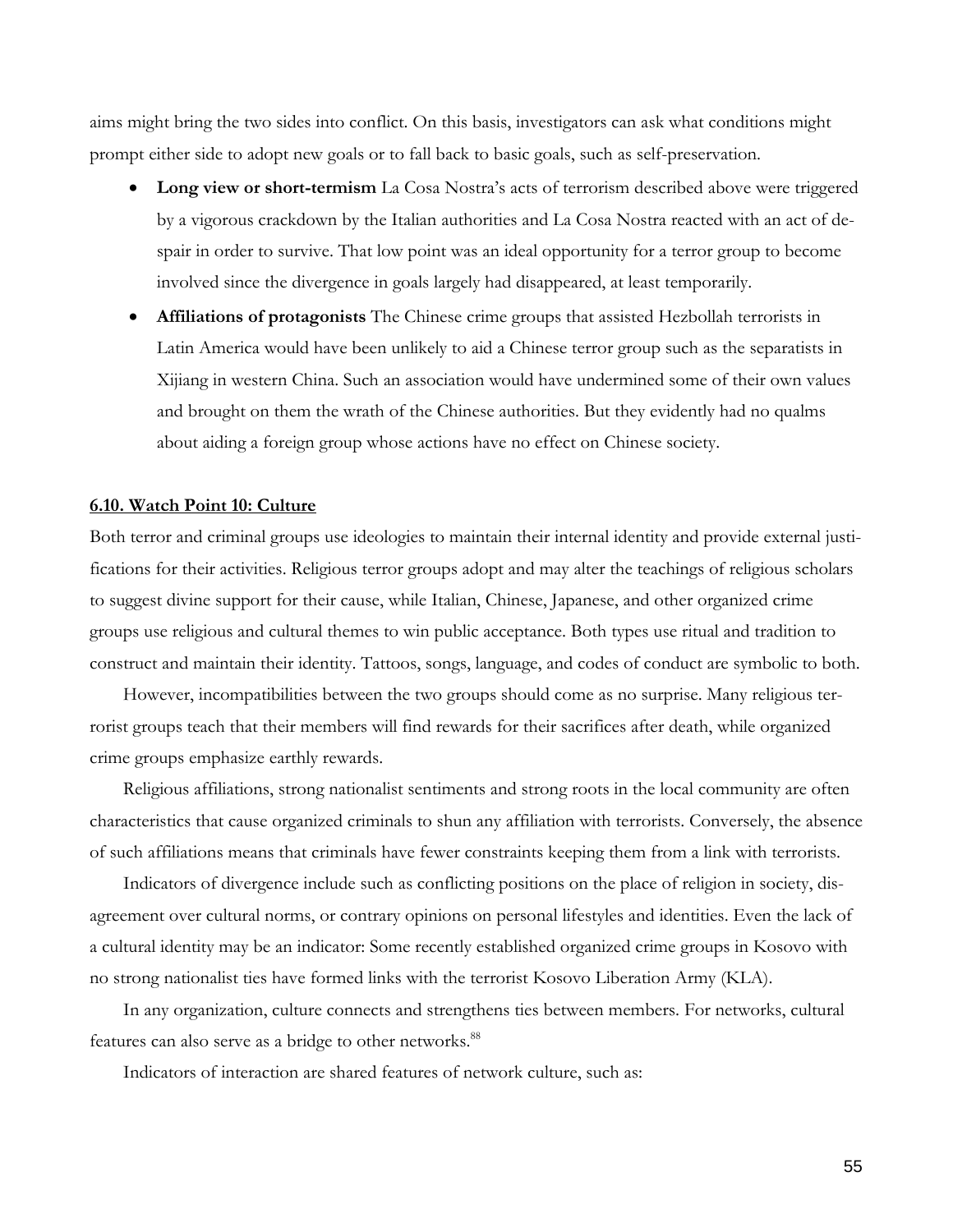- **Religion** Many criminal and terrorist groups feature religion prominently. Al Qaeda is perhaps the best-known religious/apocalyptic organization, but the cultural themes of an approaching end time are common in Jewish Messianism and the Christian Identity Movement, in whose name acts of terrorism have been committed.<sup>89</sup> Japan's Aum Shinrikyo has interwoven Christian and Buddhist symbolism with the science fiction series Millennium to lead its followers to believe that they are the people chosen to repopulate the Earth following nuclear war. Organized crime groups in Italy have used religion to validate the groups in relation to society. Gambetta notes how La Cosa Nostra has adopted icons of the Catholic Church, particularly Saint Michael the Archangel, to strike a pose as protectors of the local people.<sup>90</sup> Likewise a shared Islamic faith aided the cooperation between Al Qaeda, the Taliban, and Afghan warlords in the narcotics production and smuggling that sustained all three entities during the 1990s.
- **Nationalism** Ethno-nationalist insurgencies and criminal groups with deep historical roots are particularly likely to play the nationalist card. For instance, the Lebanese crime groups in the Tri-Border area of South America have demonstrated a close affinity for the religious and nationalist roots of Hezbollah.
- **Society** Many criminal and terrorist networks adapt cultural aspects of the local and regional societies in which they operate to include local tacit knowledge, as contained in narrative traditions. Manuel Castells notes the attachment of drug traffickers to their country, and to their regions of origin. "They were/are deeply rooted in their cultures, traditions, and regional societies. …they have also revived local cultures, rebuilt rural life, strongly affirmed their religious feeling, and their beliefs in local saints and miracles, supported musical folklore (and were rewarded with laudatory songs from Colombian bards)…"

# **6.11. Watch Point 11: Popular support**

Both organized crime and terrorist groups engage legitimate society in furtherance of their own agendas. In conflict zones, this may be done quite openly, while under the rule of law they are obliged to do so covertly. One way of doing so is to pay lip service to the interests of certain ethnic groups or social classes. Organized crime is particularly likely to make an appeal to disadvantaged people or people in certain professionals though paternalistic actions that make them a surrogate for the state. For instance, the Japanese Yakuza crime groups provided much-needed assistance to the citizens of Kobe after the serious earthquake there. Russian organized crime habitually supports cultural groups and sports troupes. $91$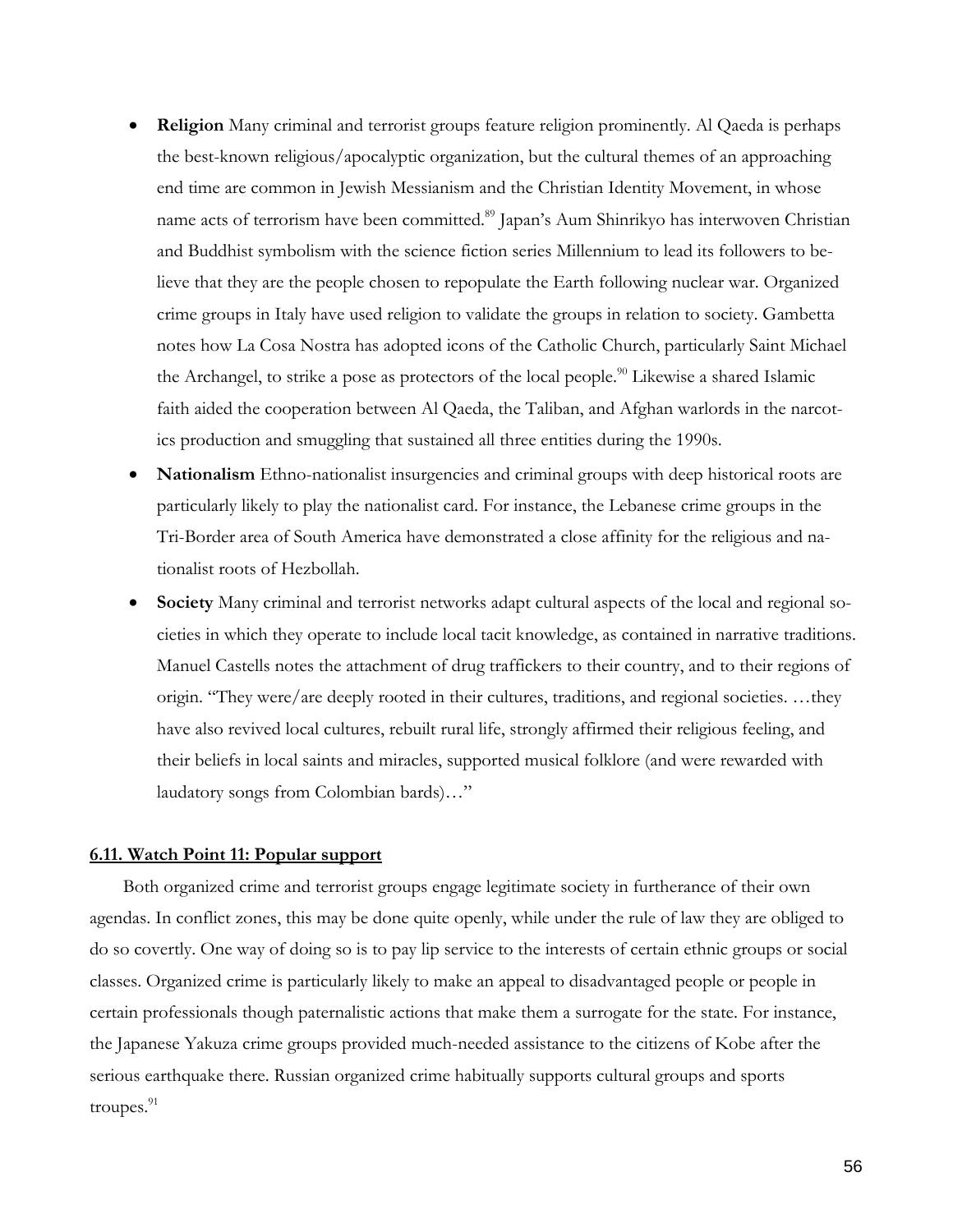Both crime and terror derive crucial power and prestige through the support of their members and of some segment of the public at large. This may reflect enlightened self-interest, when people see that the criminals are acting on their behalf and improving their well-being and personal security. But it is equally likely to be that people are afraid to resist a violent criminal group in their neighborhood, as is the case in Northern Ireland, Colombia, and the Balkans.

This quest for popular support and common cause suggests various indicators:

- **Sources** Terror groups seek and sometimes obtain the assistance of organized crime based on the perceived worthiness of the terrorist cause, or because of their common cause against state authorities or other sources of opposition. In testimony before the U.S. House Committee on International Relations, Interpol Secretary General Ronald Noble made this point. One of his examples was that Lebanese syndicates in South America send funds to Hezbollah.<sup>92</sup> Interpol has also noted that an Indian organized crime syndicate led by Dawood Ibrahim found common cause with Muslim insurgents in India and Kashmir as well as with Al Qaeda.<sup>93</sup> This type of common cause might be founded on shared political, religious, or cultural views. Conversely, the absence of common cause can inhibit cooperation between terror and organized crime groups. Chechen organized crime groups operating in Russia helped fund Chechen insurgent movements while they operated as nationalists, but some ceased to fund these operations once the insurgents adopted the Islamic jihadist cause (see the Chechen case study that follows).
- **Means** Groups that cooperate may have shared activities for gaining popular support such as political parties, labor movements, and the provision of social services.
- Places In conflict zones where the government has lost authority to criminal groups, social welfare and public order might be maintained by the criminal groups that hold power. Where power is shared by terrorists and organized crime, such as in neighborhoods in Northern Ireland, areas of Lebanon and the Gaza Strip, cooperation may be present.

### **6.12. Watch Point 12: Trust**

Like business corporations, terrorist and organized crime groups must attract and retain talented, dedicated, and loyal personnel. These skills are at an even greater premium than in the legitimate economy because criminals cannot recruit openly. A further challenge is that law enforcement and intelligence services are constantly trying to infiltrate and dismantle criminal networks. Members' allegiance to any such group is constantly tested and demonstrated through rituals such as the initiation rites common to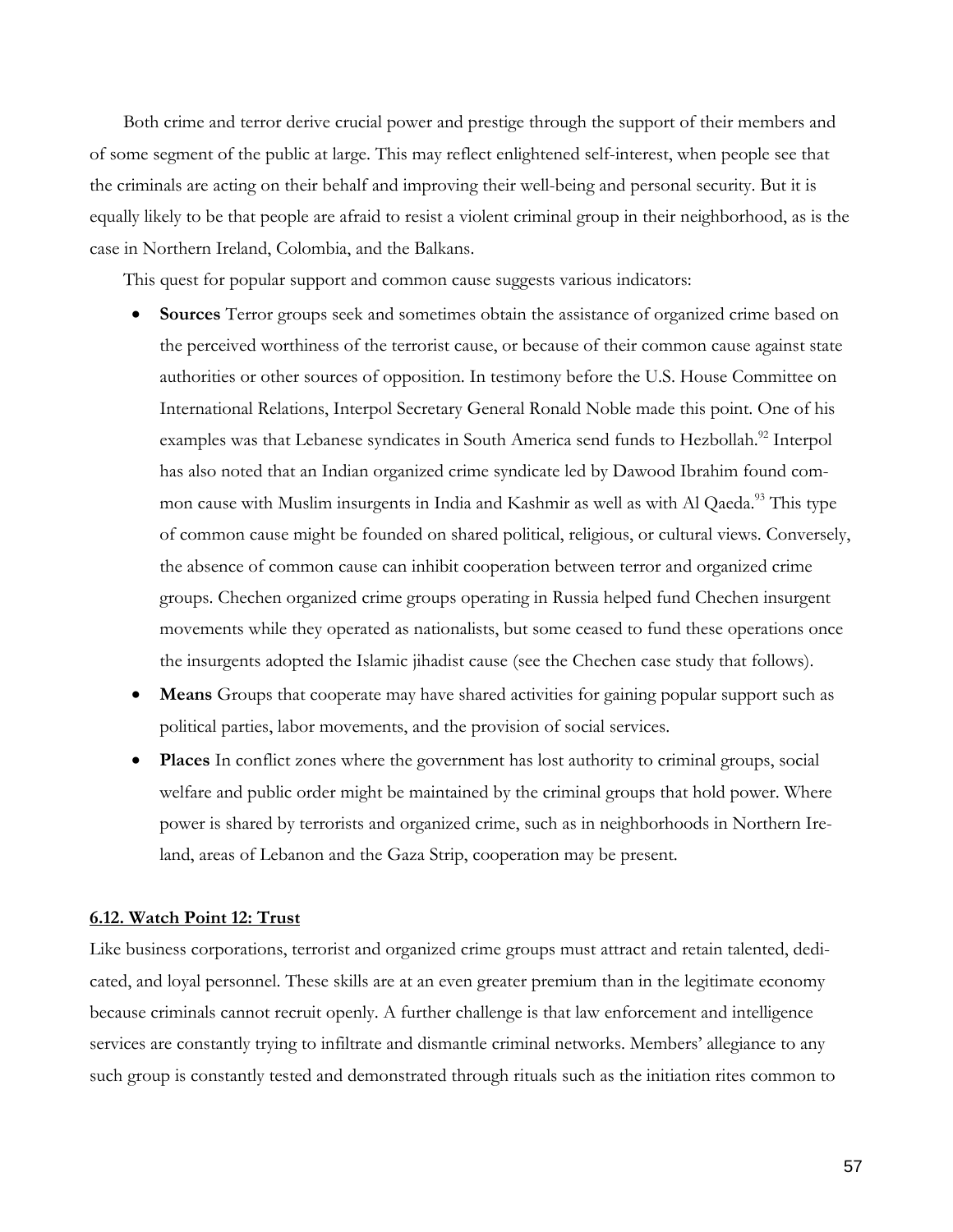Russian, Japanese, and Italian groups. Thus trust is critical to any cooperation between terrorist and organized crime groups, as well as a key indicator of such activity.

We propose three forms of trust in this context, using as a basis Newell and Swan's model for interpersonal trust within commercial and academic groups.<sup>94</sup>

- **Companion trust** based on goodwill or personal friendships. The relationship between Osama bin Laden and Ayman al-Zawahiri evolved through membership in the anti-Soviet mujahideen and then through the common leadership of Al Qaeda and Egyptian Islamic Jihad, respectively. In this context, indicators of terror-crime interaction would be when members of the two groups use personal bonds based on family, tribe, and religion to cement their working relationship. Efforts to recruit known associates of the other group, or in common recruiting pools such as diasporas, would be another indicator.
- **Competence trust**, which Newell and Swan define as the degree to which one person depends upon another to perform the expected task. Competence trust can form under a variety of circumstances: an example was how Khalid Sheikh Mohammad trusted his lieutenants in Al Qaeda to plan and execute the attack on the U.S.S. Cole as well as the Sept. 11 attacks.
- **Commitment or contract trust**, where all actors understand the practical importance of their role in completing the task at hand. Commitment trust was evident among the members of the Al Qaeda cells that plotted the Los Angeles International Airport Millennium plot. Likewise communal living in a single apartment, and group training experiences in Afghanistan, created trust relationships between members of the Al Qaeda operations cell in Hamburg that helped prepare the Sept. 11 attacks $95$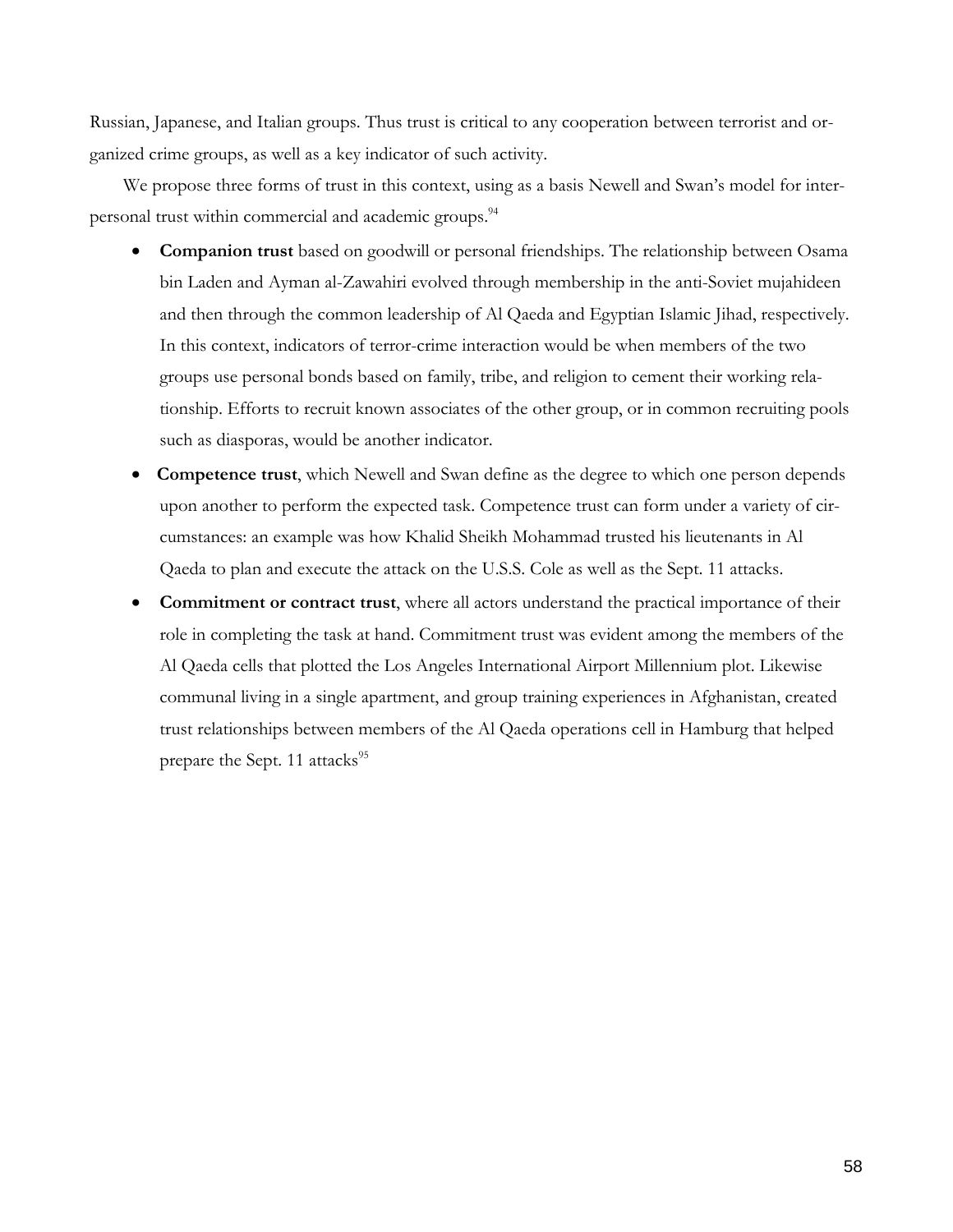# **7. Case studies**

Having developed the watch points and indicators for terror-crime interaction, we sought to exercise the model. We analyzed three geographic regions in which there has been substantial evidence of organized crime and terrorist support and interactions, the Tri-Border Area of Paraguay, Brazil and Argentina, the Black Sea Region and the case of Chechnya within Russia. The summaries of all three case studies provide empirical support for the PIE model.

# 7.1. The Tri-Border Area of Paraguay, Brazil, and Argentina<sup>96</sup>

Hezbollah is mostly thought of as a terrorist group operating in the Middle East and is strongly associated with attacks on Israeli targets in Lebanon and Israel. In fact, Hezbollah has struck far away from its home base of operations—in South America. On March 17, 1992, a van bomb outside the Israeli embassy in Buenos Aires killed 29 people and injured 250. Two years later, another car bomb attack in Buenos Aires practically destroyed the Jewish-Argentine community center, killing 87.

In both cases, the evidence pointed to Hezbollah as the perpetrator, the staging area for the attacks was the Paraguayan city of Ciudad del Este in the so-called Tri-Border Area, a nexus for terrorist and criminal activity of all kinds.

With its lawlessness, Cuidad del Este (referred to here as CDE) has long allowed activities of malevolent non-state actors to flourish. But only since Sept. 11 has the city come under closer scrutiny by security analysts and intelligence agencies.<sup>97</sup>

CDE has become notorious as a remote place where the spotlights of law enforcement are dim and where everything may be purchased at the right price from the right people. Originally a village, this rapidly-expanding city of some 250,000 people was developed by Julius Stroessner, who turned Paraguay into a haven for fugitives from the law—including the Nazi war criminal Josef Mengele. Stroessner himself is suspected of having run a drug-trafficking organization.<sup>98</sup>

CDE is also an international crossroads where the borders of Argentina, Paraguay and Brazil meet. For many years these three countries have been blaming each other for tolerating widespread crime activities in the Tri-Border Area, yet achieved very little. Without a concerted effort by all three governments, criminal and terror groups continue to operate almost unchecked.

The roots of the problem are economic. Brazil is now the world's eighth-largest economy, while Paraguay remains one of Latin America's most corrupt and poorest countries.<sup>99</sup> Argentina has recently suffered a catastrophic economic crisis. Huge disparities in incomes and prices, combined with prohibitive import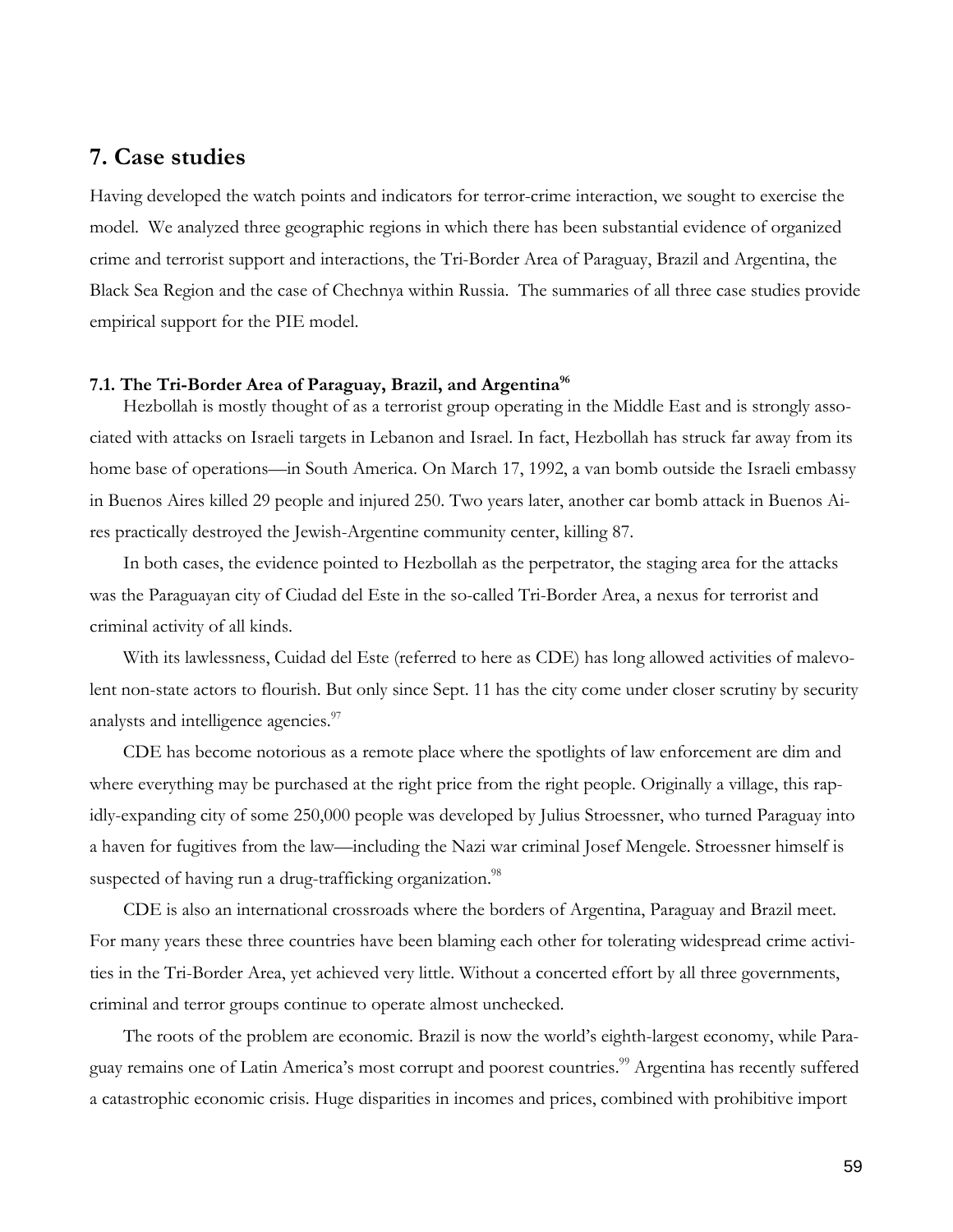tariffs in all three countries, have created a smuggler's paradise. Paraguayan tax laws and other regulations are lax and poorly enforced. The shadow economy in Paraguay is estimated at between 40 percent and 50 percent of gross domestic product<sup>100</sup>. All kinds of goods including sophisticated military hardware and all kinds of weapons are available for purchase in the shops. The resulting business opportunities have attracted diaspora communities from all over the world, including tens of thousands of people from the Middle East, Africa, and Southeast Asia. The Tri-Border Area includes a significant Muslim population, which is susceptible to extortion and a suitable hiding place for extremist elements. Furthermore, there is a very high volume of traffic across the border. Every day, some 40,000 people go unchecked as they cross the bridge between CDE and Foz do Iguaçu, its sister city in Brazil, along with more than 2,000 vehicles including many trucks laden with freight containers. [101](#page-113-41) Some 5,000 businesses are crowded into just 20 square blocks in CDE's downtown area, making illicit transactions easy to hide. The result is a huge, varied, and dynamic shadow economy that evades almost all attempts at regulation or detection.

Organized crime groups of all types thrive in the tri-border area. Paraguay's return to democracy and the free market in 1993 brought in a sharp relaxation of regulation characterized by ineffective law, rising corruption, and weak state institutions. As the legitimate economy slumped, international criminal groups moved in. The Tri-Border Area is now a meeting place for the Yakuza as well as Colombian and other Latin American gangs, who pass illegal drugs through CDE on their way to the ports of Brazil, Argentina, and Uruguay, and thence to the U.S. and Europe. Chinese Triads such as the Fuk Ching, Big Circle Boys, and Flying Dragons are well established and believed to be the main force behind organized crime in CDE.

CDE is also a center of operations for several terrorist groups, including Al Qaeda, Hezbollah, Islamic Jihad, Gamaa Islamiya, and FARC.[102](#page-113-42) The 1992 bombing of the Israeli Embassy in Buenos Aires provided the first evidence of this. While Islamic Jihad claimed responsibility, the U.S. State Department and others believe that the claim was a smokescreen for Hezbollah.

#### **Watch points**

Crime and terrorism in the Tri-Border Area interact seamlessly, making it difficult to draw a clean line between the types of persons and groups involved in each of these two activities. There is no doubt, however, that the social and economic conditions allow groups that are originally criminal in nature and groups whose primary purpose is terrorism to function and interact freely.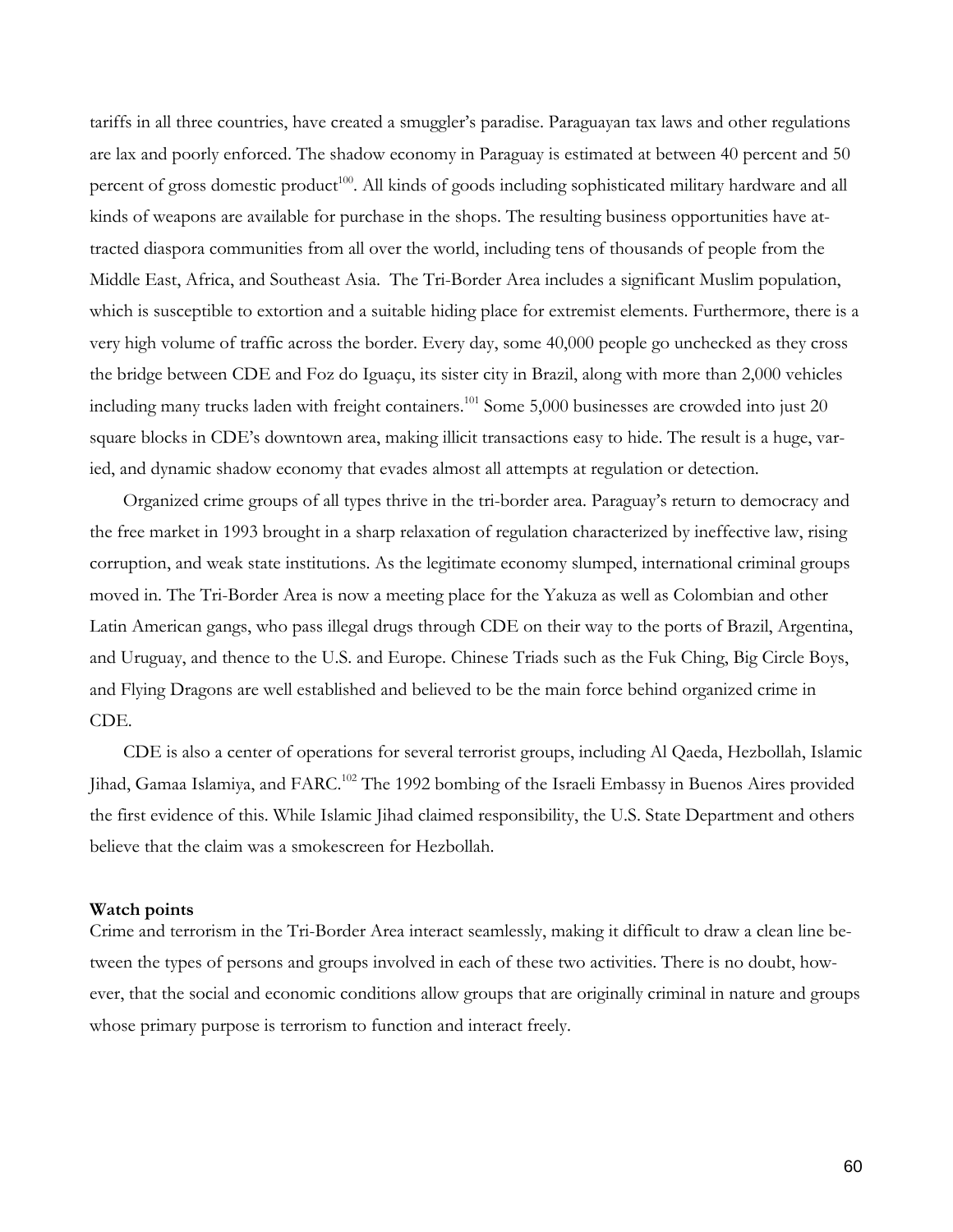**Organizational structure** Evidence from CDE suggests that some of the local structures used by both groups are highly likely to overlap. There is no indication, however, of any significant organizational overlap between the criminal and terrorist groups. Their cooperation, when it exists, is ad hoc and without any formal or lasting agreements, i.e. activity appropriation and nexus forms only.<sup>103</sup> The Chinese mafia comprises about six Triads, which occasionally engage in turf battles but mostly respect each other's commercial areas. These groups are traditional hierarchies, each commanded by a single leader. Terrorist groups in the area, including Hezbollah, Al Qaeda, and al Gamma al Islamiya, have a loose hierarchical structure in which some groups work as financial wings (raising money and remitting it to the Middle East), while others are responsible for secure communications with the rest of the world.

**Organizational goals** In this region, the short-term goals of criminals and terrorists converge. Both benefit from easy border crossings and the networks necessary to raise funds. Some terrorists operating in the Tri-Border Area raise money through drugs and arms smuggling. In May 2002 Ali Assi, who ran a coffee shop in the Islamic Welfare Center in CDE, was arrested at the Beirut airport with 10 kilograms of cocaine.<sup>104</sup> Assi is the father-in-law of Ali Hassan Abdallah, who is one of the key operatives of the Hezbollah financial network in the CDE area and also a business partner of Sobhi Mahmoud Fayad, a convicted Hezbollah lieutenant.<sup>105</sup> Ali Hassan was expelled from Angola in March 2003 and is believed to have ordered funds transfers to Islamic fundamentalist groups in the Middle East through an associate in CDE.[106 T](#page-113-46)here is no evidence that their longer-term goals converge in this environment, however, which suggests that their interaction did not go further than a nexus form.

**Culture** Cultural affinities between criminal and terrorist groups in the Tri-Border Area include shared ethnicities, languages and religions. Both Arab and Chinese criminal groups maintain local cells that specialize in imposing their rules on the local diaspora communities. Evidence indicates cooperation between Lebanese criminal groups and Hezbollah terrorist cells within smuggling networks transporting Colombian cocaine through CDE to the U.S. and Europe. In January 2003 Bassam Naboulsi, a cousin of Assad Ahmad Barakat, believed to be a member of a cocaine smuggling ring operating from CDE and Foz do Iguaçu, was arrested in Sao Paulo. Hassan Naboulsi, Bassam's brother, owned a store in the Page Gallery in CDE which is partially owned by Barakat. It emerged that 400 to 1000 kilograms of cocaine may have been shipped on a monthly basis through the Tri-Border Area on its way to Sao Paulo and thence to the Middle East and Europe<sup>107</sup>. Numerous arrests revealed the strong ties between entrepreneurs in CDE and criminal and potentially terrorist groups. From the evidence in CDE it seems that the two phenomena operate in rather separate cultural realities, focusing their operations within ethnic groups. But nor does culture serve as a major hindrance to cooperation between organized crime and terrorists.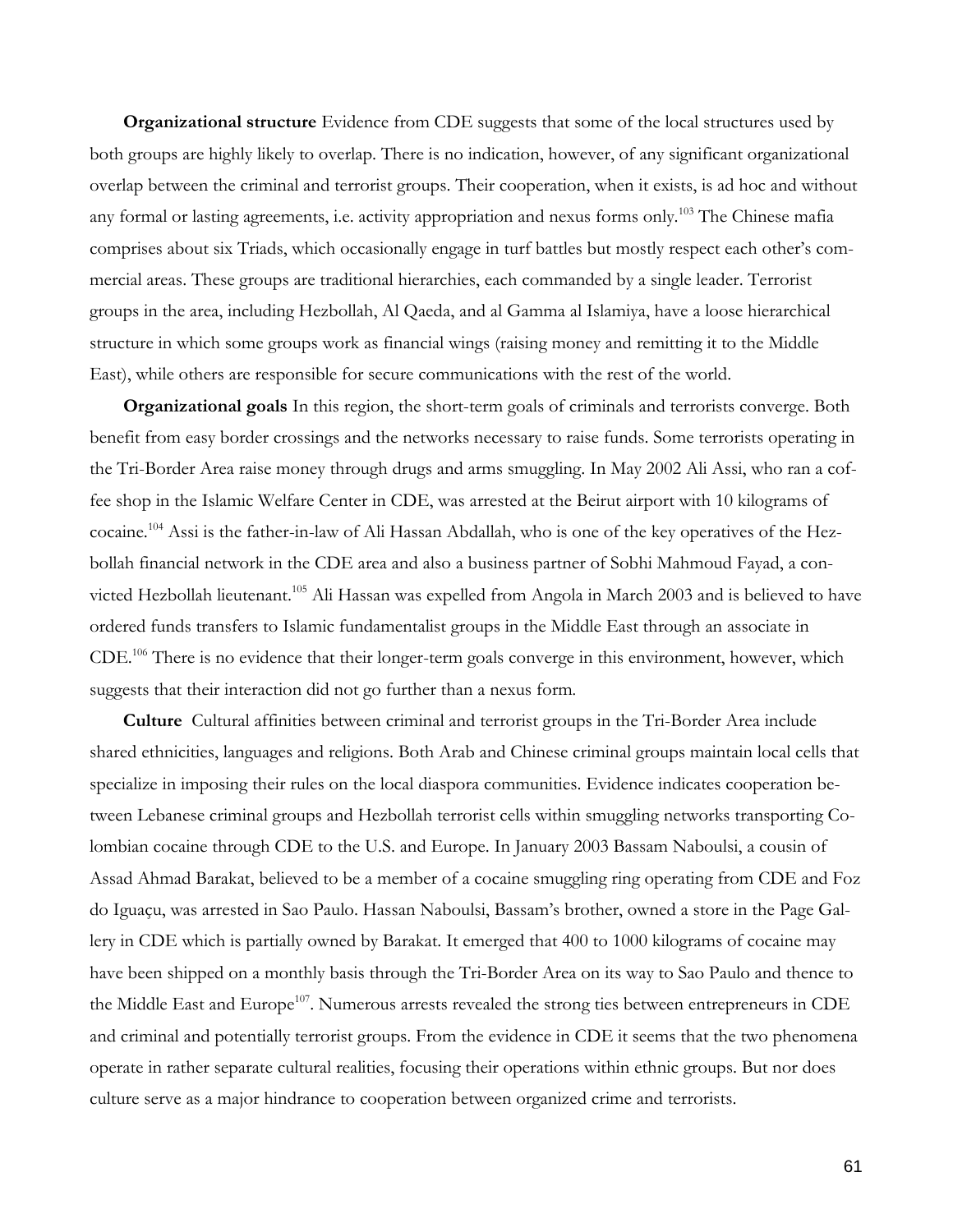**Illicit activities and subterfuge** The evidence in CDE suggests that terrorists see it as logical and cost-effective to use the skills, contacts, communications and smuggling routes of established criminal networks rather than trying to gain the requisite experience and knowledge themselves. Likewise, terrorists appear to recognize that to strike out on their own risks potential turf conflicts with criminal groups. Trafficking in stolen automobiles is big business in the region, and Paraguayan authorities estimate that out of 450,000 vehicles registered annually in that country, more than half are obtained illegally<sup>108</sup>. Some vehicles are smuggled all the way from their manufacturers in South East Asia and United States across the Pacific to the Chilean port of Iquique before being forwarded via truck to Paraguay. Some end up heading west and north-west to Bolivia and even further north if they are required as currency by drug traffickers in those countries. Clearly, the same routes used by the car-traffickers may be used by terrorists who need to transport people or goods in preparation for their attacks<sup>109</sup>. Although official Paraguayan sources are reluctant to admit that possibility, they do acknowledge that the car smuggling routes have also been used for weapons and illegal drugs<sup>110</sup>. There is a clear link between Hong Kong-based criminal groups that specialize in large-scale trafficking of counterfeit products such as music albums and software, and the Hezbollah cells active in the Tri-Border Area. Within their supplier-customer relationship, the Hong Kong crime groups smuggle contraband goods into the region and deliver them to Hezbollah operatives, who in turn profit from their sale. The proceeds are then used to fund the terrorist groups.<sup>111</sup> There is also evidence that Hezbollah has sent millions of dollars raised in the Tri-Border Area to Canada, Lebanon, and elsewhere.<sup>112</sup> That money comes from organized crime, fundraising and extortion within the Arab communities, arms smuggling, and an illicit market currency market. There are many other examples of terrorists linked to criminal activities in the Tri-Border Area. A local Hamas cell, which is associated with counterfeiting and drugs smuggling, is led by a man named Ayman Ghotme, who has also been a fundraiser in the Tri-Border Area for the Holy Land Foundation, a Texas-based Islamic charity that U.S. authorities closed after Sept. 11 for connections to terrorist financing.<sup>113</sup> Links between local crime groups and the Colombian terror group FARC date back to the mid-1990s, when Paraguayan General Oviedo protected the leading Brazilian drug trafficker Luiz Fernando Da Costa. In 2001, Da Costa was arrested in Colombia together with members of a FARC cell.<sup>114</sup> Before he was captured, he had sold arms to FARC in exchange for cocaine<sup>115</sup>.

**Open activities in the legitimate economy** The knowledge and skills potential of CDE is tremendous; one of the recent cases investigated by the Central Bank of Paraguay involved counterfeit Iraqi currency. Business intelligence is so good that a few years ago, faked versions of famous French perfumes were available for purchase in CDE even before they were officially inaugurated in Paris<sup>116</sup>. The Galeria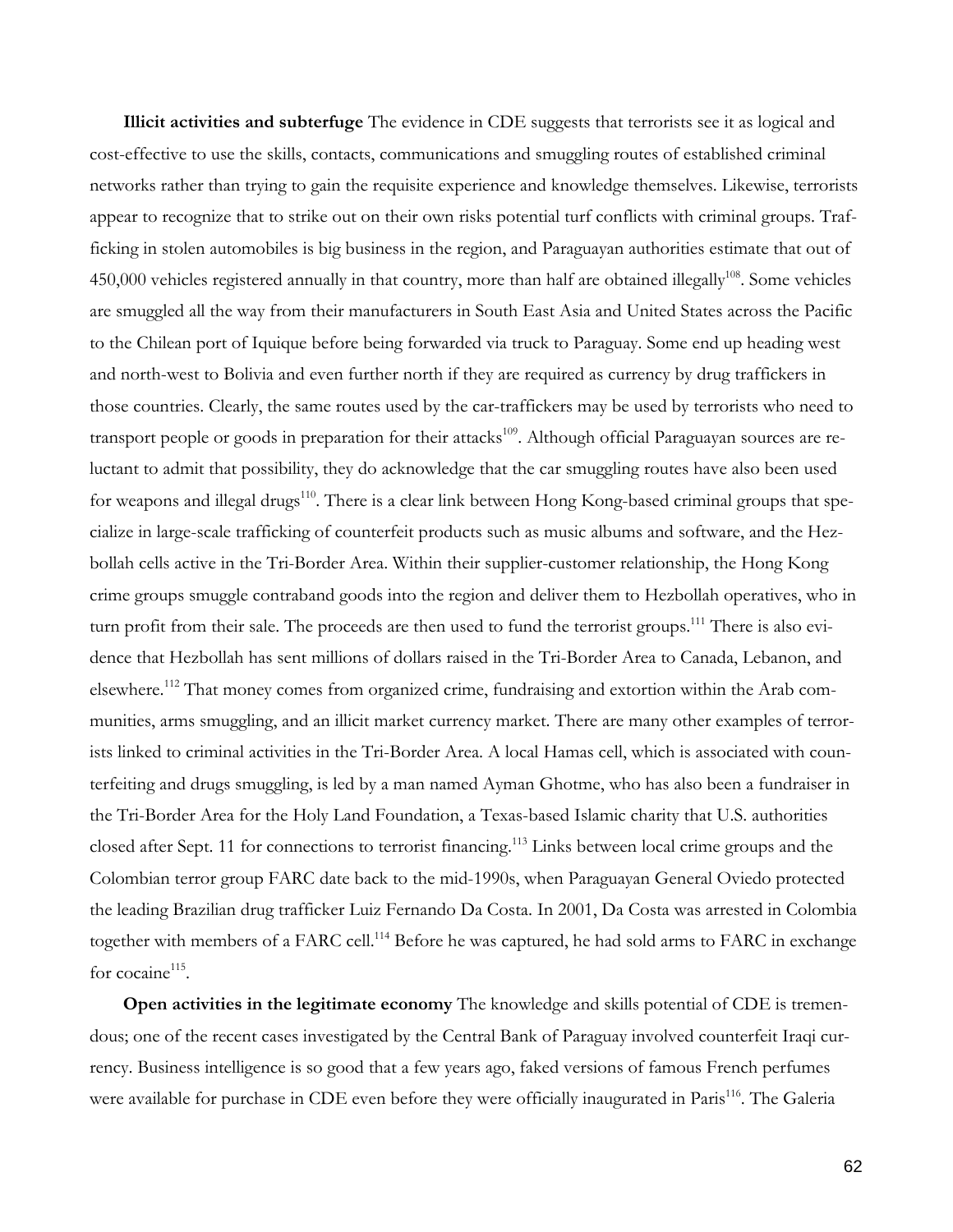Page shopping mall in CDE was partly owned by the Hezbollah financier Assad Ahmad Barakat. Investigations into the Buenos Aires bombings in 1992 and 1994 discovered that the mall was used as a front for that organization's crime operations. While no specific examples exist to connect terrorist and criminal groups through the purchase of legal goods and services, it is obvious that the likelihood of this is high, given how the CDE economy is saturated with organized crime.

**Support or sustaining activities** The Tri-Border Area has an usually large and efficient transport infrastructure, which naturally assists organized crime. In turn, the many criminals and terrorists using cover require a sophisticated and reliable document forgery industry. The ease with which these documents can be obtained in CDE is an indicator of cooperation between terrorists and criminals. In February 2002, the entire Tri-Border Area was searched by local law enforcement and international intelligence agencies in pursuit of five Afghanis believed to be linked with Taliban and Al Qaeda. Each of them was believed to use three or four sets of identity documents.<sup>117</sup> The fact that terrorist leaders travel quite freely into the Tri-Border Area is further evidence of potentially close relations between terrorist groups and criminal groups through highly-positioned governmental contacts. Khalid Sheikh Mohammad, the former number three in Al Qaeda who was captured by U.S. forces in 2003, spent about twenty days in Foz do Iguaçu, the Brazilian sister city of CDE. And Brazilian intelligence services have evidence that Osama bin Laden visited CDE in 1995 and met with the members of the Arab community in the city's mosque to talk about his experience as a mujahadeen fighter in the Afghan war against the Soviet Union.<sup>118</sup> Criminal groups and terrorists in the area have also cooperated on the purchase and shipment of arms. At least two Chinese criminal families based in the Tri-Border Area had been reported engaging in illegal business ventures with the operatives of Egyptian Gamaa Islamiya.<sup>119</sup> One of these, the Sung-I family, is known to have sold munitions to that group in December 2000. The shipment, marked as medical equipment and sent to Egypt, was intercepted in Limassol, Cyprus.

**Use of violence** Contract murder in CDE costs as little as one thousand dollars, and the frequent violence in CDE is directed at business people who refuse to bend to extortion by terror groups. Ussein Mohamed Taiyen, president of the CDE Chamber of Commerce, was one such victim—murdered because he refused to pay the tax. Another motive is retribution against officials who attempt to crack down on crime. In October 2002, Uruguayan Customs Director Victor Lissidini was shot at by four gunmen on two motorcycles. Lissidini had received threats of revenge for his confiscation of counterfeit materials headed for CDE—calls that were later linked to organized crime groups suspected of working on behalf of Islamist terrorists[.120 T](#page-113-60)hough there is no clear evidence of their cooperation in particular instances of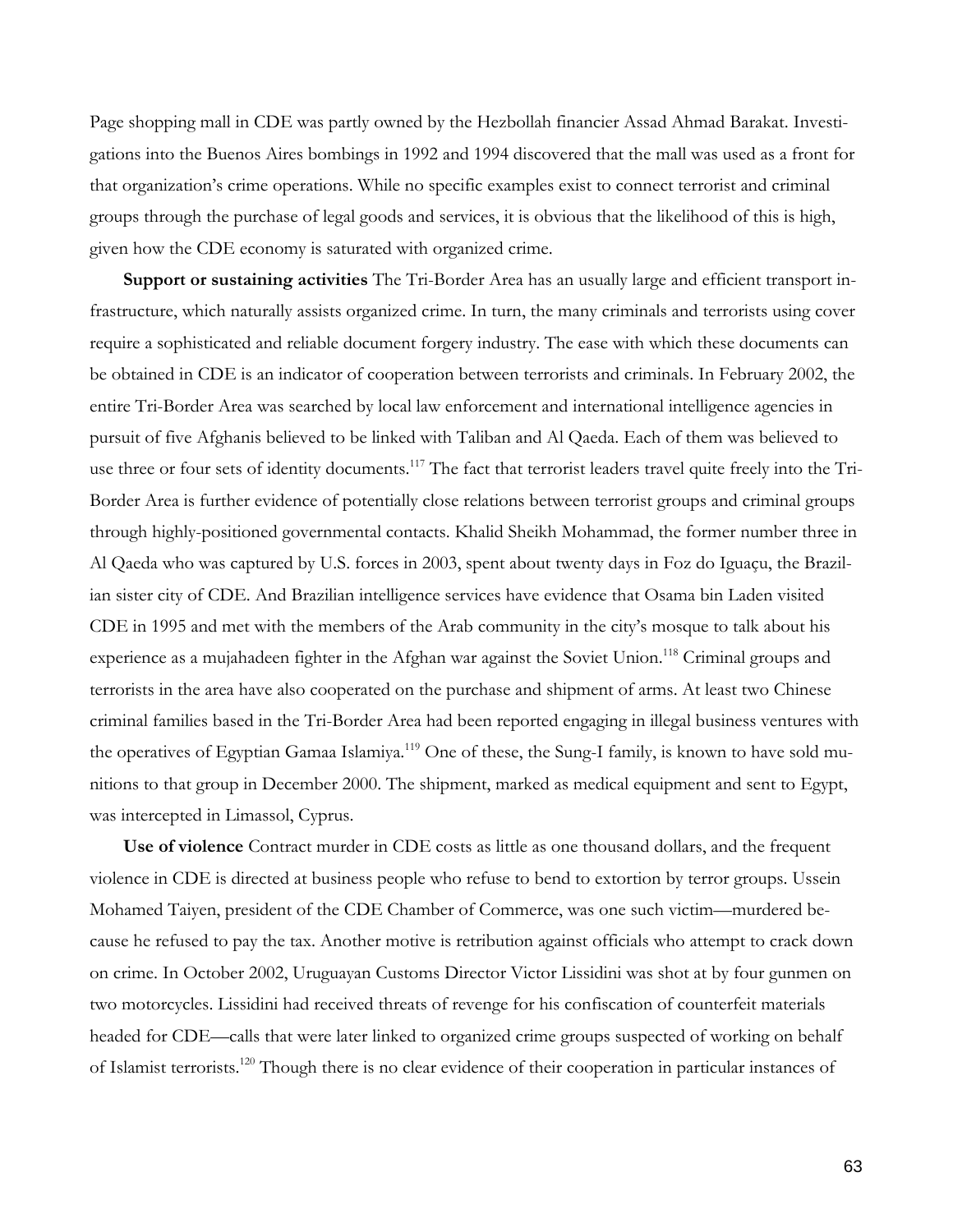violent crimes, the targets, the methods, and the explicit reasons behind the attacks suggest a confluence of terrorist and criminal motivations — or potentially the use of common hit men or squads.

**Financial transactions and money laundering** In 2000, money laundering in the Tri-Border Area was estimated at 12 billion U.S. dollars annually.<sup>121</sup> In 2003, an estimated 50 percent of all banking transactions in CDE were suspected to be of an illicit character. It is not just criminal elements who take advantage of the many international banks and illicit money exchanges. Between 1999 and 2001, at least 50 million U.S. dollars, and some officials say that the amount is probably much higher, was sent from Foz do Iguaçu to extremist Islamic groups through the CDE banks and exchange houses. As many as 261 million U.S. dollars annually has been raised in Tri-Border Area and sent overseas to fund the terrorist activities of Hezbollah, Hamas, and Islamic Jihad.

**Use of corruption** Most of the illegal activities in the Tri-Border Area bear the hallmark of corruption. In combination with the generally low effectiveness of state institutions, especially in Paraguay, and high level of corruption in that country, CDE appears to be a perfect environment for the logistical operations of both terrorists and organized criminals. Paraguay's government itself is highly corrupt – Transparency International declared Paraguay 129<sup>th</sup> out of 133 countries in its 2003 Corruption Perceptions Index. Even the few bona fide anti-corruption attempts made by the Paraguayan government have been undermined because of the pervasive corruption, another example being the attempts to crack down on the Chinese criminal groups in CDE. The Consul General of Taiwan in CDE, Jorge Ho, stated that the Chinese groups were successful in bribing Paraguayan judges, effectively neutralizing law enforcement moves against the criminals.<sup>[122](#page-113-62)</sup>

The other watch points described earlier – including fund raising and use of information technology can also be illustrated with similar indicators of possible cooperation between terror and organized crime.

In sum, for the investigator or analyst seeking examples of perfect conditions for such cooperation, the Tri-Border Area is an obvious choice.

# **7.2. Crime and terrorism in the Black Sea region[123](#page-113-63)**

The countries adjoining the Black Sea comprise an interesting mix of cultural, economic, political and social structures. The region is dynamic, with simultaneous and increasing flows of people, goods, and ideas tying the countries to one another. It is also riven with contention. Since the collapse of the Soviet Union, the region has suffered many violent conflicts which have resulted in the displacement of hundreds of thousands of individuals. The on-going conflict in Chechnya (examined in depth in the next case study) has spillover effects on Russia's Black Sea territories. Ukraine has avoided so far the violent conflicts that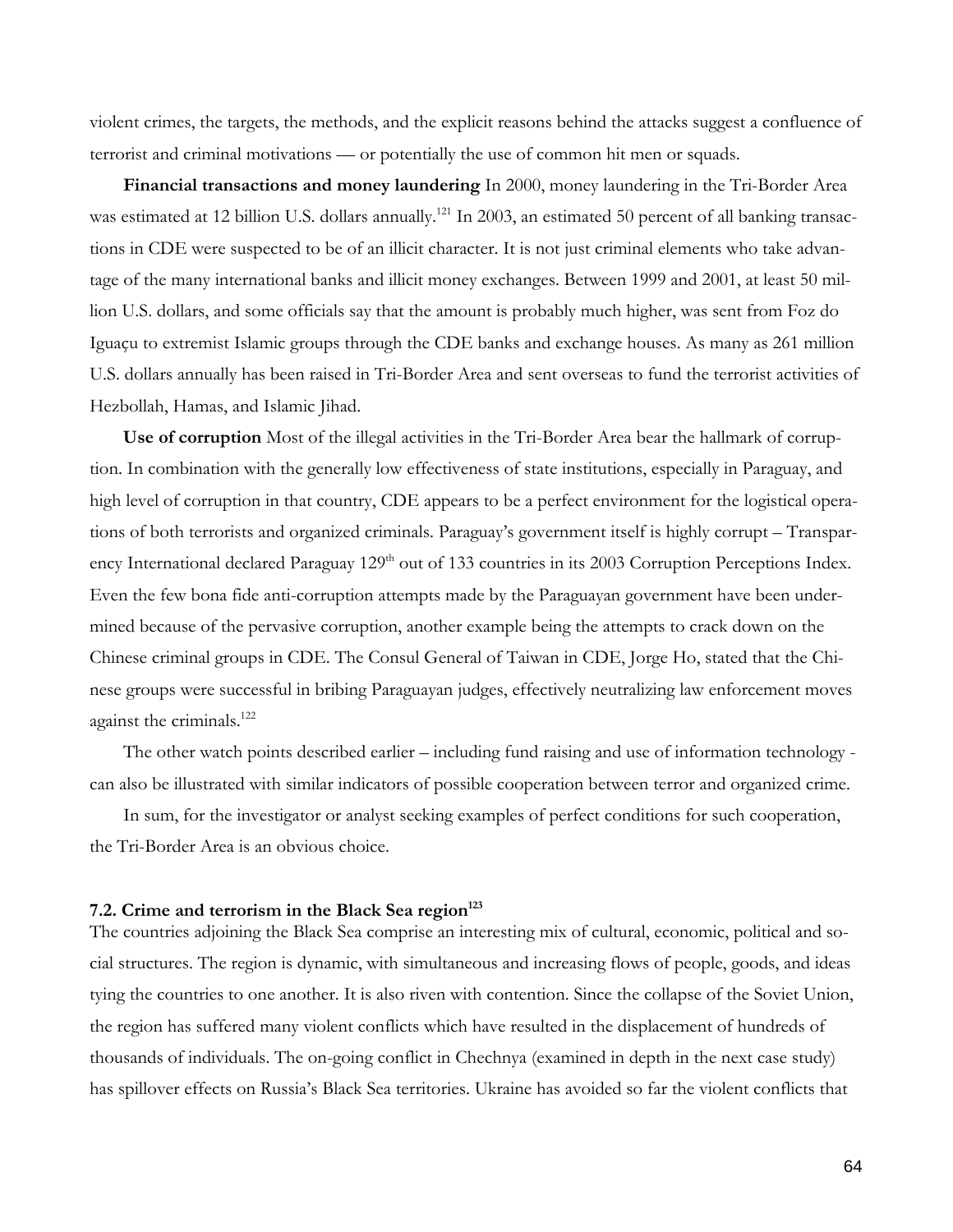have affected Russia, Georgia and Moldova, although the country recently endured a contentious election that threatened to render it in two. Georgia continues to try to consolidate its control over secessionist regions after the democratic Rose Revolution. Turkey has suffered over 40,000 fatalities in the last decades from Kurdish, right-wing and left wing terrorists.[124](#page-113-64) Moldova is consumed by poverty and continues to suffer from the festering dispute in the Trans-Dniester region.<sup>125</sup> Further contributing to this tension is the rising ethno-nationalist consciousness among groups like such as the Meskhetian Turks in Crimea, whose Muslim identity have led them to provide support for the Chechen rebels in Russia.<sup>[126](#page-113-66)</sup>

Such stubborn conflicts provide numerous opportunities for the growth of organized crime and terrorism. Government authority has been eroded, even voided, at both the local and national level, creating vacuums that criminal networks thrive in. The numerous trading ties between the countries that have coastlines adjoining the Black Sea, as well as their location astride the overland and sea-based shipping lanes linking Europe to Asia and the Middle East, provide ample opportunities for illicit movement of people and cargo to Europe or Asia. Regional instability as well as growing ties between ethnic minorities engaged in political struggles have made the region a useful one for terrorists to operate within.

Beyond fostering terrorism and organized crime separately, these factors have also driven a dramatic convergence between the two phenomena. Their interaction is more pronounced than in most other regions of the world due to the significant number of ethnic conflicts, the density of criminal and terrorist groups in the region, and the region's strategic geographic location.<sup>127</sup> In some cases, the groups participating in the conflicts started as nationalist rebels have transformed into crime groups, such as groups in Os-setia.<sup>[128](#page-113-68)</sup>

#### **Watch Points**

**Organizational structures** Crime and terror groups alike often incorporate the patronage of the same government officials. During the tenure of Georgian President Eduard Shevardnadze, Minister of the Interior Kakha Targamadze protected crime groups and even received payments from terrorists. According to a former Minister of State Security, Targamadze received significant sums, estimated to be as high as 50,000 U.S. dollars, to permit Chechen fighters to cross Georgia into Abkhazia. Some of these government officials were sometimes also the leaders of organized crime organizations. Before the fall of Aslan Abashidze in Georgia, a leading minister in the Adjaran government ran extensive drug smuggling operations of the region. He was also observed by his subordinates with Chechens and their videos in his office. Both criminals and terrorists share logistical support in the region, including transport links and money laundering vehicles. The Black Sea port of Odessa in Ukraine is used by criminals to move drugs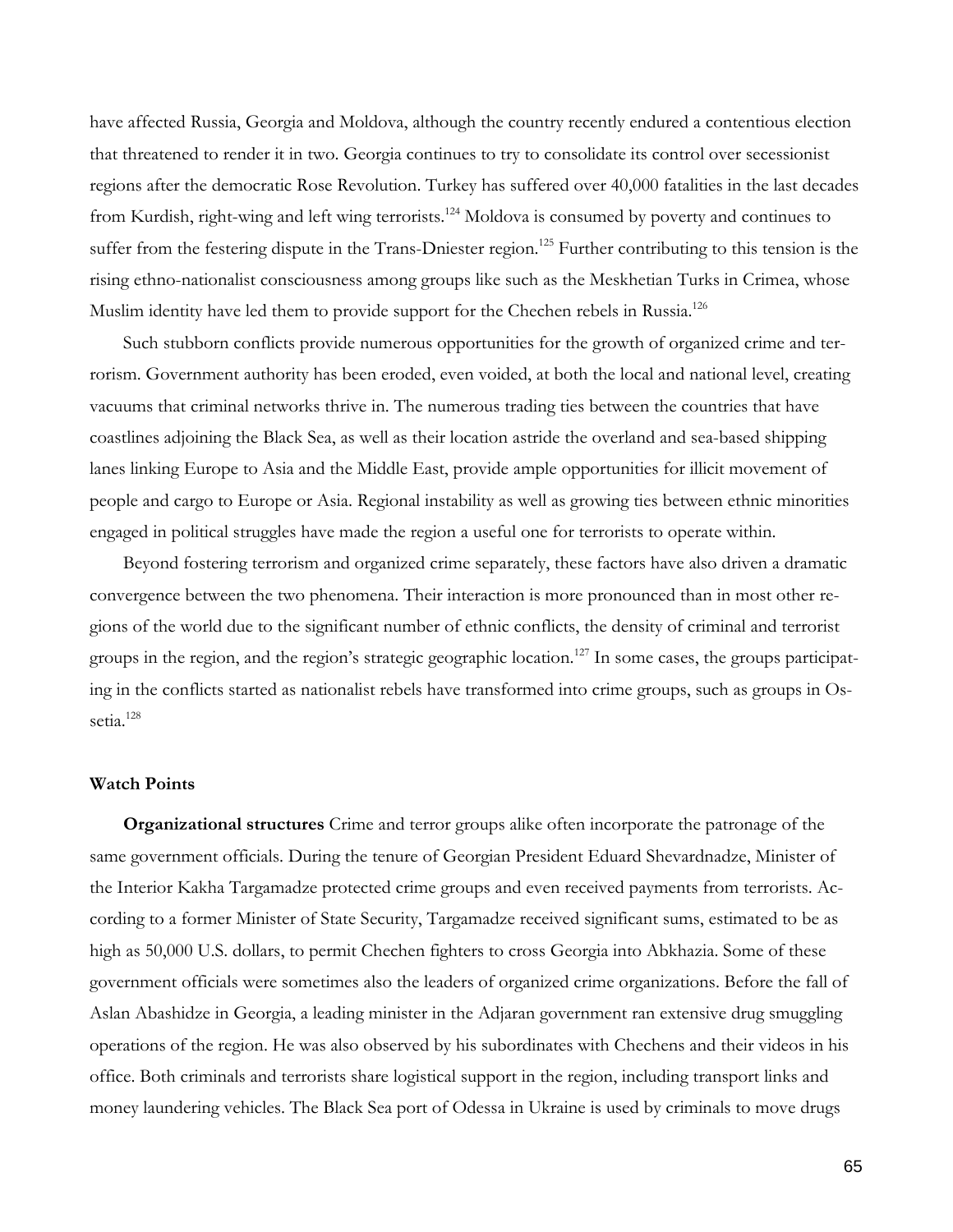whereas the illicit weapons trade of individuals like Victor Bout on an Interpol watch list also passes through this port.<sup>129</sup> The conflict region of Abkhazia on the Black Sea has been the locus of massive smuggling of contraband but at the same time has received fighters from Chechnya.

**Culture** The cultures of the criminals and the terrorist often diverge significantly. Post-Soviet organized crime is characterized by conspicuous consumption. In comparison, while the terrorist lives a life of relative asceticism, enormous physical difficulties and life on the move. Convergence between the two can be seen only in particular circumstances. For example the *tres zmedi*, or Forest Brothers, who fought on the Georgian side of the Abkhazian conflict, lived a primitive life dominated by their military objectives. Now that they have transformed into a cross-border smuggling group, they have continued to live their primitive lifestyles. In other cases, the importance of local community ties allows terrorism and crime to coexist. In villages in the Pankisi Gorge, many of the local Kist Chechens have turned a blind eye to the drug trade and the movement of fighters through their territory because those criminals and terrorists share their cultural background.<sup>130</sup> Likewise, in traditional Kurdish areas of Turkey, community members have tolerated the drug trade as well as the terrorist groups that are resident within their villages.<sup>131</sup>

**Illicit or veiled operations** Cigarette, drugs and arms smuggling have been major sources of financing of all the terrorist groups in the region. The PKK in Turkey has often worked with crime groups to get its drugs smuggled to market. Cigarette and alcohol smuggling has fueled the Kurdish-Turkish conflict as well as the terrorist violence in both the Abkhaz and Ossetian conflicts. The Transdniester region has maintained and supported the political violence through its very large illicit arms sales.[132](#page-113-44) In conflict areas such as Transdniester and Adjaria, top officials supervise the illicit trade that supports terrorism and thus there is no need to conduct veiled operations. But even in regions of political dominance, front companies are used or illegitimate trade is hidden along with the legitimate. A noted cigarette company in Georgia was involved in cigarette smuggling as well as legal cigarette sales. Among the investors in this company were highly suspect Iraqis.<sup>[133](#page-113-70)</sup>

**Popular support** Until the savagery of the Beslan assault turned many Russian Muslims against them, there was likewise support in many Muslim communities in Russia across the Volga region. Collective memory sustains other Muslim groups, such as the Meskhetian Turks who had been deported by Stalin along with the Chechens provided communities that housed rebel fighters. This is part of the reason that these fighters could obtain shelter and support in the Crimea, Abkhazia and the rebel leaders could be hidden outside of Chechnya for so long without detection.

**Support or sustaining activities** The terrorists and the criminals in the Black Sea region make significant use of falsified documents including passports, visas and other forms of personal identification.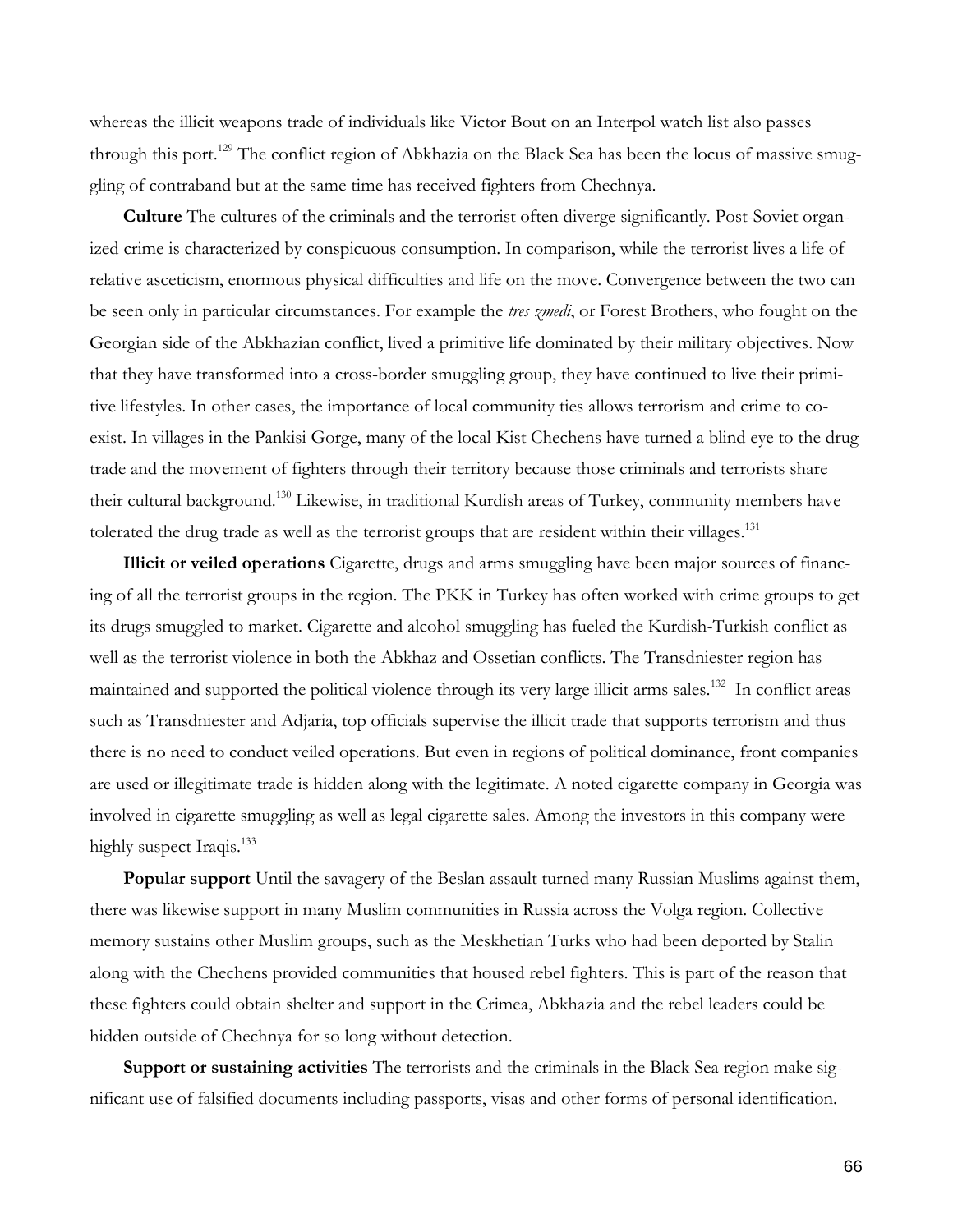These activities are supported by corrupt law enforcement, border officials and even diplomatic personnel. In Chechnya, highly sophisticated counterfeiting of U.S. dollars and other currencies has facilitated the financing of terrorism.

**Communications and information technology** High-level interception equipment, personnel used by the security services and the extensive involvement of former and existing personnel in organized crime has meant that criminals and terrorists have access to high level specialists or even have them within the network structures of their organizations. For example, the inability of the Russian secret services to detect the planning of Chechen terrorist acts or to monitor the movements of many of the top personnel indicates that they have managed to develop effective communication strategies. In Georgia, an amalgam of criminal, terrorist and law enforcement structures exploit technology to protect their financial and political interests. In an illustrative case, the lead researcher on a project exposing the links between smuggling and terrorism was attacked by armed gunmen in his home shortly after his research was presented in Parliament. The assailants, equipped with submachine guns and grenades, arrived at his home less than eight hours after he brought money home from his office to finance a trip to further investigate border smuggling in conflict regions. The only way that the bandits could have known of the money was by monitoring either the researcher's cell phone or his e-mails, or to have bugged the office phone. The political nature of this assault was clear from one gunman's words to a daughter of the researcher: *"We are not criminals, you do not need to fear us."* 

**Human resources** In many of the conflict areas it is difficult to draw a line between those engaged in politically motivated activity and those that are motivated by money. In many case, the same individuals have both goals in mind. Youngsters are sometimes recruited by the crime groups in their neighborhood.<sup>134</sup> Likewise technical specialists, such as the information technology specialists in Ukraine mentioned earlier, are available to those who will pay for their services. They may belong to a community but are not associated with any particular crime or terrorist organization. In the Antalya region of Turkey on the Southern Mediterranean, where money from drug smuggling, corruption and money laundering from the former Soviet Union is funding resort development, businesses are often structured along family lines. Family members involved in money laundering activities bring in siblings and other family members into support activities of the business.

**Use of violence** In the Black Sea region of Russia and Georgia, it is very hard to differentiate between criminal and terrorist-motivated violence. The merger of the criminal world and the terrorist world blur distinctions. Criminals, as mentioned above in the case of the armed break-in, focus on intimidating individuals who threaten the political and economic interests of others. The involvement of government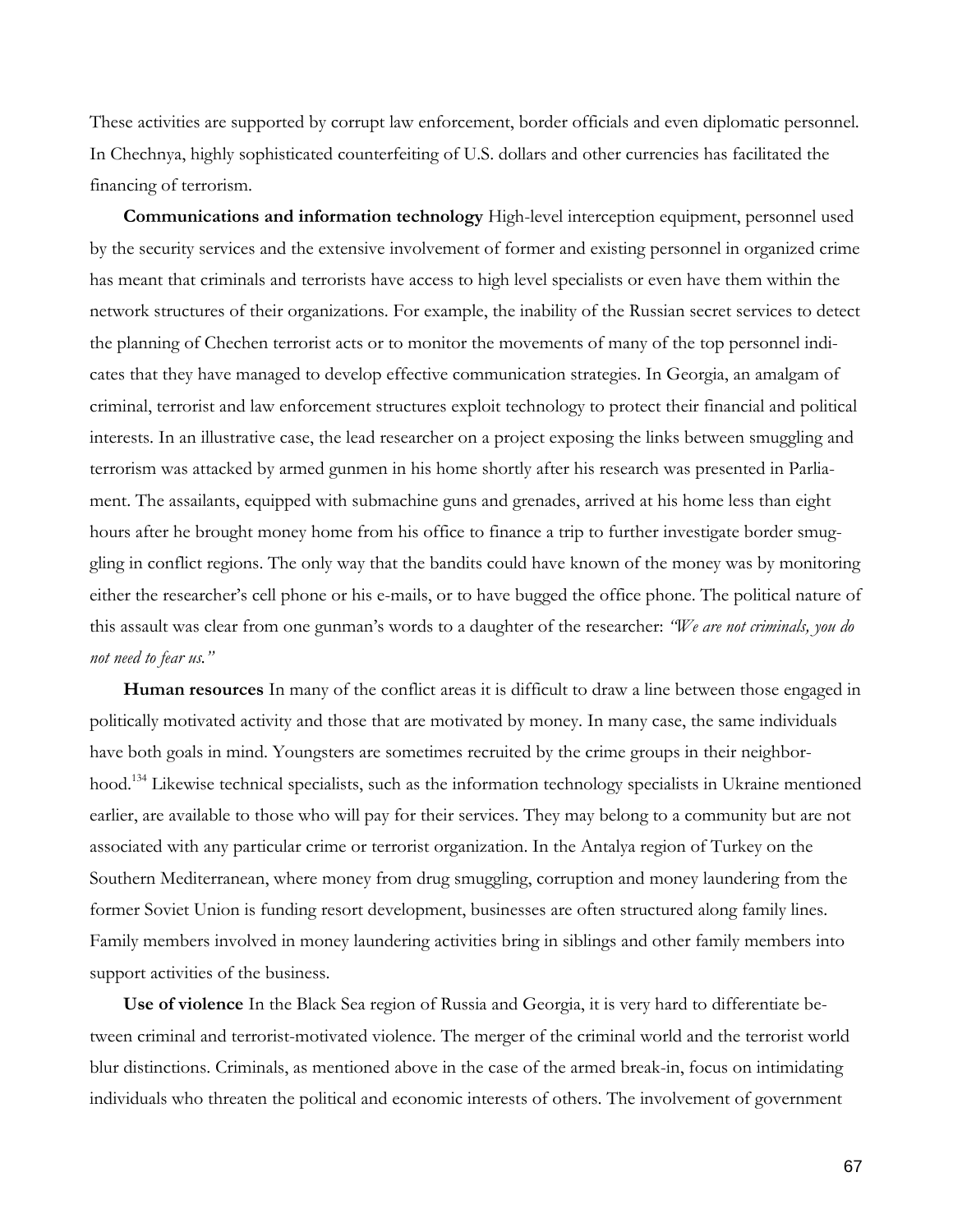officials in the activities of both the criminals and the terrorists, evidenced particularly in law enforcement complicity in the acts of Chechen terrorism, makes it impossible to distinguish between state and private initiated violence.

# **7.3. Chechny[a135](#page-113-72)**

Chechnya is a small nation – its people numbered little more than one million in the 2002 census – but it looms large in the strategic, political and crime-related life of Russia and the Caucasus. The history of their relations to Russia over the past two centuries is one of Russian conquest and Chechen resistance, resulting in a passionate national identity that is bolstered by clan and ethnic solidarity. The Chechens' ability to recuperate after mass repression has served as a foundation for the rise of Chechen organized crime and insurgent groups. Furthermore, their very high birth rate of some seven children per woman has meant that the Chechen economy has been unable to absorb all of its young people.

It was a natural progression, therefore, for many Chechens to leave for Russia and other neighboring countries to seek a livelihood there – in crime as well as legitimate activities. Their early activities included extortion and robbery of small traders, moving on to larger enterprises such as profiting from the widespread racketeering by car dealers. The Chechens, by the time of the collapse of the USSR, assumed a central role in organized crime activity occupying hotels and entering into the lucrative entertainment and casino sectors. Their role in human trafficking naturally followed from their activities in the hotel and entertainment sectors. They were among the wealthiest crime groups in the city.<sup>136</sup> From the very beginning, the Chechen separatist movement had close ties with the Chechen crime rings in Russia, mainly operating in Moscow. These crime groups provided and some of them still provide financial support for the insurgents.

Following the declaration of independence and the ensuing collapse of governance in the region in 1991, and through the first war with Russia between 1994 and 1996, the international terror networks such as Al Qaeda gradually became involved in the conflict. This contact was minimal at first, but slowly gained momentum. By the period of de-facto independence between 1996 and 1999, terrorist groups were collaborating closely with Chechen organized crime groups. The second, still ongoing war with Russia has seen a withdrawal of support from some Chechen organized crime groups based outside Chechnya itself that do not support the Islamist and Jihadi terrorist groups working with the Chechens.

## **Watch points**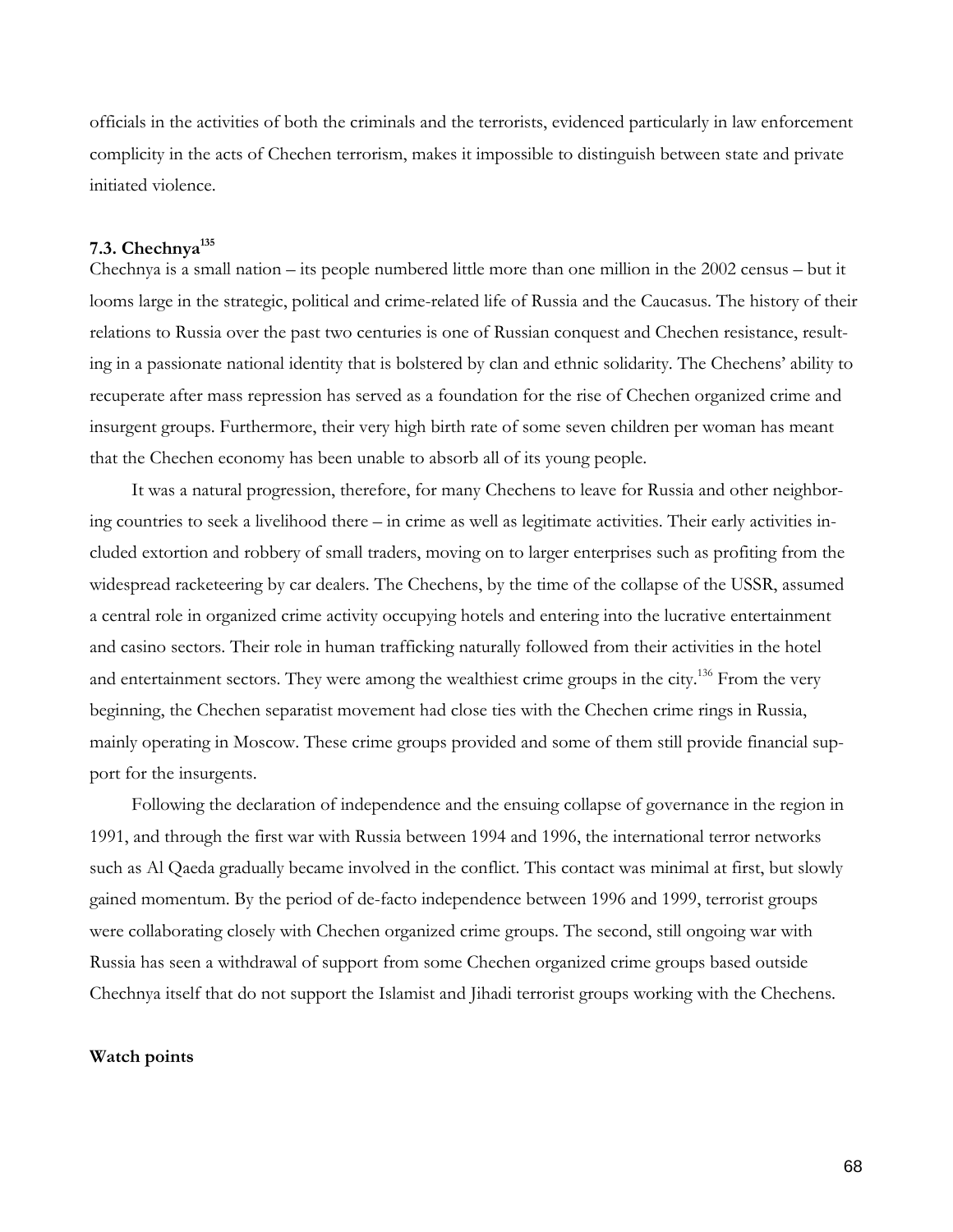**Organizational structures** Chechen organized crime is structured as networks based on neighborhood, military units, or sports clubs. They are also kept together by bonds of kinship between the members, with an obligation of mutual defense and support between the groups. That design is determined by the traditional clan-based structure of Chechen society and centuries of repression. The Chechen organized crime in Moscow were initially formed along these lines, which made them resilient and cohesive compared to their rival Slavic crime groups.<sup>137</sup> In fact there have been no turf conflicts among the Chechen criminal groups. The same applies to the rebel organization in Chechnya: despite different, sometimes contradictory motivations of the different sub-groups in the Chechen resistance (secular separatists, Islamists, bandits, avengers etc.), the rebels maintained operational unity in the first war. In peacetime, however, differences in ideology and desire to maximize profits caused sporadic armed clashes among rival groups, as was the case between secular supporters of then rebel leader Aslan Maskhadov and groups of Islamists between the first and second Chechen wars. With Russia's formidable effort of re-establishing loyal ethnic Chechen leadership in Chechnya, some members and even leaders of groups proved vulnerable and surrendered. Penetration of the Chechen rebel cause by the Arab insurgents who actively proselytized in Chechnya, preaching Muslim brotherhood beyond national and ethnic self-actualization, also had a destructive impact on the Chechens self-concept as a super group.

The crime groups and networks share both similar personnel and structure. This has allowed some of the leaders of Chechen organized crime in the early 1990s to progress swiftly into the upper ranks of the Chechnya-based rebel networks when they were forced to seek refuge from Russian law enforcement. Illustrative of this is Khozh-Ahmet Nukhayev, one of the prominent Chechen figures, who combined participation in organized crime with separatism. While still a student at Moscow State University, Nukhayev helped to organize an illegal group for the liberation of Chechnya. In an interview with the German newspaper *Die Woche*, Nukhayev described how he formed a group of reliable and tough Chechens in the late 1980s to offer Moscow businessmen protection in exchange for acceptance of the Chechens as legitimate business partners. In 1994, Nukhayev was indicted by the federal authorities for extortion and fled Moscow for Chechnya where Dudayev, then president of Chechnya, offered him the position of counterintelligence chief, which Nukhayev accepted.<sup>138</sup>

**Use of violence** The preparedness to use strategic, brutal violence is common to Chechen organized crime and terrorist groups. It explains both the success of Chechen organized crime in the turf wars with the Slavic gangs in early 1990s and their perseverance in the face of strong Russian military force. The Chechens continue to perceive themselves as a warrior-based society where fighters often lose their lives for the cause. It is not that they see glory in sacrificing their lives, but the Chechen social subculture pro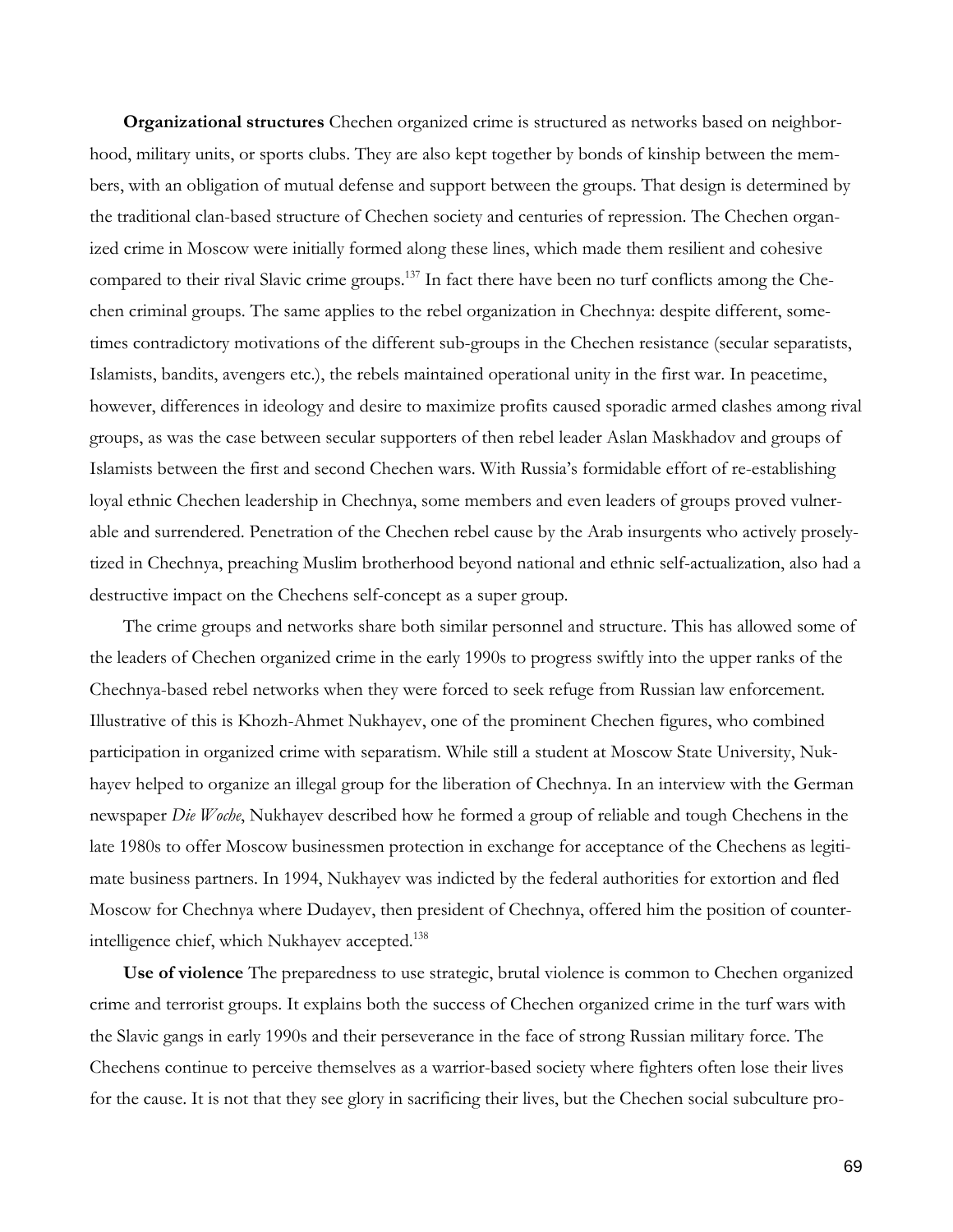vides a low psychological threshold for massive violent retaliation. This approach is formidably displayed both by Chechen organized crime and terrorists. Chechen gangsters have gained notoriety for being *bespredelshiki*, or 'over the top,' in executing violence and denying rules of engagement and interaction with other gangs[.139 T](#page-113-75)he series of suicide bombings by Chechen terrorists in the past three years is another manifestation of the low valuation of life, allowing for a higher degree of violence (even of that directed against perpetrators.)<sup>140</sup>

**Culture** Members of both crime and terrorist groups are strongly expected to exhibit trust, based on their local clans and broader ethnic links. This trust makes the close-knit Chechen groups extremely difficult to infiltrate by informers and agents.<sup>141</sup> However, this ethnic solidarity is now being compromised by two groups which are condemned by most Chechens specifically for that reason. The first group is Wahhabi converts who deny fervently the traditional Chechen ethic and behavioral codes and promote radical Islam.<sup>142</sup> However, the separatist rebels have to tolerate Wahhabis in their ranks, since the Wahhabis generate most of the manpower, financial and political support from radical religious circles in Muslim countries. The second group is the so-called *kadyrovtsy*, the Chechen presidential guard led by Ramzan, a son of the late pro-Moscow Chechen leader Akhmad Kadyrov. His group became notorious for cooperating with Russian security officials in Chechnya.

**Organizational goals** The average Chechen, independent of membership in a particular social or political group, strongly conceives himself also as a member of a super-group – the Chechen people. The goals of the super-group (naturally, its own survival at the moment) and interests of a subgroup (be it organized crime or separatists) remain in a state of a dynamic balance. Obviously, the goal of Chechen organized crime and business outside Chechnya is personal enrichment and preservation of wealth, often seen as protection after years of forced exile under Stalin and a difficult return to their homeland after exile.

The rebels have other objectives. In the short term they seek an end to the Russian military and political presence in Chechnya. In a longer perspective, different factions of the resistance considered different scenarios of their group's existence: from more or less secular state-building to continuation of the jihad in neighboring Russian Muslim-populated territories such as Dagestan, Ingushetia, Karachayevo-Cherkessia and Kabardino-Balkaria, where underground antigovernment Islamist networks are active and politically motivated violence is becoming more acute.

The Chechen resistance can conveniently be presented as consisting of the following three subgroups, with gunmen fluctuating between them or belonging to more than one at once.<sup>143</sup> The first group is the core of the resistance; it unites ideological extremist fighters against the Russian presence in the Caucasus,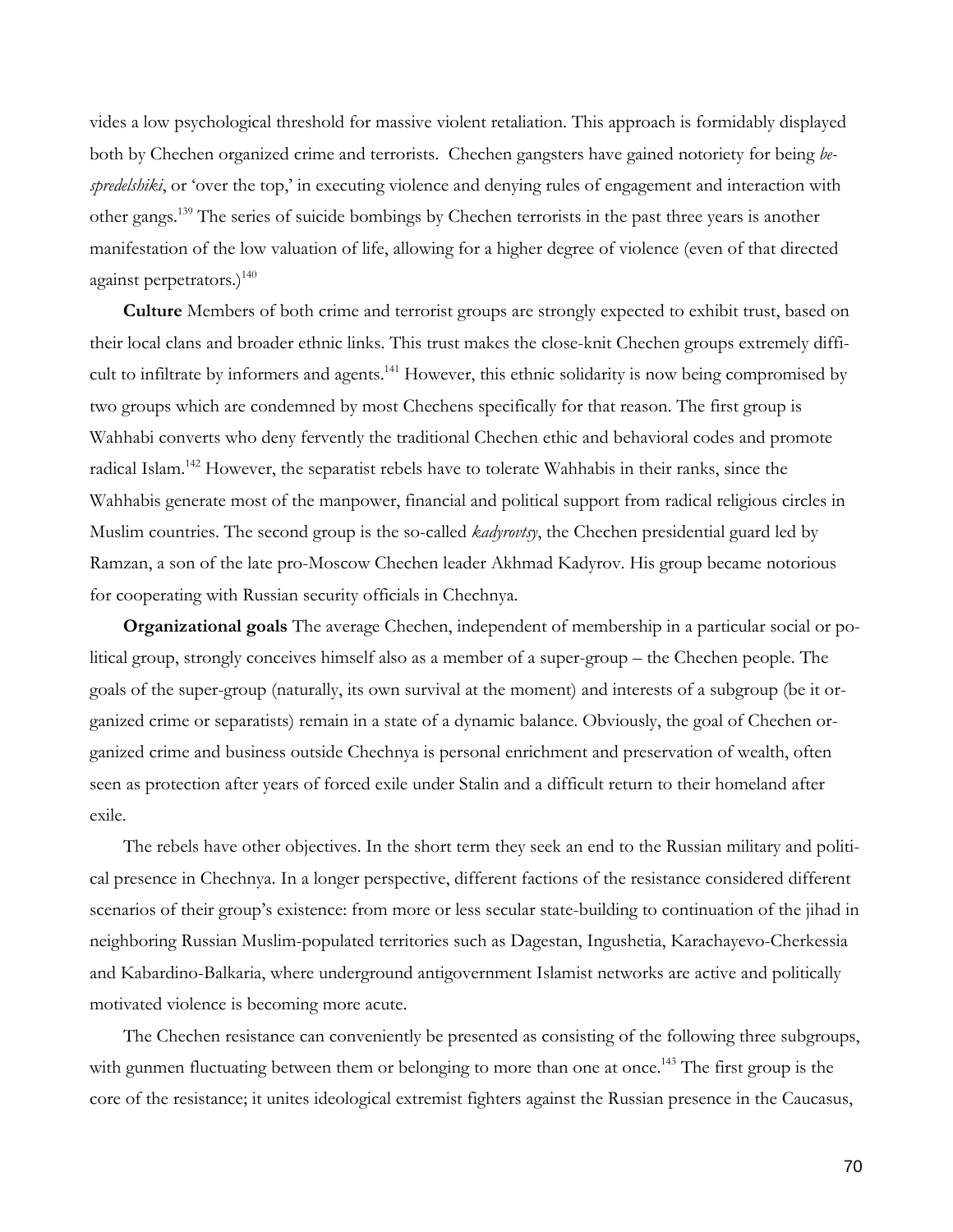both separatists (formerly under Maskhadov<sup>144</sup>) and Islamists (Basayev). The second group is formed by criminals whose motivation is defined by what promises the maximal profit – from participating in paid jihad to oil smuggling to drug trafficking to criminal kidnappings. The third group, the least consistent as a subgroup, includes the avengers who had their family members or loved ones killed, abducted or tortured by Russian servicemen or pro-Russian Chechen police and security guards. The movement of members among these three groups is illustrative of the murky division between crime and terrorism.

**Open and illicit activities** Since there is no rule of law in Chechnya, the concept of illicit operations has no real meaning. Therefore these two watch points can be treated as one.

**Support or sustaining activities** Both Chechen criminals and terrorists use false passports, registration certificates (in Moscow) and migrant cards to move around Chechnya, to travel to Russian cities and to cross borders. Their methods of obtaining these documents are similar: bribing police officials or using specialized suppliers connected with corrupt police. The latter method is probably the best since the data on issued documents (passports) will go into the Interior Ministry's central database and their holder will have a new protected identity. The Chechen terrorists who seized the Dubrovka Theater in Moscow in 2002 had obtained false Moscow police registration certificates in this manner, just having bought them from one such firm that belonged to an ethnic Chechen, according to the Moscow police.<sup>145</sup> This fact may indicate possible cooperation in providing support activities, between the members of Chechen organized crime and terrorists. Corruption among law enforcement officials, described later in this case study, is extremely important for the rebels' sustaining activities.

**Communications and information technology** Chechen terrorists do not attack targets outside Russia, although they conduct fundraising activities abroad, lead the propaganda warfare from web servers located outside Russian borders and welcome foreign recruits. The major means of communication between the rebels in Chechnya and their associates abroad are e-mail (from Basayev and his people to the rebel website Kavkazcenter.com), satellite phones, and audiotapes (e.g. those from the late Maskhadov<sup>146</sup> to an envoy in London, Zakayev, or Radio Free Europe).

**Popular support** The ideology of the Chechen resistance has changed over time in an apparent effort to develop a broader base of sympathizers and, therefore, political and financial support for the cause. In the first war from 1994 to 1996, nationalist sentiment overwhelmingly dominated religious ones. Since the onset of the second war, the jihad motives have all but wiped out the original idea of a secular independent republic. Now, there is an obvious split in the resistance, allowing the terrorists to subscribe to both ideals. Basayev frames his activities as jihad with the final aim of creating an Islamic state in the Caucasus, from the Black Sea to the Caspian, while Maskhadov limited his mission to obtaining independent status for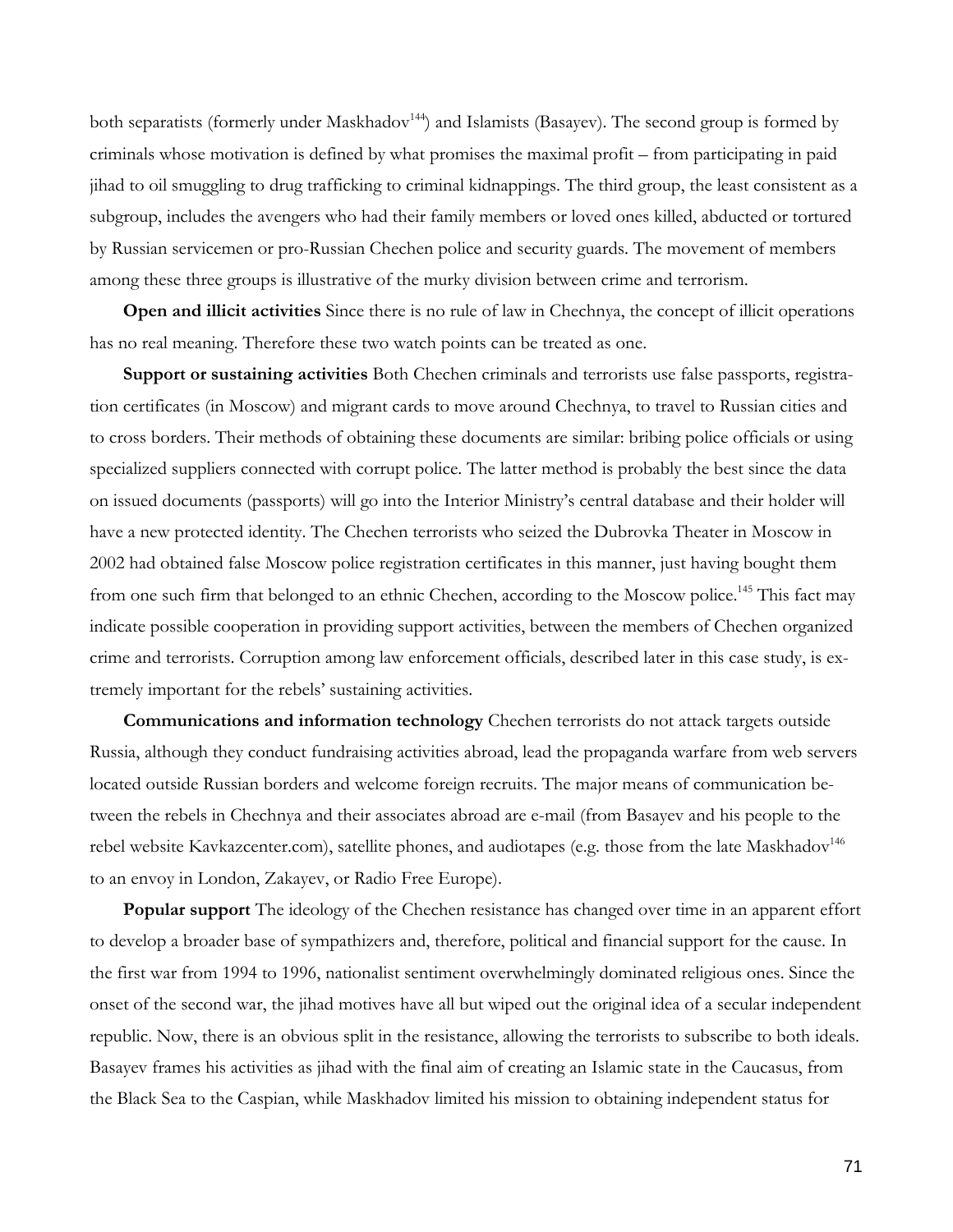Chechnya—the latter being a more moderate objective that may be lost since Russian forces killed Maskhadov on 8 March 2005.<sup>147</sup> Such division of missions and ideologies allowed the Chechen cause to enjoy sympathies of many European governments that first semi-officially acknowledged the diplomatic and political status of the late Maskhadov's envoys, as well as those of the Islamic world which remains the main source of financial and manpower support for what it deems 'jihad' in Chechnya.

The Russia-based Chechen organized crime of the early 1990s has not attempted to assert itself as an entity with legitimate claims in Russia. However, as Chechen businessmen have acquired stakes in the legitimate economy, they have begun to position themselves as leaders of the Chechen diasporas in Russian cities (i.e., Saidullayev, Djabrailov in Moscow, Sayid Tsentroyev in Samara) and then as Chechen politicians reflecting the aspirations of the pro-Moscow Chechens. The artificiality of such pretensions is obvious: although Saidullayev heads a self-proclaimed State Council of Chechnya, and Djabrailov represents Chechnya in the Federation Council (the upper chamber of the Russian parliament), neither has an armed power base and, therefore, lacks any real influence in Chechnya. However, high official status and wide political exposure make their businesses less vulnerable to crackdowns by law enforcement.

**Human resources** Both Chechen organized crime and the rebels have been recruiting mainly from one pool of human resources – the predominantly rural Chechen youth. By the end of the 1980s, unemployment was growing rapidly as the rate of increase in population was about 5 times higher than the rate of increase in jobs. Chechens had one of the highest birth rates of any group in Russia. Two thirds of the Chechen population was living below the poverty line.<sup>148</sup> These poor prospects for young people, the high social standing that wealth brings in Chechen society, the prejudice against Chechens in Russian society and the subculture of violence and mistrust toward non-Chechens provided significant motivation for young people to join the Chechen underworld. In the early years of the Chechen crime rings in Russia, which were engaged mainly in providing criminal protection, no specific requirements were expected from the recruits other than the deployment of violence and loyalty to tribe or clan.

A similarly spontaneous approach to recruitment dominated the formation of the separatist militia before and during the first war in Chechnya. The advent of the Arab fighters has brought systemic elements in the recruitment and training of terrorists. In the period of Chechnya's de-facto independence (1996- 1999), the separatist envoys were actively recruiting young males in mosques and madrassas in the Muslimpopulated Russian regions.<sup>149</sup> Also, the fact that the training in Chechnya was unobstructed by Maskhadov's government that was itself being quickly radicalized along the religious lines, attracted jihad volunteers from abroad.<sup>150</sup> Most of the trainees opted to stay in Chechnya; however, some of them returned to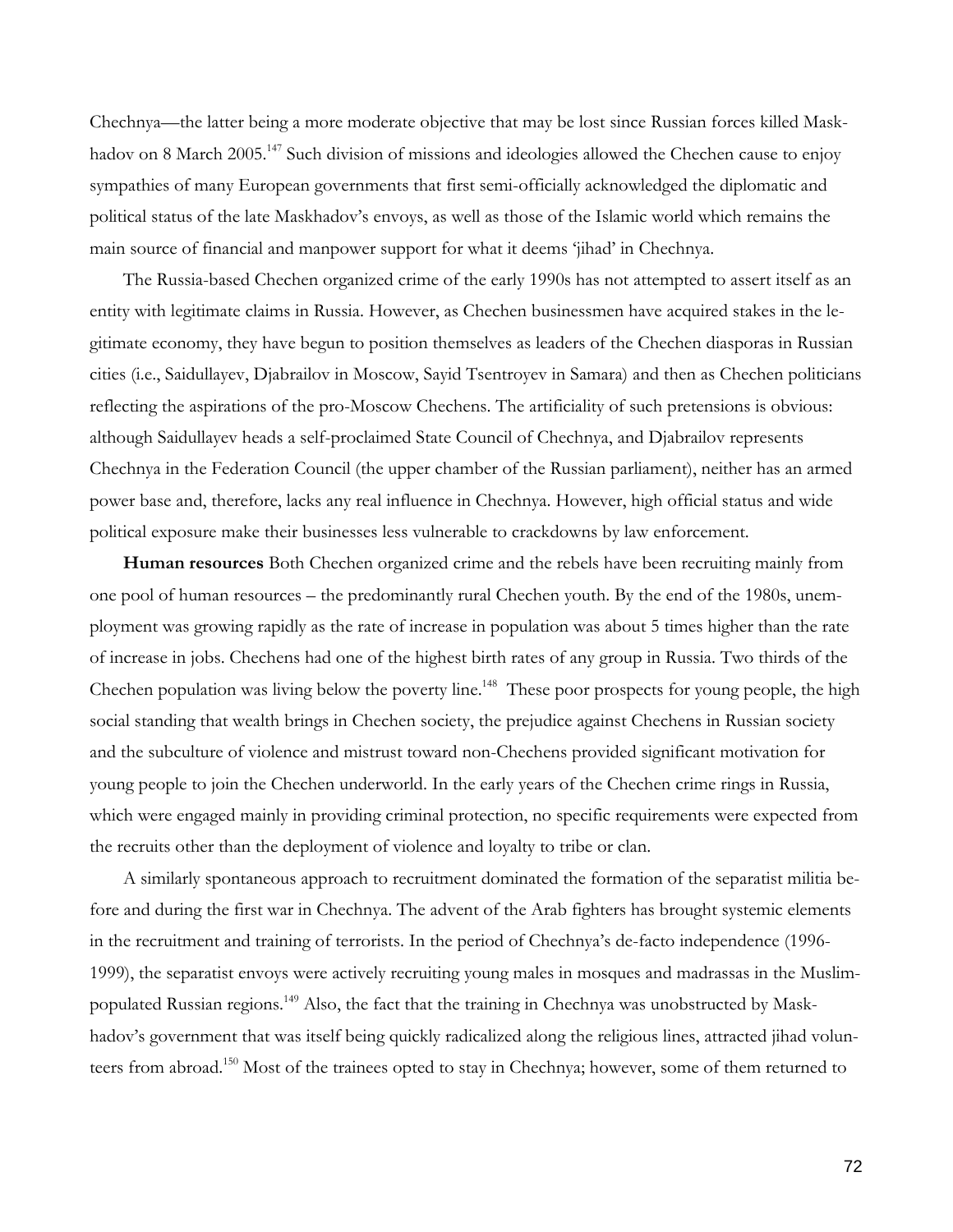Russia or joined terrorist rings abroad. Official Russian estimates put the number of volunteers trained in the camps in Chechnya between the two wars at around 20,000.<sup>151</sup>

**Financial transactions and money laundering** At the outbreak of the second war in Chechnya in 1999, senior Russian officials stressed the importance of Chechen organized crime and business in financing terrorists in Chechnya. Organized crime activities of Chechens, in fact, were the major justification behind the first military crackdown on Chechnya in 1994. The Russian Tax Police estimated that most of the financing for Chechen rebels comes from Chechen organized criminal groups, which controlled more than 2,000 private companies and banks across Russia in 1999. *Rossiiskaya Gazeta* quoted a deputy director of this service, Aslanbek Khaupshev, on November 20, 1999 as saying that dozens of companies that Chechens control in Moscow alone were involved in laundering money, some of which went to finance Chechen separatism. One scheme, which was exposed by the Russian tax police, provided for oil to be shipped from primitive oil refineries in Chechnya to be illegally sold through a firm in neighboring Dagestan. The refineries were owned by Chechnya-based Islamist warlords Shamil Basayev and al-Khattab (a non-Chechen Arab jihadist). By the end of 1999, the tax police had ruptured 'illegal channels of financing' that were set up by Chechen organized crime groups in Primorskii Krai, Astrakhan, Novgorod and Lipetsk regions. The police also exposed twelve companies owned by the so-called Wahabbis in Karachayevo-Cherkessia.[152](#page-113-1) 

Russian authorities have been blaming foreign sources of finance for the struggle in Chechnya since the mid 1990s when the Russian press reported complaints of the Russian government to the Saudis concerning their support for the Chechen movement. This element of Chechen financing has been emphasized since the U.S. launched a global effort against international terrorism. It has become especially useful for Russian policy-makers to portray Chechnya as part of the global jihad, rather than an internal Russian conflict, especially given the links between the Chechen rebels and foreign extremist and terrorist organizations. Russian officials claim that the largest sponsor of the Chechen rebels is Al Qaeda, which has donated, by different unconfirmed accounts in the Russian and foreign press, from 10 to 30 million U.S. dollars. Basayev said after the Beslan attack that he received no funds from Al Qaeda, but would accept them if offered. Another big donor, the FSB said, is a Saudi-based charity al-Haramain Islamic Foundation.<sup>[153](#page-113-2)</sup> This allegation was independently confirmed by the U.S. government, which froze assets held by al-Haramain in Oregon and Missouri in February 2004, after the FBI had averted an attempt to illegally transfer 131 thousand dollars to 'Muslim fighters or refugees,' according to a court affidavit.<sup>154</sup> The head of another U.S.-based Islamic charity, Benevolence International, was convicted in the U.S. in 2003 for links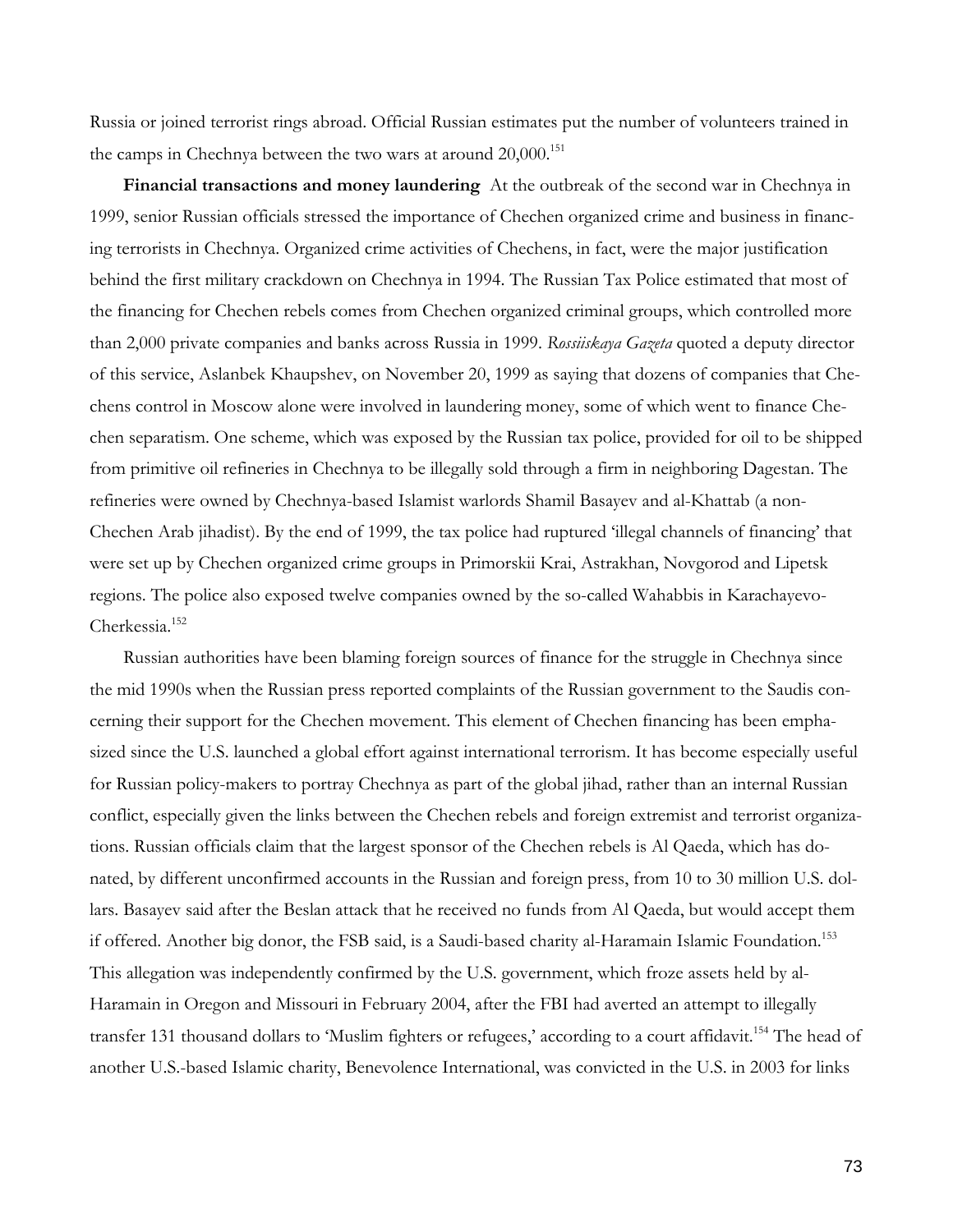to bin Laden and reportedly wired hundreds of thousands of dollars to the Chechen rebels and supplied them with anti-mine boots.<sup>155</sup>

Other sources of Chechen terrorist funding that are regularly cited by Russian officials are unnamed public and private organizations in Turkey and Saudi Arabia. The Russian foreign minister recently said that the late Zelimhan Yandarbiyev, Dudayev's vice-president who had been living in Qatar for several years, was the key man in the fund-raising network of the Chechen terrorists.<sup>156</sup> This information, about money coming both from the Chechen diasporas in Muslim countries and also from jihad supporters among charities and Muslim public organizations, was recently confirmed by several Chechen insiders in Turkey and international crime experts.<sup>157</sup>

**Use of corruption** Given that corruption is a social norm in Russia and the former Soviet republics surrounding Chechnya, it is extremely difficult to distinguish the features of the phenomenon that would clearly indicate convergence or divergence of the Chechen organized crime and terror groups. Corruption is so widespread and the number of its channels and actors is virtually unlimited, so it is hard to point at some specific instances and claim them to be critical. Both groups use corruption for obtaining false documents, suggesting corrupt Interior officers. Corruption also secures passage of people and cargoes within Chechnya, across its border, within Russia and across Russia; suggesting corruption among military and police personnel. Judicial corruption is suggested by the release of those arrested, or the reduction in prison sentences. Also, intelligence can be gleaned from corrupt police officers. In some cases Chechen organized crime and terrorists cooperated in maintaining and funding corrupt officialdom in a failing state in order to create a territorial safe haven, or to exploit the political situation for generation of money. In the de-facto independent Chechnya of 1996-1999, terrorists who appropriated organized crime activities were intertwined with local organized crime. Their cooperative endeavors included intimidating Maskhadov's government, which kept it from interfering in criminal kidnappings, participating in diversion and illegal trading in oil, or trafficking narcotics. In 2000-2002, Chechen rebels and criminals who settled in Georgia's Pankisi Gorge were successful in neutralizing local and Tbilisi officials and could pursue drugdealing and kidnapping activities in Georgia virtually unobstructed.

The resilience of the illegal oil business in Chechnya, now reportedly controlled by top Russian military personnel in Chechnya, could easily be undermined if the rebels' attacked the extremely vulnerable oil infrastructure. The on-going transport of oil suggests cooperation, or at least agreement, between the corrupt Russian military officials and the rebels. The fact of such cooperation was repeatedly brought up by the late pro-Russian Chechen president Akhmad Kadyrov, even with Russia's president Vladimir Putin; however, no reports of criminal investigations into diversion of oil have ever surfaced. The issue of possi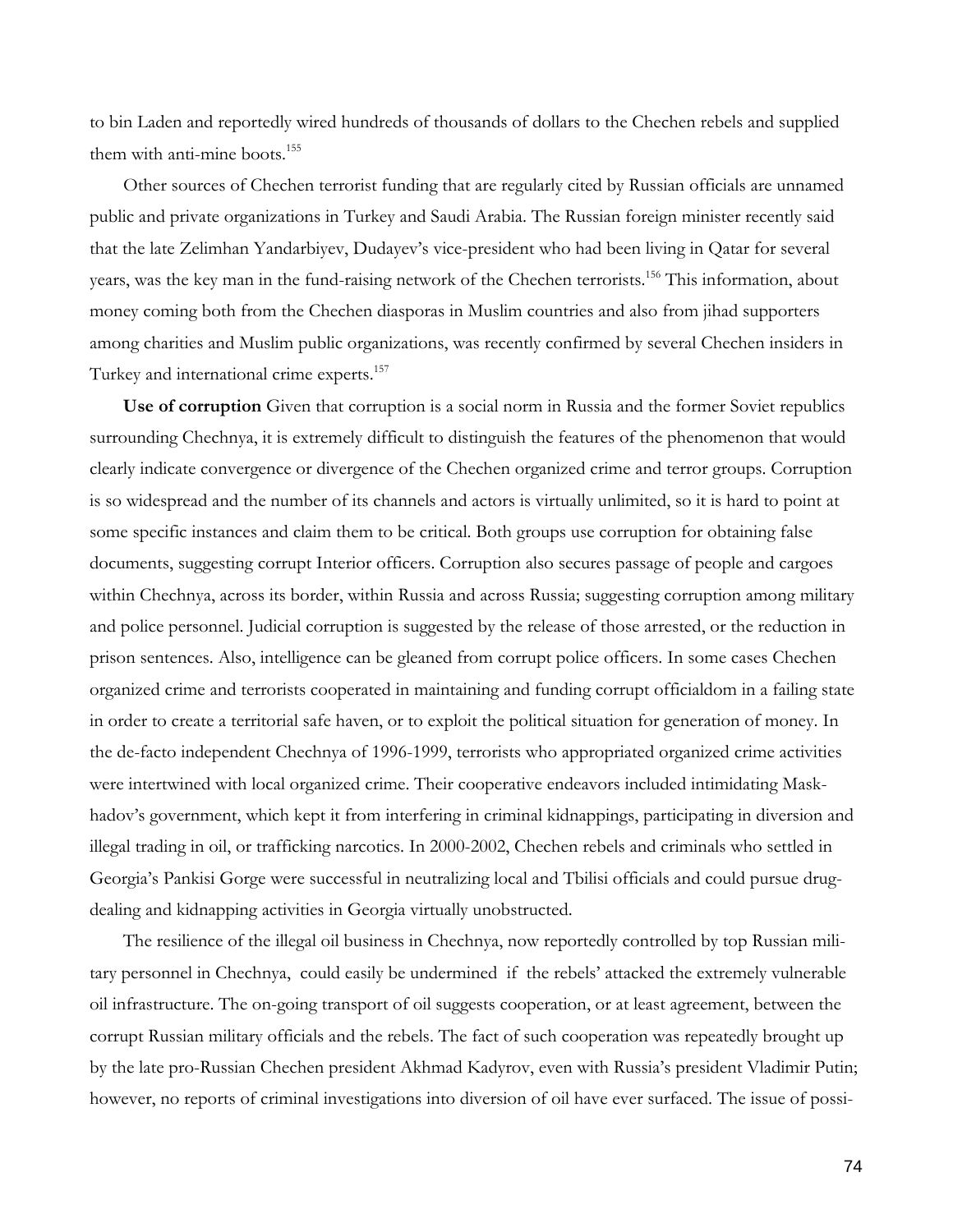ble cooperation between Chechen terror and crime networks in obtain WMD requires special attention. Chechen criminals are not likely to be involved in seeking WMD as they might face even more violent retaliation. But as their acts of terrorism escalate and conventional terror fails to advance their goals—they might resort to extreme acts and corrupt individuals to obtain access to WMD.

There are recorded occasions that could indicate such a threat. In March 2002, law enforcement personnel in the Sverdlovsk region arrested three Chechens who had been allegedly trying to sell weapons and explosives. One of the arrested Chechens carried a valid pass to a high-security community inhabited by workers of a local nuclear facility. However, the pass holder could have used it only to enter the community of Lesnoi, but would not have been able to access the facility where nuclear warheads are manufactured. A search of the apartment of arrested Chechens revealed more weapons, a remote-control bomb, and a book by the late Maskhadov entitled *Honor is More Valuable than Life*, a circumstance suggesting the allegiance of the arrested Chechens to the rebel cause.<sup>158</sup>

In another instance, in October 2002, the FSB arrested an officer of a special unit guarding the Kalininskaya nuclear power plant in the Tver region. FSB agents found a map that identified all of the plant's 'secret facilities,' as well as a list of coded phone numbers on the officer. When FSB agents decoded the phone numbers, they reported that the numbers belonged to 'natives of Chechnya.['159](#page-113-8)

As in the Black Sea and Tri-border areas, it is often hard to clearly differentiate between the crime groups and the terrorists. Although the terrorist activity of the Chechens is confined to Russia, the crime activity is transnational. Therefore, we are observing points of convergence that are important and can be useful to law enforcement. The recent discover by Los Angeles law enforcement of Chechen crime groups funding terrorist activity through their U.S. based pornography business highlights the importance of understanding this phenomenon and its possible manifestations in the United States. As shown in the body of the report, terrorist-crime activity observed overseas often subsequently manifests itself in similar form within the United States.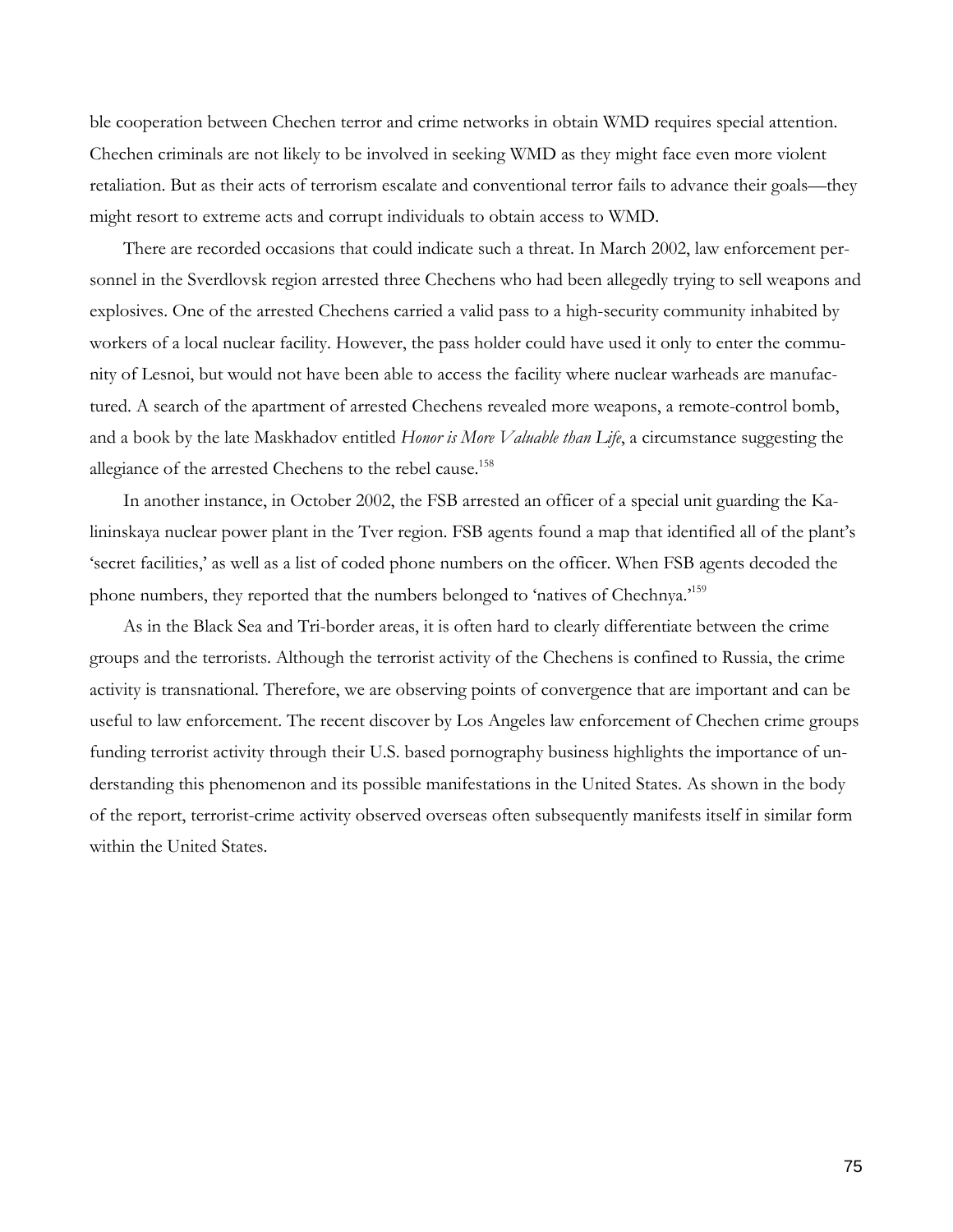# **8. Conclusion and recommendations**

The many examples in this report of cooperation between terrorism and organized crime make clear that the links between these two potent threats to national and global security are widespread, dynamic, and dangerous. It is only rational to consider the possibility that an effective organized crime group may have a connection with terrorists that has gone unnoticed so far.

Our key conclusion is that crime is not a peripheral issue when it comes to investigating possible terrorist activity. Efforts to analyze the phenomenon of terrorism without considering the crime component undermine all counter-terrorist activities, including those aimed at protecting sites containing weapons of mass destruction.

Yet the staffs of intelligence and law enforcement agencies in the United States are already overwhelmed. Their common complaint is that they do not have the time to analyze the evidence they possess, or to eliminate unnecessary avenues of investigation. The problem is not so much a dearth of data, but the lack of suitable tools to evaluate that data and make optimal decisions about when, and how, to investigate further.

The PIE method – along with the relevant tools described in the appendix to this report – offers a practical solution to this serious dilemma. Our Georgia case study and our analysis of Russian closed cities using this method have revealed valuable insights that were not previously apparent to law enforcement or security experts.

Yet the use of these new tools to replace some outdated tools has much broader implications than mere efficiency. By implementing PIE, intelligence and law enforcement agencies will be introducing a crucial new aspect to strategies to deal with terrorism and organized crime. Scrutiny and analysis of the interaction between terrorism and organized crime will become a matter of routine best practice. Awareness of the different forms this interaction takes, and the dynamic relationship between them, will become the basis for crime investigations, particularly for terrorism cases. Policy and planning decisions, too, will be guided by this tenet.

In conclusion, our overarching recommendation is that crime analysis must be central to understanding the patterns of terrorist behavior and cannot be viewed as a peripheral issue. Furthermore, resources diverted from the fight against transnational organized crime in the post September 11<sup>th</sup> era are giving criminals a greater chance to operate and even provide services to terrorists.

Other recommendations include:

#### **For policy analysts:**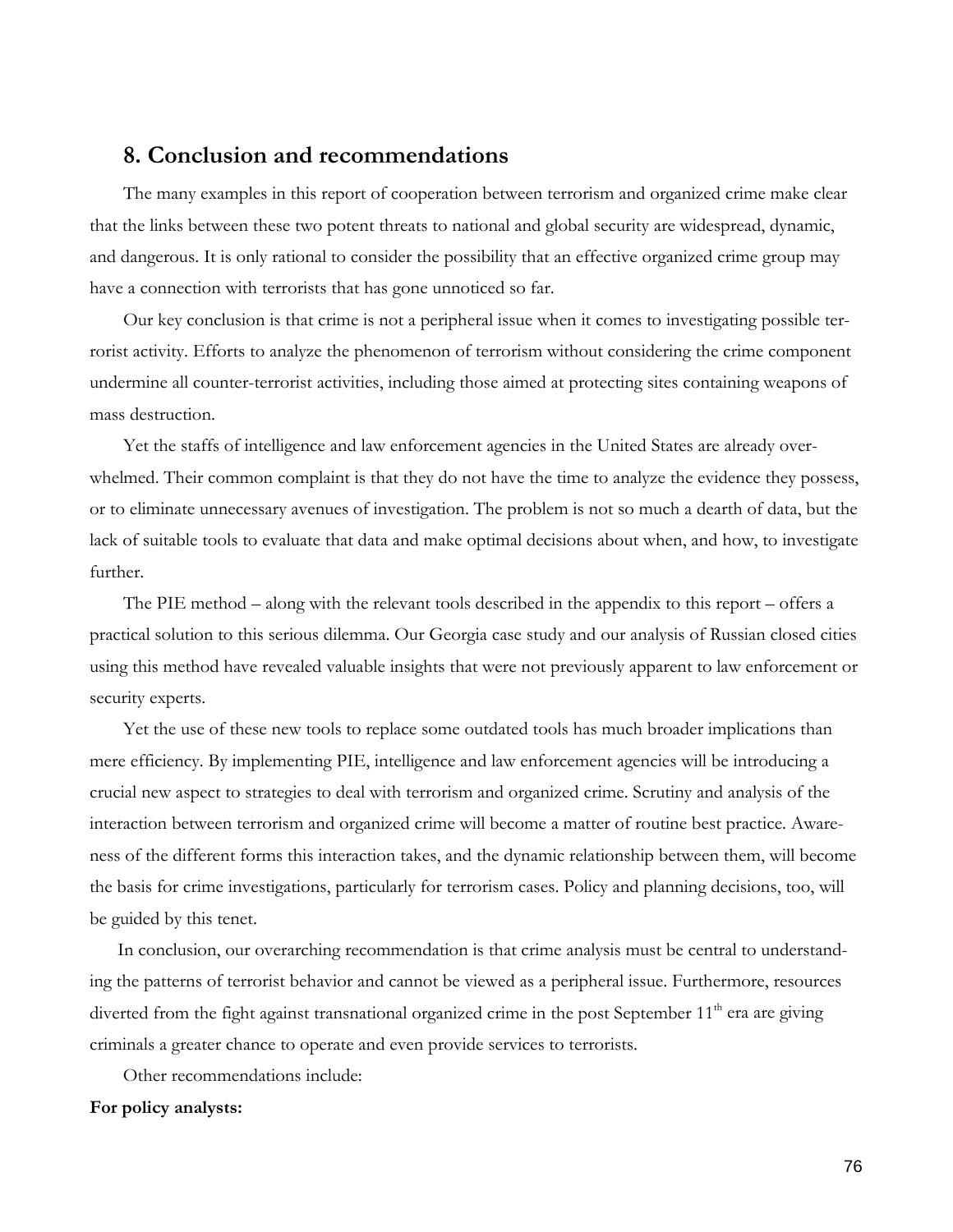- 1. More detailed analysis of the operation of illicit economies where criminals and terrorists interact would improve understanding of how organized crime operates, and how it cooperates with terrorists. Domestically, more detailed analysis of the businesses where illicit transactions are most common would help investigation of organized crime – and its affiliations. More focus on the illicit activities within closed ethnic communities in urban centers and in prisons in developed countries would prove useful in addressing potential threats.
- 2. Corruption overseas, which is so often linked to facilitating organized crime and terrorism, should be elevated to a U.S. national security concern with an operational focus. After all, many jihadists are recruited because they are disgusted with the corrupt governments in their home countries. Corruption has facilitated the commission of criminal acts such as the Chechen suicide bombers who bribed airport personnel to board aircraft in Moscow.
- 3. Analysts must study patterns of organized crime-terrorism interaction as guidance for what may be observed subsequently in the United States. For instance, Hezbollah smuggling of cigarettes in the Tri-Border Area was subsequently found in North Carolina.
- 4. Intelligence and law enforcement agencies need more analysts with the expertise to understand the motivations and methods of criminal and terrorist groups around the globe, and with the linguistic and other skills to collect and analyze sufficient data.

# **For investigators:**

- 1. The separation of criminals and terrorists is not always as clear cut as many investigators believe. Crime and terrorists groups are often indistinguishable in conflict zones and in prisons. They also have overlaps such as in the recent large-scale IRA attack on a bank.
- 2. The hierarchical structure and conservative habits of the Sicilian Mafia no longer serves as an appropriate model for organized crime investigations. Most organized crime groups now operate as loose networked affiliations. In this respect they have more in common with terrorist groups.
- 3. The PIE method provides a series of indicators that can result in superior profiles and higherquality risk analysis for law enforcement agencies both in the United States and abroad. The approach can be refined with sensitive or classified information.
- 4. Greater cooperation between the military and the FBI would allow useful sharing of intelligence, such as the substantial knowledge on crime and illicit transactions gleaned by the counterintelligence branch of the U.S. military that is involved in conflict regions where terror-crime interaction is most profound.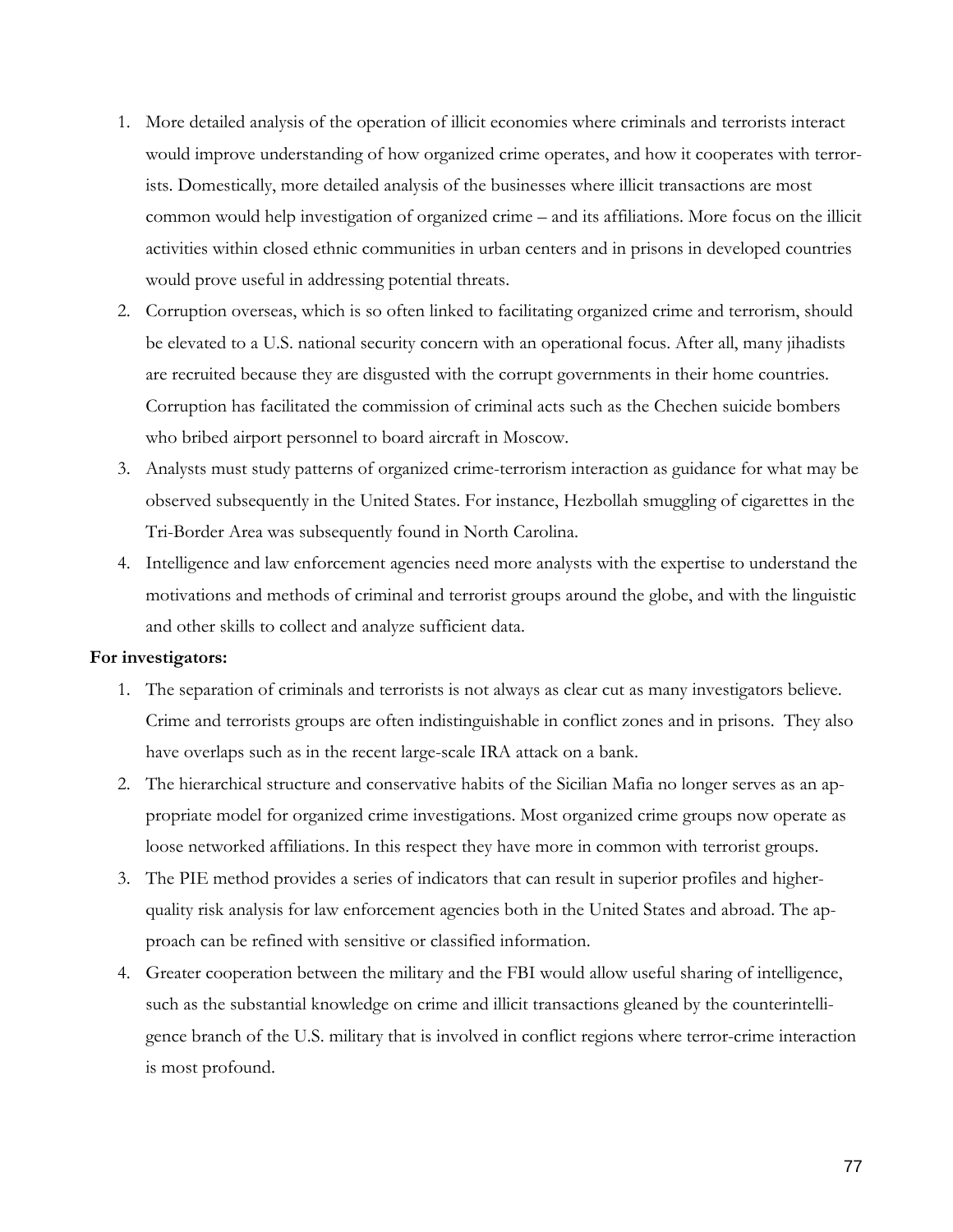- 5. Law enforcement personnel must develop stronger working relationships with the business sector. In the past, there has been too little cognizance of possible terrorist-organized crime interaction among the clients of private-sector business corporations and banks. Law enforcement must pursue evidence of criminal affiliations with high status individuals and business professionals who are often facilitators of terrorist financing and money laundering. In the spirit of public-private partnerships, corporations and banks should be placed under an obligation to watch for indications of organized crime or terrorist activity by their clients and business associates. Furthermore they should attempt to analyze what they discover and to pass on their assessment to law enforcement. The need for this was dramatically illustrated by the Riggs Bank case in late 2004.
- 5. Law enforcement must work more with different sectors of the business community which are emerging sectors for money laundering connected with terrorist financing, i.e., real estate and art. Businesses have been writing off the cost of credit card losses, even while they conduct valuable analyses to establish patterns of these and other financial crimes. In fact, credit card fraud is becoming a major funding source for international terrorists. Law enforcement analysts should work more closely with corporations to understand the trends that highlight organized crime-terror involvement in this emerging area.
- 6. Law enforcement personnel posted overseas by federal agencies such as the DEA, the Department of Justice, the Department of Homeland Security, and the State Department's Bureau of International Narcotics and Law Enforcement should be tasked with helping to develop a better picture of the geography of organized crime and its most salient features (i.e. the watch points of the PIE approach). This should be used to assist analysts in studying patterns of crime behavior that put American interests at risk overseas and alert law enforcement to crime patterns that may shortly appear in the U.S.
- 7. Training for law enforcement officers at federal, state, and local level in identifying authentic and forged passports, visas, and other documents required for residency in the U.S. would eliminate a major shortcoming in investigations of criminal networks.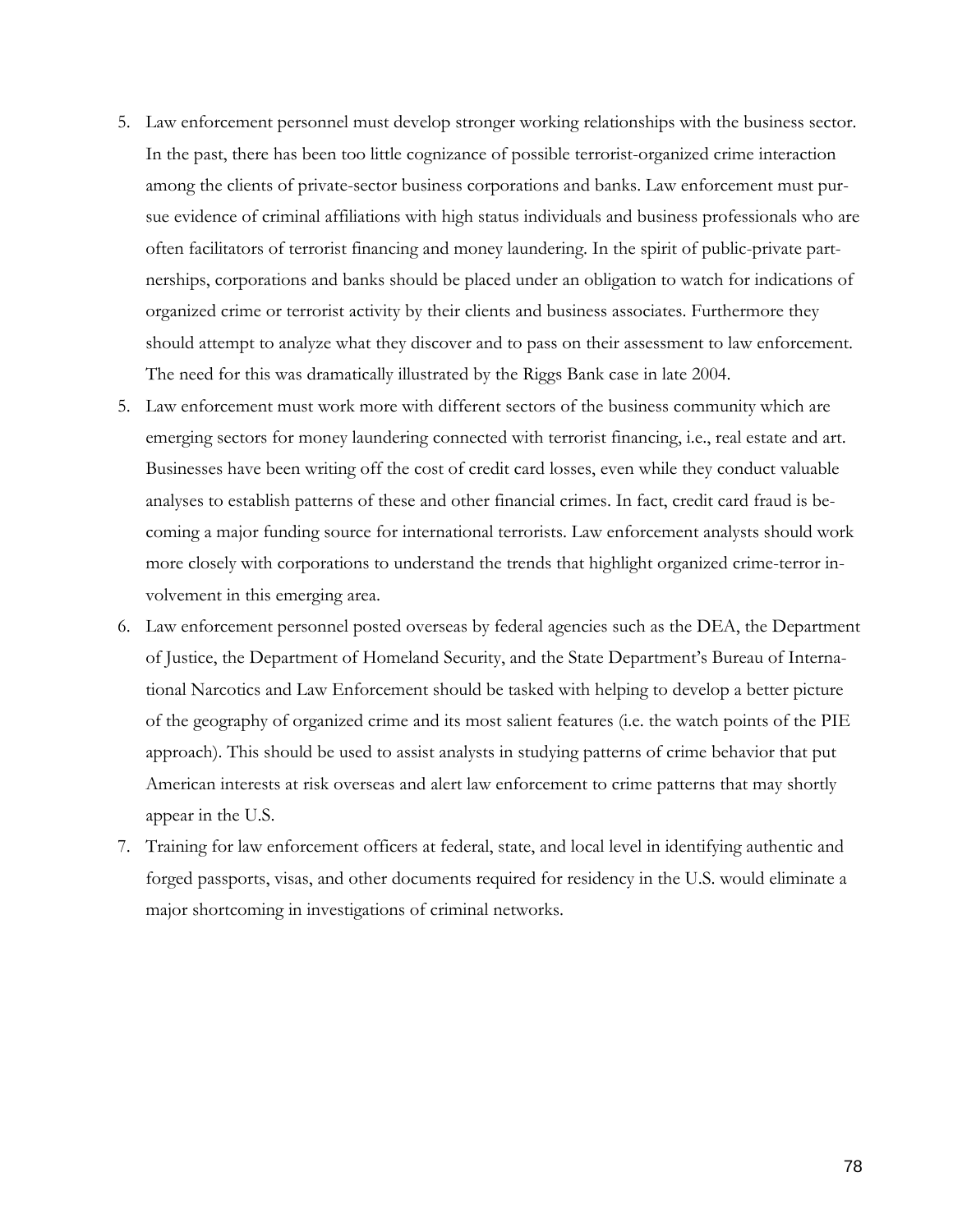# Appendix: Analytical tools for implementing PIE<sup>160</sup>

To implement and refine the *preparation of the investigation environment* (PIE) methodology and techniques, the TraCCC team anticipated that the audience of this report might seek to use semi-automated tools and their numerous heterogeneous data sources to provide geographic and temporal details of terror-crime interaction. This Appendix is intended to provide an assessment of existing tools and how investigators and analysts might combine them with the PIE approach. The audience that this report targets include software developers (architects), analysts and investigators in academia and government who employ decision support tools and analytical aids in their day-to-day operations (users) and managers like chief technology officers and chief information officers (customers).

Informed by the PIE watch points and indicators, the application of technology becomes a process of discovering organizational and personal relationships by examining physical and digital evidence of terrorcrime interaction such as surveillance reports, shipping manifests and e-mails. Semi-automated tools that supply collaborative data visualization, structured argumentation, process/intent models, network/link analysis functionality and more can greatly aid researchers, investigating officers and intelligence analysts (hereafter referred to collectively as investigators).

This appendix provides a focused assessment of the information gathering and analysis tools that investigators implementing the PIE approach can use. While most of these tools are currently available and in use by the law enforcement community, the TraCCC team also examined additional tools that could evolve to a commercial or government off-the-shelf (COTS/GOTS) level of maturity in 12 to 24 months of development effort. The approach taken for this study took the following steps:

• Define the PIE analytical process to provide a context for the tool requirements discussion;

• Define a tool space that supports the mapping of tool requirements to key dimensions (e.g., the number of people who will be collaborating with the tool);

Each step in the analytical process:

- o Identifies tool requirements that are focused on that step;
- o Generates examples of how these tools might be used; and
- o Develops a list of exemplar tools with a short description for each.

Although requirements are highlighted for each of the tool categories throughout this document, many requirements cut across categories.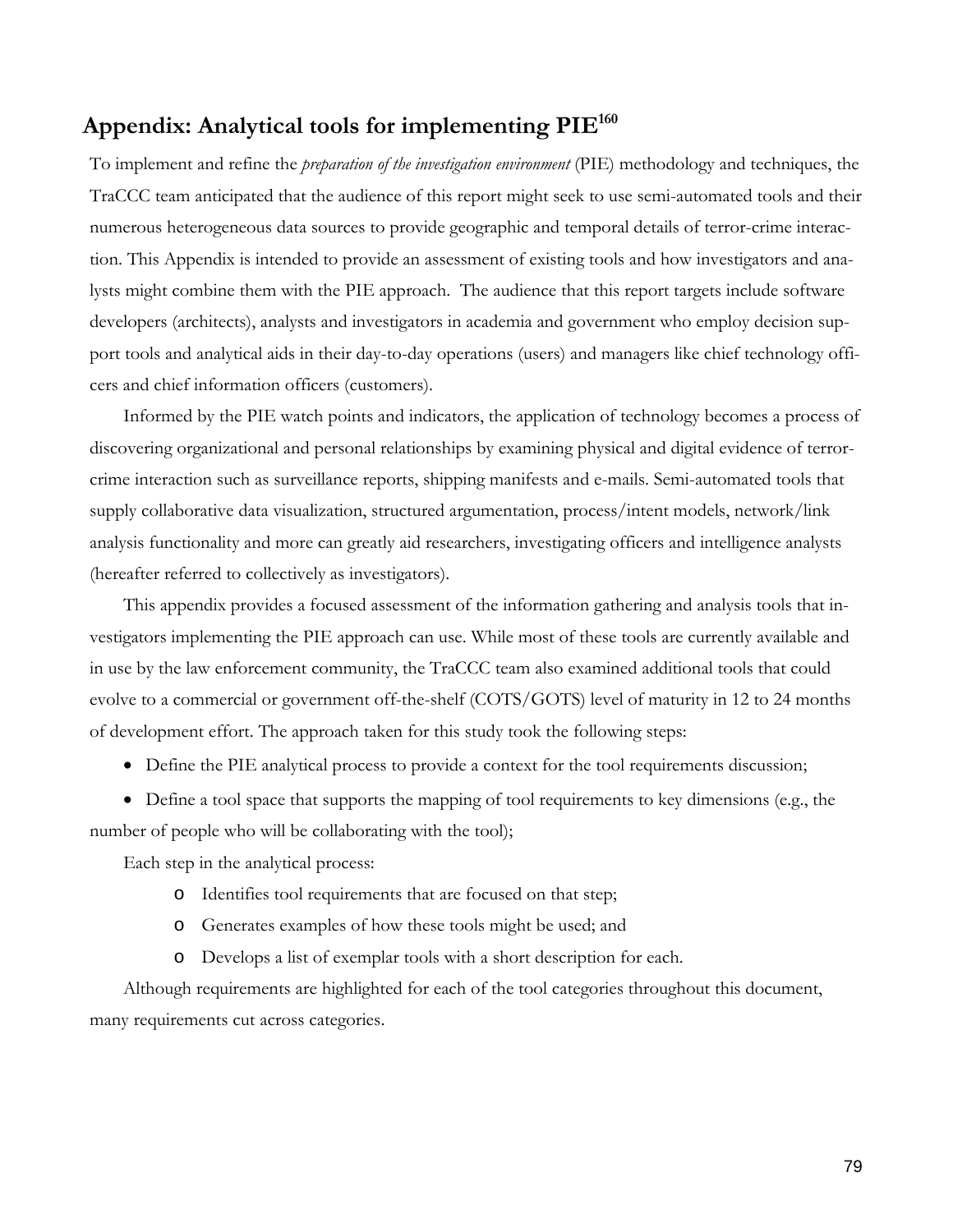#### **A.1 Defining the PIE Analytical Process**

In order to begin identifying the tools to support the analytical process, the process of analysis itself first had to be captured. The TraCCC team adopted Max Boisot's (2003) I-Space as a representation for describing the analytical process. As Figure A-1 illustrates, I-Space provides a three-dimensional representation of the cognitive steps that constitute analysis in general and the utilization of the PIE methodology in particular. The analytical process is reduced to a series of logical steps, with one step feeding the next until the process starts anew. The steps are:

- 1. Scanning
- 2. Codification
- 3. Abstraction
- 4. Diffusion
- 5. Validation
- 6. Impacting

Over time, repeated iterations of these steps result in more and more PIE indicators being identified, more information being gathered, more analytical product being generated, and more recommendations being made. Boisot's I-Space is described below in terms of law enforcement and intelligence analytical processes.

#### **A.1.1. Scanning**

The analytical process begins with scanning, which Boisot defines as the process of identifying threats and opportunities in generally available but often fuzzy data. For example, investigators often scan available news sources, organizational data sources (e.g. intelligence reports) and other information feeds to identify patterns or pieces of information that are of interest. Sometimes this scanning is performed with a clear objective in mind (e.g., set up through profiles to identify key players). From a tools perspective, scanning with a focus on a specific entity like a person or a thing is called a subject-based query. At other times, an investigator is simply reviewing incoming sources for pieces of a puzzle that is not well understood at that moment. From a tools perspective, scanning with a focus on activities like money laundering or drug trafficking is called a pattern-based query. For this type of query a specific subject is not the target, but a sequence of actors/activities that form a pattern of interest.

Many of the tools described herein focus on either: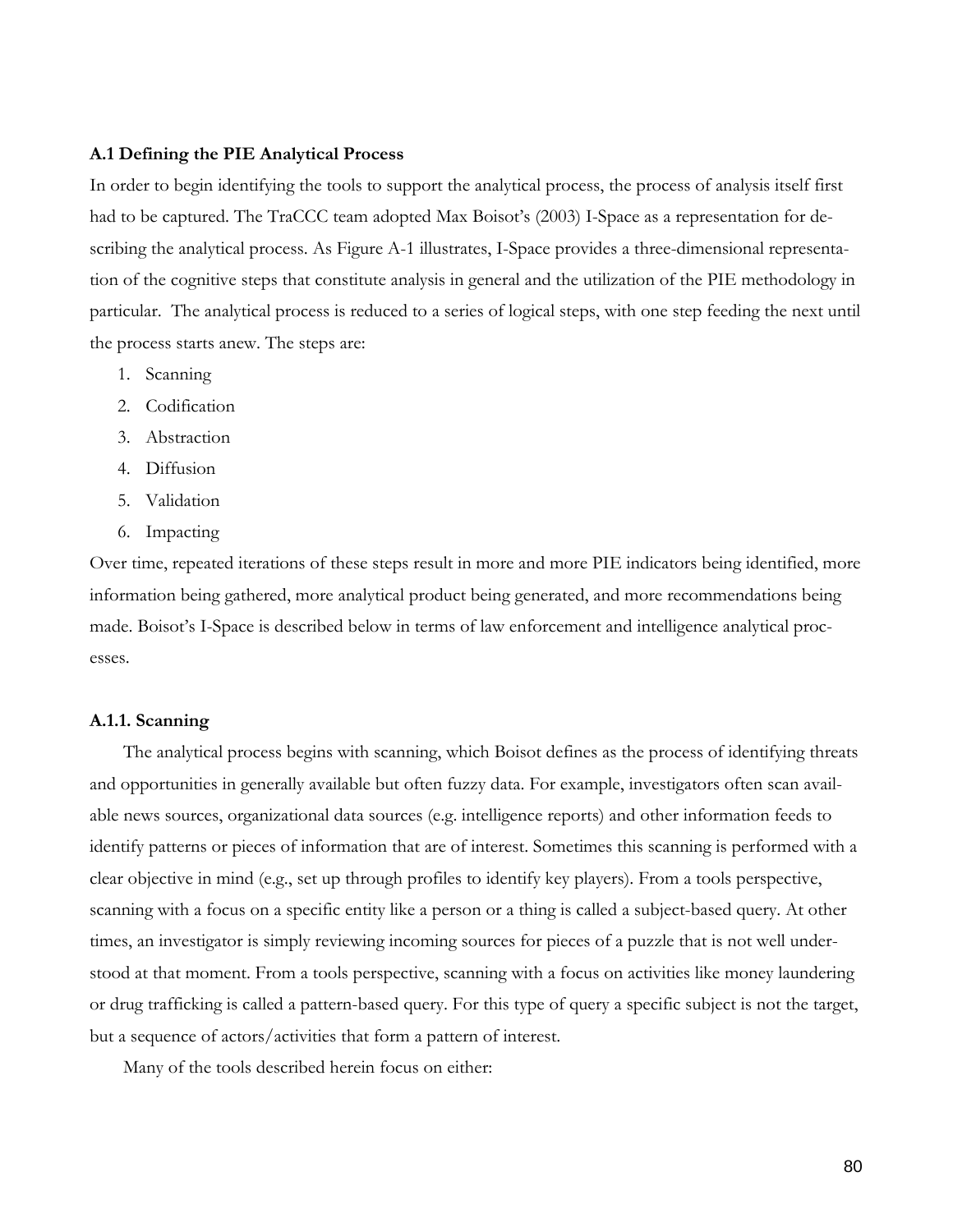- o Helping an investigator build models for these patterns then comparing those models against the data to find 'matches', or
- o Supporting automated knowledge discovery where general rules about interesting patterns are hypothesized and then an automated algorithm is employed to search through large amounts of data based on those rules.

The choice between subject-based and pattern-based queries is dependent on several factors including the availability of expertise, the size of the data source to be scanned, the amount of time available and, of course, how well the subject is understood and anticipated. For example, subject-based queries are by nature more tightly focused and thus are often best conducted through keyword or Boolean searches, such as a Google search containing the string "Bin Laden" or "Abu Mussab al-Zarqawi." Pattern-based queries, on the other hand, support a relationship/discovery process, such as an iterative series of Google searches starting at 'with all of the words' terrorist, financing, charity, and hawala, proceeding through 'without the words' Hezbollah and Iran and culminating in 'with the exact phrase' Al Qaeda Wahabi charities. Regardless of which is employed, the results provide new insights into the problem space. The construction, employment, evaluation, and validation of results from these various types of scanning techniques will provide a focus for our tool exploration.

# **A.1.2. Codification**

In order for the insights that result from scanning to be of use to the investigator, they must be placed into the context of the questions that the investigator is attempting to answer. This context provides structure through a codification process that turns disconnected patterns into coherent thoughts that can be more easily communicated to the community. The development of indicators is an example of this codification. Building up network maps from entities and their relationships is another example that could support indicator development. Some important tools will be described that support this codification step.

#### **A.1.3. Abstraction**

During the abstraction phase, investigators generalize the application of newly codified insights to a wider range of situations, moving from the specific examples identified during scanning and codification towards a more abstract model of the discovery (e.g., one that explains a large pattern of behavior or predicts future activities). Indicators are placed into the larger context of the behaviors that are being monitored. Tools that support the generation and maintenance of models that support this abstraction process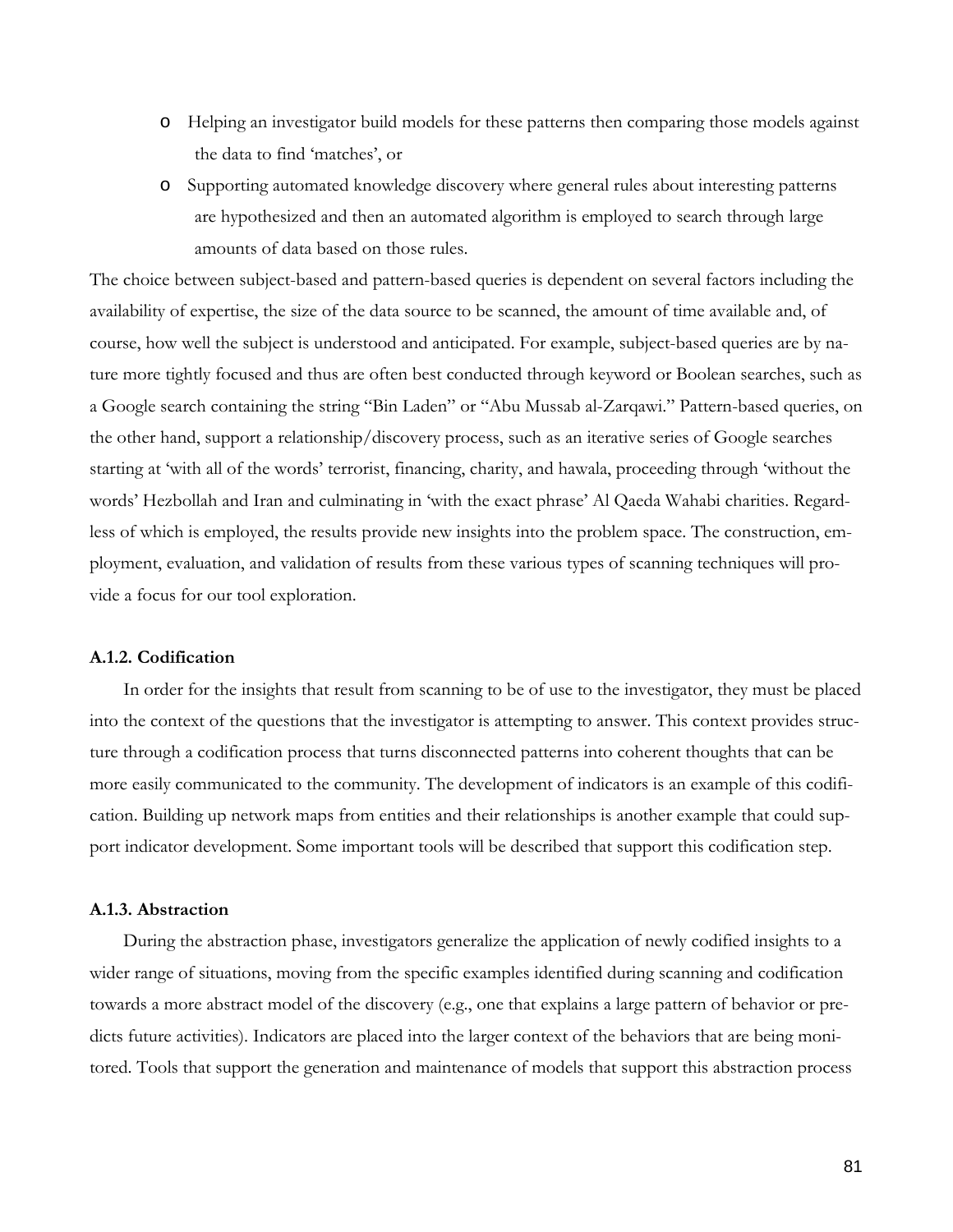will be key to making the analysis of an overwhelming number of possibilities and unlimited information manageable.

#### **A.1.4. Diffusion**

Many of the intelligence failures cited in the 9/11 Report were due to the fact that information and ideas were not shared. This was due to a variety of reasons, not the least of which were political. Technology also built barriers to cooperation, however. Information can only be shared if one of two conditions is met. Either the sender and receiver must share a context (a common language, background, understanding of the problem) or the information must be coded and abstracted (see steps 2 and 3 above) to extract it from the personal context of the sender to one that is generally understood by the larger community. Once this is done, the newly created insights of one investigator can be shared with investigators in sister groups.

The technology for the diffusion itself is available through any number of sources ranging from repositories where investigators can share information to real-time on-line cooperation. Tools that take advantage of this technology include distributed databases, peer-to-peer cooperation environments and realtime meeting software (e.g., shared whiteboards).

#### **A.1.5. Validation**

In this step of the process, the hypotheses that have been formed and shared are now validated over time, either by a direct match of the data against the hypotheses (i.e., through automation) or by working towards a consensus within the analytical community. Some hypotheses will be rejected, while others will be retained and ranked according to probability of occurrence. In either case, tools are needed to help make this match and form this consensus.

#### **A.1.6. Impacting**

Simply validating a set of hypotheses is not enough. If the intelligence gathering community stops at that point, the result is a classified CNN feed to the policy makers and practitioners. The results of steps 1 through 5 must be mapped against the opposing landscape of terrorism and transnational crime in order to understand how the information impacts the decisions that must be taken. In this final step, investigators work to articulate how the information/hypotheses they are building impact the overall environment and make recommendations on actions (e.g., probes) that might be taken to clarify that environment. The consequences of the actions taken as a result of the impacting phase are then identified during the scanning phase and the cycle begins again.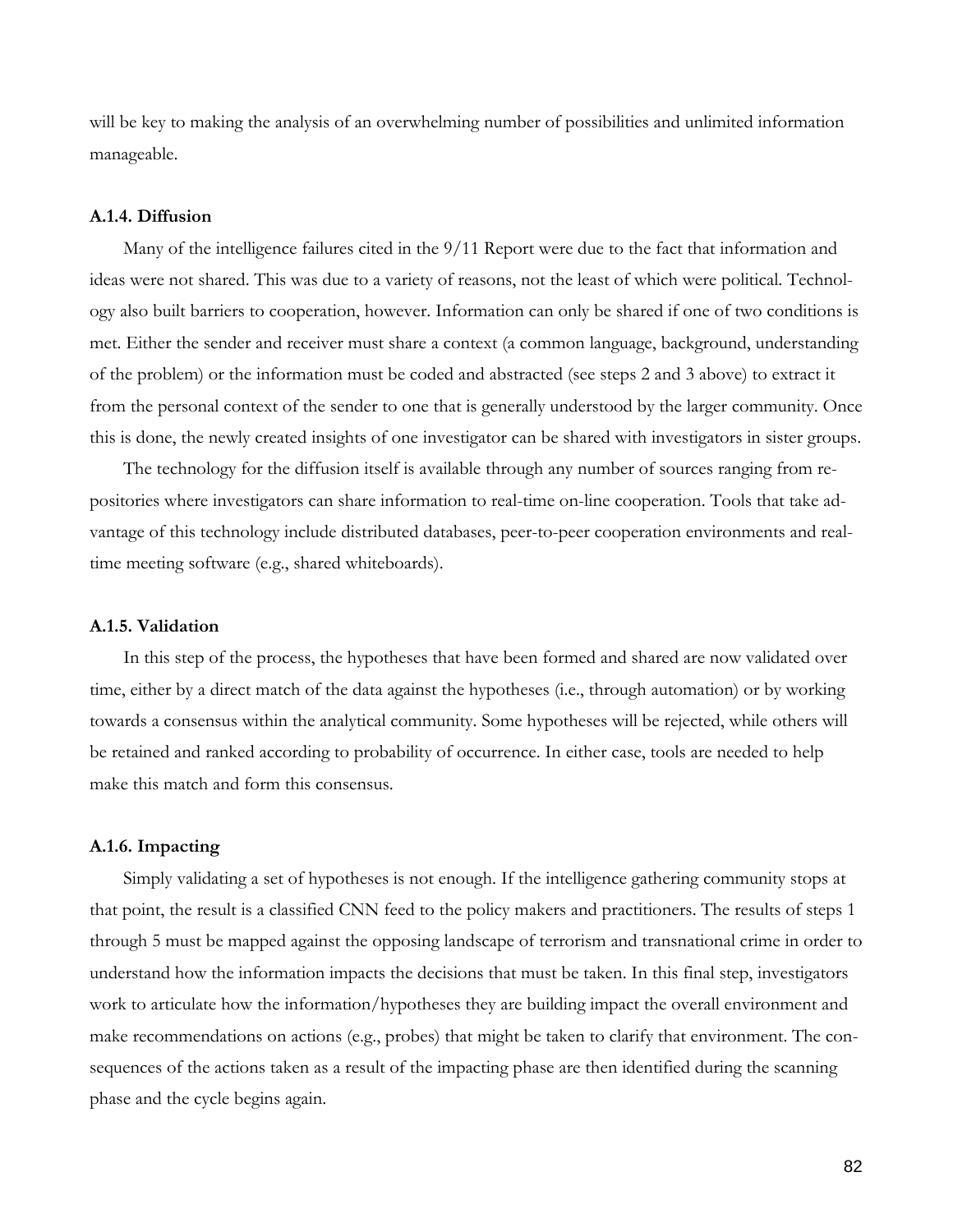#### **A.1.7. An Example of the PIE Analytical Approach**

While section 4 provided some real-life examples of the PIE approach in action, a retrodictive analysis of terror-crime cooperation in the extraction, smuggling, and sale of conflict diamonds provides a grounding example of Boisot's six step analytical process. Diamonds from West Africa were a source of funding for various factions in the Lebanese civil war since the 1980s. Beginning in the late 1990s intelligence, law enforcement, regulatory, non-governmental, and press reports suggested that individuals linked to transnational criminal smuggling and Middle Eastern terrorist groups were involved in Liberia's illegal diamond trade. We would expect to see the following from an investigator assigned to track terrorist financing:

- 1. **Scanning:** During this step investigators could have assembled fragmentary reports to reveal crude patterns that indicated terror-crime interaction in a specific region (West Africa), involving two countries (Liberia and Sierra Leone) and trade in illegal diamonds.
- 2. **Codification:** Based on patterns derived from scanning, investigators could have codified the terrorcrime interaction by developing explicit network maps that showed linkages between Russian arms dealers, Russian and South American organized crime groups, Sierra Leone insurgents, the government of Liberia, Al Qaeda, Hezbollah, Lebanese and Belgian diamond merchants, and banks in Cyprus, Switzerland, and the U.S..
- 3. **Abstraction:** The network map developed via codification is essentially static at this point. Utilizing social network analysis techniques, investigators could have abstracted this basic knowledge to gain a dynamic understanding of the conflict diamond network. A calculation of degree, betweeness, and closeness centrality of the conflict diamond network would have revealed those individuals with the most connections within the network, those who were the links between various subgroups within the network, and those with the shortest paths to reach all of the network participants. These calculations would have revealed that all the terrorist links in the conflict diamond network flowed through Ibrahim Bah, a Libyan-trained Senegalese who had fought with the mujahadeen in Afghanistan and whom Charles Taylor, then President of Liberia, had entrusted to handle the majority of his diamond deals. Bah arranged for terrorist operatives to buy all diamonds possible from the RUF, the Charles Taylorsupported rebel army that controlled much of neighboring civil-war-torn Sierra Leone. The same calculations would have delineated Taylor and his entourage as the key link to transnational criminals in the network, and the link between Bah and Taylor as the essential mode of terror-crime interaction for purchase and sale of conflict diamonds.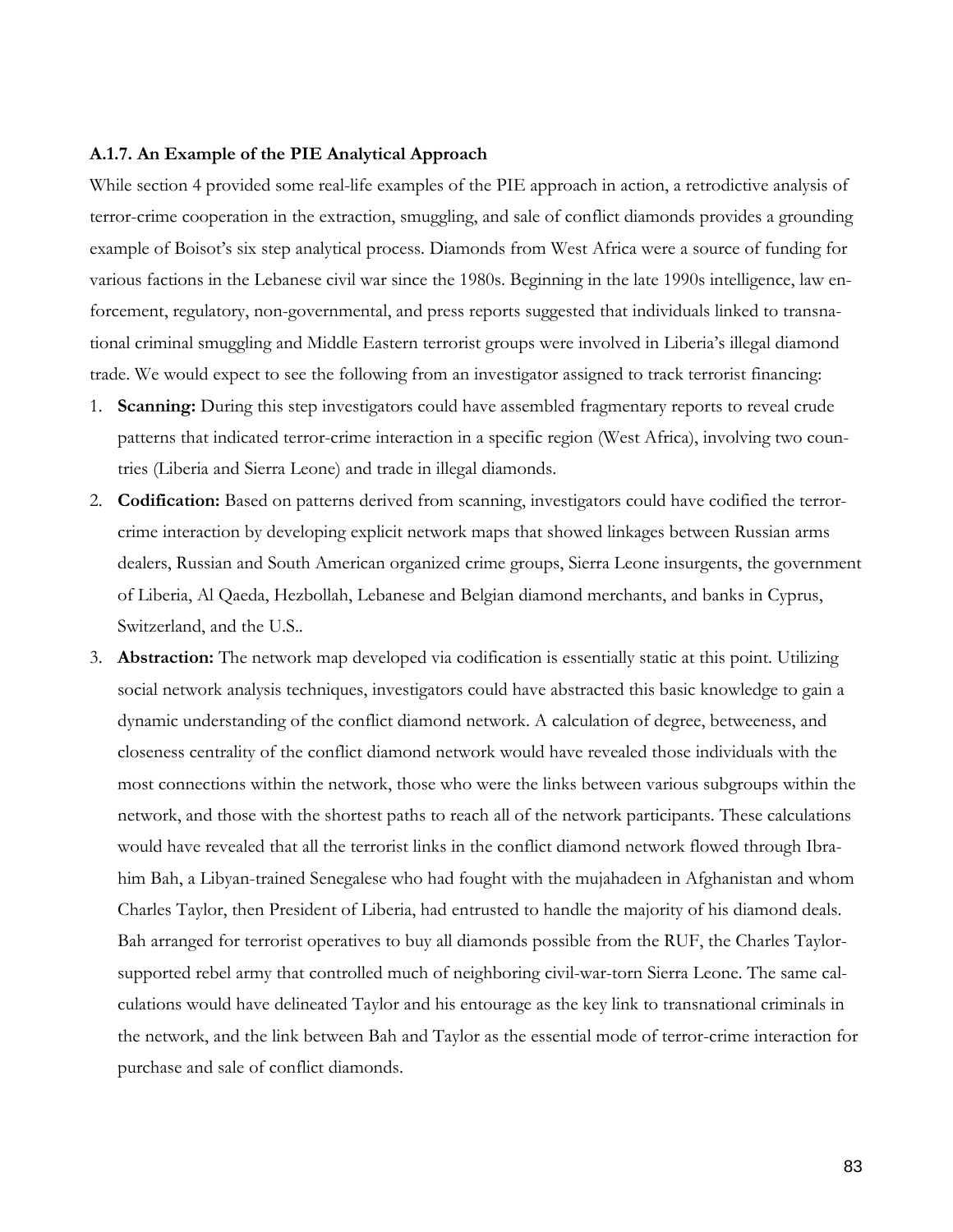- 4. **Diffusion:** Disseminating the results of the first three analytical steps in this process could have alerted investigators in other domestic and foreign law enforcement and intelligence agencies to the emergent terror-crime nexus involving conflict diamonds in West Africa. Collaboration between various security services at this junction could have revealed Al Qaeda's move into commodities such as diamonds, gold, tanzanite, emeralds, and sapphires in the wake of the Clinton Administration's freezing of 240 million dollars belonging to Al Qaeda and the Taliban in Western banks in the aftermath of the August 1998 attacks on the U.S. embassies in Kenya and Tanzania. In particular, diffusion of the parameters of the conflict diamond network could have allowed investigators to tie Al Qaeda fund raising activities to a Belgian bank account that contained approximately 20 million dollars of profits from conflict diamonds.
- 5. **Validation:** Having linked Al Qaeda, Hezbollah, and multiple organized crime groups to the trade in conflict diamonds smuggled into Europe from Sierra Leone via Liberia, investigators would have been able to draw operational implications from the evidence amassed in the previous steps of the analytical process. For example, Al Qaeda diamond purchasing behavior changed markedly. Prior to July 2001 Al Qaeda operatives sought to buy low in Africa and sell high in Europe so as to maximize profit. Around July they shifted to a strategy of buying all the diamonds they could and offering the highest prices required to secure the stones. Investigators could have contrasted these buying patterns and hypothesized that Al Qaeda was anticipating events which would disrupt other stores of value, such as financial instruments, as well as bring more scrutiny of Al Qaeda financing in general.
- 6. **Impacting:** In the wake of the 9/11 attacks, the hypothesis that Al Qaeda engaged in asset shifting prior to those strikes similar to that undertaken in 1999 has gained significant validity. During this final step in the analytical process, investigators could have created a watch point involving a terror-crime nexus associated with conflict diamonds in West Africa, and generated the following indicators for use in future investigations:
	- Financial movements and expenditures as attack precursors;
	- Money as a link between known and unknown nodes;
	- Changes in the predominant patterns of financial activity;
	- Criminal activities of a terrorist cell for direct or indirect operational support;
	- Surge in suspicious activity reports.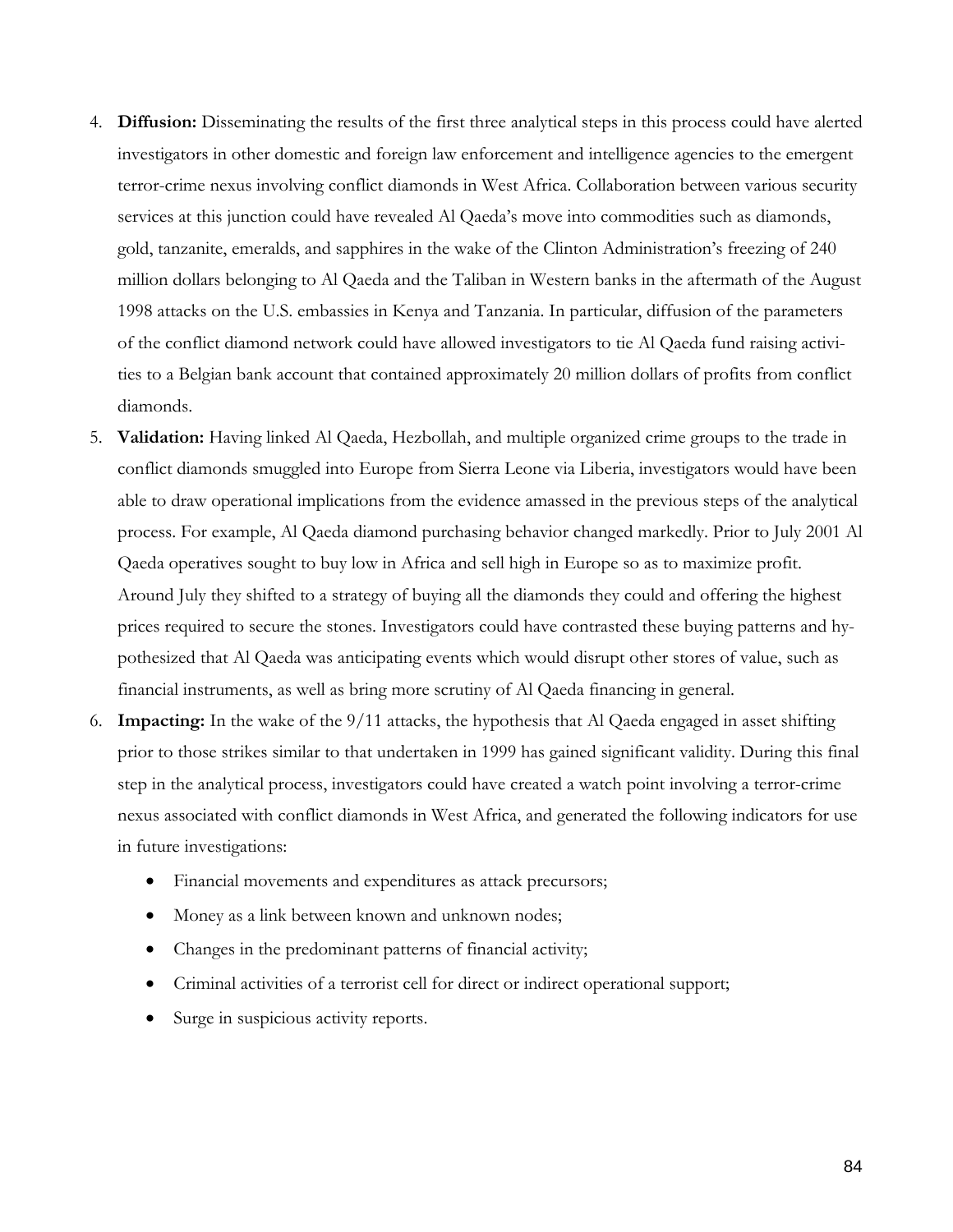# **A.2. The tool space**

The key to successful tool application is understanding what type of tool is needed for the task at hand. In order to better characterize the tools for this study, we have divided the tool space into three dimensions:

- **An abstraction dimension**: This continuum focuses on tools that support the movement of concepts from the concrete to the abstract. Building models is an excellent example of moving concrete, narrow concepts to a level of abstraction that can be used by investigators to make sense of the past and predict the future.
- **A codification dimension:** This continuum attaches labels to concepts that are recognized and accepted by the analytical community to provide a common context for grounding models. One end of the spectrum is the local labels that individual investigators assign and perhaps only that they understand. The other end of the spectrum is the community-accepted labels (e.g., commonly accepted definitions that will be understood by the broader analytical community). As we saw earlier, concepts must be defined in community-recognizable labels before the community can begin to cooperate on those concepts.
- **The number of actors:** This last continuum talks in term of the number of actors who are involved with a given concept within a certain time frame. Actors could include individual people, groups, and even automated software agents. Understanding the number of actors involved with the analysis will play a key role in determining what type of tool needs to be employed.

Although they may appear to be performing the same function, abstraction and codification are not the same. An investigator could build a set of models (moving from concrete to abstract concepts) but not take the step of changing his or her local labels. The result would be an abstracted model of use to the single investigator, but not to a community working from a different context. For example, one investigator could model a credit card theft ring as a petty crime network under the loose control of a traditional organized crime family, while another investigator could model the same group as a terrorist logistic support cell.

The analytical process described above can now be mapped into the three-dimensional tool space, represented graphically in Figure A-1. So, for example, scanning (step 1) is placed in the portion of the tool space that represents an individual working in concrete terms without those terms being highly codified (e.g., queries). Validation (step 5), on the other hand, requires the cooperation of a larger group working with abstract, highly codified concepts.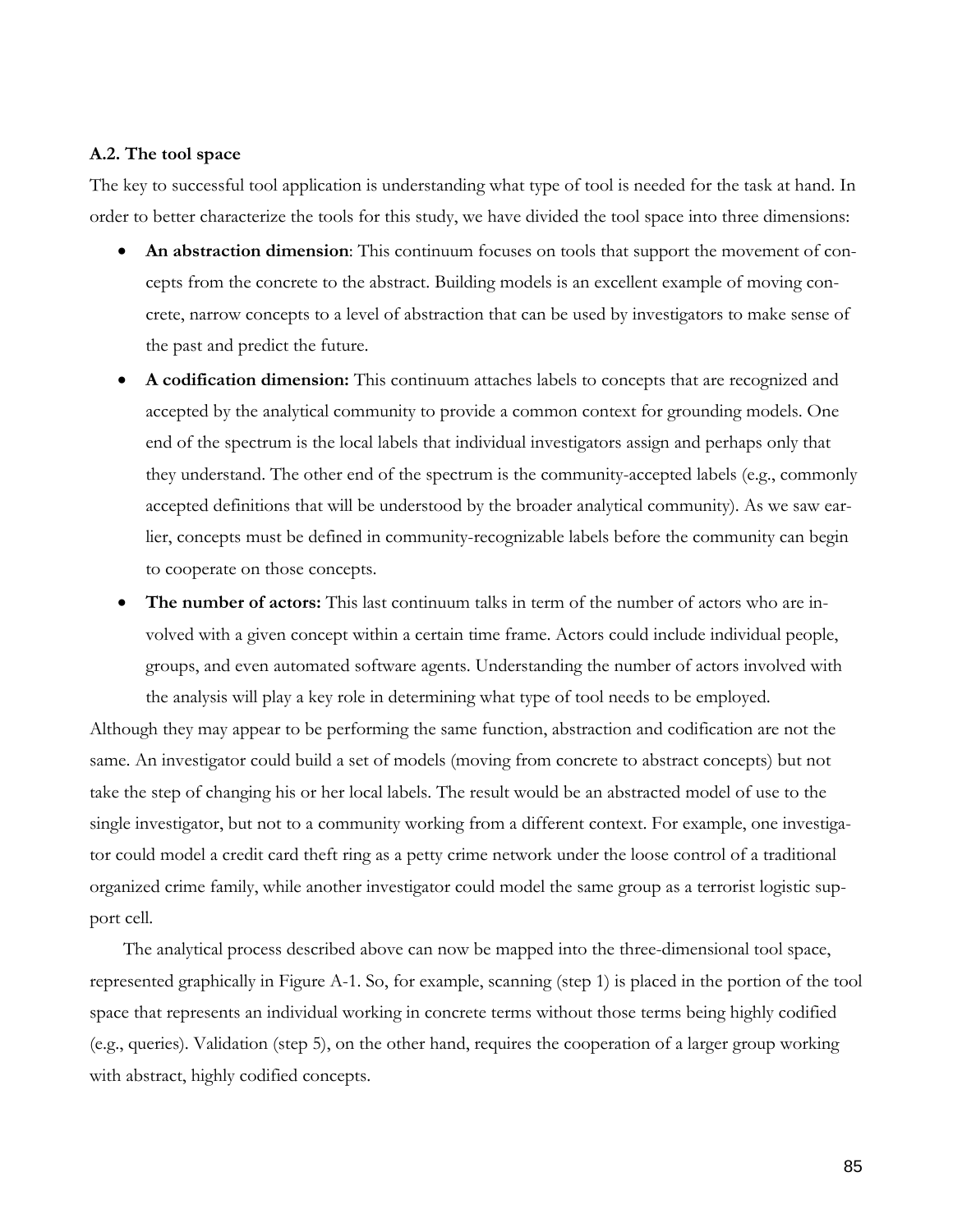Being able to identify both the step in the analytical process and the portion of the tool space will provide a context against which groups and individual tools may be discussed.



#### **Figure A-1: Analytical Cycle [adapted from Boisot, 2003]**

## **A.2.1. Scanning tools**

Investigators responsible for constructing and monitoring a set of indicators could begin by scanning available data sources - including classified databases, unclassified archives, news archives, and internet sites - for information related to the indicators of interest. As can be seen from exhibit 6, all scanning tools will need to support requirements dictated by where these tools fall within the tool space. Scanning tools should focus on:

• How to support an individual investigator as opposed to the collective analytical community. Investigators, for the most part, will not be performing these scanning functions as a collaborative effort;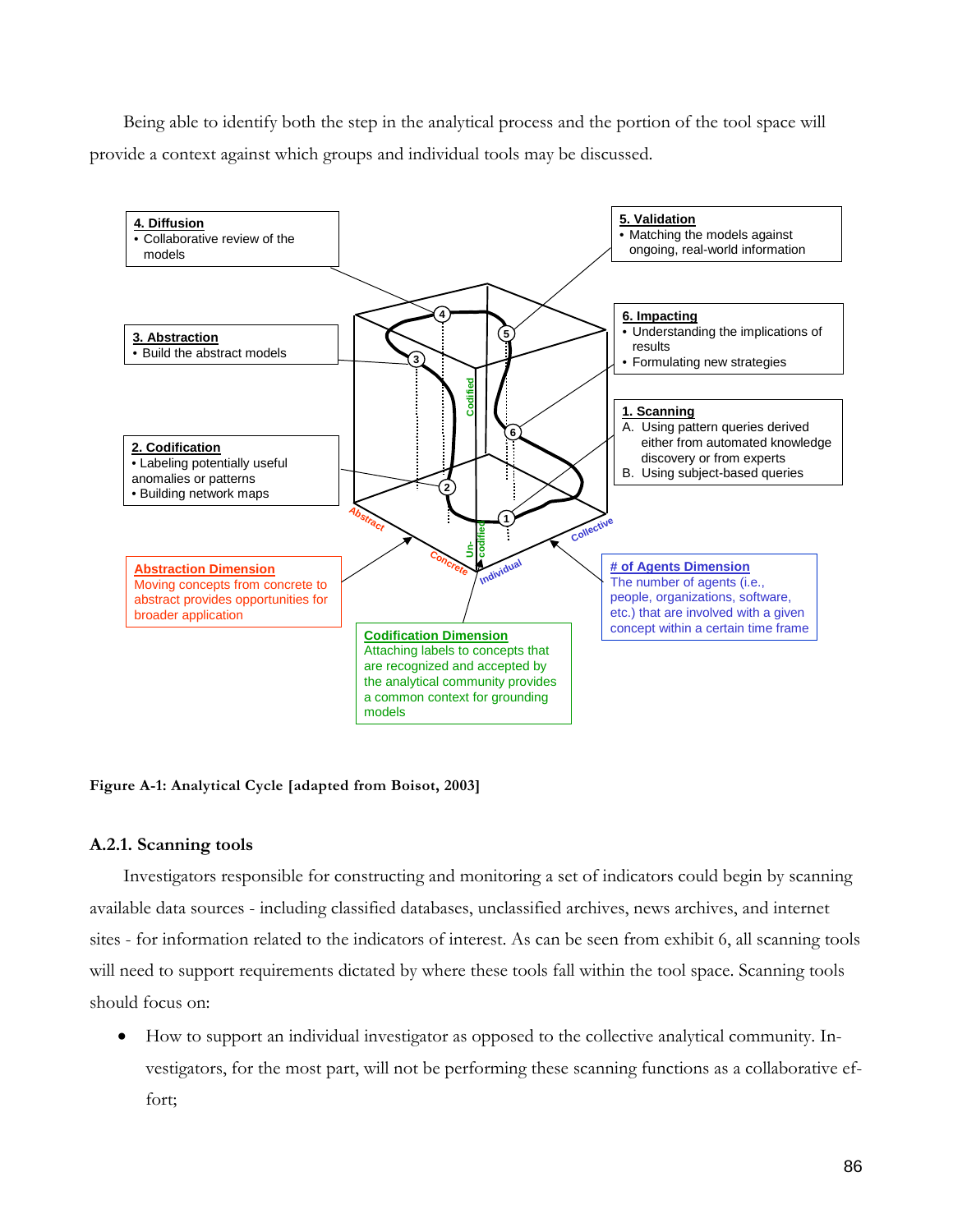- Uncoded concepts, since the investigator is scanning for information that is directly related to a specific context (e.g., money laundering), then the investigator will need to be intimately familiar with the terms that are local (uncoded) to that context;
- Concrete concepts or, in this case, specific examples of people, groups, and circumstances within the investigator's local context. In other words, if the investigator attempts to generalize at this stage, much could be missed.

Using these criteria as a background, and leveraging state-of-the-art definitions for data mining, scanning tools fall into two basic categories:

- Tools that support subject-based queries are used by investigators when they are searching for specific information about people, groups, places, events, etc.; and
- Investigators who are not as interested in individuals as they are in identifying patterns of activities use tools that support pattern-based queries.

This section briefly describes the functionality in general, as well as providing specific tool examples, to support both of these critical types of scanning.

#### **A.2.1.1. Subject-based queries**

Subject-based queries are the easiest to perform and the most popular. Examples of tools that are used to support subject-based queries are Boolean search tools for databases and internet search engines.

Functionalities that should be evaluated when selecting subject-based query tools include that they are easy to use and intuitive to the investigator. Investigators should not be faced with a bewildering array of 'ifs', 'ands', and 'ors', but should be presented with a query interface that matches the investigator's cognitive view of searching the data. The ideal is a natural language interface for constructing the queries. Another benefit is that they provide a graphical interface whenever possible. One example might be a graphical interface that allows the investigator to define subjects of interest, then uses overlapping circles to indicate the interdependencies among the search terms. Furthermore, query interfaces should support synonyms, have an ability to 'learn' from the investigator based on specific interests, and create an archive of queries so that the investigator can return and repeat. Finally, they should provide a profiling capability that alerts the investigator when new information is found based on the subject.

Subject-based query tools fall into three categories: queries against databases, internet searches, and customized search tools. Examples of tools for each of these categories include: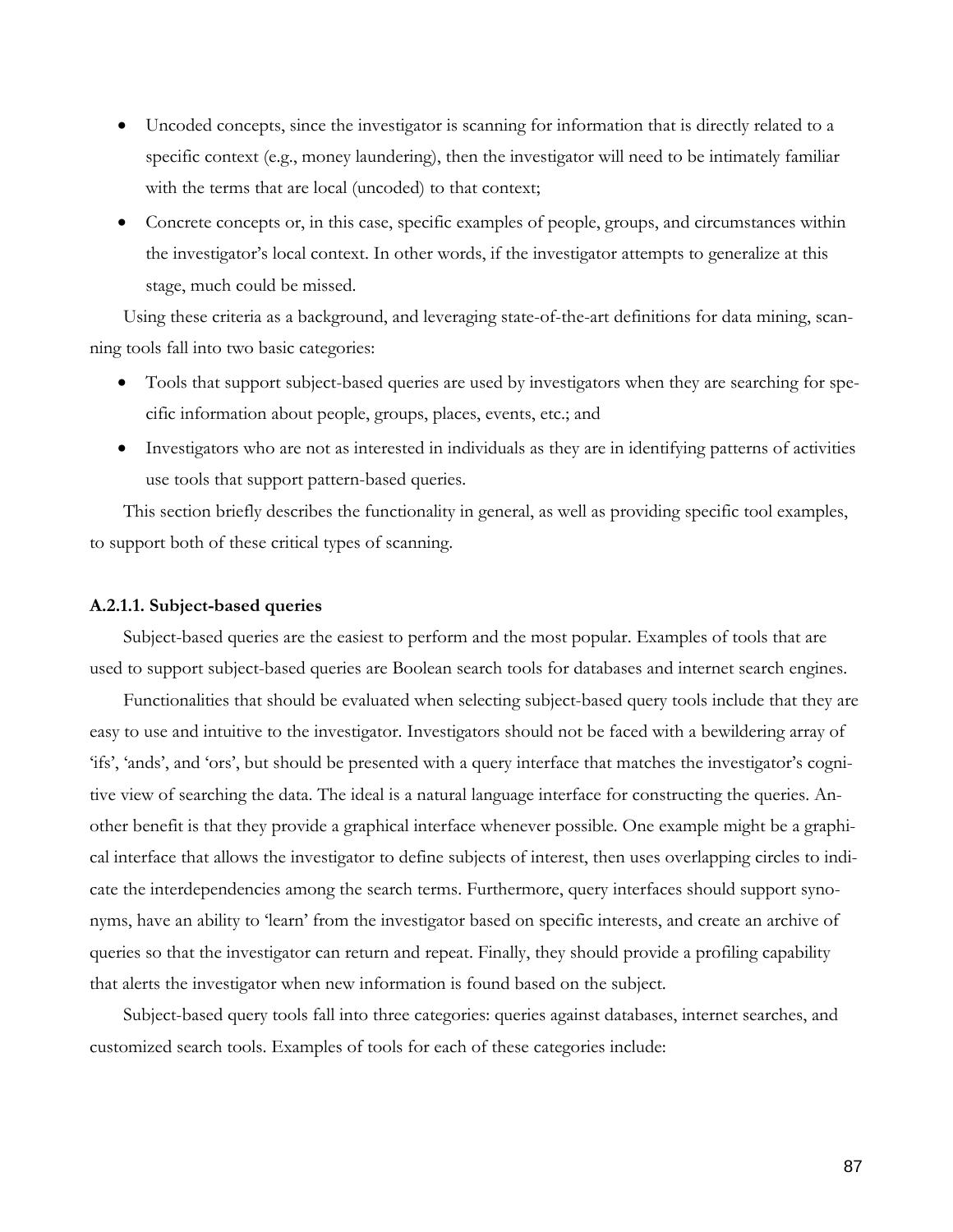• **Queries from news archives:** All major news groups provide web-based interfaces that support queries against their on-line data sources. Most allow you to select the subject, enter keywords, specify date ranges, and so on. Examples include the New York Times (at

[http://www.nytimes.com/ref/membercenter/nytarchive.html\)](http://www.nytimes.com/ref/membercenter/nytarchive.html) and the Washington Post (at [http://pqasb.pqarchiver.com/washingtonpost/search.html\)](http://pqasb.pqarchiver.com/washingtonpost/search.html). Most of these sources allow you to read through the current issue, but charge a subscription for retrieving articles from past issues.

• **Queries from on-line references:** There are a host of on-line references now available for query that range from the Encyclopedia Britannica (at <http://www.eb.com/>) to the CIA's World Factbook (at [http://www.cia.gov/cia/publications/factbook/\)](http://www.cia.gov/cia/publications/factbook/). A complete list of such references is impossible to include, but the search capabilities provided by each are clear examples of subject-based queries.

• **Search engines**: Just as with queries against databases, there are a host of commercial search engines available for free-format internet searching. The most popular is Google, which combines a technique called citation indexing with web crawlers that constantly search out and index new web pages. Google broke the mold of free-format text searching by not focusing on exact matches between the search terms and the retrieved information. Rather, Google assumes that the most popular pages (the ones that are referenced the most often) that include your search terms will be the pages of greatest interest to you. The commercial version of Google is available free of charge on the internet, and organizations can also purchase a version of Google for indexing pages on an intranet. Google also works in many languages. More information about Google as a business solution can be found at

[http://www.google.com/services/.](http://www.google.com/services/) Although the current version of Google supports many of the requirements for subject-based queries, its focus is quick search and it does not support sophisticated query interfaces, natural language queries, synonyms, or a managed query environment where queries can be saved. There are now numerous software packages available that provide this level of support, many of them as add-on packages to existing applications.

o **Name Search®**: This software enables applications to find, identify and match information. Specifically, Name Search finds and matches records based on personal and corporate names, social security numbers, street addresses and phone numbers even when those records have variations due to phonetics, missing words, noise words, nicknames, prefixes, keyboard errors or sequence variations. Name Search claims that searches using their rule-based matching algorithms are faster and more accurate than those based only on Soundex or similar techniques. Soundex, developed by Odell and Russell, uses codes based on the sound of each letter to translate a string into a canonical form of at most four characters, preserving the first letter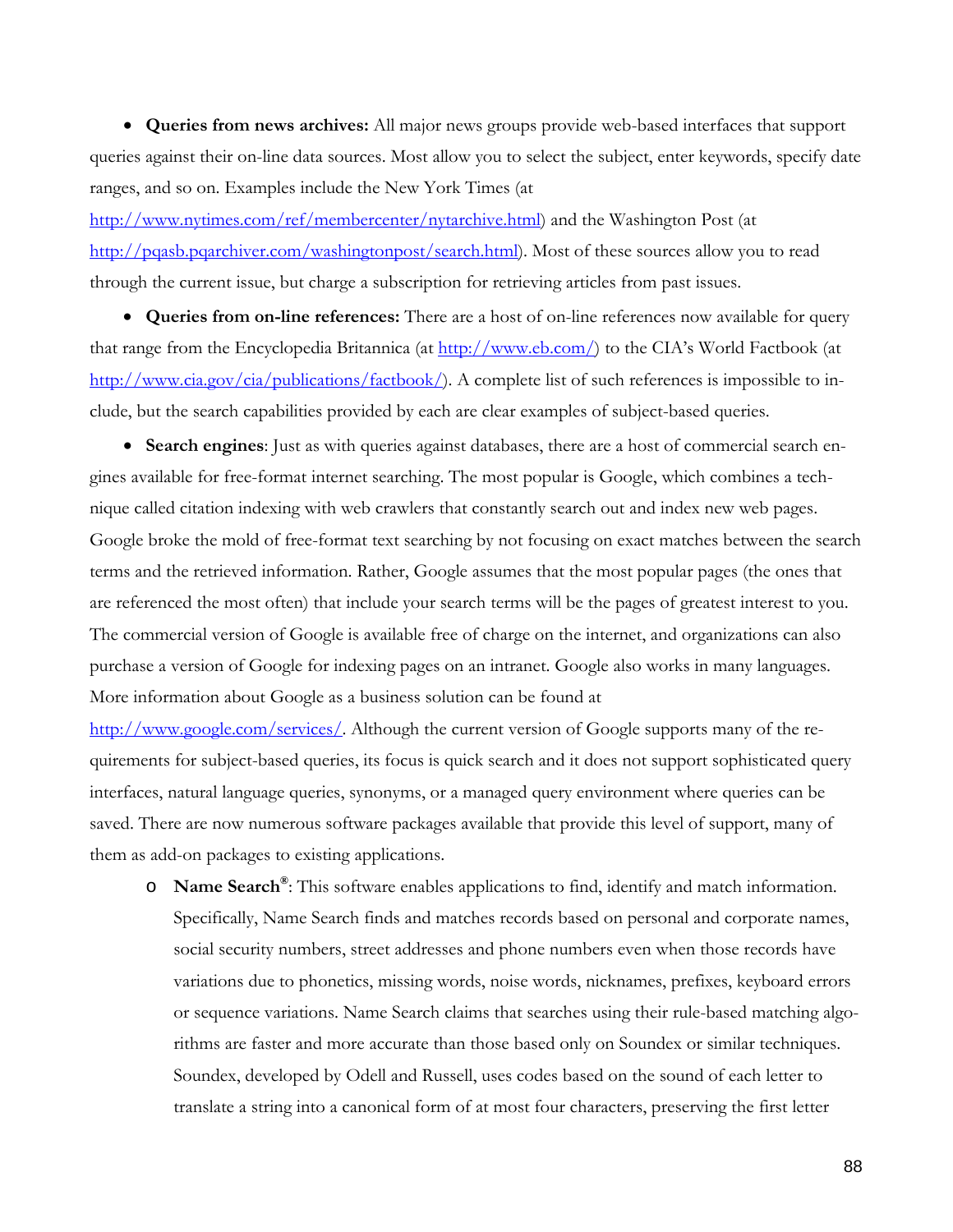[Hall, 1980]. Name Search also supports foreign languages, technical data, medical information, and other specialized information. Other problem-specific packages take advantage of the Name Search functionality through an Application Programming Interface (API) (i.e., Name Search is bundled). An example is ISTwatch. See [http://www.search-software.com/.](http://www.search-software.com/)

o **ISTwatch©**: ISTwatch is a software component suite that was designed specifically to search and match individuals against the Office of Foreign Assets Control's (OFAC's) Specially Designated Nationals list and other denied parties lists. These include the FBI's Most Wanted, Canadian's OSFI terrorist lists, the Bank of England's consolidated lists and Financial Action Task Force data on money-laundering countries. See

[http://www.intelligentsearch.com/ofac\\_software/index.html](http://www.intelligentsearch.com/ofac_software/index.html)

All these tools are packages designed to be included in an application. A final set of subject-based query tools focus on customized search environments. These are tools that have been customized to perform a particular task or operate within a particular context. One example is WebFountain.

- o **WebFountain**: IBM's WebFountain began as a research project focused on extending subjectbased query techniques beyond free format text to target money-laundering activities identified through web sources. The WebFountain project, a product of IBM's Almaden research facility in California, used advanced natural language processing technologies to analyze the entire internet – the search covered 256 terabytes of data in the process of matching a structured list of people who were indicted for money laundering activities in the past with unstructured information on the internet. If a suspicious transaction is identified and the internet analysis finds a relationship between the person attempting the transaction and someone on the list, then an alert is issued. WebFountain has now been turned into a commercially available IBM product. Robert Carlson, IBM WebFountain vice president, describes the current content set as over 1 petabyte in storage with over three billion pages indexed, two billion stored, and the ability to mine 20 million pages a day. The commercial system also works across multiple languages. Carlson stated in 2003 that it would cover 21 languages by the end of 2004 [Quint, 2003]. See <http://www.almaden.ibm.com/webfountain/>.
- o **Memex**: Memex is a suite of tools that was created specifically for law enforcement and national security groups. The focus of these tools is to provide integrated search capabilities against both structured (i.e., databases) and unstructured (i.e., documents) data sources. Memex also provides a graphical representation of the process the investigator is following, structuring the subject-based queries. Memex's marketing literature states that over 30 percent of the intel-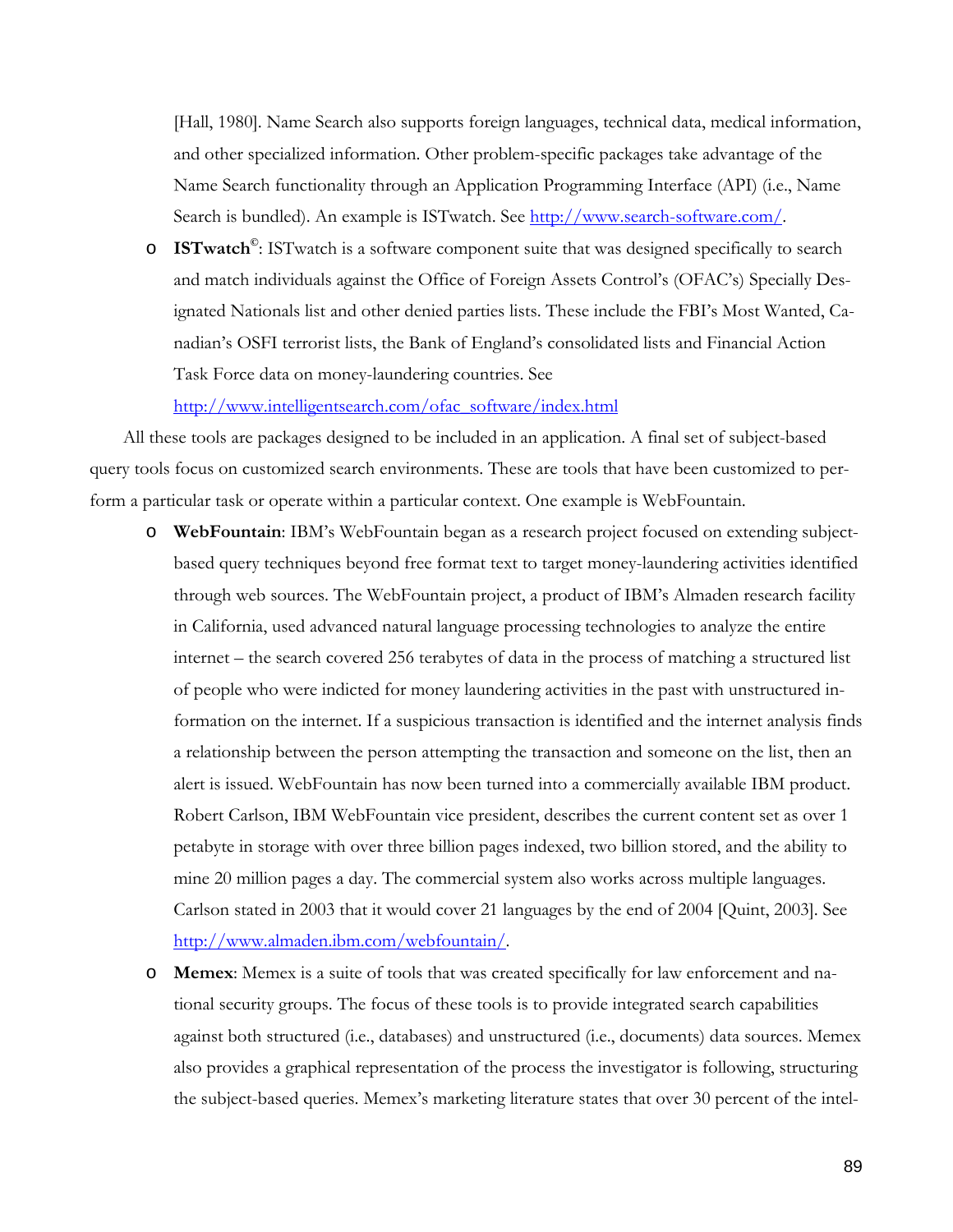ligence user population of the UK uses Memex. Customers include the Metropolitan Police Service (MPS), whose Memex network that includes over 90 dedicated intelligence servers providing access to over 30,000 officers; the U.S. Department of Defense; numerous U.S. intelligence agencies, drug intelligence Groups and law enforcement agencies. See <http://www.memex.com/index.shtml>.

#### **A.2.1.2. Pattern queries**

Pattern-based queries focus on supporting automated knowledge discovery (1) where the exact subject of interest is not known in advance and (2) where what is of interest is a pattern of activity emerging over time. In order for pattern queries to be formed, the investigator must hypothesize about the patterns in advance and then use tools to confirm or deny these hypotheses. This approach is useful when there is expertise available to make reasonable guesses with respect to the potential patterns. Conversely, when that expertise is not available or the potential patterns are unknown due to extenuating circumstances (e.g., new patterns are emerging too quickly for investigators to formulate hypotheses), then investigators can automate the construction of candidate patterns by formulating a set of rules that describe how potentially interesting, emerging patterns might appear. In either case, tools can help support the production and execution of the pattern queries. The degree of automation is dependent upon the expertise available and the dynamics of the situation being investigated.

As indicated earlier, pattern-based query tools fall into two general categories: those that support investigators in the construction of patterns based on their expertise, then run those patterns against large data sets, and those that allow the investigator to build rules about patterns of interest and, again, run those rules against large data sets.

Examples of tools for each of these categories include

1. **Megaputer (PolyAnalyst 4.6)**: This tool falls into the first category of pattern-based query tools, helping the investigator hypothesize patterns and explore the data based on those hypotheses. PolyAnalyst is a tool that supports a particular type of pattern-based query called Online Analytical Processing (OLAP), a popular analytical approach for large amounts of quantitative data. Using PolyAnalyst, the investigator defines dimensions of interest to be considered in text exploration and then displays the results of the analysis across various combinations of these dimensions. For example, an investigator could search for mujahideen who had trained at the same Al Qaeda camp in the 1990s and who had links to Pakistani Intelligence as well as opium growers and smuggling networks into Europe. See [http://www.megaputer.com/.](http://www.megaputer.com/)

**2. Autonomy Suite:** Autonomy's search capabilities fall into the second category of pattern-based query tools. Autonomy has combined technologies that employ adaptive pattern-matching techniques with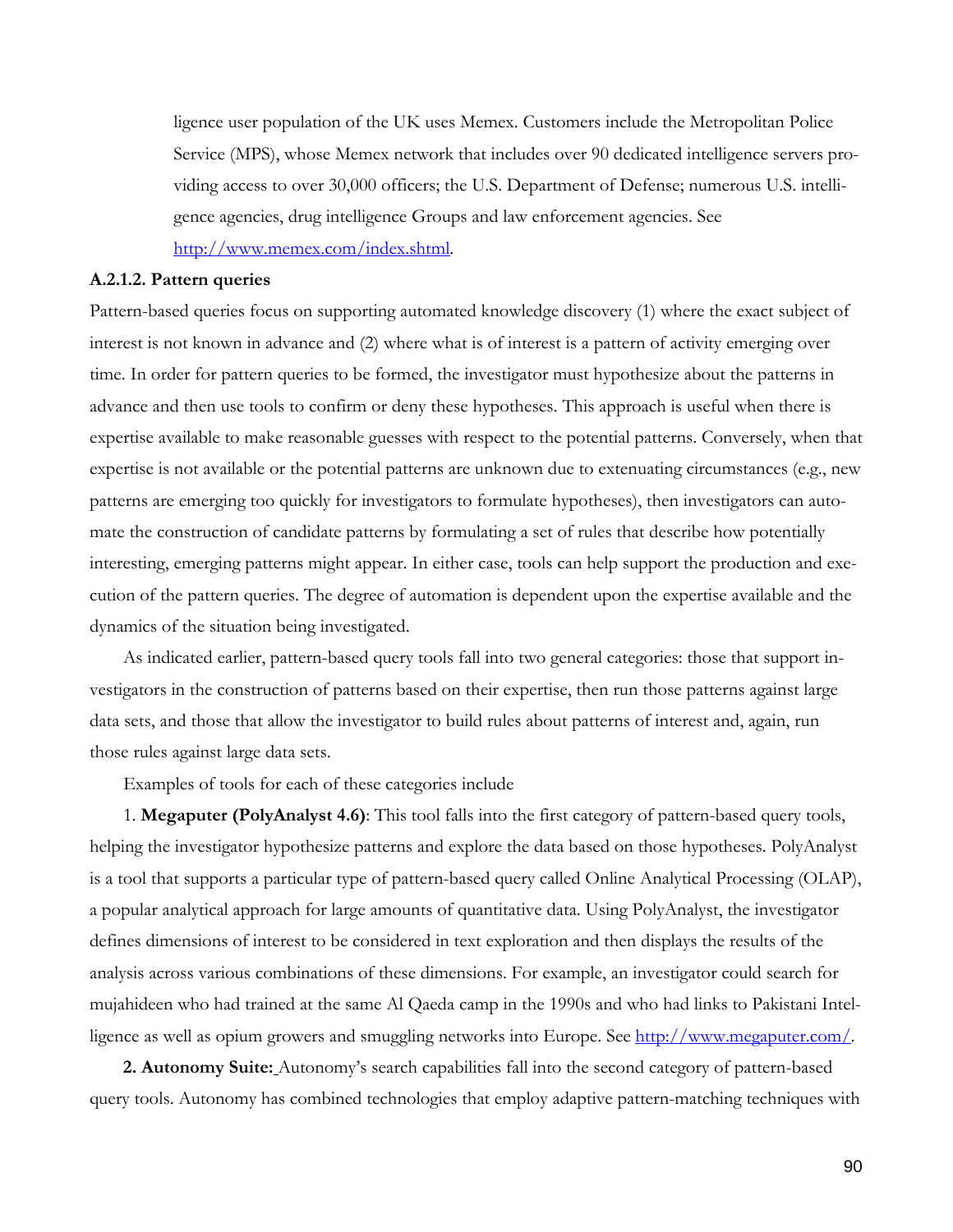Bayesian inference and Claude Shannon's principles of information theory. Autonomy identifies the patterns that naturally occur in text, based on the usage and frequency of words or terms that correspond to specific ideas or concepts as defined by the investigator. Based on the preponderance of one pattern over another in a piece of unstructured information, Autonomy calculates the probability that a document in question is about a subject of interest [Autonomy, 2002]. See http://www.autonomy.com/content/home/

 3. **Fraud Investigator Enterprise**: the Fraud Investigator Enterprise Similarity Search Engine (SSE) from InfoGlide Software is another example of the second category of pattern search tools. SSE uses analytic techniques that dissect data values looking for and quantifying partial matches in addition to exact matches. SSE scores and orders search results based upon a user-defined data model. See

# [http://www.infoglide.com/composite/ProductsF\\_2\\_1.htm](http://www.infoglide.com/composite/ProductsF_2_1.htm)

Although an evaluation of data sources available for scanning is beyond the scope of this paper, one will serve as an example of the information available. It is hypothesized in this report that tools could be developed to support the search and analysis of Short Message Service (SMS) traffic for confirmation of PIE indicators. Often referred to as 'text messaging' in the U.S., the SMS is an integrated message service that lets GSM cellular subscribers send and receive data using their handset. A single short message can be up to 160 characters of text in length - words, numbers, or punctuation symbols. SMS is a store and forward service; this means that messages are not sent directly to the recipient but via a network SMS Center. This enables messages to be delivered to the recipient if their phone is not switched on or if they are out of a coverage area at the time the message was sent. This process, called asynchronous messaging, operates in much the same way as email. Confirmation of message delivery is another feature and means the sender can receive a return message notifying them whether the short message has been delivered or not. SMS messages can be sent to and received from any GSM phone, providing the recipient's network supports text messaging. Text messaging is available to all mobile users and provides both consumers and business people with a discreet way of sending and receiving information

Over 15 billion SMS text messages were sent around the globe in January 2001. Tools taking advantage of the stored messages in an SMS Center could:

- Perform searches of the text messages for keywords or phrases,
- Analyze SMS traffic patterns, and
- Search for people of interest in the Home Location Register (HLR) database that maintains information about the subscription profile of the mobile phone and also about the routing information for the subscriber.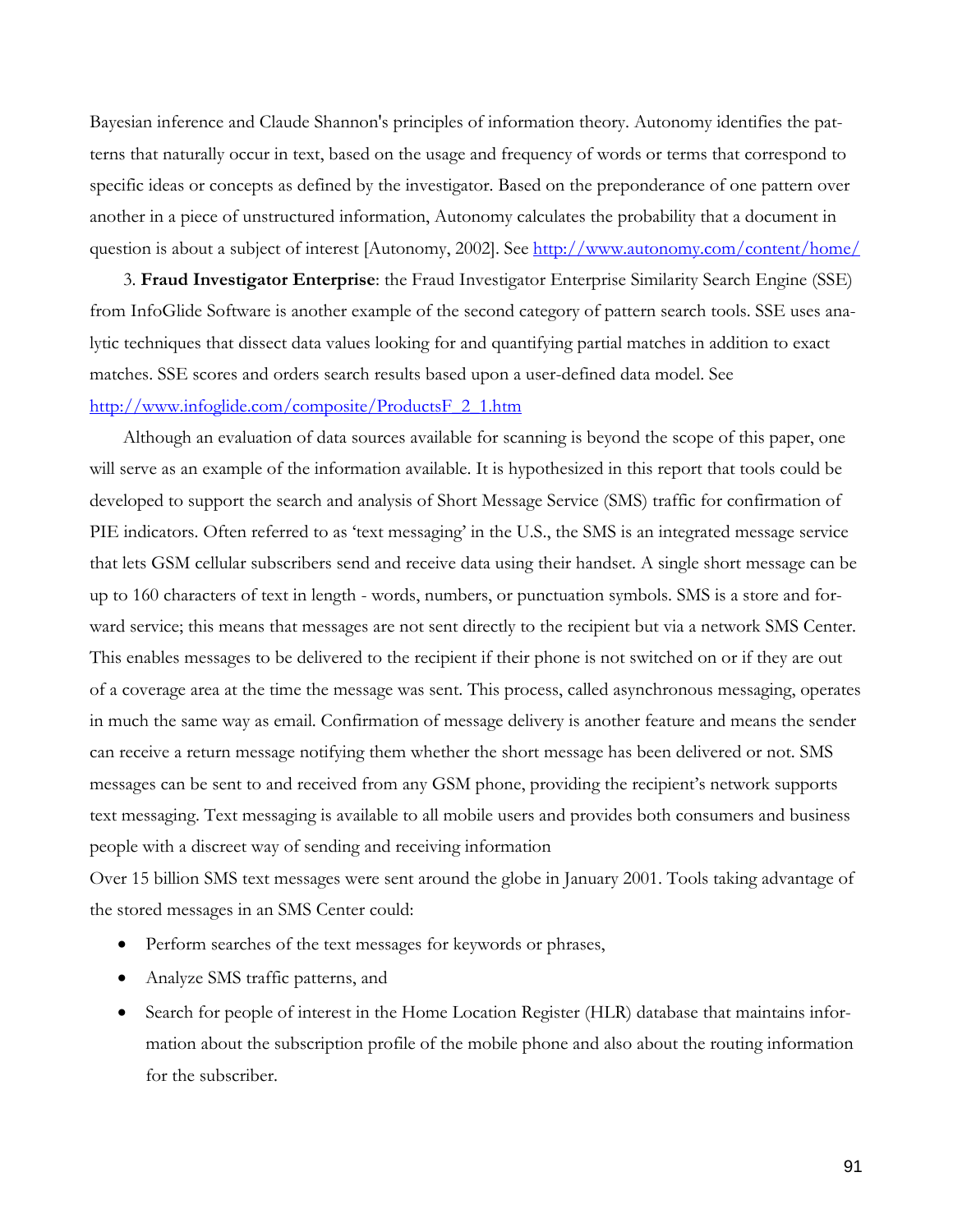# **A.2.2. Codification tools**

As can be seen from exhibit 6, all codification tools will need to support requirements dictated by where these tools fall within the tool space. Codification tools should focus on:

- Supporting individual investigators (or at best a small group of investigators) in making sense of the information discovered during the scanning process.
- Moving the terms with which the information is referenced from a localized organizational context (uncoded, e.g., hawala banking) to a more global context (codified, e.g., informal value storage and transfer operations).
- Moving that information from specific, concrete examples towards more abstract terms that could support identification of concepts and patterns across multiple situations, thus providing a larger context for the concepts being explored.

Using these criteria as a background, the codification tools reviewed fall into two major categories:

- 1. Tools that help investigators label concepts and cluster different concepts into terms that are recognizable and used by the larger analytical community; and
- 2. Tools that use this information to build up network maps identifying entities, relationships, missions, etc.

This section briefly describes codification functionality in general, as well as providing specific tool examples, to support both of these types of codification.

# **A.2.2.1. Labeling and clustering**

The first step to codification is to map the context-specific terms used by individual investigators to a taxonomy of terms that are commonly accepted in a wider analytical context. This process is performed through labeling individual terms, clustering other terms and renaming them according to a communityaccepted taxonomy.

In general, labeling and clustering tools should:

- Support the capture of taxonomies that are being developed by the broader analytical community;
- Allow the easy mapping of local terms to these broader terms;
- Support the clustering process either by providing algorithms for calculating the similarity between concepts, or tools that enable collaborative consensus construction of clustered concepts.

Label and cluster functionality is typically embedded in applications support analytical processes, not provided separately as stand-alone tools. Two examples of such products include: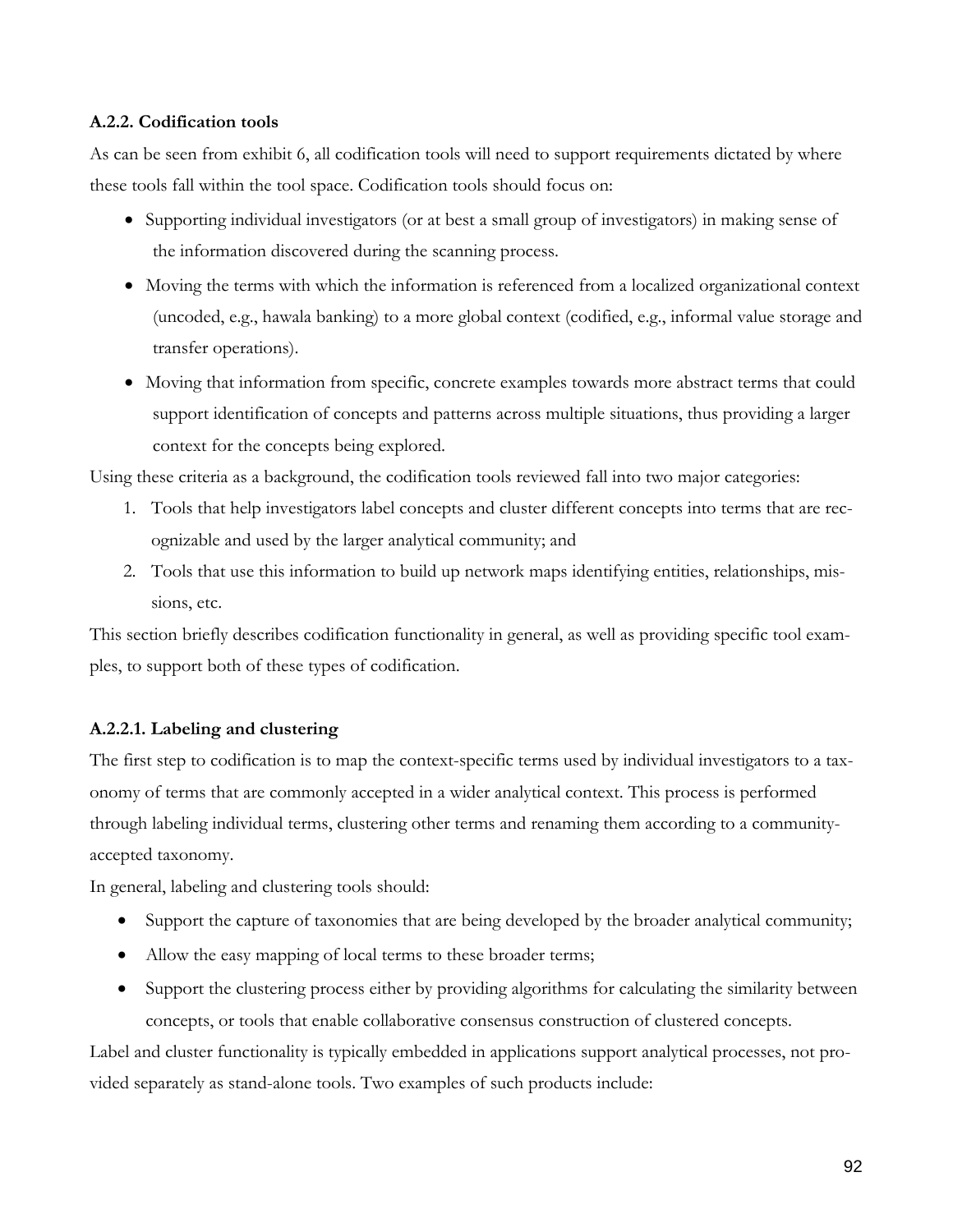**COPLINK**® – COPLINK began as a research project at the University of Arizona and has now grown into a commercially available application from Knowledge Computing Corporation (KCC). It is focused on providing tools for organizing vast quantities of structured and seemingly unrelated information in the law enforcement arena. See COPLINK's commercial website at <http://www.knowledgecc.com/index.htm>and its academic website at the University of Arizona at [http://ai.bpa.arizona.edu/COPLINK/.](http://ai.bpa.arizona.edu/COPLINK/)

**Megaputer (PolyAnalyst 4.6)** – In addition to supporting pattern queries, PolyAnalyst also provides a means for creating, importing and managing taxonomies which could be useful in the codification step and carries out automated categorization of text records against existing taxonomies.

### **A.2.2.2. Network mapping**

Terrorists have a vested interest in concealing their relationships, they often emit confusing or intentionally misleading information and they operate in self-contained and difficult to penetrate cells for much of the time. Criminal networks are also notoriously difficult to map, and the mapping often happens after a crime has been committed than before. What is needed are tools and approaches that support the mapping of networks to represent agents (e.g., people, groups), environments, behaviors, and the relationships between all of these.

A large number of research efforts and some commercial products have been created to automate aspects of network mapping in general and link analysis specifically. In the past, however, these tools have provided only marginal utility in understanding either criminal or terrorist behavior (as opposed to espionage networks, for which this type of tool was initially developed). Often the linkages constructed by such tools are impossible to disentangle since all links have the same importance. PIE holds the potential to focus link analysis tools by clearly delineating watch points and allowing investigators to differentiate, characterize and prioritize links within an asymmetric threat network. This section focuses on the requirements dictated by PIE and some candidate tools that might be used in the PIE context. In general, network mapping tools should:

- Support the representation of people, groups, and the links between them within the PIE indicator framework;
- Sustain flexibility for mapping different network structures;
- Differentiate, characterize and prioritize links within an asymmetric threat network;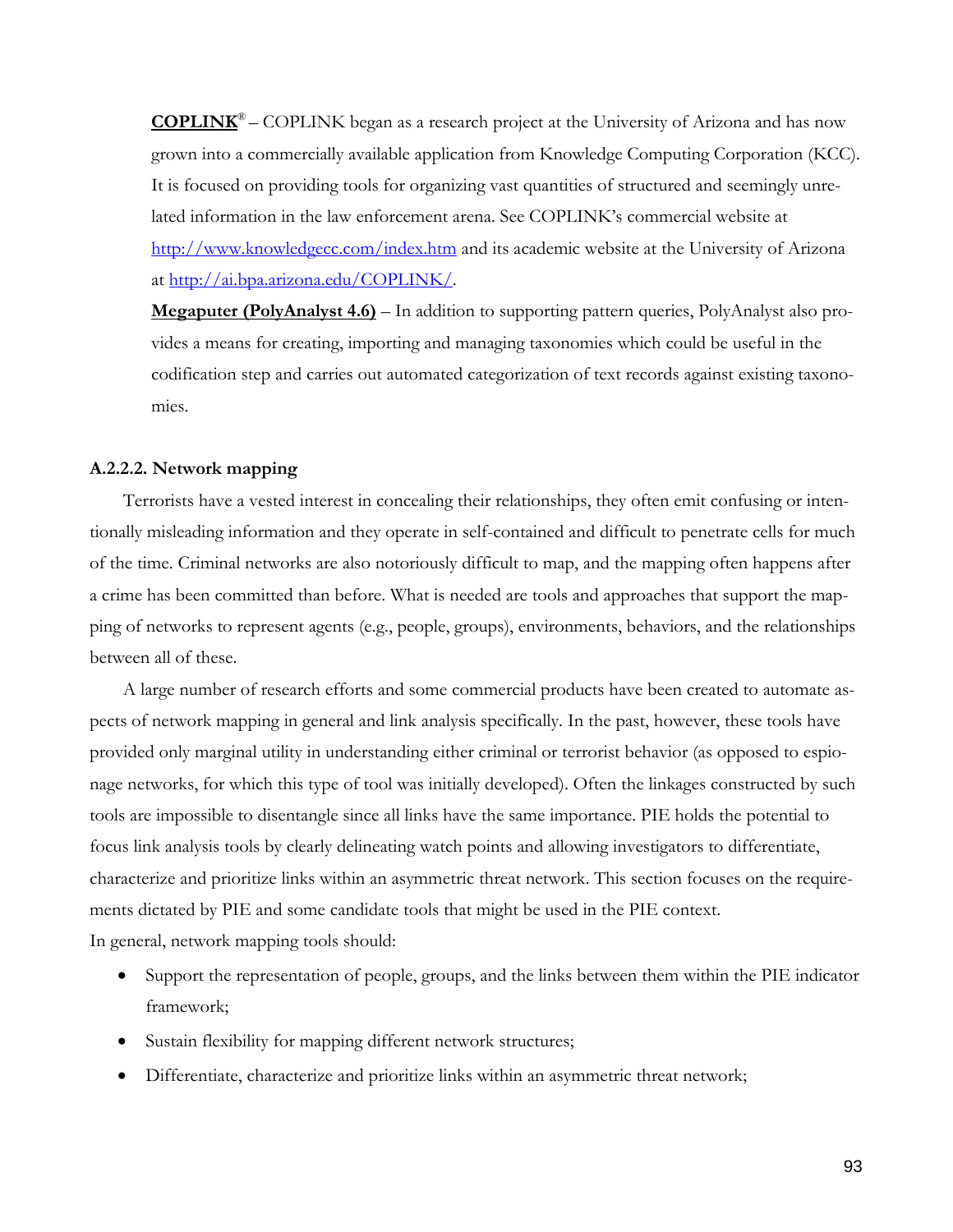- Focus on organizational structures to determine what kinds of network structures they use;
- Provide a graphical interface that supports analysis;
- Access and associate evidence with an investigator's data sources.

Within the PIE context, investigators can use network mapping tools to identify the flows of information and authority within different types of network forms such as chains, hub and spoke, fully matrixed, and various hybrids of these three basic forms.

Examples of network mapping tools that are available commercially include:

**Analyst Notebook®**: A PC-based package from i2 that supports network mapping/link analysis via network, timeline and transaction analysis. Analyst Notebook allows an investigator to capture link information between people, groups, activities, and other entities of interest in a visual format convenient for identifying relationships, dependencies and trends. Analyst Notebook facilitates this capture by providing a variety of tools to review and integrate information from a number of data sources. It also allows the investigator to make a connection between the graphical icons representing entities and the original data sources, supporting a drill-down feature. Some of the other useful features included with Analyst Notebook are the ability to: 1) automatically order and depict sequences of events even when exact date and time data is unknown and 2) use background visuals such as maps, floor plans or watermarks to place chart information in context or label for security purposes. See

[http://www.i2.co.uk/Products/Analysts\\_Notebook/default.asp.](http://www.i2.co.uk/Products/Analysts_Notebook/default.asp) Even though i2 Analyst Notebook is widely used by intelligence community, anti-terrorism and law enforcement investigators for constructing network maps, interviews with investigators indicate that it is more useful as a visual aid for briefing rather than in performing the analysis itself. Although some investigators indicated that they use it as an analytical tool, most seem to perform the analysis using either another tool or by hand, then entering the results into the Analyst Notebook in order to generate a graphic for a report or briefing. Finally, few tools are available within the Analyst Notebook to automatically differentiate, characterize and prioritize links within an asymmetric threat network.

**Patterntracer TCA**: Patterntracer Telephone Call Analysis (TCA) is an add-on tool for the Analyst Notebook intended to help identify patterns in telephone billing data. Patterntracer TCA automatically finds repeating call patterns in telephone billing data and graphically displays them using network and timeline charts. See [http://www.i2.co.uk/Products/Analysts\\_Workstation/default.asp](http://www.i2.co.uk/Products/Analysts_Workstation/default.asp)

**Memex**: Memex has already been discussed in the context of subject-based query tools. In addition to supporting such queries, however, Memex also provides a tool that supports automated link analysis on unstructured data and presents the results in graphical form.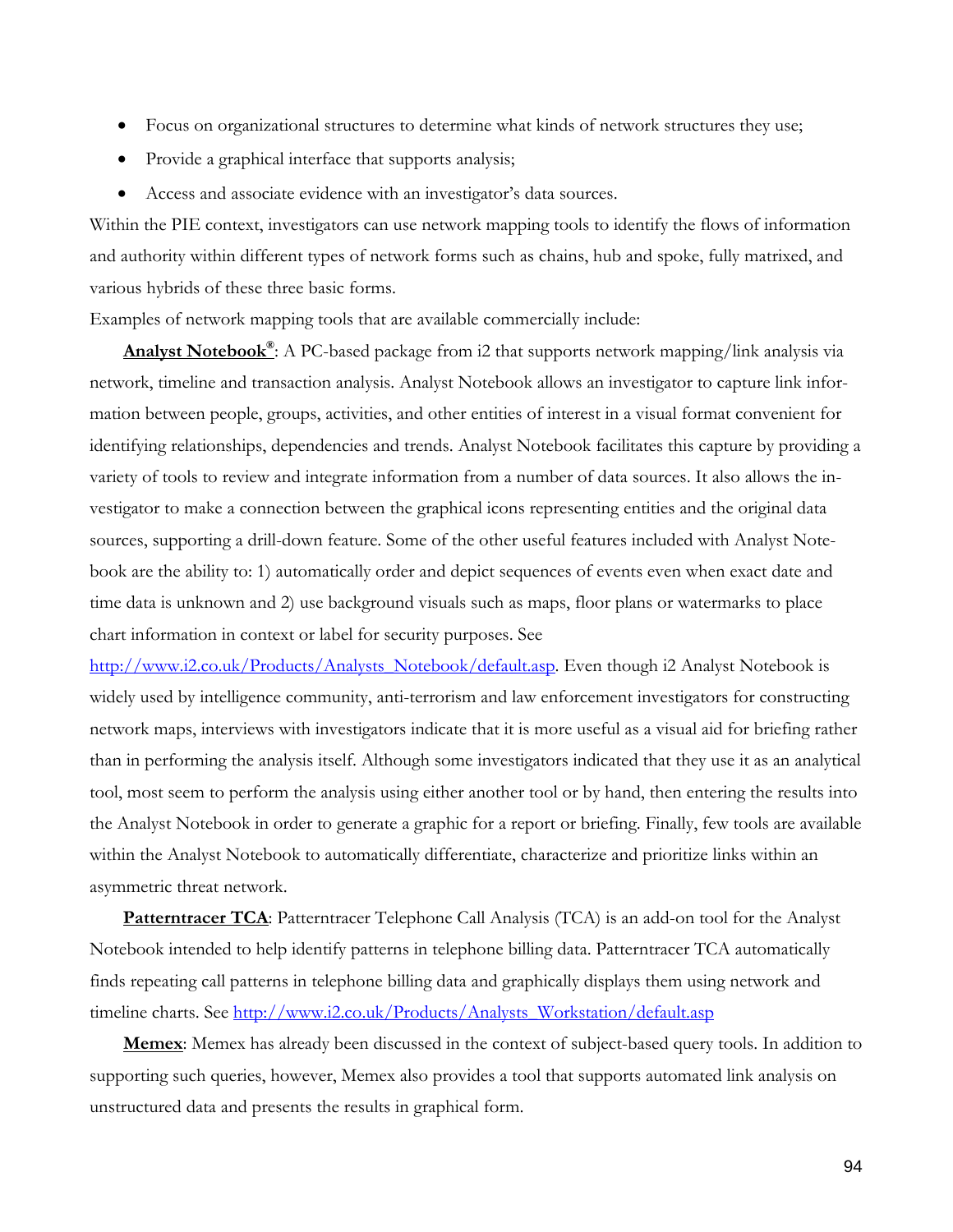**Megaputer (PolyAnalyst 4.6)**: In addition to supporting pattern-based queries, PolyAnalyst was also designed to support a primitive form of link analysis, by providing a visual relationship of the results.

## **A.2.3. Abstraction tools**

As can be seen from exhibit 6, all abstraction tools will need to support requirements dictated by where these tools fall within the tool space. Abstraction tools should focus on:

- Functionalities that help individual investigators (or a small group of investigators) build abstract models;
- Options to help share these models, and therefore the tools should be defined using terms that will be recognized by the larger community (i.e., codified as opposed to uncoded);
- Highly abstract notions that encourage examination of concepts across networks, groups, and time.

The product of these tools should be hypotheses or models that can be shared with the community to support information exchange, encourage dialogue, and eventually be validated against both real-world data and by other experts. This section provides some examples of useful functionality that should be included in tools to support the abstraction process.

## **A.2.3.1. Structured argumentation tools**

Structured argumentation is a methodology for capturing analytical reasoning processes designed to address a specific analytic task in a series of alternative constructs, or hypotheses, represented by a set of hierarchical indicators and associated evidence. Structured argumentation tools should:

- Capture multiple, competing hypotheses of multi-dimensional indicators at both summary and/or detailed levels of granularity;
- Develop and archive indicators and supporting evidence;
- Monitor ongoing activities and assess the implications of new evidence;
- Provide graphical visualizations of arguments and associated evidence;
- Encourage a careful analysis by reminding the investigator of the full spectrum of indicators to be considered;
- Ease argument comprehension by allowing the investigator to move along the component lines of reasoning to discover the basis and rationale of others' arguments;
- Invite and facilitate argument comparison by framing arguments within common structures; and
- Support collaborative development and reuse of models among a community of investigators.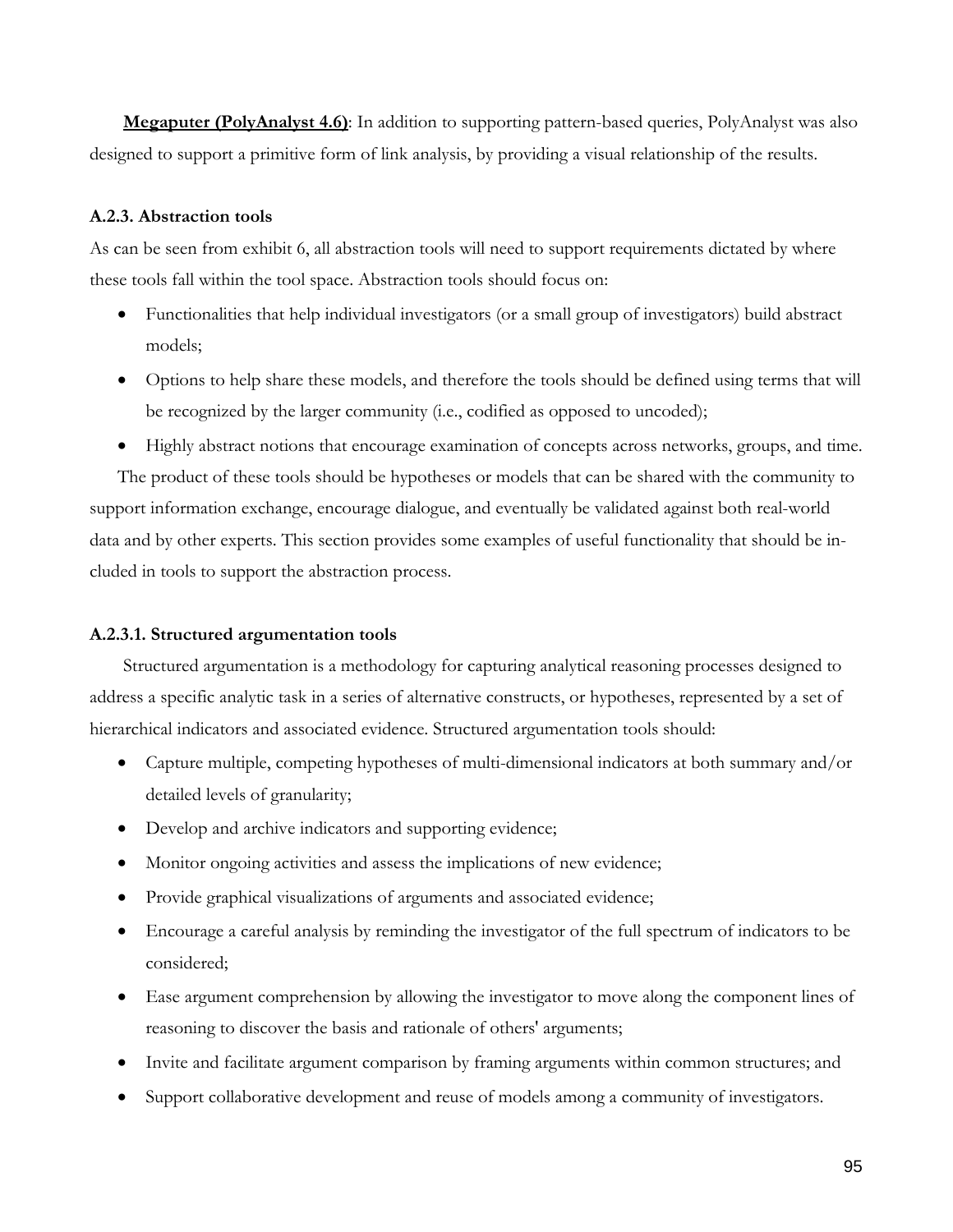Within the PIE context, investigators can use structured argumentation tools to assess a terrorist group's ability to weaponize biological materials, and determine the parameters of a transnational criminal organization's money laundering methodology.

Examples of structured argumentation tools that are available commercially include:

**Structured Evidential Argument System (SEAS)** from SRI International was initially applied to the problem of early warning for project management, and more recently to the problem of early crisis warning for the U.S. intelligence and policy communities. SEAS is based on the concept of a structured argument, which is a hierarchically organized set of questions (i.e., a tree structure). These are multiple-choice questions, with the different answers corresponding to discrete points or subintervals along a continuous scale, with one end of the scale representing strong support for a particular type of opportunity or threat and the other end representing strong refutation. Leaf nodes represent primitive questions, and internal nodes represent derivative questions. The links represent support relationships among the questions. A derivative question is supported by all the derivative and primitive questions below it. SEAS arguments move concepts from their concrete, local representations into a global context that supports PIE indicator construction. See [http://www.ai.sri.com/~seas/.](http://www.ai.sri.com/~seas/)

#### **A.2.3.2. Modeling**

By capturing information about a situation (e.g., the actors, possible actions, influences on those actions, etc.), in a model, users can define a set of initial conditions, match these against the model, and use the results to support analysis and prediction. This process can either be performed manually or, if the model is complex, using an automated tool or simulator.

Utilizing modeling tools, investigators can systematically examine aspects of terror-crime interaction. Process models in particular can reveal linkages between the two groups and allow investigators to map these linkages to locations on the terror-crime interaction spectrum. Process models capture the dynamics of networks in a series of functional and temporal steps. Depending on the process being modeled, these steps must be conducted either sequentially or simultaneously in order for the process to execute as designed. For example, delivery of cocaine from South America to the U.S. can be modeled as process that moves sequentially from the growth and harvesting of coca leaves through refinement into cocaine and then transshipment via intermediate countries into U.S. distribution points. Some of these steps are sequential (e.g., certain chemicals must be acquired and laboratories established before the coca leaves can be processed in bulk) and some can be conducted simultaneously (e.g., multiple smuggling routes can be utilized at the same time).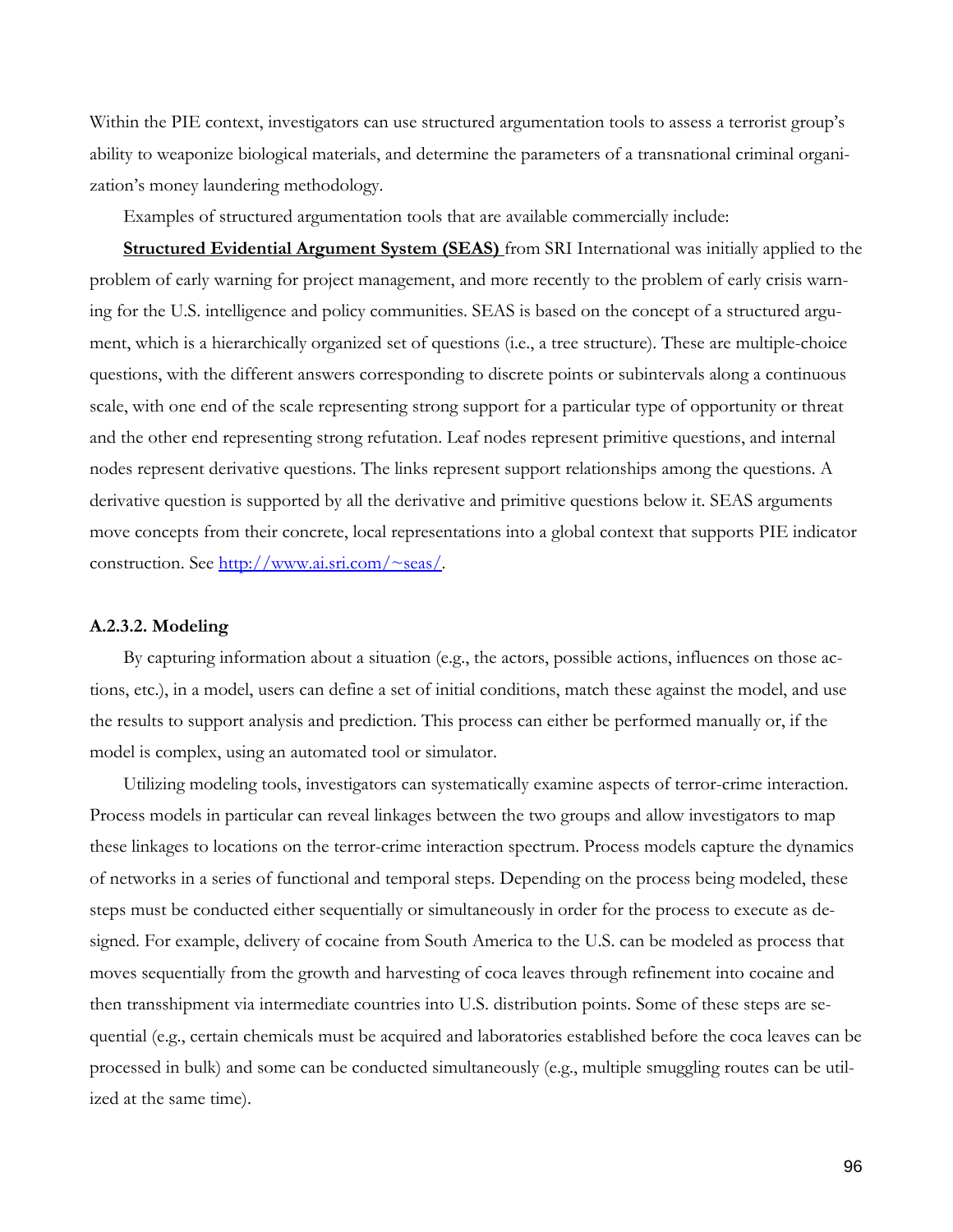Corruption, modeled as a process, should reveal useful indicators of cooperation between organized crime and terrorism. For example, one way to generate and validate indicators of terror-crime interaction is to place cases of corrupt government officials or private sector individuals in an organizational network construct utilizing a process model and determine if they serve as a common link between terrorist and criminal networks via an intent model with attached evidence. An intent model is a type of process model constructed by reverse engineering a specific end-state, such as the ability to move goods and people into and out of a country without interference from law enforcement agencies.

This end-state is reached by bribing certain key officials in groups that supply border guards, provide legitimate import-export documents (e.g., end-user certificates), monitor immigration flows, etc.

Depending on organizational details, a bribery campaign can proceed sequentially or simultaneously through various offices and individuals. This type of model allows analysts to 'follow the money' through a corruption network and link payments to officials with illicit sources. The model can be set up to reveal payments to officials that can be linked to both criminal and terrorist involvement (perhaps via individuals or small groups with known links to both types of network).

Thus investigators can use a process model as a repository for numerous disparate data items that, taken together, reveal common patterns of corruption or sources of payments that can serve as indicators of cooperation between organized crime and terrorism. Using these tools, investigators can explore multiple data dimensions by dynamically manipulating several elements of analysis:

- Criminal and/or terrorist priorities, intent and factor attributes;
- Characterization and importance of direct evidence;
- Graphical representations and other multi-dimensional data visualization approaches.

There have been a large number of models built over the last several years focusing on counterterrorism and criminal activities. Some of the most promising are models that support agent-based execution of complex adaptive environments that are used for intelligence analysis and training. Some of the most sophisticated are now being developed to support the generation of more realistic environments and interactions for the commercial gaming market.

In general, modeling tools should:

- Capture and present reasoning from evidence to conclusion;
- Enable comparison of information across situation, time, and groups;
- Provide a framework for challenging assumptions and exploring alternative hypotheses;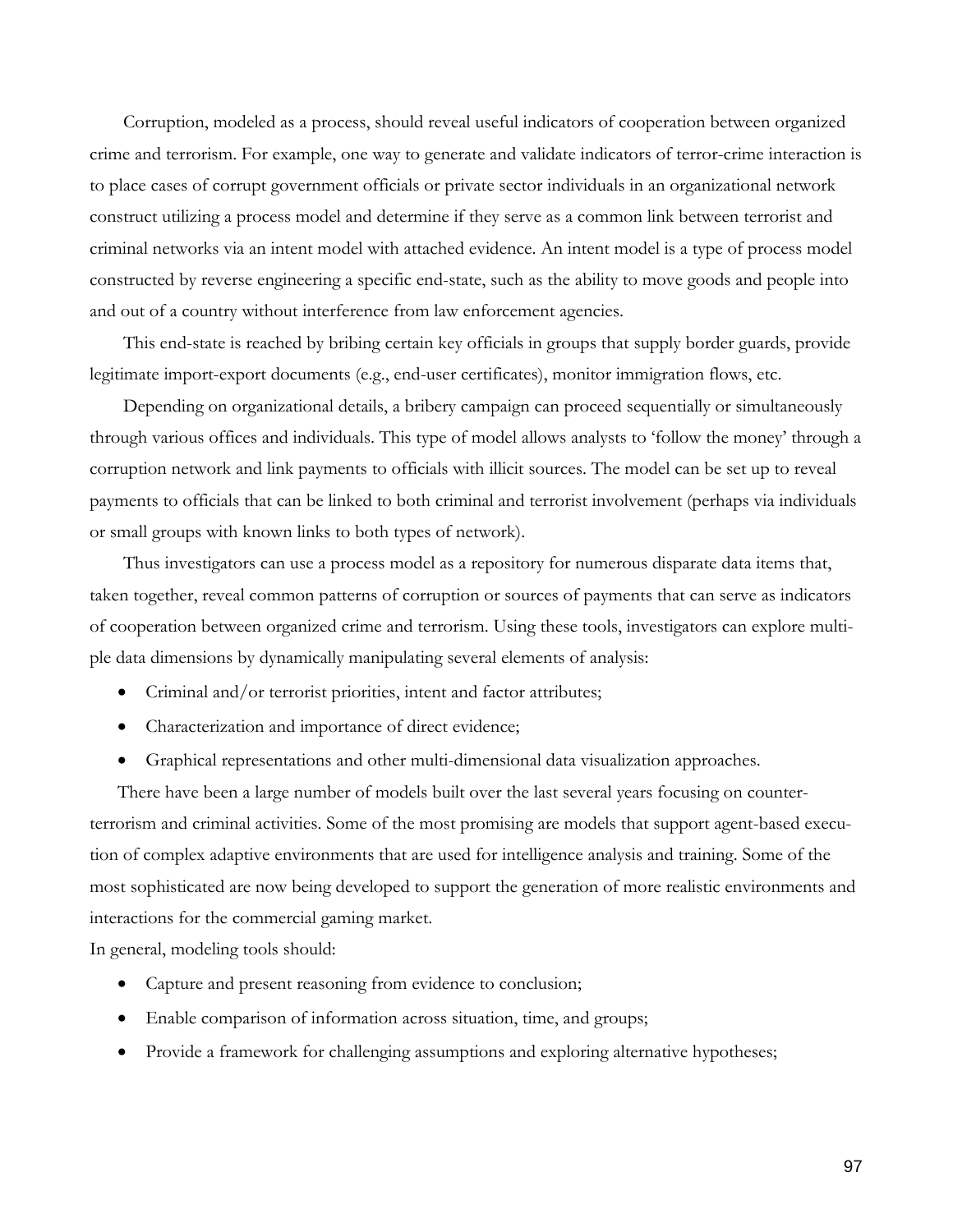- Facilitate information sharing and cooperation by representing hypotheses and analytical judgment, not just facts;
- Incorporate the first principle of analysis—problem decomposition;
- Track ongoing and evolving situations, collect analysis, and enable users to discover information and critical data relationships;
- Make rigorous option space analysis possible in a distributed electronic context;
- Warn users of potential cognitive bias inherent in analysis.

Although there are too many of these tools to list in this report, good examples of some that would be useful to support PIE include:

**NETEST:** This model estimates the size and shape of covert networks given multiple sources with omissions and errors. NETEST makes use of Bayesian updating techniques, communications theory and social network theory [Dombroski, 2002].

**The Modeling, Virtual Environments and Simulation (MOVES) Institute** at the Naval Postgraduate School in Monterey, California, is using a model of cognition formulated by Aaron T. Beck to build models capturing the characteristics of people willing to employ violence [Beck, 2002].

**BIOWAR**: This is a cityscale multi-agent model of weaponized bioterrorist attacks for intelligence and training. At present the model is running with 100,000 agents (this number will be increased). All agents have real social networks and the model contains real city data (hospitals, schools, etc.). Agents are as realistic as possible and contain a cognitive model [Carley, 2003a].

All of the models reviewed had similar capabilities:

- Capture the characteristics of entities people, places, groups, etc.;
- Capture the relationships between entities at a level of detail that supports programmatic construction of processes, situations, actions, etc. these are usually "isa" and "apartof" representations of object-oriented taxonomies, influence relationships, time relationships, etc.;
- The ability to represent this information in a format that supports using the model in simulations. The next section provides information on simulation tools that are in common use for running these types of models.
- User interfaces for defining the models, the best being graphical interfaces that allow the user to define the entities and their relationships through intuitive visual displays. For example, if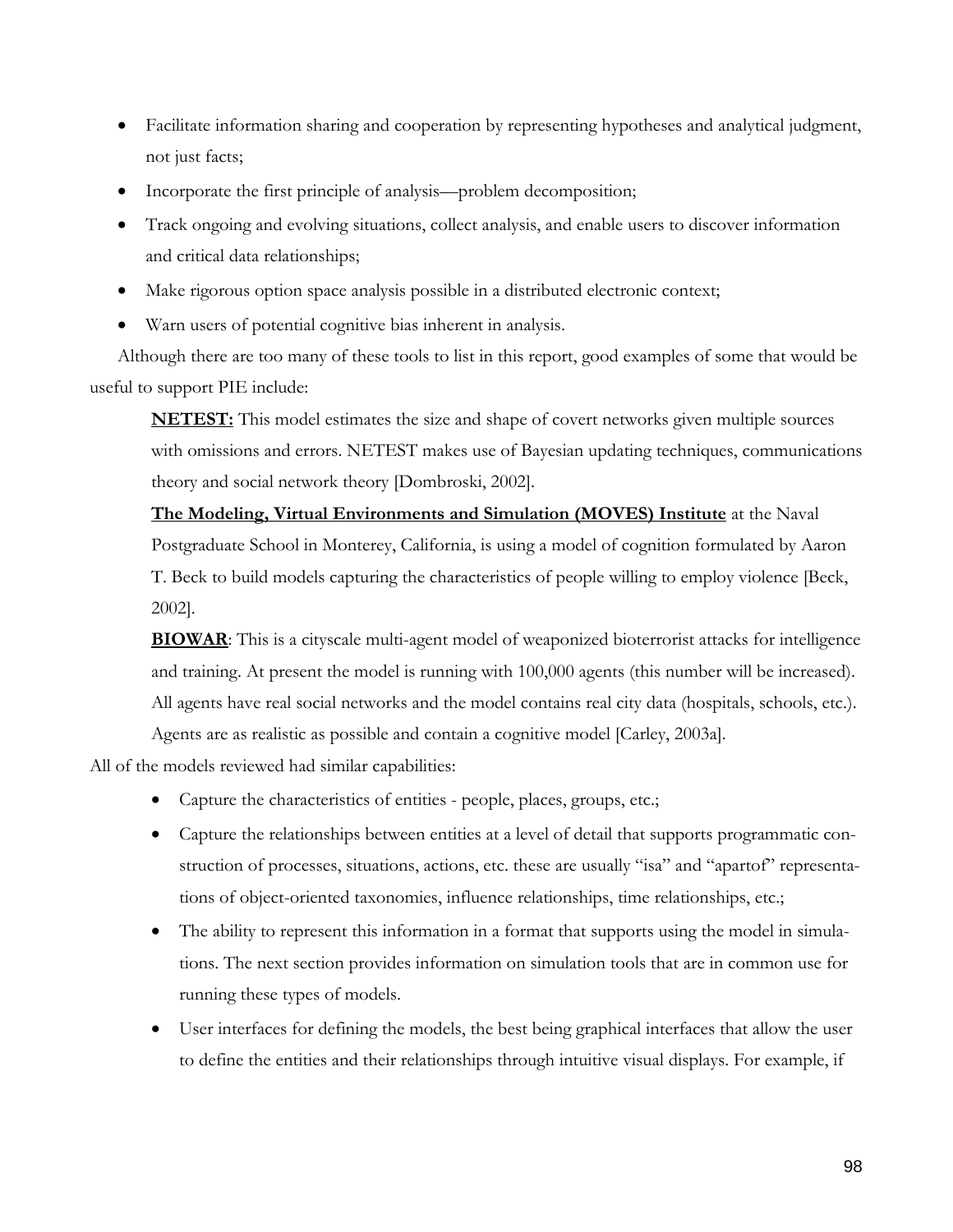the model involves defining networks or influences between entities, graphical displays with the ability to create connections and perform drag and drop actions become important.

# **A.2.4. Diffusion tools**

As can be seen from exhibit 6, all diffusion tools will need to support requirements dictated by where these tools fall within the tool space. Diffusion tools should focus on:

- Moving information from an individual or small group of investigators to the collective community;
- Providing abstract concepts that are easily understood in a global context with little worry that the terms will be misinterpreted;
- Supporting the representation of abstract concepts and encouraging dialogues about those concepts.

In general diffusion tools should:

- Provide a shared environment that investigators can access on the internet;
- Support the ability for everyone to upload abstract concepts and their supporting evidence (e.g., documents);
- Contain the ability for the person uploading the information to be able to attach an annotation and keywords;
- Posses the ability to search concept repositories;
- Be simple to set up and use.

Within the PIE context, investigators could use diffusion tools to:

- Employ a collaborative environment to exchange information, results of analysis, hypotheses, models, etc.;
- Utilize collaborative environments that might be set up between law enforcement groups and counterterrorism groups to exchange information on a continual and near real-time basis.

Examples of diffusion tools run from one end of the cooperation/dissemination spectrum to the other. One of the simplest to use is:

• **AskSam:** The AskSam Web Publisher is an extension of the standalone AskSam capability that has been used by the analytical community for many years. The capabilities of AskSam Web Publisher include: 1) sharing documents with others who have access to the local network, 2) anyone who has access to the network has access to the AskSam archive without the need for an expensive license, and 3) advanced searching capabilities including adding key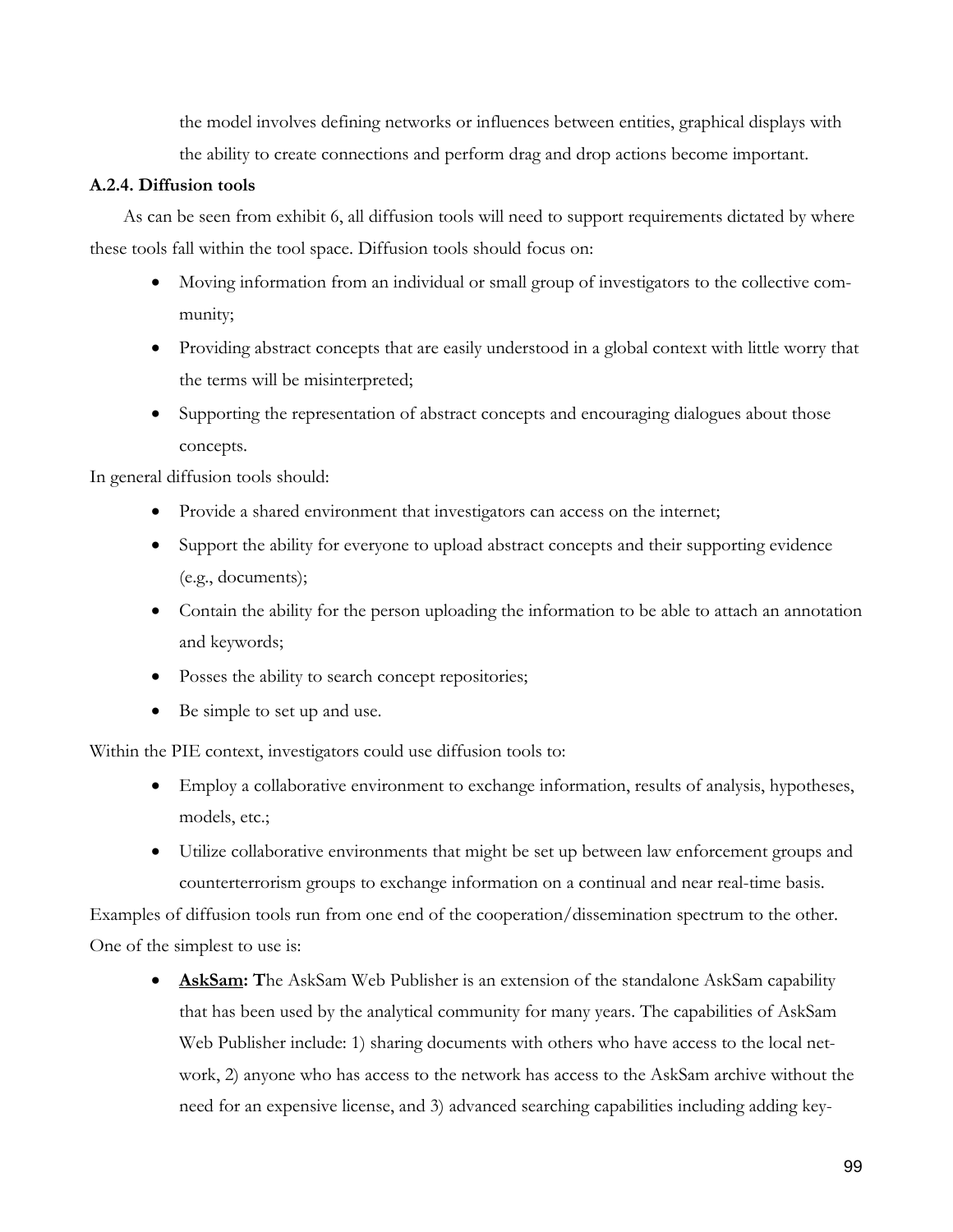words which supports a group's codification process (see step 2 in exhibit 6 in our analytical process). See [http://www.asksam.com/.](http://www.asksam.com/)

There are some significant disadvantages to using AskSam as a cooperation environment. For example, each document included has to be 'published'. The assumption is that there are only one or two people primarily responsible for posting documents and these people control all documents that are made available, a poor assumption for an analytical community where all are potential publishers of concepts. The result is expensive licenses for publishers. Finally, there is no web-based service for AskSam, requiring each organization to host its own AskSam server.

There are two leading commercial tools for cooperation now available and widely used. Which tool is chosen for a task depends on the scope of the task and the number of users.

**Groove:** virtual office software that allows small teams of people to work together securely over a network on a constrained problem. Groove capabilities include: 1) the ability for investigators to set up a shared space, invite people to join and give them permission to post documents to a document repository (i.e., file sharing), 2) security including encryption that protects content (e.g., upload and download of documents) and communications (e.g., email and text messaging), investigators can work across firewalls without a Virtual Private Network (VPN) which improves speed and makes it accessible from outside of an intranet, 4) investigators are able to work off-line, then synchronize when they come back on line, 5) includes addin tools to support cooperation such as calendars, email, text- and voice-based instant messaging, and project management.

Although Groove satisfies most of the basic requirements listed for this category, there are several drawbacks to using Groove for large projects. For example, there is no free format search for text documents and investigators cannot add on their own keyword categories or attributes to the stored documents. This limits Groove's usefulness as an information exchange archive. In addition, Groove is a fat client, peer-to-peer architecture. This means that all participants are required to purchase a license, download and install Groove on their individual machines. It also means that Groove requires high bandwidth for the information exchange portion of the peer-to-peer updates. See [http://www.groove.net/default.cfm?pagename=Workspace.](http://www.groove.net/default.cfm?pagename=Workspace)

• **Sharepoint:** Allows teams of people to work together on documents, tasks, contacts, events, and other information. Sharepoint capabilities include: 1) text document loading and sharing, 2) free format search capability, 3) cooperation tools to include instant messaging, email and a group calendar, and 4) security with individual and group level access control. The TraCCC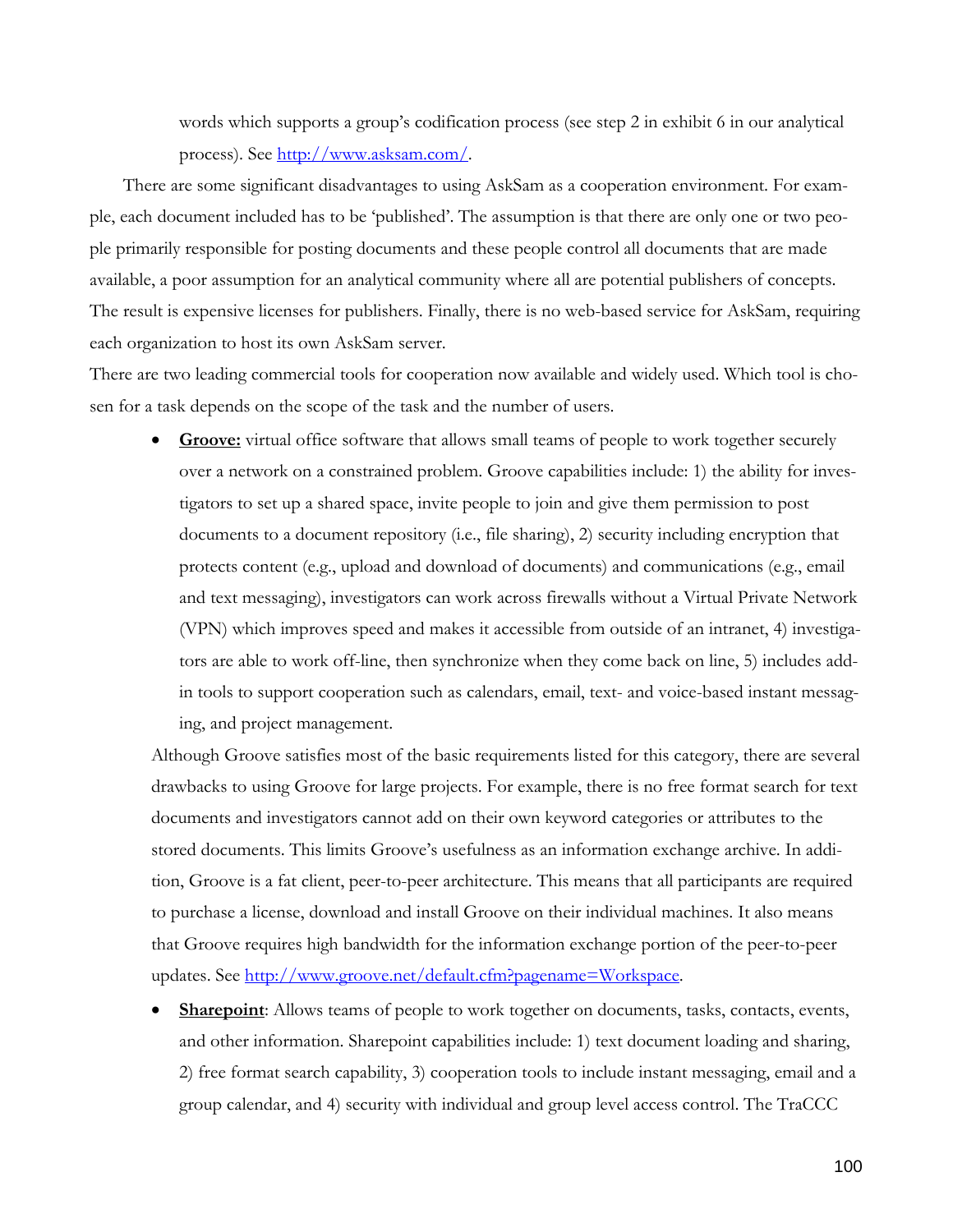team employed Sharepoint for this project to facilitate distributed research and document generation. See [http://www.microsoft.com/sharepoint/.](http://www.microsoft.com/sharepoint/)

Sharepoint has many of the same features as Groove, but there are fundamental underlying differences. Sharepoint's architecture is server based with the client running in a web browser. One advantage to this approach is that each investigator is not required to download a personal version on a machine (Groove requires 60-80MB of space on each machine). In fact, an investigator can access the Sharepoint space from any machine (e.g., at an airport). The disadvantage of this approach is that the investigator does not have a local version of the Sharepoint information and is unable to work offline. With Groove, an investigator can work offline, and then resynchronize with the remaining members of the group when the network once again becomes available. Finally, since peer-to-peer updates are not taking place, Sharepoint does not necessarily require a high speed internet access, except perhaps in the case where the investigator would like to upload large documents.

Another significant difference between Sharepoint and Groove is linked to the search function. In Groove, the search capability is limited to information that is typed into Groove directly, not to documents that have been attached to Groove in an archive. A Sharepoint support not only document searches, but also allows the community of investigators to set up their own keyword categories to help with the codification of the shared documents (again see step 2 from exhibit 6). It should be noted, however, that Sharepoint only supports searches for Microsoft documents (e.g., Word, Power-Point, etc.) and not 'foreign' document formats such as PDF. This fact is not surprising given that Sharepoint is a Microsoft tool.

Sharepoint and Groove are commercially available cooperation solutions. There are also a wide variety of customized cooperation environments now appearing on the market. For example:

• **WAVE Enterprise Information Integration System** - Modus Operandi's Wide Area Virtual Environment (WAVE) provides tools to support real-time enterprise information integration, cooperation and performance management. WAVE capabilities include: 1) collaborative workspaces for team-based information sharing, 2) security for controlled sharing of information, 3) an extensible enterprise knowledge model that organizes and manages all enterprise knowledge assets, 4) dynamic integration of legacy data sources and commercial off-the-shelf (COtS) tools, 5) document version control, 6) cooperation tools, including discussions, issues, action items, search, and reports, and 7) performance metrics. WAVE is not a COtS solution, however. An organization must work with Modus Operandi services to set up a custom envi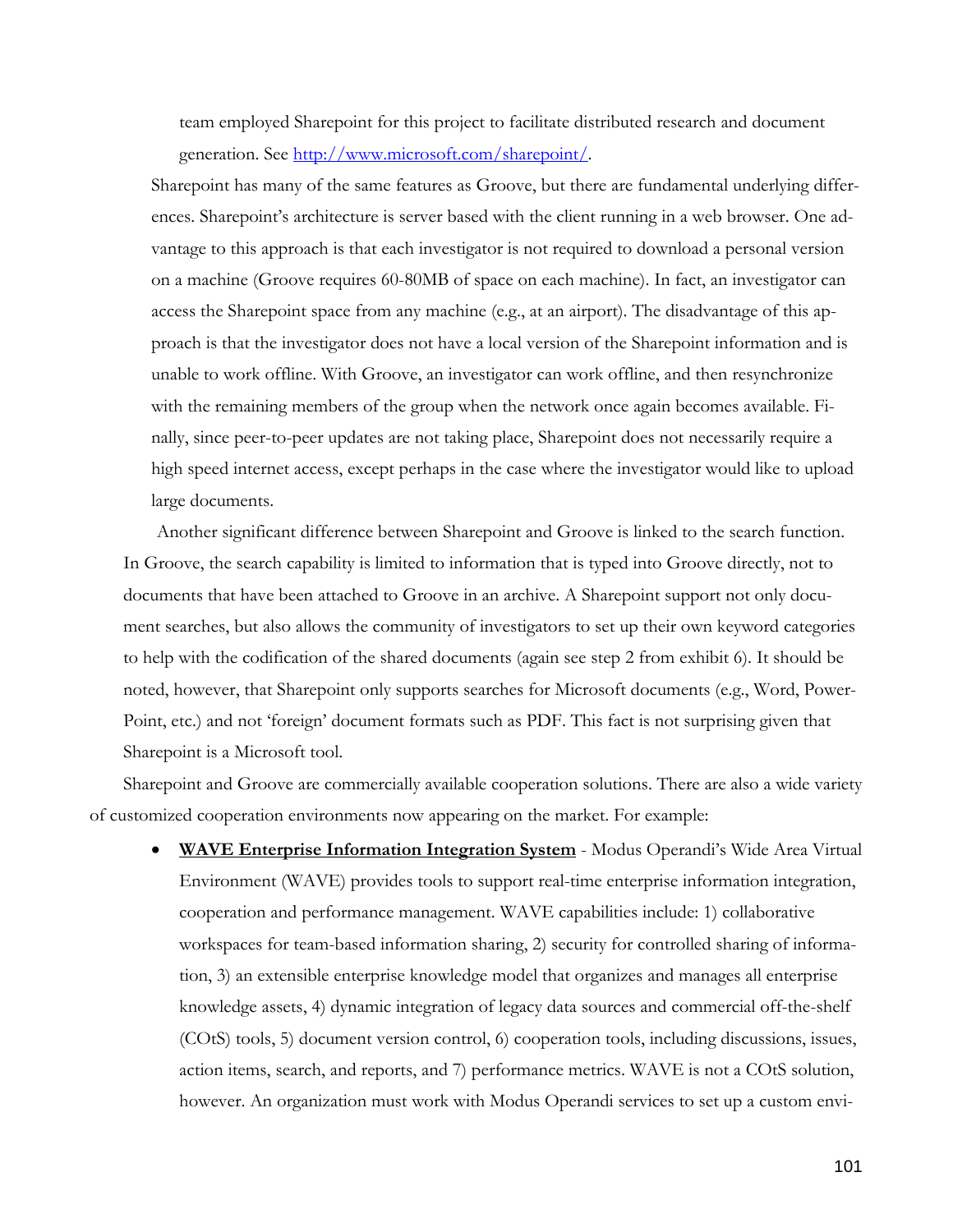ronment. The main disadvantage to this approach as opposed to Groove or Sharepoint is cost and the sharing of information across groups. See <http://www.modusoperandi.com/wave.htm>.

Finally, many of the tools previously discussed have add-ons available for extending their functionality to a group. For example:

• **iBase4**: i2's Analyst Notebook can be integrated with iBase4, an application that allows investigators to create multi-user databases for developing, updating, and sharing the source information being used to create network maps. It even includes security to restrict access or functionality by user, user groups and data fields. It is not clear from the literature, but it appears that this functionality is restricted to the source data and not the sharing of network maps generated by the investigators. See <http://www.i2.co.uk/Products/iBase/default.asp>

The main disadvantage of iBase4 is its proprietary format. This limitation might be somewhat mitigated by coupling iBase4 with i2's iBridge product which creates a live connection between legacy databases, but there is no evidence in the literature that i2 has made this integration.

# **A.2.5. Validation tools**

As can be seen from exhibit 6, all validation tools will need to support requirements dictated by where these tools fall within the tool space. Validation tools should focus on:

- Providing a community context for validating the concepts put forward by the individual participants in the community;
- Continuing to work within a codified realm in order to facilitate communication between different groups articulating different perspectives;
- Matching abstract concepts against real world data (or expert opinion) to determine the validity of the concepts being put forward.

Using these criteria as background, one of the most useful toolsets available for validation are simulation tools. This section briefly describes the functionality in general, as well as providing specific tool examples, to support simulations that 'kick the tires' of the abstract concepts.

Following are some key capabilities that any simulation tool must possess:

- Ability to ingest the model information that has been constructed in the previous steps in the analytical process;
- Access to a data source for information that might be required by the model during execution;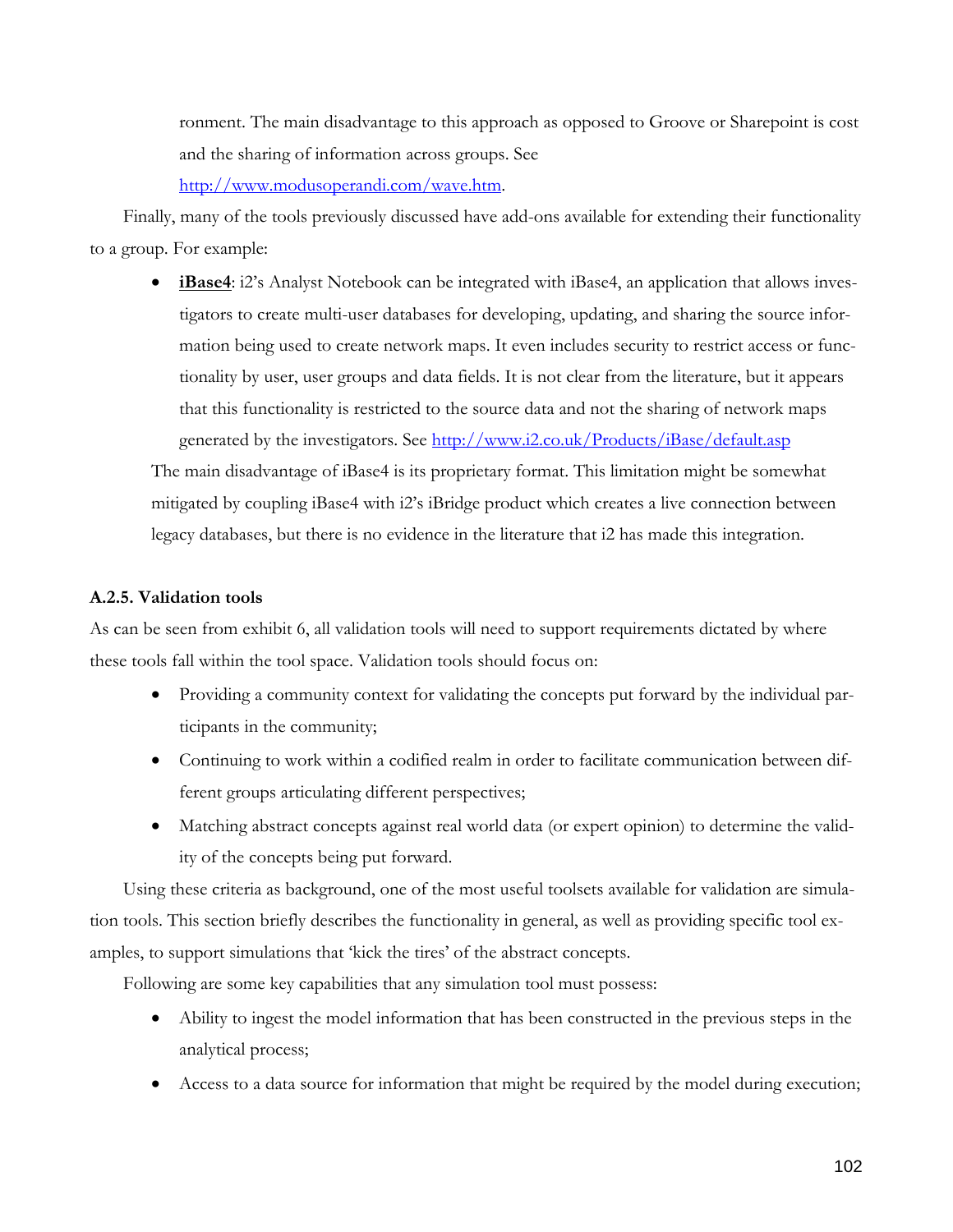- Users need to be able to define the initial conditions against which the model will be run;
- The more useful simulators allow the user to "step through" the model execution, examining variables and resetting variable values in mid-execution;
- Ability to print out step-by-step interim execution results and final results;
- Change the initial conditions and compare the results against prior runs.

Although there are many simulation tools available, following are brief descriptions of some of the most promising:

**Online iLink**: An optional application for i2's Analyst Notebook that supports dynamic update of Analyst Notebook information from online data sources. Once a connection is made with an on-line source (e.g., LexisNexis<sup>tM</sup>, or  $D\&B^{\circledast}$ ) Analyst Notebook uses this connection to automatically check for any updated information and propagates those updates throughout to support validation of the network map information. See [http://www.i2inc.com](http://www.i2inc.com/).

One apparent drawback with this plug-in is that Online iLink appears to require that the line data provider deploy i2's visualization technology.

- **NETEST:** A research project from Carnegie Mellon University, which is developing tools that combine multi-agent technology with hierarchical Bayesian inference models and biased net models to produce accurate posterior representations of terrorist networks. Bayesian inference models produce representations of a network's structure and informant accuracy by combining prior network and accuracy data with informant perceptions of a network. Biased net theory examines and captures the biases that may exist in a specific network or set of networks. Using NETEST, an investigator can estimate a network's size, determine its membership and structure, determine areas of the network where data is missing, perform cost/benefit analysis of additional information, assess group level capabilities embedded in the network, and pose "what if" scenarios to destabilize a network and predict its evolution over time [Dombroski, 2002].
- **REcursive Porous Agent Simulation toolkit (REPAST):** A good example of the free, open source toolkits available for creating agent-based simulations. Begun by the University of Chicago's social sciences research community and later maintained by groups such as Argonne National Laboratory, Repast is now managed by the non-profit volunteer Repast Organization for Architecture and Development (ROAD). Some of Repast's features include: 1) a variety of agent templates and examples (however, the toolkit gives users complete flexibility as to how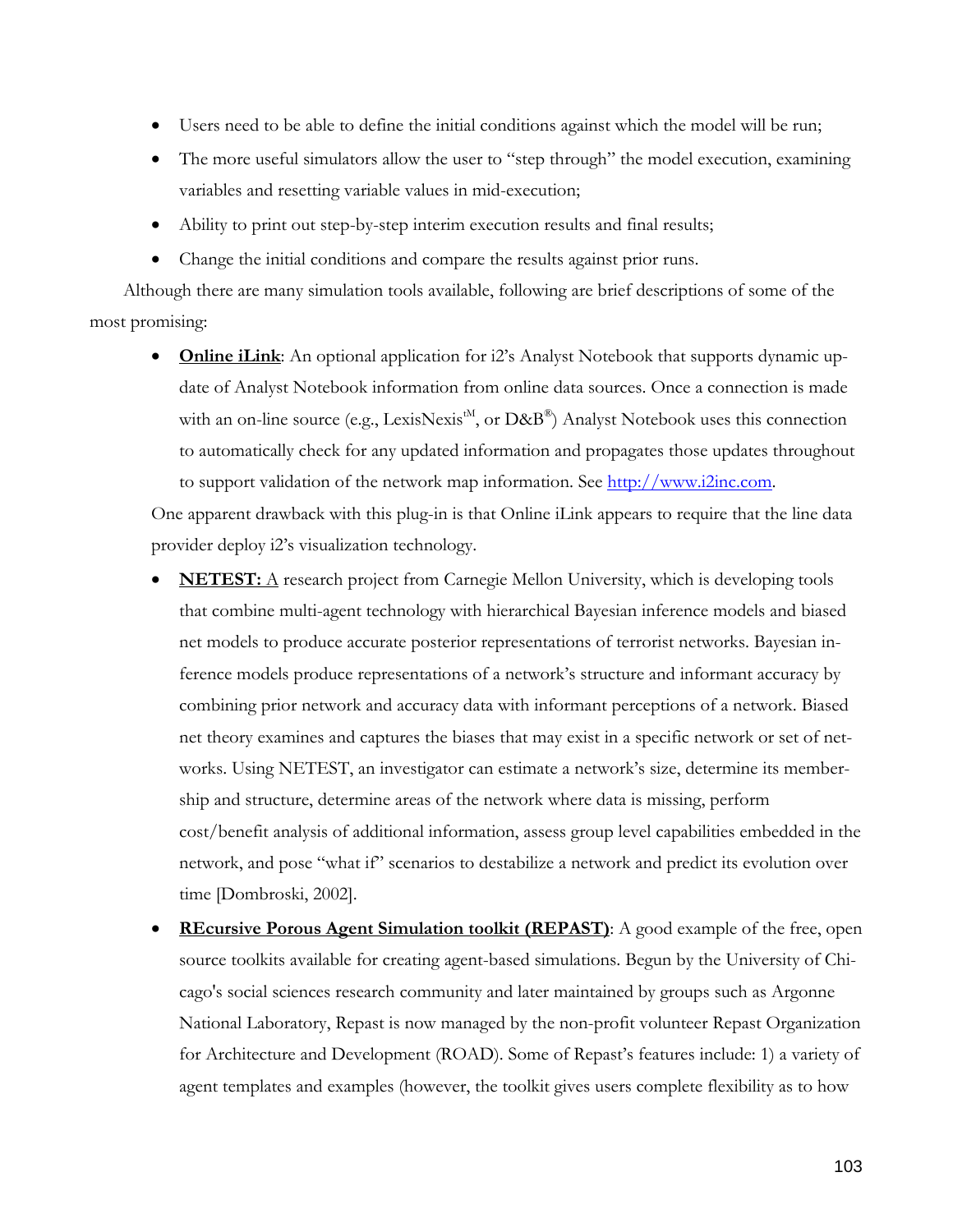they specify the properties and behaviors of agents), 2) a fully concurrent discrete event scheduler (this scheduler supports both sequential and parallel discrete event operations), 3) built-in simulation results logging and graphing tools, 4) an automated Monte Carlo simulation framework, 5) allows users to dynamically access and modify agent properties, agent behavioral equations, and model properties at run time, 6) includes libraries for genetic algorithms, neural networks, random number generation, and specialized mathematics, and 7) built-in systems dynamics modeling.

More to the point for this investigation, Repast has social network modeling support tools. The Repast website claims that "Repast is at the moment the most suitable simulation framework for the applied modeling of social interventions based on theories and data," [Tobias, 2003]. See [http://repast.sourceforge.net/.](http://repast.sourceforge.net/)

# **A.2.6. Impacting tools**

As can be seen from exhibit 6, all impacting tools will need to support requirements dictated by where these tools fall within the tool space. Impacting tools should focus on:

• Helping law enforcement and intelligence practitioners understand the implications of their validated models. For example, what portions of the terror-crime interaction spectrum are relevant in various parts of the world, and what is the likely evolutionary path of this phenomenon in each specific geographic area?

Support for translating abstracted knowledge into more concrete local execution strategies. The information flows feeding the scanning process, for example, should be updated based on the results of mapping local events and individuals to the terror-crime interaction spectrum. Watch points and their associated indicators should be reviewed, updated and modified. Probes can be constructed to clarify remaining uncertainties in specific situations or locations.

The following general requirements have been identified for impacting tools:

- Probe management software to help law enforcement investigators and intelligence community analysts plan probes against known and suspected transnational threat entities, monitor their execution, map their impact, and analyze the resultant changes to network structure and operations.
- Situational assessment software that supports transnational threat monitoring and projection. Data fusion and visualization algorithms that portray investigators' current understanding of the nature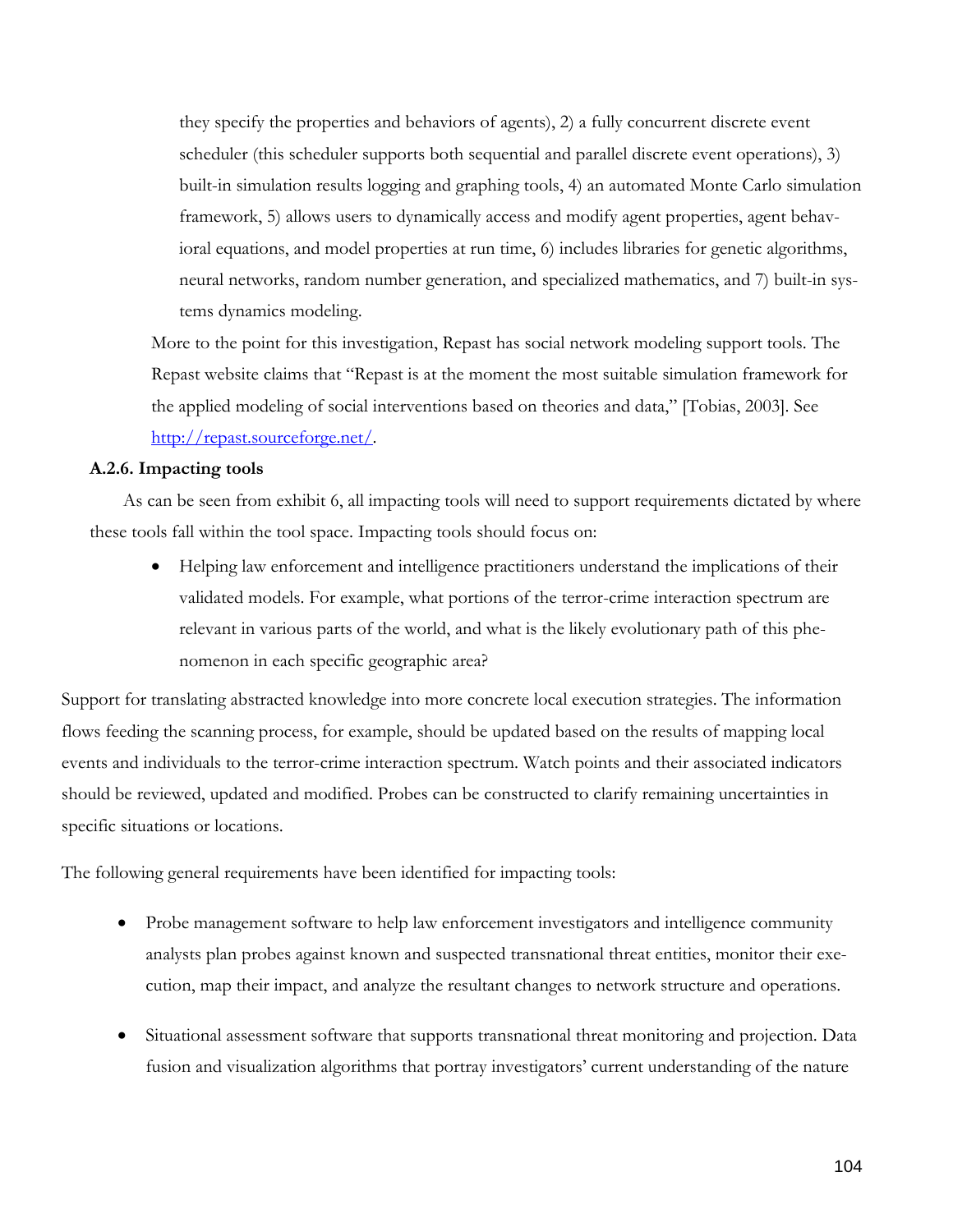and extent of terror-crime interaction, and allow investigators to focus scarce collection and analytical resources on the most threatening regions and networks.

Impacting tools are only just beginning to exit the laboratory, and none of them can be considered ready for operational deployment. This type of functionality, however, is being actively pursued within the U.S. governmental and academic research communities. An example of an impacting tool currently under development is described below:

**DyNet** – A multi-agent network system designed specifically for assessing destabilization strategies on dynamic networks. A knowledge network (e.g., a hypothesized network resulting from Steps 1 through 5 of Boisot's I-Space-driven analytical process) is given to DyNet as input. In this case, a knowledge network is defined as an individual's knowledge about who they know, what resources they have, and what task(s) they are performing. The goal of an investigator using DyNet is to build stable, high performance, adaptive networks with and conduct what-if analysis to identify successful strategies for destabilizing those networks. Investigators can run sensitivity tests examining how differences in the structure of the covert network would impact the overall ability of the network to respond to probe and attacks on constituent nodes. [Carley, 2003b]. See the DyNet website hosted by Carnegie Mellon University at [http://www.casos.cs.cmu.edu/projects/DyNet/.](http://www.casos.cs.cmu.edu/projects/DyNet/)

# **A.3. Overall tool requirements**

This appendix provides a high level overview of PIE tool requirements:

- Easy to put information into the system and get information out of it. The key to the successful use of many of these tools is the quality of the information that is put into them. User interfaces have to be easy to use, context based, intuitive, and customizable. Otherwise, investigators soon determine that the "care and feeding" of the tool does not justify the end product.
- Reasonable response time: The response time of the tool needs to match the context. If the tool is being used in an operational setting, then the ability to retrieve results can be timecritical--perhaps a matter of minutes. In other cases, results may not be time-critical and days can be taken to generate results.
- Training: Some tools, especially those that have not been released as commercial products, may not have substantial training materials and classes available. When making a decision regarding tool selection, the availability and accessibility of training may be critical.
- Ability to integrate with the enterprise resources: There are many cases where the utility of the tool will depend on its ability to access and integrate information from the overall enterprise in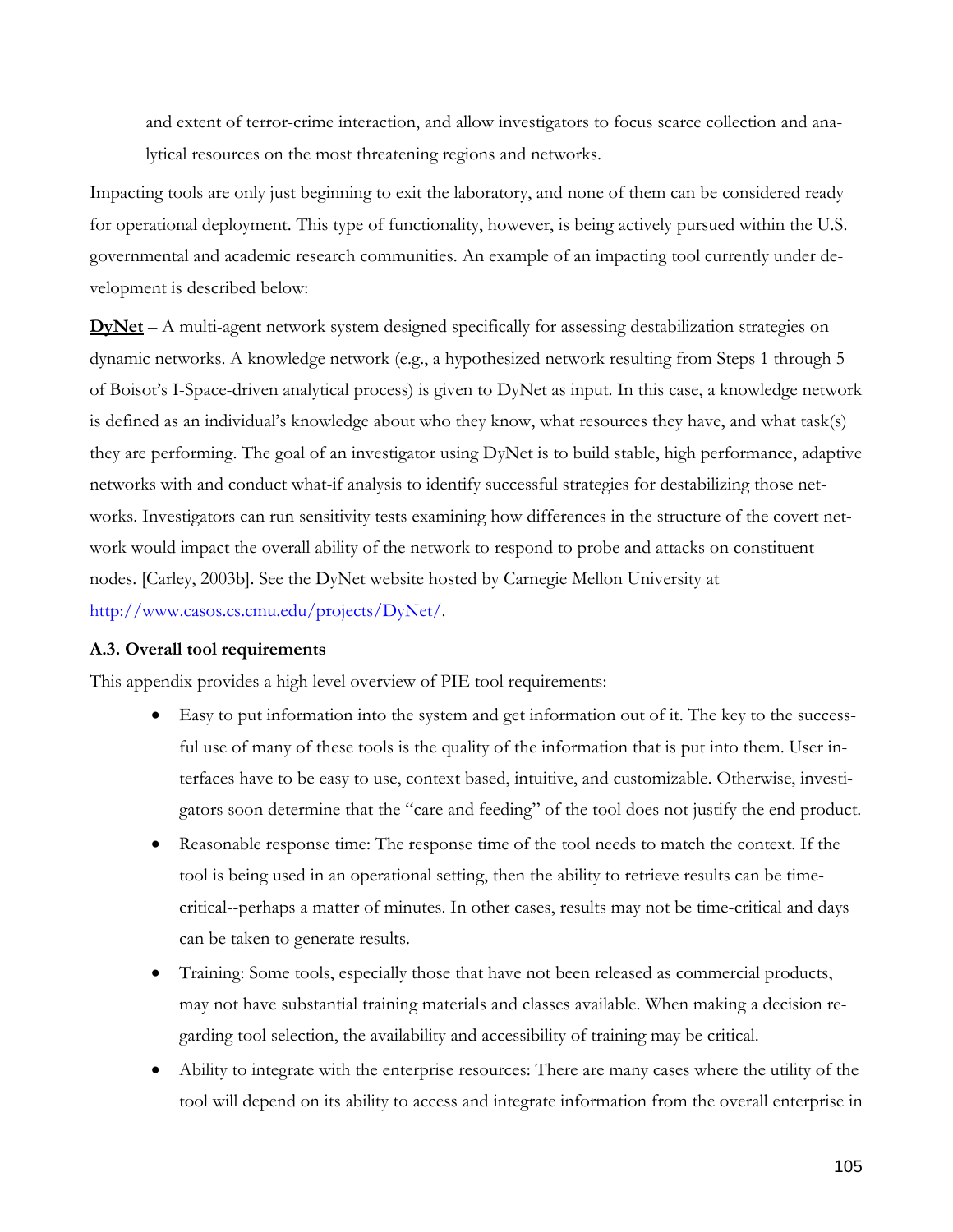which the investigator is working. Special-purpose tools that require re-keying of information or labor-intensive conversions of formats should be carefully evaluated to determine the manpower required to support such functions.

- Support for integration with other tools: Tools that have standard interfaces will act as force multipliers in the overall analytical toolbox. At a minimum, tools should have some sort of a developer's kit that allows the creation of an API. In the best case, a tool would support some generally accepted integration standard such as web services.
- Security: Different situations will dictate different security requirements, but in almost all cases some form of security is required. Examples of security include different access levels for different user populations. The ability to be able to track and audit transactions, linking them back to their sources, will also be necessary in many cases.
- Customizable: Augmenting usability, most tools will need to support some level of customizability (e.g., customizable reporting templates).
- Labeling of information: Information that is being gathered and stored will need to be labeled (e.g., for level of sensitivity or credibility).
- Familiar to the current user base: One characteristic in favor of any tool selected is how well the current user base has accepted it. There could be a great deal of benefit to upgrading existing tools that are already familiar to the users.
- Heavy emphasis on visualization: To the greatest extent possible, tools should provide the investigator with the ability to display different aspects of the results in a visual manner.
- Support for cooperation: In many cases, the strength of the analysis is dependent on leveraging cross-disciplinary expertise. Most tools will need to support some sort of cooperation.

# **A.4. Bibliography and Further Reading**

- Autonomy technology White Paper, Ref: [WP tECH] 07.02. This and other information documents about Autonomy may be downloaded after registration from <http://www.autonomy.com/content/downloads/>
- Beck, Aaron T., "Prisoners of Hate," Behavior research and therapy, 40, 2002: 209-216. A copy of this article may be found at <http://mail.med.upenn.edu/~abeck/prisoners.pdf>. Also see Dr. Beck's website at <http://mail.med.upenn.edu/~abeck/> and the MOVES Institute at <http://www.movesinstitute.org/>.
- Boisot, Max and Ron Sanchez, "the Codification-Diffusion-Abstraction Curve in the I-Space," Economic Organization and Nexus of Rules: Emergence and the Theory of the Firm, a working paper, the Universitat Oberta de Catalunya, Barcelona, Spain, May 2003. This draft paper may be found at [http://www.google.com/url?sa=U&start=1&q=http://web.cbs.dk/departments/ivs/events/boisotsanchez.doc&e=990](http://www.google.com/url?sa=U&start=1&q=http://web.cbs.dk/departments/ivs/events/boisotsanchez.doc&e=9901) [1](http://www.google.com/url?sa=U&start=1&q=http://web.cbs.dk/departments/ivs/events/boisotsanchez.doc&e=9901)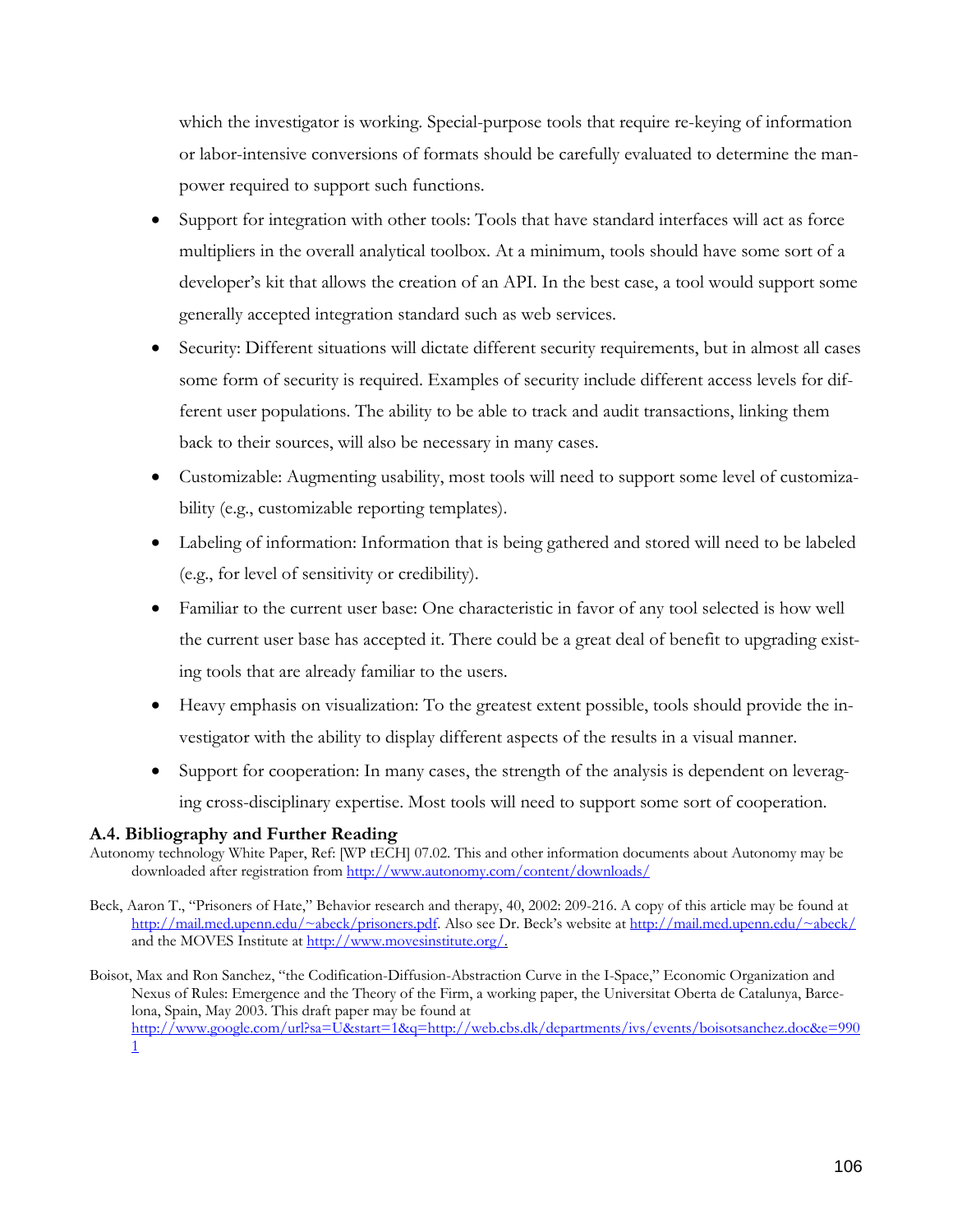- Carley, K. M., D. Fridsma, E. Casman, N. Altman, J. Chang, B. Kaminsky, D. Nave, & Yahja, "BioWar: Scalable Multi-Agent Social and Epidemiological Simulation of Bioterrorism Events" in Proceedings from the NAACSOS Conference, 2003. this document may be found at [http://www.casos.ece.cmu.edu/casos\\_working\\_paper/carley\\_2003\\_biowar.pdf](http://www.casos.ece.cmu.edu/casos_working_paper/carley_2003_biowar.pdf)
- Carley, Kathleen M., et. al., "Destabilizing Dynamic Covert Networks" in Proceedings of the 8<sup>th</sup> International Command and Control Research and technology Symposium, 2003. Conference held at the National Defense War College, Washington, DC. This document may be found at [http://www.casos.ece.cmu.edu/resources\\_others/a2c2\\_carley\\_2003\\_destabilizing.pdf](http://www.darpa.mil/leaving.asp?url=http://www.casos.ece.cmu.edu/resources_others/a2c2_carley_2003_destabilizing.pdf)
- Collier, N., Howe, T., and North, M., "Onward and Upward: the transition to Repast 2.0," in Proceedings of the First Annual North American Association for Computational Social and Organizational Science Conference, Electronic Proceedings, Pittsburgh, PA, June 2003. Also, read about REPASt 3.0 at the REPASt website: <http://repast.sourceforge.net/index.html>
- DeRosa, Mary, "Data Mining and Data Analysis for Counterterrorism," CSIS Report, March 2004. this document may be purchased at <http://csis.zoovy.com/product/0892064439>
- Dombroski, M. and K. Carley, "NETEST: Estimating a Terrorist Network's Structure," Journal of Computational and Mathematical Organization theory, 8(3), October 2002: 235-241. [http://www.casos.ece.cmu.edu/conference2003/student\\_paper/Dombroski.pdf](http://www.casos.ece.cmu.edu/conference2003/student_paper/Dombroski.pdf)
- Farah, Douglas, Blood From Stones: the Secret Financial Network of Terror, New York: Broadway Books, 2004.
- Hall, P. and G. Dowling, "Approximate string matching," Computing Surveys, 12(4), 1980: 381-402. For more information on phonetic string matching see [http://www.cs.rmit.edu.au/~jz/fulltext/sigir96.pdf.](http://www.cs.rmit.edu.au/~jz/fulltext/sigir96.pdf) A good summary of the inherent limitations of Soundex may be found at [http://www.las-inc.com/soundex/?source=gsx.](http://www.las-inc.com/soundex/?source=gsx)
- Lowrance, J.D., Harrison, I.W., and Rodriguez, A.C., "Structured Argumentation for Analysis," Proceedings of the 12th International Conference on Systems Research, Informatics, and Cybernetics, (August 2000).
- Quint, Barbara, "IBM's WebFountain Launched the Next Big Thing?" September 22, 2003 from the Information today, Inc. website at <http://www.infotoday.com/newsbreaks/nb030922-1.shtml>Also see IBM's WebFountain website at <http://www.almaden.ibm.com/webfountain/>and the WebFountain Application Development Guide at [http://www.almaden.ibm.com/webfountain/resources/sg247029.pdf.](http://www.almaden.ibm.com/webfountain/resources/sg247029.pdf)
- Shannon, Claude, "A mathematical theory of communication," Bell System technical Journal, (27), July and October 1948: 379- 423 and 623-656.
- Tobias, R. and C. Hofmann, "Evaluation of Free Java-libraries for Social-scientific Agent Based Simulation," Journal of Artificial Societies and Social Simulation, University of Surrey, 7(1), January 2003 may be found at <http://jasss.soc.surrey.ac.uk/7/1/6.html>.

## **A.5. Glossary of terms**

**Algorithm** – a step-by-step procedure for solving a problem or accomplishing some end especially by a computer.

**Application Programming Interface (API)** - a set of routines, protocols, and tools for building software applications. A good API makes it easier to develop a program by providing all the building blocks. A programmer puts the blocks together.

**Bandwidth** – defines how much information one can send through a connection, usually measured in bits-per-second. For example, a full page of English text is about 16,000 bits. A fast modem can move about 57,000 bits in one second. Full-motion full-screen video would require high bandwidth to play, roughly 10,000,000 bits-per-second.

**Bayesian Inference** - named for Thomas Bayes, an English clergyman and mathematician, Bayesian inferencing is a branch of logic applied to decision making and inferential statistics that deals with probability inference: using the knowledge of prior events to predict future events. Based on probability theory, the theorem defines a rule for refining a hypothesis by factoring in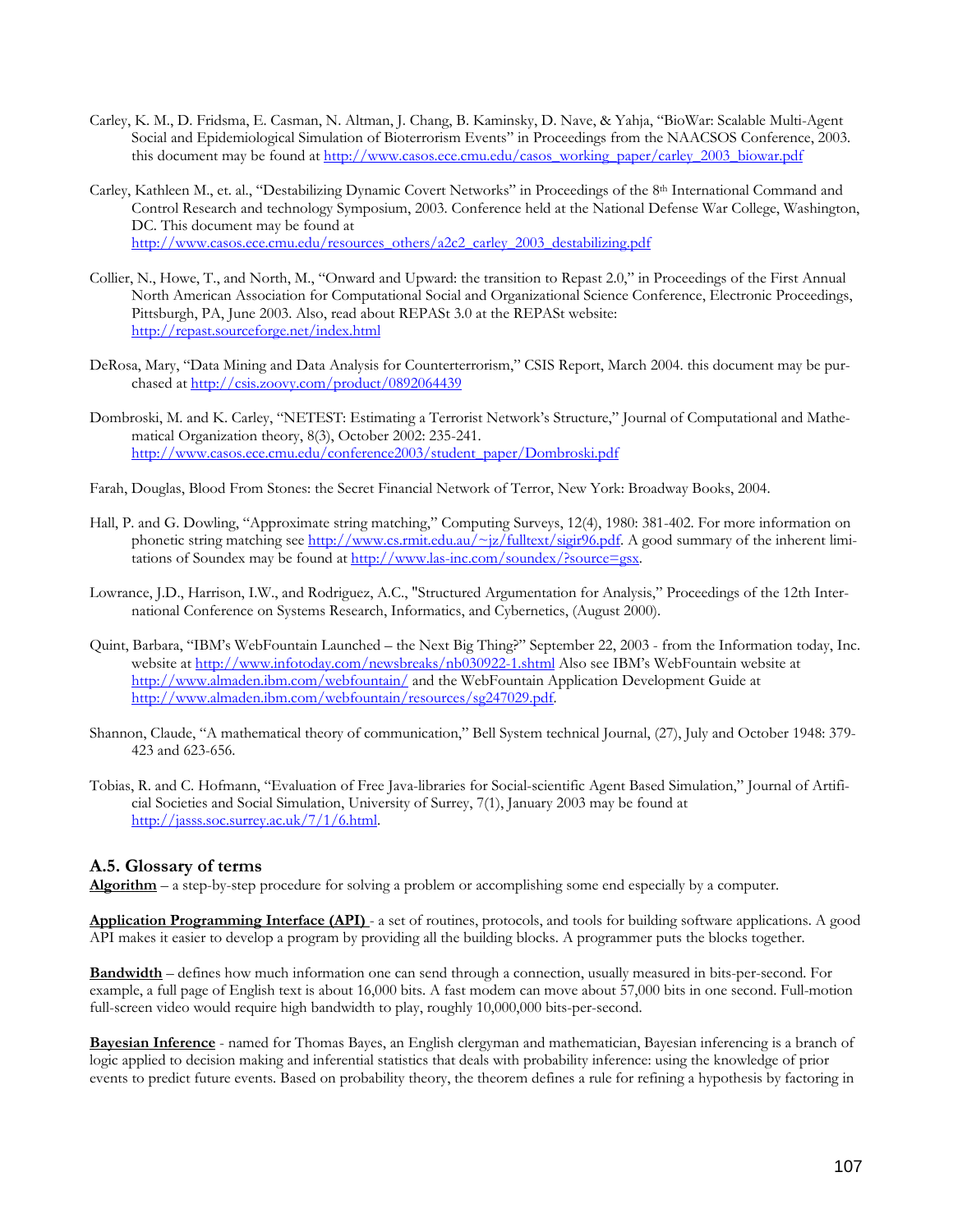additional evidence and background information, and leads to a number representing the degree of probability that the hypothesis is true.

**Citation Indexing** – searches can result in thousands of documents being found that contain the search terms. One approach to prioritizing these results is to place the ones that are referenced the most often by others at the top of the list. The assumption is that if others have referenced this web page or document, then they have found it useful and the current searcher will as well. This indexing by counting the number of citations for the page or document is termed citation indexing. Google is one of the most obvious examples of a search engine that uses citation indexing.

**Canonical Form** – reduces a term (e.g., a person's name, the name of an organization, etc.) to the simplest and most significant form possible without loss of generality.

**Fat Client** – the software that runs the business logic, the user interface, etc. can either reside remotely on the server or locally on the machine that is connecting to the server (i.e., the client). If it resides on the client, that client is called fat. Fat in this case does not necessarily mean bad. the circumstances under which one might want a fat client is dependent on factors such as the connection speed, the complexity of the business logic, the complexity of the user interface, etc.

 **"isa" Representations** – representations that help the searcher describe the search terms that help refine the results. For example, if a searcher has access to a taxonomy of terms that predefines that Al Qaeda "isa" terrorist organization, the extra context will improve the overall results of the search. Another useful representation is "apartof."

**Monte Carlo** - a problem-solving technique that uses random samples and other statistical methods for finding solutions to mathematical or physical problems.

**Noise Word** –words so commonly used in a language as to make them useless as discriminating words in a query. Some search tools, such as Google, will strip out the noise words before proceeding with the search.

**Peer-to-peer Networks** – allow the exchange of information between two computers without an intermediate of a server. Each time a member of the network joins, that member downloads any relevant updates that have taken place on the other members of the network. The advantage of this approach is that collaborators do not have to rely on a large central server. The disadvantage is scalability. Peer-to-peer networks can quickly become complex and the update times unacceptable.

**Petabyte** – a unit of measurement in computers of 1,024 terabytes. This, for example, represents billions of pages of text.

**Terabyte** - a unit of measurement in computers of 1,024 gigabytes (or 1,099,511,627,776 bytes). A terabyte usually refers to extremely large hard-disk capacities.

**Web Crawlers** - also known as a spider, ant, robot (i.e. "bot") and intelligent agent, a crawler is a program that searches for information on the Web. It is used to locate HTML pages by content or by following hypertext links from page to page. Search engines use crawlers to find new Web pages that are summarized and added to their indexes.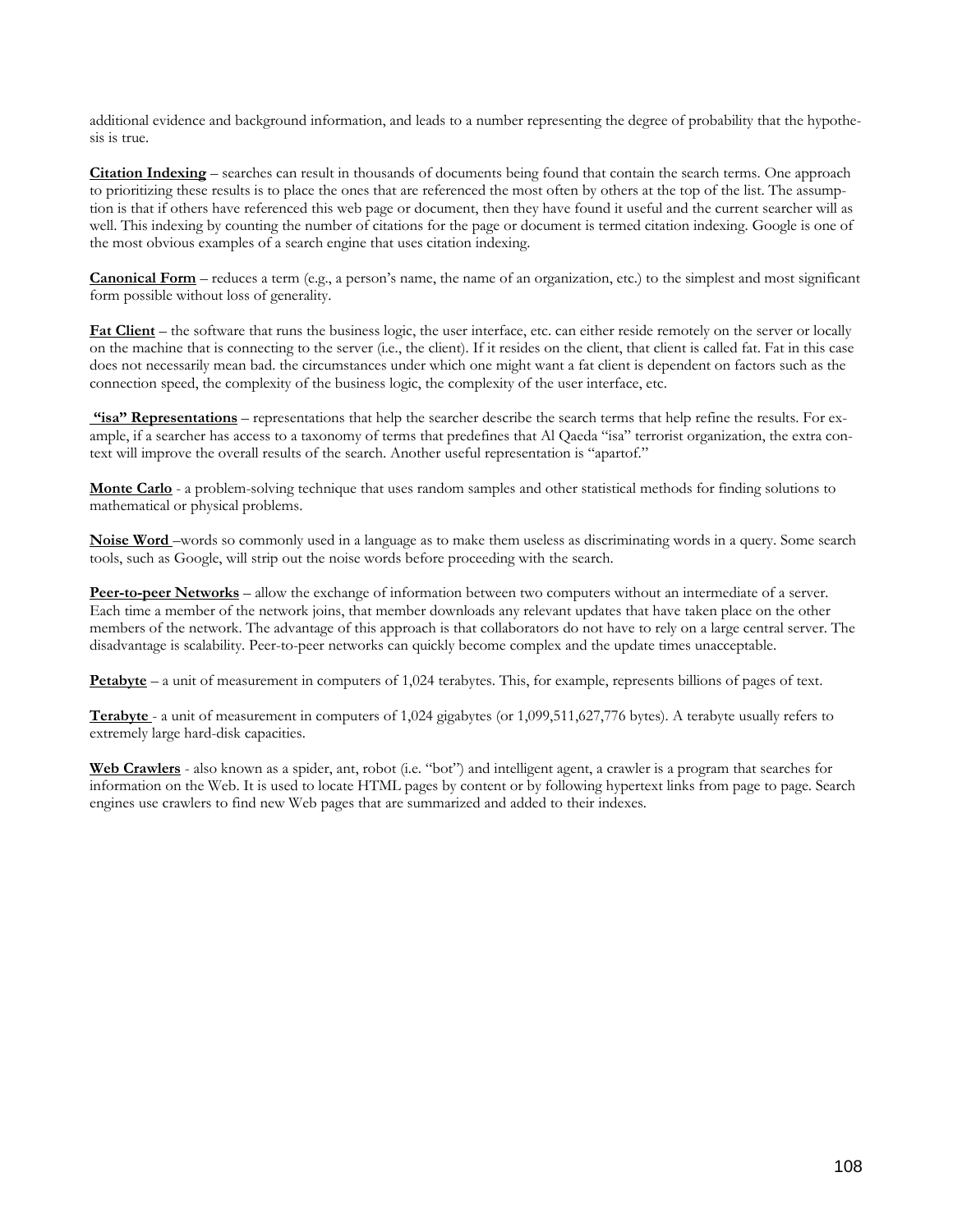## **Endnotes**

 Manwaring, Max, *Street Gangs: The New Urban Insurgency*, Carlisle: Army War College, 2005. See <http://www.carlisle.army.mil/ssi/pdffiles/PUB597.pdf>.

<sup>5</sup> Cuthbertson, Ian, "Prisons and the Education of Terrorists," *World Policy Journal* 21 (Fall 2004): 15-22.

For a more detailed treatment of this topic, see Body-Gendrot, Sophie and Martiniello, Marco (eds.), *Minorities in Euro-*

*pean Cities: The Dynamics of Social Integration and Social Exclusion at the Neighborhood Level*, New York: St. Martin's Press, 2000. In particular, see the chapters of Thomas Faist, "Economic Activities of Migrants in Transnational Social Spaces," and Simon Holdaway, "Migration, Crime and the City: Context of Social Exclusion." 7

 Cressey, Donald. "Methodological Problems in the Study of Organized Crime as a Social Problem," *The Annals of the American Academy of Political and Social Science* 374 (1967): 101-12. <sup>8</sup>

<sup>8</sup> For a comprehensive and updated listing of definitions of organized crime, see Klaus van Lampe's website at

[http://www.organized-crime.de/OCDEF1.htm.](http://www.organized-crime.de/OCDEF1.htm) [9](http://www.organized-crime.de/OCDEF1.htm) For an excellent summation of the arguments, see Abadinsky, Howard (2003), *Organized Crime, 7th ed.*, Belmont: Wadsworth/Thompson Learning, 2003 and Williams, Phil, "The Nature of Drug Trafficking Networks," *Current History* (April 1998).<br><sup>10</sup> Alon Daniel, for example, conducted a participant observation study in European prisons that observed Eastern European

criminals recruited by imprisoned terrorists to provide fraudulent documents and commit other crimes. See Daniel, Alon, "Terrorist Recruitment in European Prisons," paper presented at the Istanbul Conference on Democracy and Global Security, 11 June 2005.<br><sup>11</sup> For the full text of the convention and its protocols, see <u><http://www.unodc.org/palermo/convmain.html></u>.<br><sup>12</sup> For more information on the shadow economy, see Fleming, Matthew et al, "The Shadow Eco

*tional Affairs* 53 (Spring 2000): 387-409; Schneider, Friedrich and Dominik Enste, "Shadow Economies: Size, Causes and Consequences," *Journal of Economic Literature* 38 (March 2000): 77-114.<br><sup>13</sup> Galleotti, Mark, "Underworld and Upperworld: Transnational Organized Crime and Global Society," in Josselin, Daphne

and Williams Wallace, eds., Non-State Actors in World Politics, New York: Palgrave, 2005: 203-17.<br><sup>14</sup> Schmid, Alex, Political Terrorism: A Research Guide, New Brunswick: Transaction Books, 1984; Laqueur, Walter,

*Terrorism*, London: Weidenfeld & Nicolson, 1977.<br><sup>15</sup> Hoffman, Bruce, *Inside Terrorism*, New York: Columbia University Press, 1998: 43.<br><sup>16</sup> For the most recent listing, see http://www.state.gov/documents/organization/45

Washington DC, 23 May 2005.<br><sup>18</sup> Ehrenfeld, Rachel, *Narco-Terrorism*, New York: BasicBooks, 1990.<br><sup>19</sup> Stepanova, E.A., *Rol narkobiznesa v politekonomii konfliktov i terrorizma* (The Role of the Illicit Drug Business in

<sup>20</sup> Rosenau, James, *Turbulence in World Politics*, Princeton: Princeton University Press, 1990.<br><sup>21</sup> Cusimano-Love, Maryann, ed., *Beyond Sovereignty: Issues for a Global Agenda (Second Edition)*, Belmont: Wadsworth, 2005. 22 Castells, Manuel, *End of Millennium, Volume III (Second Edition),* Oxford: Blackwell, 2000; Arquilla, John and David

Ronfeldt, eds., *Networks and Netwars*, Santa Monica, RAND, 2001.<br><sup>23</sup> Strange, Susan, *The Retreat of the State*, New York: Cambridge University Press, 1996.<br><sup>24</sup> Scott, Erik "Russian Business and the Sustenance of Confli

dor, Mary, New and Old Wars: Organized Violence in a Global Era, Stanford: Stanford University Press, 1999.<br><sup>25</sup> Sassen, Saskia, Globalization and Its Discontents, New York: The New Press, 1998; Mittelman, James, The Globa

*tion Syndrome: Transformation and Resistance*, Princeton: Princeton University Press, 2000; Naim, Moises, "Five Wars of

Globalization." *Foreign Policy*, 2003: See [www.foreignpolicy.com/wwwboard/fivewars.html.](http://www.foreignpolicy.com/wwwboard/fivewars.html)<br><sup>26</sup> Makarenko, Tamara, "'The Ties that Bind': Uncovering the Relationship Between Organized Crime and Terrorism," in Siegel, Dina et al. eds., *Global Organized Crime: Trends and Developments*, Dordrecht: Kluwer Academic Publishers, 2003: 159-70.

 $\frac{1}{1}$  Mapping the Global Structure, Report of the National Intelligence Council's 2020 Project, National Intelligence Council, Washington, December 2004, p. 96. 2

<sup>&</sup>lt;sup>2</sup> Shelley, Louise, and John Picarelli, "Methods Not Motives: Implications of the Convergence of International Organized Crime and Terrorism," *Police Practice and Research* 3 (2002): 305-318.

Seper, Jerry, "Al Qaeda Seeks Tie to Local Gang," *The Washington Times*, 28 September 2004. 5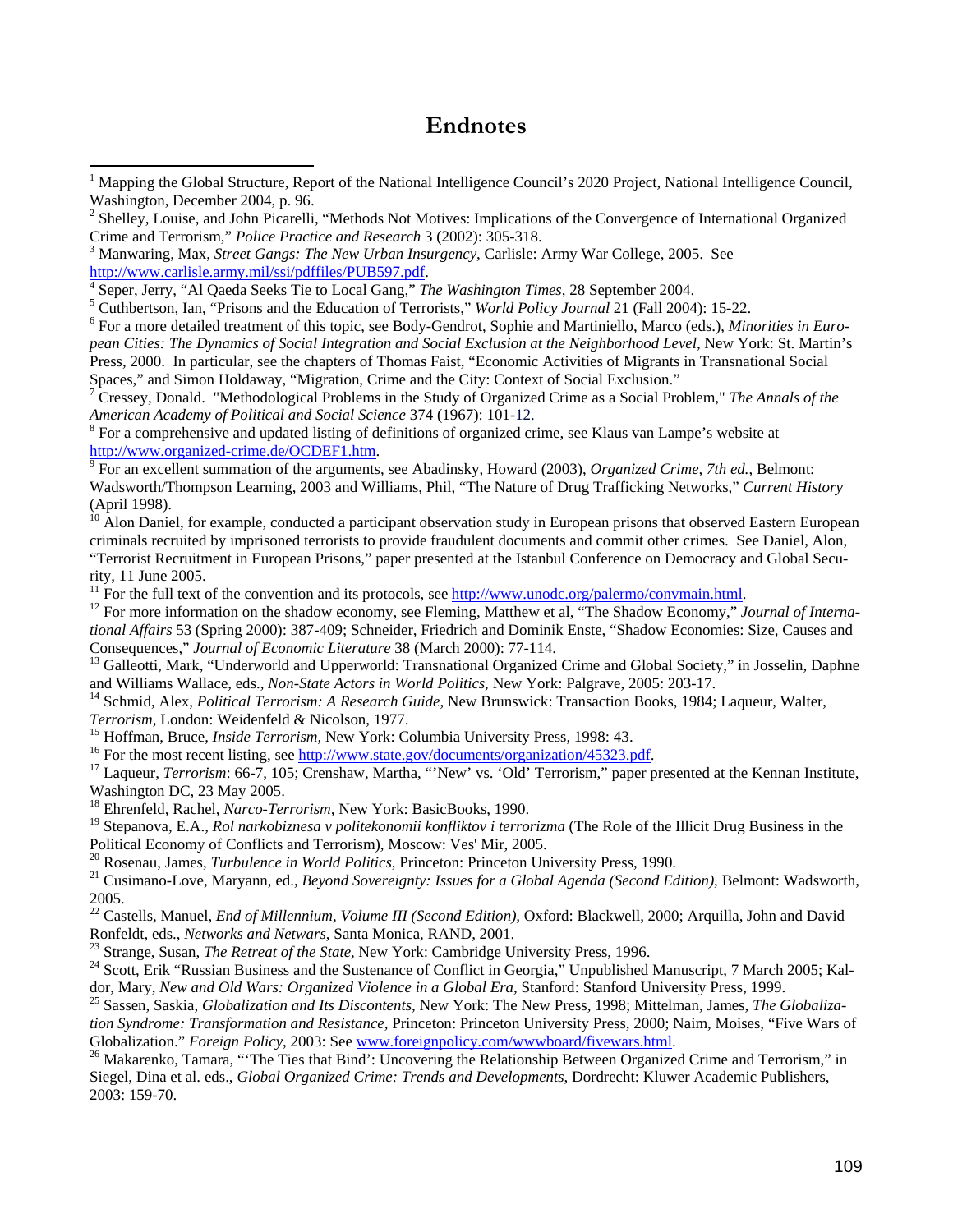Terrorism, Police Practice and Research."<br><sup>31</sup> Schmid, Alex, "The Links Between Transnational Organized Crime and Terrorist Crimes," *Transnational Organized Crime* 2 (Winter 1996): 40-82.

<sup>32</sup> Silke, Andrew, "The Devil You Know," in Andrew Silke, ed., *Research in Terrorism: Trends, Achievements and Fail-*<br>*ures*, London: Frank Cass, 2004, pp. 57-71.

<sup>33</sup> Schmid, Alex and Albert Jongman, Political *Terrorism: A New Guide to Actors, Authors, Concepts, Databases, Theories and Literature, North Holland: Oxford, 1988.* 

<sup>34</sup> Yin, Robert, *Case Study Research*, Thousand Oaks: Sage Publications, 2003: 5.<br><sup>35</sup> Cressey, "Methodological Problems in the Study of Organized Crime as a Social Problem."<br><sup>36</sup> See <u>http://jdeis.cornerstoneindustry.c</u>

<sup>40</sup> Benjamin, Daniel and Steven Simon, *The Age of Sacred Terror*, New York, Random House, 2003: 419-446.<br><sup>41</sup> Some of the prior studies of crime-terror interactions that the TraCCC team consulted included Naylor, *Wages* Phil Williams, "Terrorism and Organized Crime: Convergence, Nexus or Transformation?"; the Terrorism and Crime Studies conducted by the Federal Research Division of the US Library of Congress (see

<http://www.loc.gov/rr/frd/terrorism.html>for a complete listing); and Jamieson, Alison, *Terrorism and Drug Trafficking in*

<sup>42</sup> For example, a terror group robs tourists for money and credit cards. The terror group comes to realize that it can leverage this by working with an organized crime group that can sell the credit cards. The terror group sells two batches of credit cards to the organized crime group, but then decides to return to simple theft. It has thus gone from activity appropriation to nexus and back to activity appropriation. Again, time and reward are the key analytical factors here—the terror and crime groups only came together twice and never found mutual benefit to support working closer together. Furthermore, steps could be eliminated, but the lack of trust between groups is a significant impediment that would have to

<sup>43</sup> Horgan, John and Max Taylor, "Playing the 'Green Card'-Financing the Provisional IRA: Part 1," Terrorism and Politi*cal Violence* 11(2) (Summer 1999): 1-38; Horgan, John and Max Taylor, "Playing the Green Card: Financing the Provi-

sional IRA—Part 2," *Terrorism and Political Violence* 15(2) (Summer 2003): 11-7.<br><sup>44</sup> Horwitz, Sari, "Cigarette Smuggling Linked to Terrorism," *Washington Post*, 8 June 2004: A1.<br><sup>45</sup> Frankel, Glenn, "Police Pin Bank Hei

 $49$  Dark networks have been defined as "adversaries who are modifying their structures and strategies to take advantage of networked design: e.g., transnational terrorist groups, black proliferators of weapons of mass destruction, drug and other crime syndicates, fundamentalist and ethno-nationalist movements, intellectual-property pirates, and immigration and refugee smugglers...urban gangs, rural militia groups, and militant single-issue groups...anarchistic and nihilistic leagues of computer-hacking 'cyboteurs,'....." See Arquilla and Ronfeldt, Networks and Netwars: 6-7.

<sup>50</sup> Dishman, Chris: "Terrorism, Crime and Transformation," *Studies in Conflict and Terrorism* 24(1), 2001: 43-58.<br><sup>51</sup> However this may deserve further analysis in western European and American prisons where different c

works interact and may clash.<br><sup>52</sup> Indeed, Naylor develops a spectrum of interaction between terrorism and organized crime in *Wages of Crime* that con-<br>tains two non-cooperative stages prior to interaction between crime a

 $53$  Cuthbertson, "Prisons and the Education of Terrorists."<br> $54$  The same point was made by Daniel in his Istanbul address suggesting that the prison authorities did not recognize this<br>and therefore did not isolate the t

 $55$  This crucial difference between established and new transnational crime groups and their attitude to cooperation with terrorists is examined by Louise Shelley in an article entitled *The Unholy Trinity: Transnational Crime, Corruption, and Terrorism*, to be published in the *Brown Journal of International Affairs* (in press). 56 Naylor, *Wages of Crime*, Chapter 4.

<sup>&</sup>lt;sup>27</sup> Dishman, Chris, "Terrorism, Crime and Transformation," *Studies in Conflict and Terrorism* 24 (1) (2001): 43-58.<br><sup>28</sup> Williams, Phil. 1998. "Terrorism and Organized Crime: Convergence, Nexus or Transformation?" in Je Report on Terrorism, Stockholm, Defence Research Establishment: 69-92.<br><sup>29</sup> Naylor, *Wages of Crime*: 45.<br><sup>30</sup> Shelley and Picarelli, "Methods not Motives: Implications of the Convergence of International Organized Crime a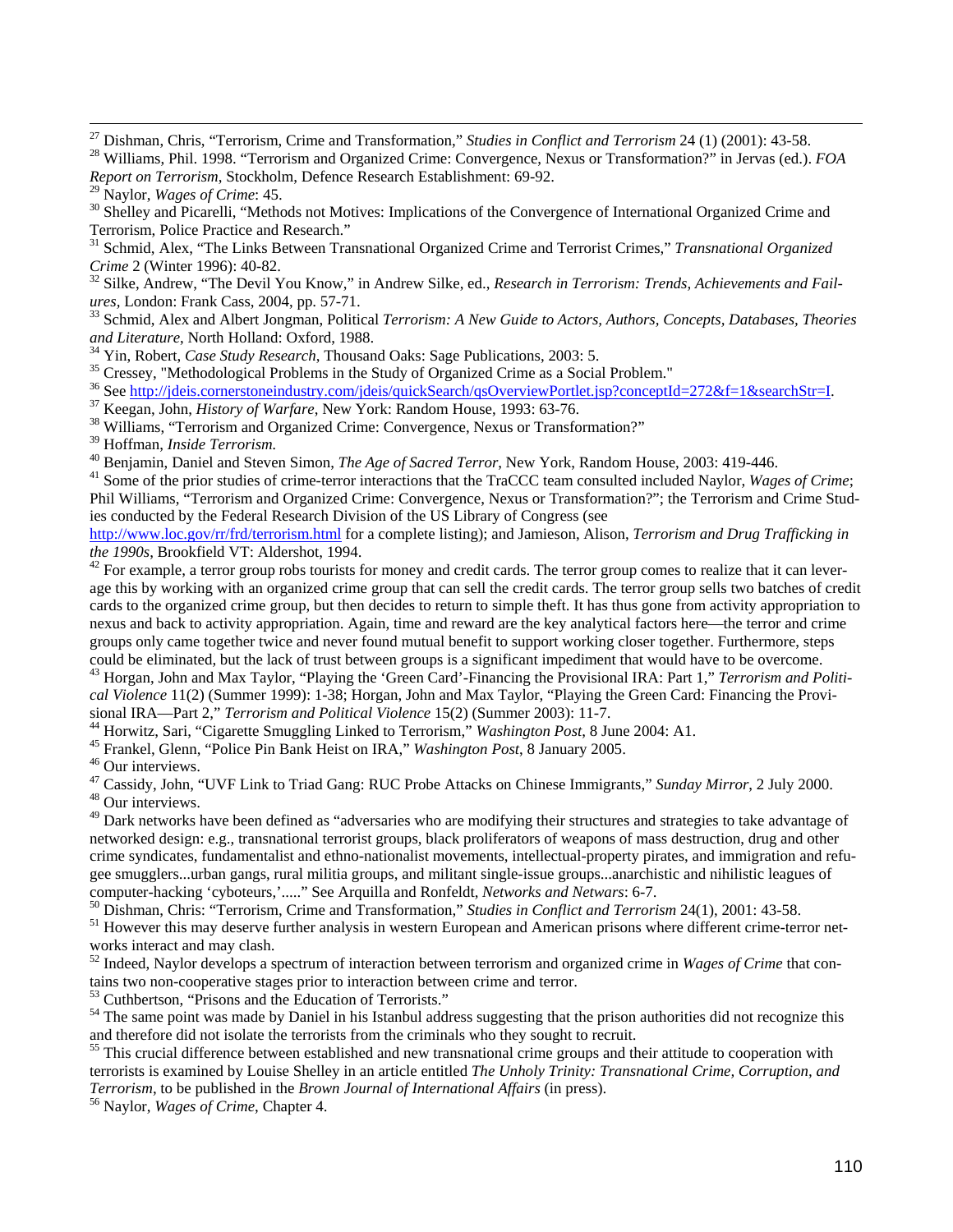<sup>57</sup> Abadinsky, Howard, *Organized Crime*; Williams, "The Nature of Drug Trafficking Networks."<br><sup>58</sup> Tang, Edward, "Thailand, the United Nations of Criminals?" *The Straits Times*, 10 Sep 2002.<br><sup>59</sup> Picarelli, John, "Tran

<sup>60</sup> Richardson, Lynda, "Father and Son Arrested in Sale Tied to Japanese Sect," *The New York Times*, 4 June 1996: B2.<br><sup>61</sup> Hudson, Rex, *Terrorist and Organized Crime Groups in the Tri-Border Area (TBA) of South America* 

<sup>63</sup> Daniel, "Terrorist Recruitment in European Prisons."<br><sup>64</sup> Arostegui, Martin, "ETA has Drugs for Weapons Deal with Mafia," *United Press International*, 3 Oct 2002.<br><sup>65</sup> Curtis, Glenn, *The Nexus Among Terrorists, Narc* 

Dan Papp, eds., *The Information Age Anthology: National Security Implications of the Information Age, Volume 2*, Wash-

 $\frac{67}{2}$  Daniel, for example, noted that official visitors often provide these phones to inmates. See Daniel, "Terrorist Recruit-<br>ment in European Prisons."

<sup>68</sup> *Transnational Crime, Corruption and Information Technology*, Washington DC: Transnational Crime and Corruption Center, 2000. See http://www.american.edu/traccc/Events/TC&IT 2000 Report.pdf.

<sup>69</sup> Berry, LaVerle et al., *A Global Overview of Narcotics-Funded Terrorist and Other Extremist Groups*, Washington DC:<br>Library of Congress, 2002: 30-1.

 $\frac{70}{10}$  Talbot, David, "Terror's Server: How Radical Islamists use Internet Fraud to Finance Terrorism and Exploit the Internet for Jihad Propaganda and Recruitment," *Technology Review.com*, 27 January 2005. See

Transnational Crime, Corruption and Information Technology.<br>
<sup>72</sup> Transnational Crime, Corruption and Information Technology: 12.<br>
<sup>73</sup> "Al-Qaida Cyber Capability," Office of Critical Infrastructure Protection and Emergenc

<sup>74</sup> Denning, Dorothy, "Information Operations and Terrorism," Unpublished Manuscript, 2 Aug 2004.<br><sup>75</sup> Soafer, Abraham and Seymour Goodman, eds., *The Transnational Dimension of Cyber Crime and Terrorism*, Stanford CA: Hoover Institution Press, 2001.<br><sup>76</sup> Weinberg, Leonard and Louise Richardson, "Conflict Theory and the Trajectory of Terrorist Campaigns in Western

Europe," in Silke, Andrew, ed., *Research on Terrorism: Trends, Achievements and Failures,* London: Frank Cass, 2004: 138-60; Poland, James, *Understanding Terrorism: Groups, Strategies and Responses* Upper Saddle River, NJ: Prentice Hall, 1988: chps 1-3 & 7.<br><sup>77</sup> Works that have tackled the patterns of violence from the economic and sociological perspectives include Gambetta,

Diego, *The Sicilian Mafia: The Business of Private Protection,* Cambridge: Harvard University Press, 1993; Varese, Frederico, *Russian Mafia: Private Protection in a New Market Economy*, Oxford: Oxford University Press, 2001; Volkov, Vadim, *Violent Entrepreneurs: The Use of Force in the Making of Russian Capitalism,* Ithaca: Cornell University Press, 2002.<br><sup>78</sup> For much of the period since 1945, La Cosa Nostra had a cozy symbiotic relationship with Italy's Christian Democratic

Party. The Mafia helped bring out the vote in Sicily and Southern Italy and in return received protection and was allowed a high degree of impunity. This relationship broke down during the 1980s with the emergence of crusading anti-Mafia magistrates such as Giovanni Falcone and Paolo Borsellino, increasing numbers of *pentiti* (turncoats) and large-scale criminal trials of the Mafia leadership. The Mafia was more vulnerable and felt a strong sense of betrayal. The result was a campaign of violence that started with the assassinations of politicians and magistrates and led to bombings and violent retribution against informers and their families. A bomb on the Naples-Milan train killed 15 and wounded 230. In 1993 a car bomb was planted in front of Rome's Olympic stadium during a soccer match (fortunately it failed to explode). Other operations had terrible consequences. Among the more notorious are the assassination of Salvo Lima, a Christian Democrat politician from Sicily who was a close ally of Prime Minister Andreotti; the 1992 assassinations of Falcone (along with his wife and three bodyguards) and Borsellino (along with five bodyguards) and the 1993 bombings on cultural landmarks including the Uffizi Museum in Florence and two churches in Rome.

<sup>&</sup>lt;sup>62</sup> Miro, Ramon, *Organized Crime and Terrorist Activity in Mexico: 1999-2002*, Washington, U.S. Library of Congress, 2003: 24-5. See http://www.loc.gov/rr/frd/pdf-files/OrgCrime\_Mexico.pdf.

*works in Western Europe*, Washington DC: U.S. Library of Congress, 2002: 11. See [http://www.loc.gov/rr/frd/pdf](http://www.loc.gov/rr/frd/pdf-files/WestEurope_NEXUS.pdf)[files/WestEurope\\_NEXUS.pdf](http://www.loc.gov/rr/frd/pdf-files/WestEurope_NEXUS.pdf).<br><sup>[66](http://www.loc.gov/rr/frd/pdf-files/WestEurope_NEXUS.pdf)</sup> Williams, Phil and John Picarelli, "Information Technologies and Transnational Organized crime," in Alberts, David and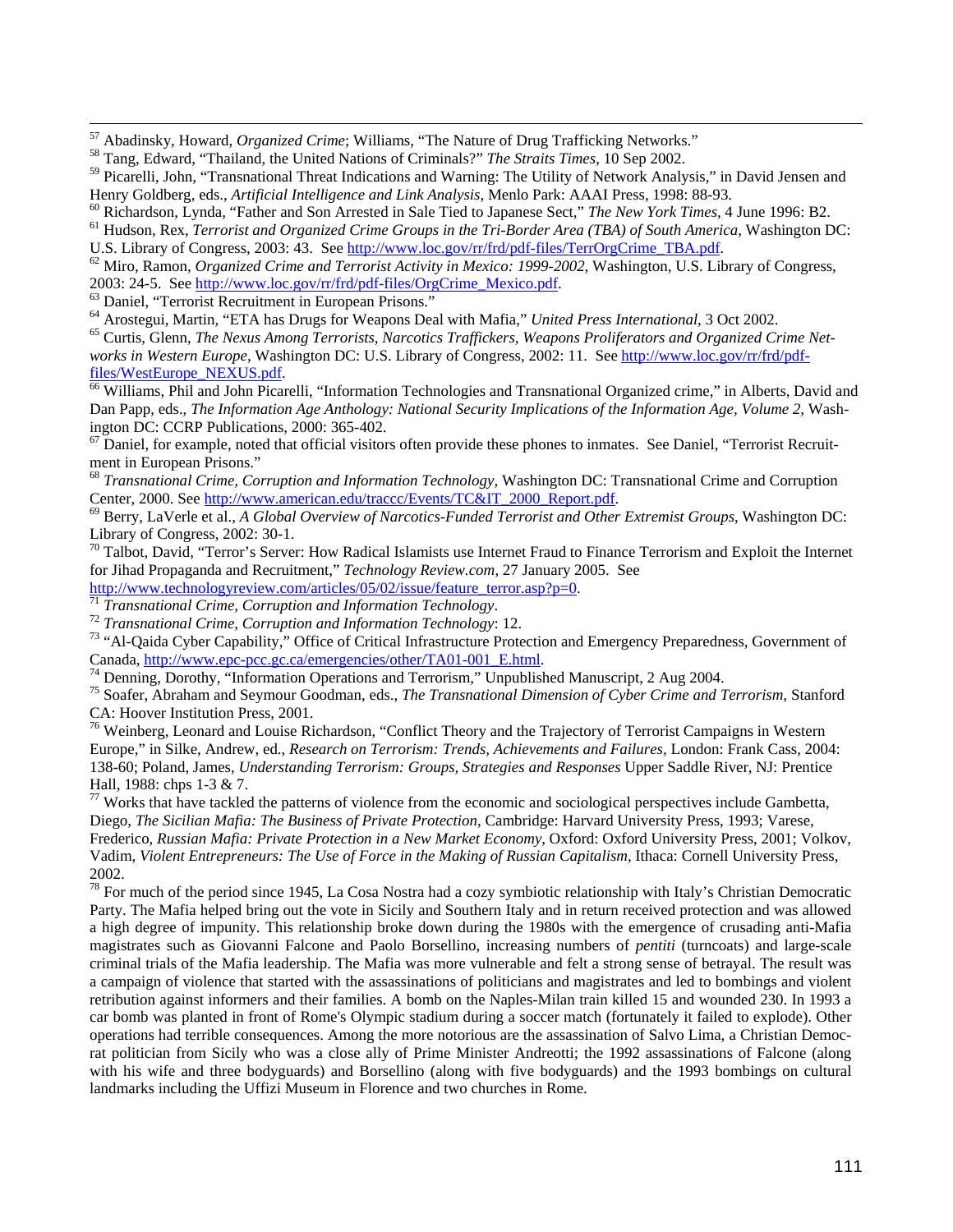<sup>79</sup> The terror attacks initiated by Pablo Escobar and Carlos Lehder of the Medellin Cartel in the mid-1980s included the assassination of the Justice Minister, Lara Bonilla, an attack on the Palace of Justice by the M-19 guerilla group in which information on drug traffickers was destroyed, and a bomb explosion on an Avianca aircraft.<br><sup>80</sup> Gambetta, *The Sicilian Mafia*; Varese, *Russian Mafia*.<br><sup>81</sup> Cornell, Svante, "Stemming the Contagion: Regional Efforts to C

*International Affairs* 6 (1) (Winter/Spring): 2005; and Cornell, Svante, "Narcotics, Radicalism and Armed

<sup>82</sup> Jerbi, Monica, "Drugs, Thugs, Bombs, and Terror: Afghanistan's Spill Over and Central Asia" Unpublished Manuscript, Spring 2004. See<http://www.american.edu/traccc/publications/studpub.html>; Cornell, "Stemming the Contagion: Regional Efforts to Curb Afghan Heroin's Impact."

<sup>83</sup> Though it should be noted that not all organized crime groups are networked. Indeed, the Tri-Border Area case study notes that hierarchically-organized Triads have interacted with terror cells in the region.

<sup>84</sup> Sciolino, Elaine and Jason Horowitz, "The Talkative Terrorist on Tape," *The New York Times*, 12 July 2004; "In Their Own Words: Ahmed and a Protégé," *The New York Times*, 12 July 2004.

<sup>85</sup> The members of the March 11<sup>th</sup> 2004 Madrid bombing group are an exemplar of the evolving nature of terrorism. While they held a strong affinity for the goals of Al Qaeda and were influenced early on by a member of the September  $11<sup>th</sup>$  conspiracy, but there is no evidence that they ever obtained direct assistance from Al Qaeda.<br><sup>86</sup> Our interviews.<br><sup>87</sup> Benjamin and Simon, *The Age of Sacred Terror*: 95-133.<br><sup>87</sup> Arquilla and Ronfeldt, *Networks and Netwars* 

89 Benjamin and Simon, *The Age of Sacred Terror:* 419-446

90 Gambetta, *The Sicilian Mafia:* 48-52.

91 Abadinsky, *Organized Crime.*

<sup>92</sup> Noble, Ronald, *The Links Between Intellectual Property Crime and Terrorist Financing*, testimony before the U.S. House of Representatives Committee on International Relations, 16 July 2003.

93 Boliek, Brooks, "Interpol ID's Piracy Link to Funding of Terrorism," *The Hollywood Reporter*, 10 June 2004. See [http://www.hollywoodreporter.com/thr/article\\_display.jsp?vnu\\_content\\_id=1000528473.](http://www.hollywoodreporter.com/thr/article_display.jsp?vnu_content_id=1000528473)<br><sup>[94](http://www.hollywoodreporter.com/thr/article_display.jsp?vnu_content_id=1000528473)</sup> Newell and Swan, "Trust and inter-organizational networking," *Human Relations* 53 (10) 2000: 1287-1328.<br><sup>95</sup> Sageman, Marc, *Underst* 

leases, and three sets of interviews. The first set of interviews was conducted in Chile and Uruguay in the Spring of 1999 with officials from the Chilean, Paraguayan, Argentine, and Brazilian governments. The second set of interviews was conducted in CDE and the Tri-Border Area in the fall of 2002. The final set of interviews was completed late in 2004, and served to verify much of the contents of this case study. Information gathered in the Tri-Border Area region was conducted by means of ethnographic research comprising a series of interviews with residents of CDE, street vendors, store and restaurant owners, Brazilian tourists shopping in the city, and several police and border guard officers. In all cases consent to the interview was granted only on the condition of anonymity and thus no direct quotations are presented in the case.<br><sup>98</sup> Bird, Kai and Max Holland, "Paraguay: the Stroessner Connection," *The Nation* 241, 26 October 1985

<sup>99</sup> Rotella, Sebastian, "Jungle Hub for World's Outlaws," *Los Angeles Times*, 24 Aug 1998: 1.<br><sup>100</sup> Our interviews.<br><sup>101</sup> Rotella, Sebastian, "Jungle Hub for World's Outlaws."<br><sup>102</sup> Berry, LaVerle et. al., *Nations Hosp* 

gress, 2003: 174. See [http://www.loc.gov/rr/frd/pdf-files/Nats\\_Hospitable.pdf.](http://www.loc.gov/rr/frd/pdf-files/Nats_Hospitable.pdf)<br>
<sup>103</sup> Our interviews.<br>
<sup>104</sup> ABC Color [Internet version], May 28, 2002, as translated for FBIS, "Paraguay: Daily Reports More Evidence of Bar

<sup>105</sup> Vanguardia [CDE internet version], May 23, 2002, "Paraguay: Tri-Border Area Daily Says U.S. Has Not Shown Evi-<br>dence Against Alleged Terrorist," FBIS Document ID: LAP20020523000084.

<sup>106</sup> ABC Color [Internet version], March 14, 2003, "Paraguay Press Highlights," FBIS Document ID: LAP20030314000106 (cited in Hudson, 2003); *ABC Color*, March 13, 2003, "Angola Ousts Lebanese Fugitive Linked to Hezbollah From Paraguay," FBIS Document ID: LAP20030313000120.<br><sup>107</sup> Godoy, Marcelo, *O Estado de Sao Paulo* [Internet version], January 24, 2003, "Brazil: Lebanese Mafia Members in Sao

Paulo Arrested, Drugs Seized," FBIS Document ID: LAP20030124000070.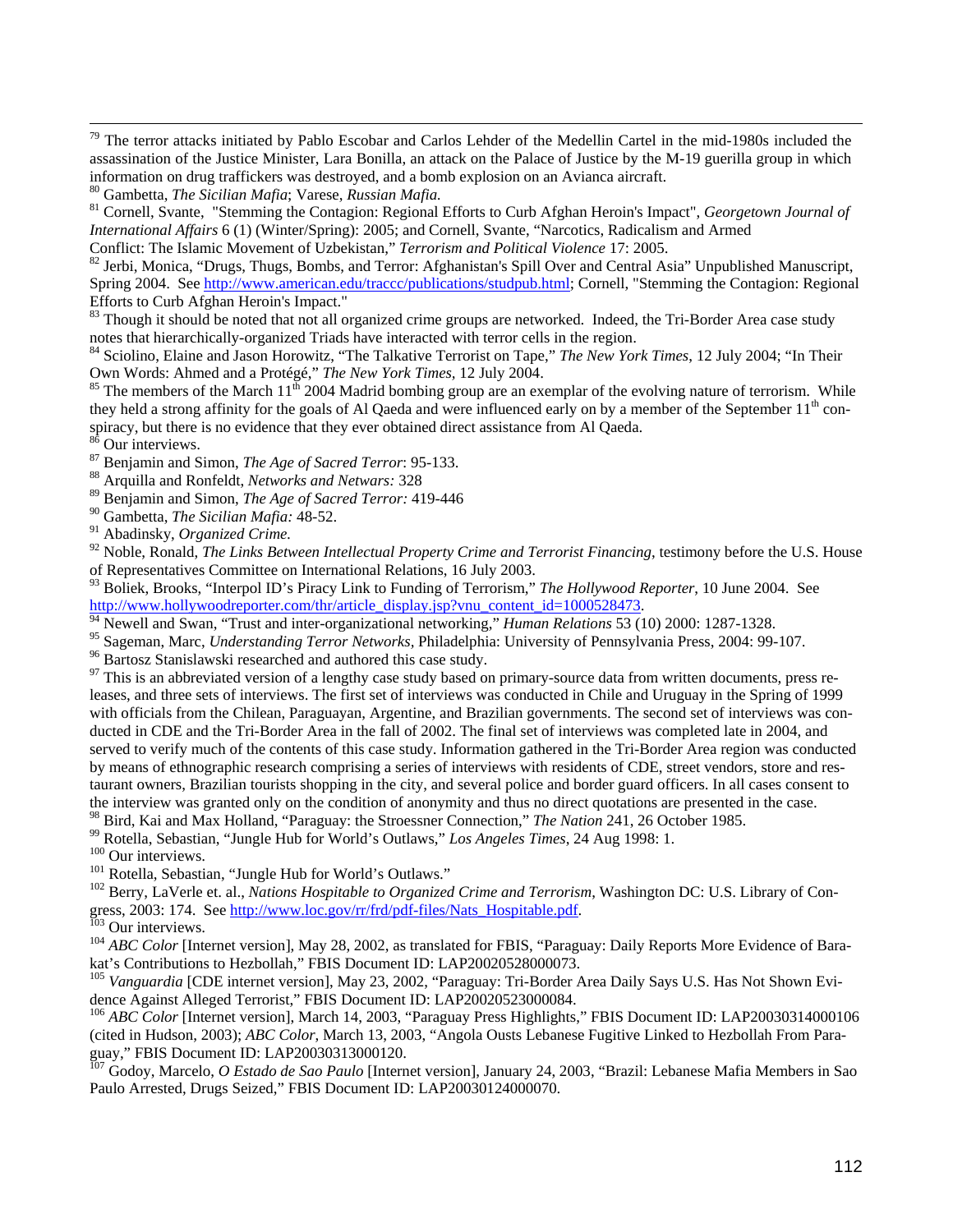108 Berry, LaVerle et. al., *A Global Overview of Narcotics-Funded Terrorist and Other Extremist Groups*, Washington DC:

U.S. Library of Congress, 2002: 16.<br><sup>109</sup> Our interviews.<br><sup>110</sup> Our interviews.<br><sup>111</sup> *ABC Color* [Asunción], November 22, 2002, "Paraguay: 'Strong Ties' Seen Between Hong Kong Mafia, Tri-Border<br>Area Hezbollah" (FBIS Docum

<sup>112</sup> Berry, Curtis, et al., *A Global Overview of Narcotics-Funded Terrorist and Other Extremist Groups.*<br><sup>113</sup> Goldberg, Jeffrey, "In the Party of God," *New Yorker*, 28 Oct 2002.<br><sup>114</sup> Sweeney, Jack, "DEA Boosts Its Rol

<sup>116</sup> Our interviews.<br><sup>117</sup> *ABC Color* web site, February 5, 2002, as cited by "International Security Forces Search for Five Afghan fugitives in Paraguay, BBC Monitoring Service [UK]," 5 Feb 2002.<br><sup>118</sup> Estado.com.br, 16 March 2003, *"Bin Laden esteve em Foz do Iguacu e até deu palestra em mesquite." See* 

http://www.estado.estadao.com.br/jornal/03/03/16/news245.html ; and "Bin Laden Reportedly Spent Time in Brazil in '95," *Washington Post*, 18 March 2003: A24.

119 Bartolome, Mariano, "Amenazas a la seguridad de los estados: La triple frontera como 'area gris' en el cono sur Americano" [Threats to the security of states: the Tri-Border Area region as a 'gray area' in the Southern Cone], 29 November 2001:8. [http://www.geocities.com/mcbartolome/triplefrontera1.htm.](http://www.geocities.com/mcbartolome/triplefrontera1.htm) 120 *El Pais* [Montevideo], 21 Nov 2002, "Justicia investiga atentado" ("Justice investigates the attack"); *La República en La*

*Red*, 21 Nov 2002: 12, "Atendado a la colombiana contra vehiculo de Lissidini" ("Colombian-Style Attack on Lissidini's Car").

<sup>121</sup> Oviedo, Pedro, "En la Triple Frontera se lavan doce billiones de dòlares al año del narcotráfico, según un informe official" [Money Laundering of Drug Money in Tri-Border Area Reaches 12 Billion US Dollars Annually, Report Says] [http://misionesonline.net/paginas/action.lasso?-database=noticias3&-layout=web&-](http://misionesonline.net/paginas/action.lasso?-database=noticias3&-layout=web&-response=noticia.html&id=11349&autorizado=si&-search)<br>response=noticia.html&id=11349&autorizado=si&-search (cited by Berry et al, 2003).

 $\frac{122}{122}$  $\frac{122}{122}$  $\frac{122}{122}$  Bartolome, Mariano Cesar, "Amenazas a la seguridad de los estados: La triple frontera como 'area gris' en el cono sur Americano" [Tri-Border Area is a security threat and 'gray area' in the Southern Cone], 29 November 2001:16.<br>http://www.geocities.com/mcbartolome/triplefrontera1.htm (cited by Berry et al, 2003).

<sup>[123](http://www.geocities.com/mcbartolome/triplefrontera1.htm)</sup> Louise Shelley researched and authored this case study.<br><sup>124</sup> Caglar, Ali. "Terror Spiral and General Overview," Presented at the Istanbul Conference on Democracy and Global<br>Security, 10 June 2005.

<sup>125</sup> Ciobanu, Ceslav, "Frozen and Forgotten Conflicts in Post-Soviet States," paper presented at the US Institute of Peace in Washington DC, 22 July 2004.<br><sup>126</sup> For more, see the research on terrorism produced by the Odessa Organized Crime Research Center, found at

<http://www.inter.criminology.org.ua/index.php?newlang=english>.<br><sup>[127](http://www.inter.criminology.org.ua/index.php?newlang=english)</sup> This case study is based on primary research in Moldova, Ukraine, Russia, and Georgia. Analysis of the two other Black<br>Sea littoral countries, Bulgaria a

<sup>128</sup> Kukhianidze, Alexandre et al., *Smuggling Through Abkhazia and Tskhinvali Region of Georgia*, Tbilisi: Polygraph, 2004: 24. See http://www.traccc.cdn.ge/publications/index.html.

<sup>129</sup> Landesman, Peter, "Arms and the Man," *The New York Times Magazine*, 17 August 2003: 28.<br><sup>130</sup> Kukhianidze et. al., *Smuggling through Abkhazia and Tskhinvali*.<br><sup>131</sup> Cengiz, Mahmut, "Profiling Organized Crime Group

and Global Security, 9 June, 2005.<br>
<sup>132</sup> Ciobanu, "Frozen and Forgotten Conflicts in Post-Soviet States."<br>
<sup>132</sup> See the work of the Money Laundering Project of the Transnational Crime and Corruption Center's Georgia Offi

 $\frac{134}{T}$  Teymur, Samih, "Terrorist Recruitment," paper presented at the Istanbul Conference on Democracy and Global Sceurity, 11 June 2005.<br><sup>135</sup> Nabi Abdullaev researched and authored this case study.<br><sup>136</sup> Handelman, Stephen, *Comrade Criminal: Russia's New Mafiya* New Haven: Yale University Press, 1995: 49.<br><sup>136</sup> Khlebnikov, Pavel, *Razg*